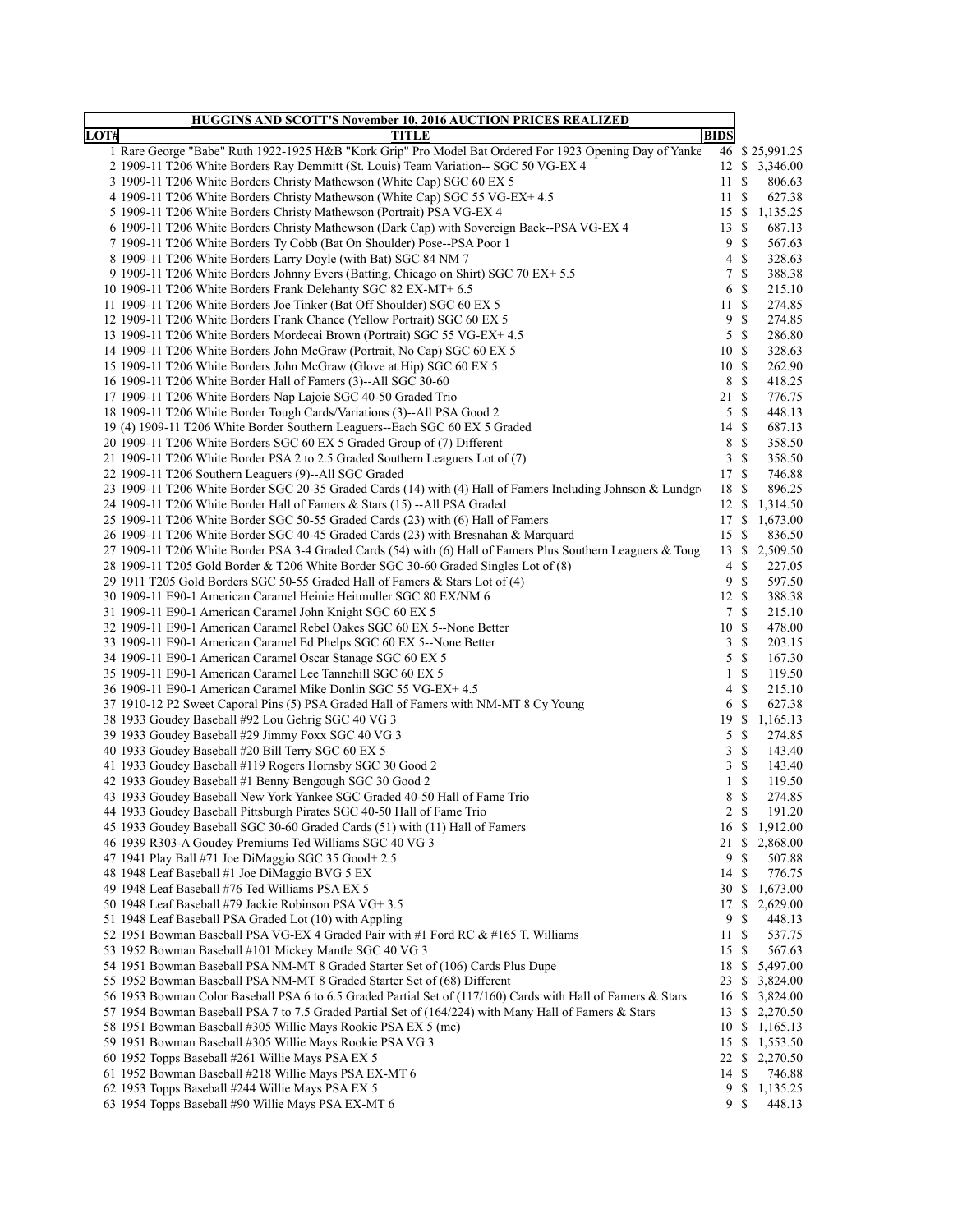| 64 1954 Bowman Baseball #89 Willie Mays PSA NM 7                                                         | 8 \$            |               | 537.75         |
|----------------------------------------------------------------------------------------------------------|-----------------|---------------|----------------|
| 65 1952 Topps Baseball #1 Andy Pafko PSA EX-MT 6                                                         |                 |               | 12 \$ 1,912.00 |
| 66 1953 Bowman Color Baseball #59 Mickey Mantle PSA EX-MT 6                                              |                 |               | 10 \$ 1,673.00 |
| 67 1953 Bowman Color #33 Pee Wee Reese PSA EX-MT+ 6.5                                                    | 7S              |               | 448.13         |
| 68 1953 Bowman Color #121 Yogi Berra PSA EX-MT 6                                                         | 5S              |               | 358.50         |
| 69 1953 Bowman Color Baseball PSA 7 to 8 Graded Cards (40)                                               |                 |               | 17 \$ 2,151.00 |
| 70 1953 Topps Baseball Hall of Fame & High Number SGC Graded Trio with Ford & Paige                      | 6 \$            |               | 418.25         |
| 71 1952-1954 Topps & Bowman Baseball PSA 5 Graded Hall of Famers (4) with Banks RC                       | 10S             |               | 597.50         |
| 72 1952 Topps Baseball #312 Jackie Robinson & 1954 Topps Baseball #94 Ernie Banks (PSA 6, mc)            | 14S             |               | 806.63         |
| 73 1954 Bowman Baseball #65 Mickey Mantle PSA NM 7                                                       | 18 \$           |               | 1,792.50       |
| 74 1954 Bowman Baseball #66 Ted Williams PSA NM 7                                                        |                 |               | 18 \$ 3,107.00 |
| 75 1954 Bowman Baseball PSA NM-MT 8 Graded Cards (21) with #161 Berra                                    |                 |               | 18 \$ 1,015.75 |
| 76 1954 Bowman Baseball PSA 7-8 Graded Variations Lot of (77)                                            |                 |               | 28 \$ 2,270.50 |
| 77 1954 Topps Baseball #128 Hank Aaron Rookie SGC 60 EX 5                                                |                 |               | 9 \$ 1,673.00  |
| 78 1954 Topps Baseball #128 Hank Aaron Rookie PSA VG 3                                                   | 10S             |               | 746.88         |
| 79 1954 Bowman Baseball #65 Mickey Mantle PSA VG-EX 4                                                    | 14 \$           |               | 507.88         |
| 80 1955 Topps Baseball #164 Roberto Clemente SGC 60 EX 5                                                 |                 |               | 13 \$ 1,673.00 |
| 81 1955 Topps Baseball #164 Roberto Clemente Rookie PSA Good+2.5                                         | 20 \$           |               | 776.75         |
| 82 1955 Bowman Baseball #202 Mickey Mantle GAI NM-MT+ 8.5                                                | 20 \$           |               | 1,434.00       |
| 83 1956 Topps Baseball #135 Mickey Mantle (Gray Back) SGC 82 EX-MT+ 6.5                                  |                 |               | 22 \$ 1,673.00 |
| 84 1954 Bowman Baseball #66 Ted Williams & 1961 Topps Baseball #300 Mickey Mantle SGC Graded Pair        | 12S             |               | 567.63         |
| 85 1948-1974 Baseball Hall of Famers & Stars (43)—All PSA Graded                                         | 9               | -\$           | 746.88         |
| 86 1957 Topps Baseball PSA Graded Checklist Set                                                          | 11S             |               | 776.75         |
| 87 1958 Topps Baseball #47 Roger Maris Rookie SGC 84 NM 7                                                | 6 \$            |               | 448.13         |
| 88 1959-1964 Topps Baseball Mickey Mantle PSA Graded Trio                                                | 13S             |               | 866.38         |
|                                                                                                          | 8               | \$            |                |
| 89 1959 & 1962 Pittsburgh Pirates Oddball SGC Graded Pair--Both Only Graded                              |                 |               | 2,390.00       |
| 90 1960 Topps Baseball New York Yankees SGC Graded Trio with Mantle, Maris & Ford                        | 7               | \$            | 418.25         |
| 91 1962 Topps Baseball #200 Mickey Mantle PSA EX-MT 6                                                    | 11              | \$            | 358.50         |
| 92 1961 Topps Baseball PSA Graded Cards (24) with Aaron, Mantle & Mays—All PSA NM 7 or Better            | 5               | -\$           | 418.25         |
| 93 1963 Topps Baseball #537 Pete Rose Rookie PSA NM 7                                                    | 21 \$           |               | 2,390.00       |
| 94 1963 Topps Baseball #537 Pete Rose Rookie PSA EX 5                                                    | 13 \$           |               | 746.88         |
| 95 1966 Topps Baseball PSA Mint 9 Graded Cards (38) with High Numbers                                    |                 |               | 19 \$ 1,314.50 |
| 96 1967 Topps Baseball PSA Mint 9 Graded Cards (62) with (6) High Numbers                                | 15S             |               | 2,151.00       |
| 97 1967 Topps Baseball Group of (27) PSA NM-MT 8 Graded Cards with Stars                                 | 12S             |               | 1,195.00       |
| 98 1911-1964 Baseball Hall of Fame Graded Cards (6) with (2) Mays                                        | 4\$             |               | 328.63         |
| 99 1962 Pittsburgh Exhibits SGC 50-82 Graded Cards (12) with (5) Hall of Famers                          | 14S             |               | 597.50         |
| 100 1963 Topps Baseball #537 Pete Rose Rookie SGC 40 VG 3                                                | 8 \$            |               | 388.38         |
| 101 1958-1968 Topps Baseball Roberto Clemente Group of (6) Different PSA Graded Cards                    | 13S             |               | 836.50         |
| 102 1957-1970 Topps Baseball Hank Aaron & Willie Mays PSA 6-8 Graded Cards (5)                           | 8               | -\$           | 657.25         |
| 103 1966 Topps Baseball #502 Lenny Green PSA Gem Mint 10                                                 | 5               | -S            | 179.25         |
| 104 1966 Topps Baseball #437 Al Stanek PSA Gem Mint 10                                                   | 5               | $\mathcal{S}$ | 191.20         |
| 105 1966 Topps Baseball #418 Phil Gagliano PSA Gem Mint 10                                               | 2S              |               | 131.45         |
| 106 1966 Topps Baseball #412 Sam Bowens PSA Gem Mint 10 - 1 of 5!                                        | 6 <sup>°</sup>  |               | 215.10         |
| 107 1967 Topps Baseball #569 Rod Carew Rookie PSA NM-MT 8                                                | 14 \$           |               | 1,314.50       |
| 108 1967 Topps Baseball Hall of Fame SGC Graded Rookie Pair with Carew & Seaver                          | 17 \$           |               | 866.38         |
| 109 1967 Topps Baseball #12 Dodgers Rookies PSA Gem Mint 10 - 1 of 3!                                    | $5 \text{ }$ \$ |               | 167.30         |
| 110 1967 Topps Baseball #17 Jim Gosger PSA Gem Mint 10 - 1 of 3!                                         | 8               | \$            | 203.15         |
| 111 1967 Topps Baseball #18 Gene Oliver PSA Gem Mint 10 - 1 of 4!                                        | 6 <sup>°</sup>  |               | 191.20         |
| 112 1967 Topps Baseball #136 Carroll Sembera PSA Gem Mint 10 - 1 of 3!                                   | 8 \$            |               | 203.15         |
| 113 1967 Topps Baseball #159 Bruce Howard PSA Gem Mint 10                                                | $\overline{2}$  | <sup>\$</sup> | 131.45         |
| 114 1967 Topps Baseball #181 Terry Fox PSA Gem Mint 10 - 1 of 3!                                         | $\overline{4}$  | S             | 155.35         |
| 115 1967 Topps Baseball #224 Walt Bond PSA Gem Mint 10                                                   | 3S              |               | 143.40         |
| 116 1967 Topps Baseball #254 Milt Pappas PSA Gem Mint 10                                                 | 6               | S             | 191.20         |
| 117 1967 Topps Baseball #451 Fred Newman PSA Gem Mint 10 - 1 of 4!                                       | 7               | <sup>\$</sup> | 203.15         |
| 118 1968 Topps Baseball PSA Graded Hall of Fame Quartet with Mantle & Ryan                               | 12S             |               | 1,314.50       |
| 119 1968 Topps Baseball #177 Nolan Ryan Rookie SGC 60 EX 5                                               | 13              | \$            | 358.50         |
| 120 1969 Topps Baseball #260 Reggie Jackson Rookie PSA EX-MT 6                                           | 8               | -S            | 203.15         |
| 121 1982 Cal Ripken Jr. SGC Graded Rookie Cards (15)                                                     | 6 \$            |               | 358.50         |
| 122 1982 & 1983 Cal Ripken Jr. Rookie & Second-Year Cards (25)—All PSA Graded                            | 12              | \$            | 627.38         |
| 123 1982 & 1983 Cal Ripken Jr. Rookie & Second-Year Cards (24)—All BGS Graded                            | 9               | S             | 567.63         |
| 124 1982-1990 Ken Griffey Jr., Randy Johnson & Cal Ripken Jr. Graded Rookie Cards Lot of (59)            | 9               | <sup>\$</sup> | 215.10         |
| 125 1982-1992 Baseball Hall of Fame & Star PSA NM-MT 8 to PSA Gem Mint 10 Rookie Card Lot of (8)         | 5S              |               | 239.00         |
| 126 1953 Bowman Baseball Black & White Complete PSA 6-7 Graded Set (64/64) Plus Variation—#7 on Registry | 27              | \$            | 4,182.50       |
| 127 1953 Topps Baseball Near Set of (270/274) Cards                                                      | 11              | \$            | 2,031.50       |
| 128 1954 Red Heart Dog Food Complete Set of (33) Cards                                                   |                 |               | 9 \$ 1,792.50  |
|                                                                                                          |                 |               |                |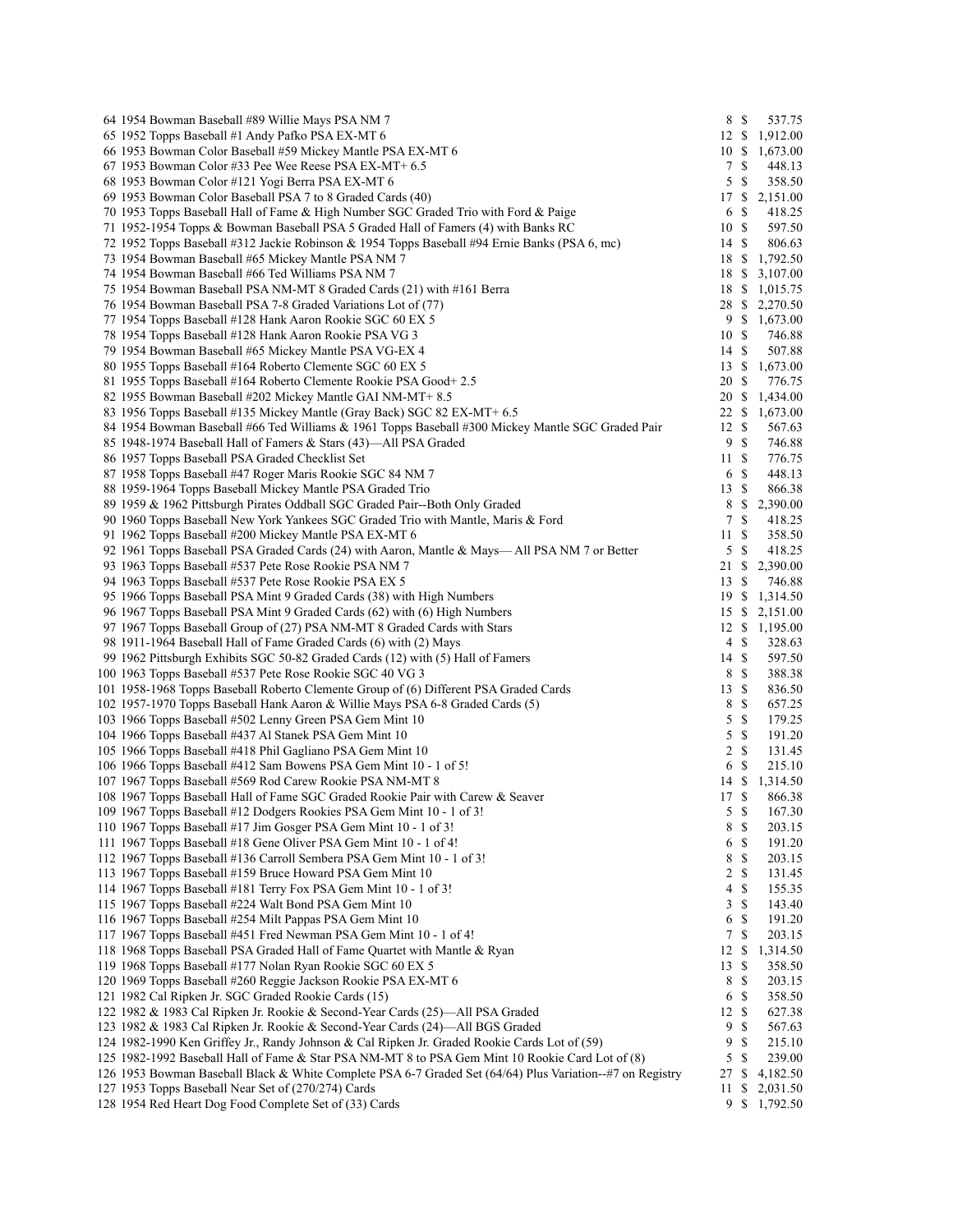| 129 1956 Topps Baseball Complete Set (340/340) with (20) PSA Graded Including Koufax, Mantle & Williams Plus I | 10 \$            |                           | 3,107.00       |
|----------------------------------------------------------------------------------------------------------------|------------------|---------------------------|----------------|
| 130 1980 Charlotte O's Police Orange Border Complete Set of (25) Cards with SGC 50 Cal Ripken Jr.              | 15 \$            |                           | 3,824.00       |
| 131 1980 WBTV Charlotte O's Blue Border Complete Set of (28) Cards with SGC 84 Cal Ripken Jr.                  | 14 \$            |                           | 2,509.50       |
| 132 1948 Bowman Baseball Near Set (45/48) Plus (16) Dupes                                                      | 6                | <sup>\$</sup>             | 328.63         |
|                                                                                                                |                  |                           |                |
| 133 1948 Swell Babe Ruth Story Complete Set (28/28) with One PSA Graded                                        | 15S              |                           | 746.88         |
| 134 1953 Bowman Black & White Baseball Complete Set (64/64) with (41) Graded                                   | 21               | <sup>\$</sup>             | 1,434.00       |
| 135 1953 Canadian Exhibits Baseball Complete Set of (64) Cards with (2) Graded & One Autographed               | 10               | -S                        | 567.63         |
| 136 1953 H-O Instant Oatmeal Baseball Records SGC Graded Set (4/4) Plus Original Mailer--Only Graded           | 10               | -\$                       | 597.50         |
| 137 1954 Topps Baseball Complete Set (250/250) with (2) PSA 5 Graded Stars                                     | 27S              |                           | 2,748.50       |
|                                                                                                                |                  |                           |                |
| 138 1954 Topps Baseball Complete Set of (250) Cards                                                            | 15 \$            |                           | 1,434.00       |
| 139 1954 & 1955 Red Man Tobacco Baseball (No Tabs) Complete Set Pair                                           | 10 \$            |                           | 627.38         |
| 140 1955 Topps Baseball Complete Set of (206/206) Cards                                                        | 18 \$            |                           | 2,151.00       |
| 141 1955 Bowman Baseball Complete Set of (320) Cards                                                           |                  |                           | 19 \$ 1,195.00 |
| 142 1955 Topps Double Headers Complete Set of (66/66) Folders                                                  | 21 \$            |                           | 2,151.00       |
|                                                                                                                |                  |                           |                |
| 143 1956 Topps Baseball Complete Set of (340/340) Cards                                                        |                  |                           | 12 \$ 2,031.50 |
| 144 1956 Topps Baseball Near Set of (337/340) Cards with (16) Graded Stars Plus (2) Checklists                 |                  |                           | 7 \$ 1,912.00  |
| 145 1957 Topps Baseball Near Set of (405/407) Cards                                                            |                  |                           | 12 \$ 2,151.00 |
| 146 1957 Topps Baseball Complete Set of (407/407) Cards                                                        | 22               | -S                        | 2,390.00       |
| 147 1958 Topps Baseball Complete Set (494/494)                                                                 | 20 \$            |                           | 1,673.00       |
| 148 1958 Hires Root Beer Test (No Tabs) Complete SGC Graded Set of (8) Cards                                   | 14S              |                           | 956.00         |
|                                                                                                                |                  |                           |                |
| 149 1959 Topps Baseball Complete Set (572/572) with (19) PSA Graded                                            | 26               | -S                        | 3,107.00       |
| 150 1959 Topps Baseball Complete Set of (572/572) Cards                                                        |                  |                           | 26 \$ 2,509.50 |
| 151 1959 Armour Baseball Coins Set (20/20) Plus (12) Dupes with Very Rare Colors                               | 11 \$            |                           | 448.13         |
| 152 1959 Fleer Ted Williams Complete Set (80/80)                                                               | 13S              |                           | 507.88         |
| 153 1959 Fleer Ted Williams & 1960 Fleer Greats Complete/Near Set Pair                                         | 12S              |                           | 507.88         |
| 154 1960 Topps Baseball Complete Set of (572) Cards                                                            | 12S              |                           | 896.25         |
|                                                                                                                |                  |                           |                |
| 155 1960 Topps Baseball Complete Set of (572/572) Cards                                                        | 18               | -S                        | 1,553.50       |
| 156 1961 Topps Baseball Complete Set (587/587)                                                                 | 16 \$            |                           | 1,673.00       |
| 157 1961 Topps Baseball Complete Set of (587) Cards                                                            | 18 \$            |                           | 2,151.00       |
| 158 1962 Topps Baseball Complete Set of (598/598) Cards                                                        | 23 \$            |                           | 2,031.50       |
| 159 1962 Topps Baseball Complete Set of (598) Cards                                                            | 18 \$            |                           | 1,553.50       |
| 160 1962 Salada Baseball Coins Near Master Set of (261/265) with One PSA Graded                                | 22               | -S                        | 1,553.50       |
|                                                                                                                |                  |                           |                |
| 161 1963 Topps Baseball Complete Set of (576/576) Cards                                                        |                  |                           | 23 \$ 2,390.00 |
| 162 1961-1963 Post Cereal Baseball Complete Set Run                                                            |                  |                           | 20 \$ 3,107.00 |
| 163 1963 Topps Baseball Complete Set of (576) Cards                                                            | 12S              |                           | 1,075.50       |
| 164 1963 Salada Coins Baseball Master Set (64/64)                                                              | 11S              |                           | 627.38         |
| 165 1964 Topps Baseball Complete Set of (587) Cards                                                            | 17S              |                           | 1,045.63       |
| 166 1964 Topps Baseball Complete Set (587/587)                                                                 | 9                | \$                        | 776.75         |
| 167 1965 Topps Baseball Complete Set (598/598) Plus Embossed Set (72/72)                                       | 26 \$            |                           | 2,270.50       |
|                                                                                                                |                  |                           |                |
| 168 1965 Topps Baseball Complete Set of (598/598) Cards                                                        | $24 \text{ }$ \$ |                           | 1,912.00       |
| 169 1965 Topps Baseball Complete Set of (598/598) Cards                                                        | 13S              |                           | 1,165.13       |
| 170 1965 Topps Baseball Complete Set of (598) Cards with PSA 4 Mantle                                          | 18 \$            |                           | 985.88         |
| 171 1966 Topps Baseball Complete Set of (598/598) Cards                                                        | 16 \$            |                           | 1,314.50       |
| 172 (6) 1961-1968 Baseball Oddball Complete Sets with 1965 Topps Embossed                                      |                  |                           | 38 \$ 2,748.50 |
| 173 1967 Topps Baseball Complete Set of (609) Cards with (2) PSA Graded Including #200 Mays                    |                  |                           | 19 \$ 3,107.00 |
|                                                                                                                |                  |                           |                |
| 174 1959-1970 Fleer Baseball Complete Set Group of (5) Different                                               | 23               | $\boldsymbol{\mathsf{S}}$ | 1,673.00       |
| 175 1952-1969 Baseball Oddball/Regional Collection (185) with (6) Complete, Near & Partial Sets                | 9                | \$                        | 627.38         |
| 176 1968 Topps Baseball Complete Set of (598/598) Cards                                                        | 24               | \$                        | 1,314.50       |
| 177 1968 Topps Baseball Complete Set (598/598)                                                                 | 22               | \$                        | 1,105.38       |
| 178 1968 Topps Baseball Posters Complete Set (24/24)                                                           | 10               | \$                        | 418.25         |
| 179 1969 Topps Baseball Four-in-One Mini Stickers Complete Set (25/25)                                         | 17               | \$                        | 2,031.50       |
|                                                                                                                |                  |                           |                |
| 180 1969 Topps Baseball Complete Set of (664/664) Cards                                                        | 7                | \$                        | 717.00         |
| 181 1969 & 1971 Topps Baseball Complete Set Pair                                                               | 21               | -S                        | 1,045.63       |
| 182 1969 Topps Baseball "Deckle Edge" Set Pair with Proof                                                      | 16S              |                           | 537.75         |
| 183 1970 Topps Baseball Complete Set of (720) Cards                                                            | 11               | \$                        | 627.38         |
| 184 1970 Topps Baseball Complete Set of (720/720) Cards                                                        | 26               | -S                        | 1,015.75       |
| 185 1971 Topps Baseball Complete Set of (752/752) Cards                                                        | 13S              |                           | 746.88         |
| 186 1971 Topps Greatest Moments Complete Set of (55/55) Cards                                                  | 37               | -S                        | 7,289.50       |
|                                                                                                                |                  |                           |                |
| 187 1971 Topps Baseball Near Set of (715/752) Cards                                                            | 6                | \$                        | 358.50         |
| 188 1972 Topps Baseball Complete Set of (787/787) Cards                                                        | 34               | - \$                      | 1,792.50       |
| 189 1972 Topps Baseball Posters Complete Set (24/24)                                                           | 11               | -S                        | 448.13         |
| 190 1973-1975 Topps Baseball Complete Set Run                                                                  | 11               | \$                        | 657.25         |
| 191 1972-1979 Topps Baseball Complete Set Run                                                                  | 48               | \$                        | 4,660.50       |
| 192 1961-1982 Baseball Complete, Near & Partial Sets (7) with (10) PSA Graded Stars                            | 9                | \$                        | 537.75         |
| 193 1974-1996 Mostly Baseball Complete/Near Sets (28) with 1974-1996 Topps Near Run                            | 13 \$            |                           | 1,015.75       |
|                                                                                                                |                  |                           |                |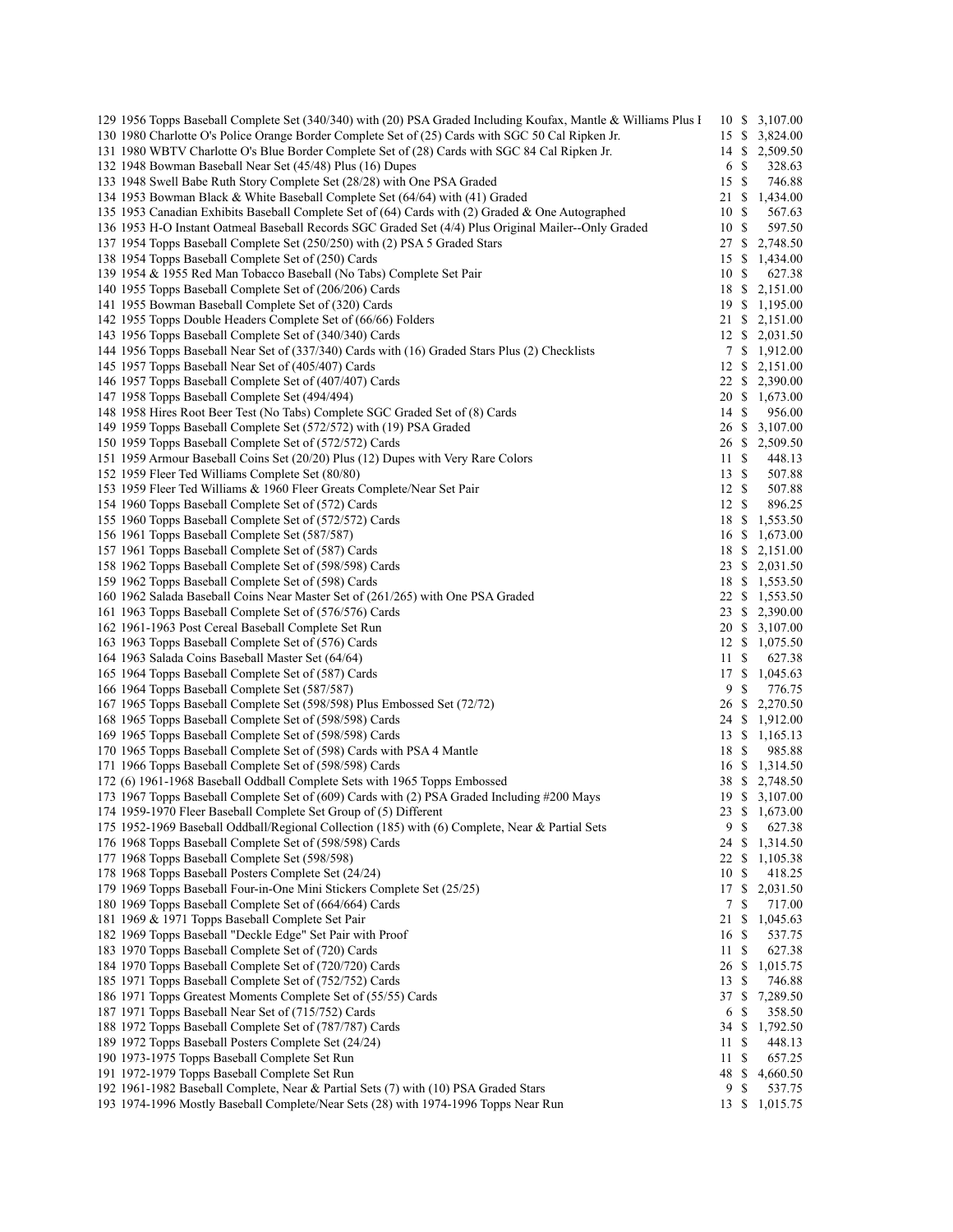| 194 1975 Hostess Twinkies Complete (60/60) & 1977 Hostess Twinkies Near Sets (141/150)                                                                                                                               | 6 \$             |                    | 328.63                   |
|----------------------------------------------------------------------------------------------------------------------------------------------------------------------------------------------------------------------|------------------|--------------------|--------------------------|
| 195 Amazing 1975-1979 Hostess Baseball Panels Complete Set Run with Variations & Extras                                                                                                                              | 29 \$            |                    | 3,585.00                 |
| 196 (10) 1977 O-Pee-Chee Baseball High-Grade Complete Sets                                                                                                                                                           | 5                | - \$               | 717.00                   |
| 197 1975 Topps Baseball & 1982 Topps Traded Complete Set Pair                                                                                                                                                        | 11S              |                    | 298.75                   |
| 198 1975 Hostess Twinkies Baseball Uncut 60-Card Complete Set Sheet                                                                                                                                                  | 5                | <sup>\$</sup>      | 107.55                   |
| 199 1975-1984 Topps Baseball Complete/Partial Sets (4) with (8) Graded                                                                                                                                               | 7                | $\mathbb{S}$       | 358.50                   |
| 200 1980-2015 Topps Baseball Mostly Complete Sets Lot of (22)                                                                                                                                                        | 19               | $\mathcal{S}$      | 836.50                   |
| 201 1982-2002 Baseball Complete/Partial Sets (46)                                                                                                                                                                    | 25S              |                    | 627.38                   |
| 202 1985 Topps Baseball Mini Test New York Mets Team Set of (7) Different Cards                                                                                                                                      | $\mathbf{0}$     | $\mathbb{S}$       | $\overline{\phantom{a}}$ |
| 203 1985 Topps Baseball Tiffany & Traded Factory Sets                                                                                                                                                                | 12               | -\$                | 627.38                   |
| 204 (157) 1988-1992 Baseball Factory Set Hoard                                                                                                                                                                       | 10               | $\mathbb{S}$       | 358.50                   |
| 205 1992-2006 Premium Baseball Complete/Near Sets Lot of (14)                                                                                                                                                        | 9                | $\mathbb{S}$       | 388.38                   |
| 206 Uncatalogued 1888-89 Stevens Studio Australian Tour Cabinets Jimmy Ryan—Possibly Signed                                                                                                                          | 18               | \$                 | 3,226.50                 |
| 207 Circa 1889 Scrap Book Lot of (2) with N29s and R&S Die-Cuts                                                                                                                                                      | $\boldsymbol{0}$ | \$                 |                          |
| 208 1894-1896 Baltimore Orioles World Champions Team Cabinet                                                                                                                                                         | $23 \text{ }$ \$ |                    | 1,792.50                 |
| 209 1909-1911 E254 Colgan's Chips Lot (27) with Wagner, Tinker and Collins                                                                                                                                           | 23               | -S                 | 1,553.50                 |
| 210 1909-1911 M101-2 Sporting News Supplements (16) with (6) Hall of Famers                                                                                                                                          | 12               | -\$                | 836.50                   |
| 211 1921-1928 Baseball Exhibits (85) with Starter Set & (15) Hall of Famers & Moses Yellowhorse                                                                                                                      | 19 \$            |                    | 1,792.50                 |
| 212 1933 Goudey Baseball Cards (95) with (7) Hall of Famers Including Cochrane--All Different                                                                                                                        | 30               | \$<br>$\mathbb{S}$ | 1,912.00                 |
| 213 1933 Goudey Baseball Singles (54) with (12) Hall of Famers                                                                                                                                                       | 9                | $\mathbb{S}$       | 537.75<br>143.40         |
| 214 1912 T202 Hassan Triple Folder Pair (2) with Cobb/O'Leary<br>215 1914 B-18 Walter Johnson Blanket with Helmar Cigarette Box                                                                                      | 3<br>2           | $\mathbb{S}$       | 131.45                   |
| 216 1923 W515 Baseball Uncut Strip of (9) Cards with Speaker & Stengel                                                                                                                                               | 5                | $\mathbb{S}$       | 227.05                   |
| 217 1933-1941 Pre-War Baseball Cards (33) with (24) Hall of Famers Including Foxx                                                                                                                                    | $21 \text{ }$ \$ |                    | 2,031.50                 |
| 218 1935 R313A Gold Medal Flour High Grade Partial Set (7/12) with Dean and Medwick                                                                                                                                  | 5S               |                    | 328.63                   |
| 219 1933-1952 Vintage Baseball Card Grab Bag (62) with (10) Hall of Famers                                                                                                                                           | 15S              |                    | 806.63                   |
| 220 1909-1954 Vintage Baseball Grab Bag (54) with (20) Hall of Famers Including Mantle                                                                                                                               | 18               | -\$                | 956.00                   |
| 221 1939-1966 Baseball Exhibits (156) with Several Hall of Famers, Stars & Shortprints                                                                                                                               | 13S              |                    | 776.75                   |
| 222 1946-1950 Remar Bread Oakland Oaks Complete/Near Set Run (4)                                                                                                                                                     | $\mathbf{1}$     | $\mathbb{S}$       | 597.50                   |
| 223 1951 Bowman Baseball Starter Set of (119/324) Cards with Hall of Famers, Stars & High Numbers                                                                                                                    | 18               | <sup>\$</sup>      | 806.63                   |
| 224 1949-1955 Bowman Baseball Grab Bag (43) with Mostly Hall of Famers & Stars                                                                                                                                       | 16S              |                    | 806.63                   |
| 225 1949-1955 Bowman Baseball Grab Bag (31) with Many Hall of Famers & Stars                                                                                                                                         | 27S              |                    | 1,434.00                 |
| 226 1954 Topps Baseball Hall of Famers & Stars (17) with "Big Four" Rookies                                                                                                                                          | 31               | \$                 | 3,585.00                 |
| 227 1955 Topps Baseball Singles (24) with Killebrew RC, Koufax RC, Mays & Williams                                                                                                                                   | 23               | -\$                | 1,792.50                 |
| 228 1953-54 Briggs Meats Washington Senators Group of (5) Different                                                                                                                                                  | 9                | - \$               | 627.38                   |
| 229 1954 Esskay Meats Baltimore Orioles Trio with Dykes, Fridley & Stuart                                                                                                                                            | 11S              |                    | 717.00                   |
| 230 (3) 1955 Esskay Meats Baltimore Orioles with Coleman, Moss & Waitkus                                                                                                                                             | $21 \text{ }$ \$ |                    | 1,434.00                 |
| 231 1950s Ted Williams Lot of (2) with Rare Billfold & 1952 Red Man Card                                                                                                                                             | 13S              |                    | 627.38                   |
| 232 1954 Bowman Baseball Hall of Fame Trio with Mantle, Mays & Williams                                                                                                                                              | 12S              |                    | 537.75                   |
| 233 1955 Topps Doubleheaders Partial Set of (40/66) Cards with Banks, Robinson & Williams Plus (2) Dupes                                                                                                             | 21               | -S                 | 1,075.50                 |
| 234 1955 Armour Baseball Coins (44) with Hall of Famers, Shortprints & Variations with PSA 5 Spahn (Black)                                                                                                           | 8                | - \$               | 358.50                   |
| 235 1955 & 1959 Armour Coins Baseball Lot (22) Including Mantle                                                                                                                                                      | 6                | <sup>\$</sup>      | 239.00                   |
| 236 1939-1959 Baseball Shoebox Collection of (1,013) Cards with Many Hall of Famers & Stars Including J. Robinson                                                                                                    | 24 \$            |                    | 1,792.50                 |
| 237 1952-1956 Topps Baseball Grab Bag of (25) Hall of Famers & Stars with Mays, Robinson & Williams                                                                                                                  | 17S              |                    | 896.25                   |
| 238 1954-1956 Topps & Bowman Baseball Cards (184) with Aaron, Mantle & Williams                                                                                                                                      | 12S              |                    | 597.50                   |
| 239 1956 Topps Baseball Hall of Famers & Stars (25) with Aaron, Clemente, Koufax & Williams                                                                                                                          | 17S              |                    | 926.13                   |
| 240 1954-1959 Topps & Bowman Baseball Singles (111) with 1956 Topps Starter Set Including Mantle                                                                                                                     | 7S               |                    | 448.13                   |
| 241 1957 Topps Baseball Singles Collection (51) with Majority of Hall of Famers & Stars Including Brooks RC & Ma                                                                                                     | 16 S             |                    | 1,792.50                 |
| 242 1950s Baseball Uncut Three-Card Salesman Panel Lot of (2) with 1955 Bowman & 1959 Topps                                                                                                                          | 12S              |                    | 597.50                   |
| 243 1957 & 1958 Topps Baseball Brooks Robinson Pair                                                                                                                                                                  | 4                | <sup>\$</sup>      | 215.10                   |
| 244 1958 Topps Baseball Group of (65) Hall of Famers & Stars with Aaron, Clemente, Mays & Williams                                                                                                                   | 13 \$            |                    | 1,075.50                 |
| 245 1959 Topps Baseball Hall of Famers & Stars (83) with Most Keys                                                                                                                                                   | 11               | -S                 | 1,075.50                 |
| 246 (76) 1960 Topps Baseball Singles with Numerous Hall of Famers & Stars Including Mantle & Yastrzemski RC<br>247 1960 Armour Baseball Coins (63) with (30) Hall of Famers & Scarce Colors Including (3) PSA Graded | 12               | -S                 | 1,045.63                 |
|                                                                                                                                                                                                                      | 11               | -S                 | 507.88                   |
| 248 1961 Topps Baseball Hall of Famers & Stars (71) with Most Major Keys<br>249 1962 & 1963 Topps Baseball Singles (131) with Mostly Hall of Famers & Stars                                                          | 15S<br>22 \$     |                    | 1,045.63<br>1,045.63     |
|                                                                                                                                                                                                                      | 10               | -S                 | 567.63                   |
| 250 (355) 1961-1963 Post/Jell-O Baseball Singles with Many Hall of Famers & Shortprints<br>251 1962 Post Cereal Canadian Baseball Singles (47) with Hall of Famers, Stars & Shortprints                              | 2                | $\mathbb{S}$       | 250.95                   |
| 252 (7) 1955-1964 Topps Baseball Hall of Fame & Star Rookies with Clemente & Rose                                                                                                                                    | 9                | \$                 | 896.25                   |
| 253 1964 & 1965 Topps Baseball Hall of Famers & Stars (119)—Loaded!                                                                                                                                                  | 11               | -S                 | 1,673.00                 |
| 254 1966 Topps Baseball Singles (655) with (92) High Numbers Plus Original Vending Box                                                                                                                               | 22               | <sup>\$</sup>      | 985.88                   |
| 255 1966 & 1967 Topps Baseball Hall of Fame & Star Group of (113) Different with Carew RC & (2) Mantle                                                                                                               | 17               | \$                 | 1,314.50                 |
| 256 1952-1969 Yogi Berra, Whitey Ford & Mickey Mantle Singles Lot of (20)                                                                                                                                            | 10               | $\mathbb{S}$       | 567.63                   |
| 257 1951-1969 Vintage Baseball Grab Bag (184) with Many Stars & 1959 Fleer Ted Williams Near Set (79/80)                                                                                                             | 24               | \$                 | 866.38                   |
| 258 1967 Topps Discs John Callison Proof                                                                                                                                                                             | $2 \sqrt{s}$     |                    | 131.45                   |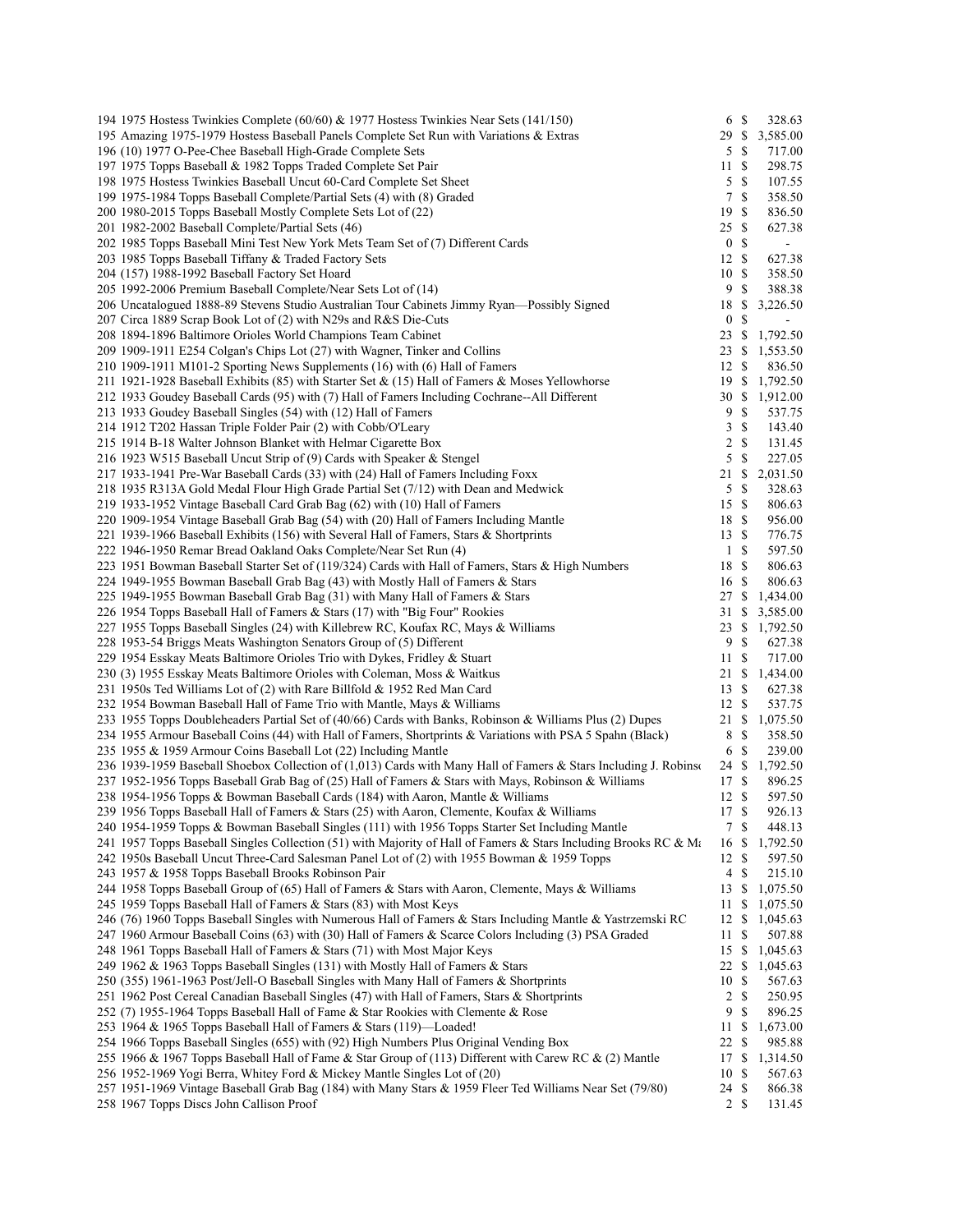| 259 1968 Topps Baseball #177 Nolan Ryan Rookie Card Lot of (7)                                                       |                       |               | 20 \$ 1,434.00             |
|----------------------------------------------------------------------------------------------------------------------|-----------------------|---------------|----------------------------|
| 260 1968 & 1969 Topps Baseball High-Grade Stars & Singles (140) with Bench RC & (2) Mantle                           | 17 \$                 |               | 2,151.00                   |
| 261 1970 Joe DiMaggio Laughlin Super Stand-Up                                                                        | 2                     | -S            | 131.45                     |
| 262 1957-1970 Topps Baseball Shoebox Collection (1,578) with Many Hall of Famers, Stars & High Numbers               | 25S                   |               | 2,987.50                   |
| 263 1949-1976 Baseball Hall of Famers & Stars (45) with 1949 Bowman #50 Jackie Robinson RC                           | 20 \$                 |               | 2,151.00                   |
| 264 1953-1979 Topps Baseball Hall of Fame Collection (85)—Absolutely Loaded!                                         | 26 \$                 |               | 2,390.00                   |
| 265 1963-Modern Ultimate Pete Rose Collection (492) with Rookie & (27) Graded                                        | 14S                   |               | 866.38                     |
| 266 1970-1980 Topps Baseball Mostly Hall of Famers & Stars (919)-Loaded!                                             | 17S                   |               | 2,390.00                   |
| 267 1953-1985 Mostly Baseball Hall of Famers & Stars (133)—Loaded!                                                   | 18 \$                 |               | 1,015.75                   |
| 268 1948-1980 Baseball Singles (349) with Many Hall of Famers & Stars Including (5) Graded                           | 5                     | $\mathcal{S}$ | 418.25                     |
| 269 1954-1979 Baseball Hall of Fame & Star Collection (159) Plus 1954 Bowman Starter Set (102/224)                   | 8                     | \$            | 567.63                     |
| 270 1960-1972 Topps Baseball Shoebox Collection (2,575) with Many Stars Including Carew & Seaver Rookies             | 26 \$                 |               | 1,314.50                   |
| 271 1952-1972 Topps Baseball Hall of Famers, Stars & High Numbers Lot of (41)                                        | 10S                   |               | 866.38                     |
| 272 (8,800+) 1952-1979 Mostly Topps Baseball Singles with Hall of Famers & Stars                                     | 15                    | -S            | 926.13                     |
| 273 (650) 1958-1988 Mostly Baseball Hall of Famers & Stars                                                           | 15S                   |               | 985.88                     |
| 274 1955-1976 Topps Baseball Hank Aaron Collection of (43) Different                                                 | 23                    | \$            | 1,434.00                   |
| 275 1956-1973 Topps Baseball Roberto Clemente Group of (32) Different Cards                                          | 14S                   |               | 1,015.75                   |
| 276 1963-1992 Roberto Clemente Oddball Group of (19)                                                                 | 9                     | \$            | 418.25                     |
| 277 1955-1973 Topps Baseball Willie Mays Run of (36) Different                                                       | 10                    | -S            | 926.13                     |
| 278 1956-1979 Topps Baseball Collection of (8,800+) Cards with Several Hall of Famers & Stars                        | 17S                   |               | 866.38                     |
| 279 1948-1978 Topps & Bowman Baseball Hall of Fame Rookie Group of (14) Different                                    | 13                    | <sup>\$</sup> | 866.38                     |
| 280 1939-1979 Baseball Shoebox Collection (707) with Many Hall of Famers & Stars                                     | 10S                   |               | 507.88                     |
| 281 1952-1983 Baseball Oddball Hall of Famers (19) with (7) Mays $\&$ (5) Aaron                                      | 14S                   |               | 537.75                     |
| 282 1950-1990s Baseball Shoebox Collection of (933) Cards with Many Stars Including Ryan RC                          | 15S                   |               | 746.88                     |
| 283 1970-1972 Topps Baseball Collection of (12,000+) Cards                                                           | 6                     | \$            | 478.00                     |
| 284 1970-1972 Topps Baseball Hoard of (19,500+) Cards                                                                | 19S                   |               | 1,165.13                   |
| 285 1972 & 1973 Topps Baseball Collection (2,069) with Many Hall of Famers & Stars                                   | 12S                   |               | 687.13                     |
| 286 1976 Hostess Baseball Panels (48) and 1979 Uncut Sheet                                                           | 7                     | \$            | 286.80                     |
| 287 1969-1995 Baseball Hall of Famers & Stars (60) with 1992 Donruss Elite Signature Series Ripken Jr. Certified Au  | 3                     | \$            | 298.75                     |
| 288 1971 Kellogg's Baseball Uncut 15-Card Sheet                                                                      | 0                     | \$            | $\blacksquare$             |
| 289 1973-1975 Topps Baseball Collection of (15,000+) Cards                                                           | 6                     | \$            | 627.38                     |
| 290 Massive 1976-1979 Topps Baseball Hoard of (32,000+) Cards                                                        | 22                    | <sup>\$</sup> | 806.63                     |
| 291 1982 Topps Traded Baseball #98T Cal Ripken Jr. Rookie Color Separation 4-Sheet Proof Set from Topps Vault w      | 10                    | \$            | 2,031.50                   |
| 292 1982 Topps Baseball #21 Cal Ripken Jr. Rookie Color Separation 4-Sheet Proof Set                                 | 3<br>$\boldsymbol{0}$ | \$<br>\$      | 956.00<br>$\blacksquare$   |
| 293 Incredibly Scarce 1992 Donruss Diamond Kings Super #5 Cal Ripken Jr.                                             |                       |               |                            |
| 294 1954 Topps Baseball Five-Cent (6 Card) Unopened Wax Pack<br>295 1954 Bowman Baseball Unopened Five-Cent Wax Pack | 33                    | \$            | 6,811.50<br>26 \$ 1,314.50 |
|                                                                                                                      | 30S                   |               |                            |
| 296 1954 Topps "Dated" One Cent Display Box and Wrapper (2 Items)<br>297 1957 Topps Baseball Five-Cent Display Box   | 8                     | -S            | 3,704.50<br>567.63         |
| 298 1958-1963 Topps Baseball Display Box Complete Run of (6)                                                         | 10S                   |               | 627.38                     |
| 299 1966-76 Topps Baseball Display Box Run of (9)                                                                    | 6                     | - \$          | 358.50                     |
| 300 1930s Batter-Up and Goudey Baseball Wrappers Pair                                                                | 2                     | <sup>\$</sup> | 131.45                     |
| 301 1953 Red Man Tobacco Unopened Package with Billy Pierce Card                                                     | 11 \$                 |               | 657.25                     |
| 302 1980 Topps Baseball Grocery Rack Packs Lot of (5)                                                                | 5 \$                  |               | 418.25                     |
| 303 1981 Fleer Full and Near-Full Cases (2) with 38 Unopened Boxes                                                   |                       |               | 25 \$ 1,015.75             |
| 304 1981 Topps "Super Pack" Unopened Complete/Near Boxes (10) with Stars Showing                                     |                       |               | 24 \$ 2,031.50             |
| 305 1981 Baseball Unopened Complete/Near Wax Boxes (10) with (6) Topps                                               | 21S                   |               | 985.88                     |
| 306 1981 & 1982 Topps Baseball Grocery Rack Packs (41) with Many Stars Showing                                       | 8                     | \$            | 448.13                     |
| 307 1982 O-Pee-Chee Baseball Unopened Wax Box Lot of (3)                                                             | 5                     | \$            | 418.25                     |
| 308 (4) 1984-1986 Topps Baseball Complete/Near Vending Cases                                                         | 35                    | \$            | 2,390.00                   |
| 309 1982-1987 Donruss Baseball Unopened Wax Boxes Lot of (18)                                                        | 23                    | \$            | 1,165.13                   |
| 310 1981-1988 Fleer Baseball Unopened Boxes (17) Plus (29) 1985 Wax/Rack Packs                                       | 11                    | \$            | 687.13                     |
| 311 1984-1989 Topps Baseball Complete/Near Vending Cases (6) Plus 1982 Fleer Vending Box                             | 10                    | \$            | 567.63                     |
| 312 (17) 1984-1991 Topps & Donruss Baseball Rack Cases and Boxes                                                     | 23                    | \$            | 985.88                     |
| 313 1988-1991 Baseball Complete/Near Set Cases (15) Plus (9) Factory Sets                                            | 5                     | \$            | 286.80                     |
| 314 1993 Topps Finest & 1993 SP Baseball Unopened Boxes                                                              | 19                    | \$            | 1,314.50                   |
| 315 1993 SP Baseball Unopened Box                                                                                    | 23                    | \$            | 1,105.38                   |
| 316 1993 Topps Finest Baseball Unopened Box                                                                          | 12                    | \$            | 478.00                     |
| 317 1981-1999 Mostly Baseball Complete/Near Unopened Boxes (74) Plus (150+) Packs & More                             | 11                    | \$            | 567.63                     |
| 318 1981-2008 Mostly Baseball Wax Box/Case Lot of (24) with (2) 1981 Topps Cello                                     | 19                    | \$            | 806.63                     |
| 319 Historic Autographs Baseball Unopened Boxes Lot of (10)                                                          | 12S                   |               | 717.00                     |
| 320 1991 & 1992 Score Joe DiMaggio Insert Sets with One Signed                                                       | 3                     | \$            | 143.40                     |
| 321 1997 Bowman's Best #82 Derek Jeter Certified Autograph BGS 9.5 Gem Mint/Auto 10                                  | 4                     | \$            | 328.63                     |
| 322 (4) 2000 & 2001 Upper Deck New York Legends Game-Used Insert Cards with DiMaggio & Mantle                        | 3                     | \$            | 262.90                     |
| 323 2001 Upper Deck Heroes of Baseball Joe DiMaggio/Michael Jordan/Mickey Mantle Triple Game-Used Jersey             | 1 \$                  |               | 179.25                     |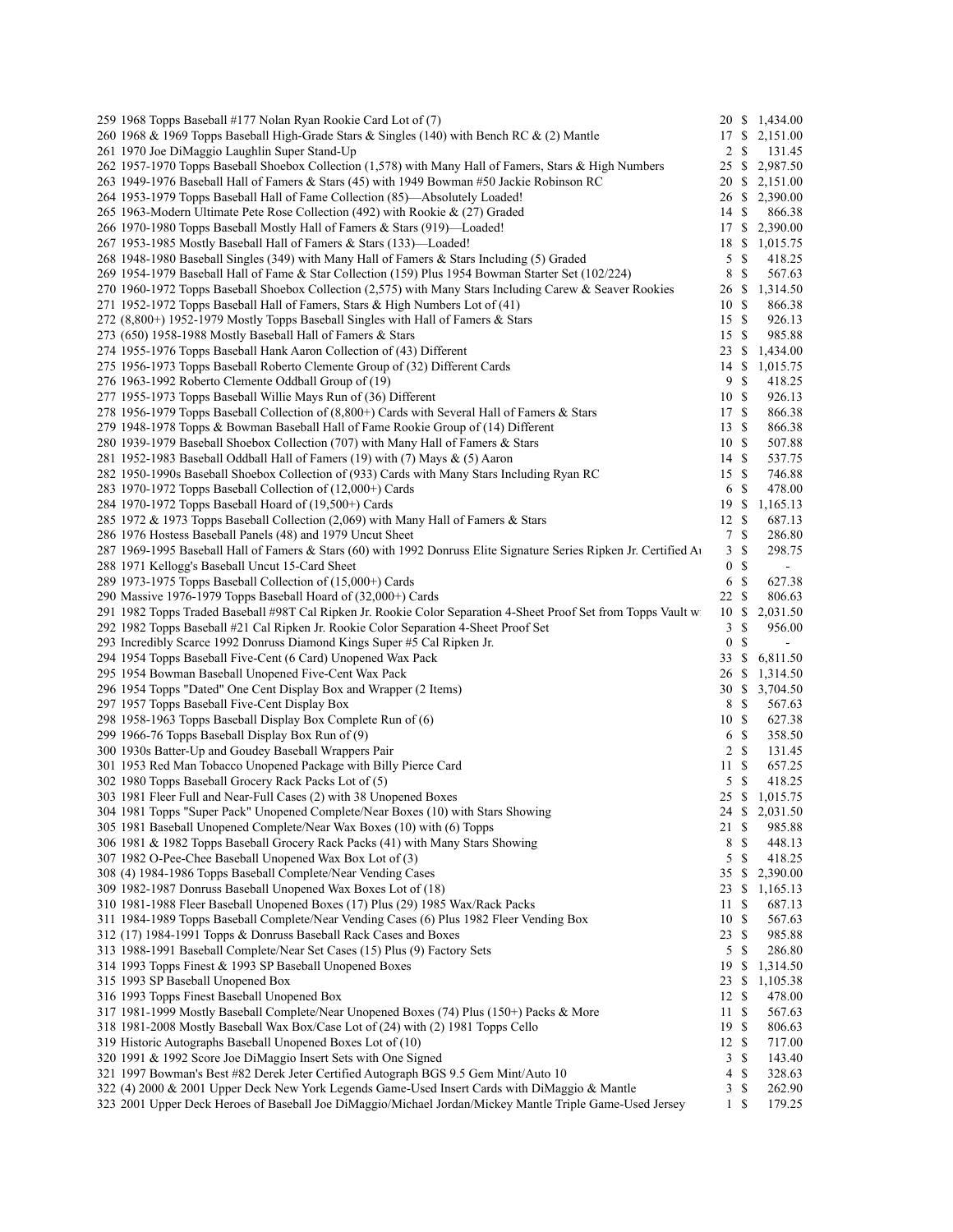| 324 2001 Upper Deck Legends of New York Christy Mathewson Game-Used Jersey Card                                    | 8 \$             |               | 358.50                   |
|--------------------------------------------------------------------------------------------------------------------|------------------|---------------|--------------------------|
| 325 2004 Sweet Spot Threads Triple Jersey Pair with DiMaggio, Mantle & Williams--Both #/99                         | 6                | $\mathcal{S}$ | 250.95                   |
| 326 (21) 2005-2007 Upper Deck Sweet Spot Dual/Single-Signed Autograph Cards                                        | 10S              |               | 388.38                   |
| 327 2006 Topps Sterling Baseball Mickey Mantle Ouad Relics Insert #/10                                             | 3S               |               | 143.40                   |
| 328 (3) 2006 Topps Sterling Baseball Hall of Fame #1/1 Game-Used Cards                                             | 4                | $\mathbb{S}$  | 358.50                   |
| 329 2007 Upper Deck Premier Derek Jeter/Ken Griffey Jr./Cal Ripken Jr. Triple Auto--#8/20                          | 13               | <sup>\$</sup> | 627.38                   |
| 330 2008 Playoff Prime Cuts Hank Aaron & Willie Mays Dual Certified Auto #/10                                      | 8                | $\mathbb{S}$  | 418.25                   |
| 331 2008 Playoff Prime Cuts Baltimore Orioles Greats Triple Certified Auto #/10                                    | $\mathbf{3}$     | $\mathbb{S}$  | 215.10                   |
| 332 1997 Upper Deck Baseball Game Jersey Set (3) with Griffey Jr.--First Game-Used Cards Issued!                   | $\overline{2}$   | $\mathbb{S}$  | 358.50                   |
| 333 1999 Upper Deck Century Legends Epic Signatures Complete Set of (30) Certified Autographs                      | 18               | $\mathbb{S}$  | 1,195.00                 |
| 334 2000 Upper Deck Legendary Signatures Near Set of (38/39) Certified Autographs                                  | 14               | <sup>\$</sup> | 1,135.25                 |
| 335 2000 Upper Deck Legendary Signatures Group of (10) Shortprints--All #/50                                       | 6                | $\mathbb{S}$  | 597.50                   |
| 336 (4) 2001 Upper Deck Pinstripe Exclusives Dual Game-Used Jersey Cards #/50 with DiMaggio, Gehrig & Mantle       | 6                | <sup>\$</sup> | 507.88                   |
| 337 (5) 2001 Upper Deck Pinstripe Exclusives Joe DiMaggio Game-Used Jersey Cards #/100                             | 3                | $\mathbb{S}$  | 286.80                   |
| 338 2001 Upper Deck Pinstripe Exclusives Mickey Mantle Set of (7) Game-Used Jersey Cards                           | 5                | $\mathbf S$   | 478.00                   |
| 339 (8) 2001 Upper Deck Heroes of Baseball Auto/Memorabilia Cards with (2) Puckett                                 | 9                | $\mathcal{S}$ | 746.88                   |
| 340 (16) 2001 Upper Deck Exclusives Joe DiMaggio & Mickey Mantle Game-Used Bat Cards                               | 13S              |               | 358.50                   |
| 341 2001 Upper Deck Legends Certified Auto & Game-Used Collection (19) with Griffey & (2) A-Rod                    | 7S               |               | 507.88                   |
| 342 2001 & 2005 Upper Deck New York Yankees Bat Cards (10) with Mantle & Ruth                                      | 6                | $\mathbb{S}$  | 388.38                   |
| 343 2003 Upper Deck Yankees Signature Series Complete Set of (87) Cards                                            | 14 \$            |               | 1,553.50                 |
| 344 2003 Upper Deck Yankees Signature Series Forever Triple-Signed Certified Autograph Near Set of (29/30) Cards   |                  |               | 1,792.50                 |
|                                                                                                                    | 14 \$            |               |                          |
| 345 2003 Upper Deck Yankees Signature Series Pinstripe Excellence Dual Certified Autograph Set (28/28) --All #/12: | 20 \$            |               | 1,075.50                 |
| 346 2003 Sweet Spot Baseball Manufactured Patch Collection of (146) Cards                                          | $2 \sqrt{s}$     |               | 131.45                   |
| 347 2004 Upper Deck Legends Timeless Teams Combo Dual Signatures Near Set of (42/45) Certified Autographs          | $12 \text{ }$ \$ |               | 1,105.38                 |
| 348 2004 Upper Deck Legends Timeless Teams Combo Triple Signatures Partial Set of (28/33) Certified Autographs     | 12S              |               | 1,673.00                 |
| 349 (3) 2004 Upper Deck Legends Timeless Teams Multi-Signed Themed Booklets--All #/10                              | 6 \$             |               | 537.75                   |
| 350 2004 Upper Deck Legends Timeless Teams Certified Autograph Partial Set of (185/300) Cards Plus Dupe            | $13 \text{ }$ \$ |               | 1,105.38                 |
| 351 2004 Upper Deck Legends Timeless Teams Game-Used Booklet Near Set of (35) Different with Ruth & Gehrig         | 14 \$            |               | 956.00                   |
| 352 (50) 2004 & 2005 Topps Pristine Baseball Gold Uncirculated Certified Autographs #/25 with 2005 Legends Set     | 10 \$            |               | 1,314.50                 |
| 353 2005 Upper Deck Baseball Heroes Joe DiMaggio, Mickey Mantle & Ted Williams Cut Autographs #/5                  | 14               | -S            | 1,314.50                 |
| 354 (6) 2005 Upper Deck Baseball Heroes Cut Autographs with DiMaggio & Paige                                       | 16 S             |               | 1,434.00                 |
| 355 (32) 2005 Ultimate Signature Edition Dual-Signed Modern Inserts with Many Hall of Famers                       | 14 \$            |               | 1,434.00                 |
| 356 (106) Modern New York Yankees Certified Auto/Game-Used/Inserts                                                 | 6                | <sup>\$</sup> | 358.50                   |
| 357 2006 Topps Sterling Baseball Mickey Mantle & Roger Maris Quad Relics Pair--Each #/10                           | $\mathbf{1}$     | $\mathbb{S}$  | 239.00                   |
| 358 2006 Topps Sterling Baseball Hall of Fame/Superstar Autograph & Quad Relic Cards (8)--All #/10                 | 5S               |               | 597.50                   |
| 359 2006 Topps Sterling Baseball Hall of Fame/Superstars Four Piece Game-Used Bat & Relic Cards (8)--All #/10      | $\mathbf{1}$     | $\mathcal{S}$ | 179.25                   |
| 360 2007 Bowman's Best Baseball Complete Set with (77) Certified Autographs Including Kershaw RC                   | 7                | $\mathbb{S}$  | 956.00                   |
| 361 (20) 2007 Upper Deck Premier Baseball Multi-Colored Patches                                                    | 6                | $\mathbf S$   | 298.75                   |
| 362 Modern Baseball Game-Used Jersey/Relic Inserts (96)—All Multiple Piece with Several Multi-Colored              | 4                | $\mathbf S$   | 358.50                   |
| 363 (20) 2007 & 2008 Topps Baseball Triple Threads Booklets                                                        | 18               | -S            | 567.63                   |
| 364 (5) 2008 Playoff Prime Cuts Baseball Dual Certified Autos #/10                                                 | 4                | $\mathbb{S}$  | 448.13                   |
| 365 2008 Playoff Prime Cuts Hank Aaron, Willie Mays & Stan Musial Triple Certified Auto #/10                       | 5                | $\mathbb{S}$  | 418.25                   |
| 366 (4) 2008 Playoff Prime Cuts Dual Certified Autos #/10 with Mays                                                | 6                | $\mathbb{S}$  | 567.63                   |
| 367 (7) 2008 Playoff Prime Cuts Baseball Triple Certified Autos #/10                                               | 8                | $\mathbb{S}$  | 806.63                   |
| 368 (8) 2008 Playoff Prime Cuts Baseball Quad Certified Autos #/10 with Aaron & Mays                               |                  |               | 11 \$ 1,015.75           |
| 369 2001-2009 Sweet Spot Baseball Certified Autographs (115) with (2) Griffey Jr.                                  | 13S              |               | 866.38                   |
| 370 Modern Baseball Multi-Signed Certified Autographs (123) with Many Hall of Famers & Stars                       |                  |               | 17 \$ 1,045.63           |
| 371 Modern Baseball Game-Used Jersey/Relic Cards (194) with Several Dozen Hall of Famers                           | 9                | -S            | 836.50                   |
| 372 (12) Derek Jeter Game-Used Jersey & Patch Cards                                                                | 3                | <sup>\$</sup> | 274.85                   |
| 373 Baseball Hall of Fame/Star Game-Used Relic Inserts (7) from Premium Products                                   | 1                | <sup>\$</sup> | 358.50                   |
| 374 Modern Baseball Graded Rookie Stars (65) with Many Certified Autographs & Inserts                              | 8                | \$            | 507.88                   |
|                                                                                                                    | 0                | \$            | $\overline{\phantom{a}}$ |
| 375 1755 "The Card" by John Kidgell Two-Volume Book Set with Earliest Surviving Printed "Base Ball" Reference      |                  |               |                          |
| 376 1892 Washington Senators National League Inaugural Season Scorecard                                            | 11               | \$            | 1,105.38                 |
| 377 1923 World Series Yankees at Giants Game 4 Program at Polo Grounds                                             | 17               | \$            | 1,792.50                 |
| 378 1924, 1925 World Series at Washington Programs Pair                                                            | 8                | $\mathbb{S}$  | 806.63                   |
| 379 1934 MLB 2nd Ever All-Star Game Program & Ticket Stub Combo with Hubbell's Strikeouts Recorded                 | 12S              |               | 1,553.50                 |
| 380 1950s-1960s Rare and Early Sports Collecting Hobby Publications Archive of (400+) Including Many First Issues  | 7                | $\mathbb{S}$  | 687.13                   |
| 381 Rare 1903 Washington Senators Scorecard/Schedule                                                               | $\mathbf{1}$     | $\mathbb{S}$  | 179.25                   |
| 382 1890s-1900s Yale University Baseball Programs (5)                                                              | $\overline{c}$   | $\mathbb{S}$  | 191.20                   |
| 383 1910 Bull Durham Baseball Guide Vol. 1 Inaugural Edition                                                       | 3                | $\mathbb{S}$  | 203.15                   |
| 384 1921 The Champion Orioles International League Yearbook                                                        | 5                | $\mathbb{S}$  | 274.85                   |
| 385 1926 World Series Game 1 Program at New York                                                                   | 10               | -S            | 567.63                   |
| 386 1929 World Series Program at Chicago                                                                           | 6                | <sup>\$</sup> | 298.75                   |
| 387 1931 World Series Philadelphia and St. Louis Programs Pair                                                     | 9                | \$            | 418.25                   |
| 388 1933 World Series Program at New York                                                                          | 6 \$             |               | 239.00                   |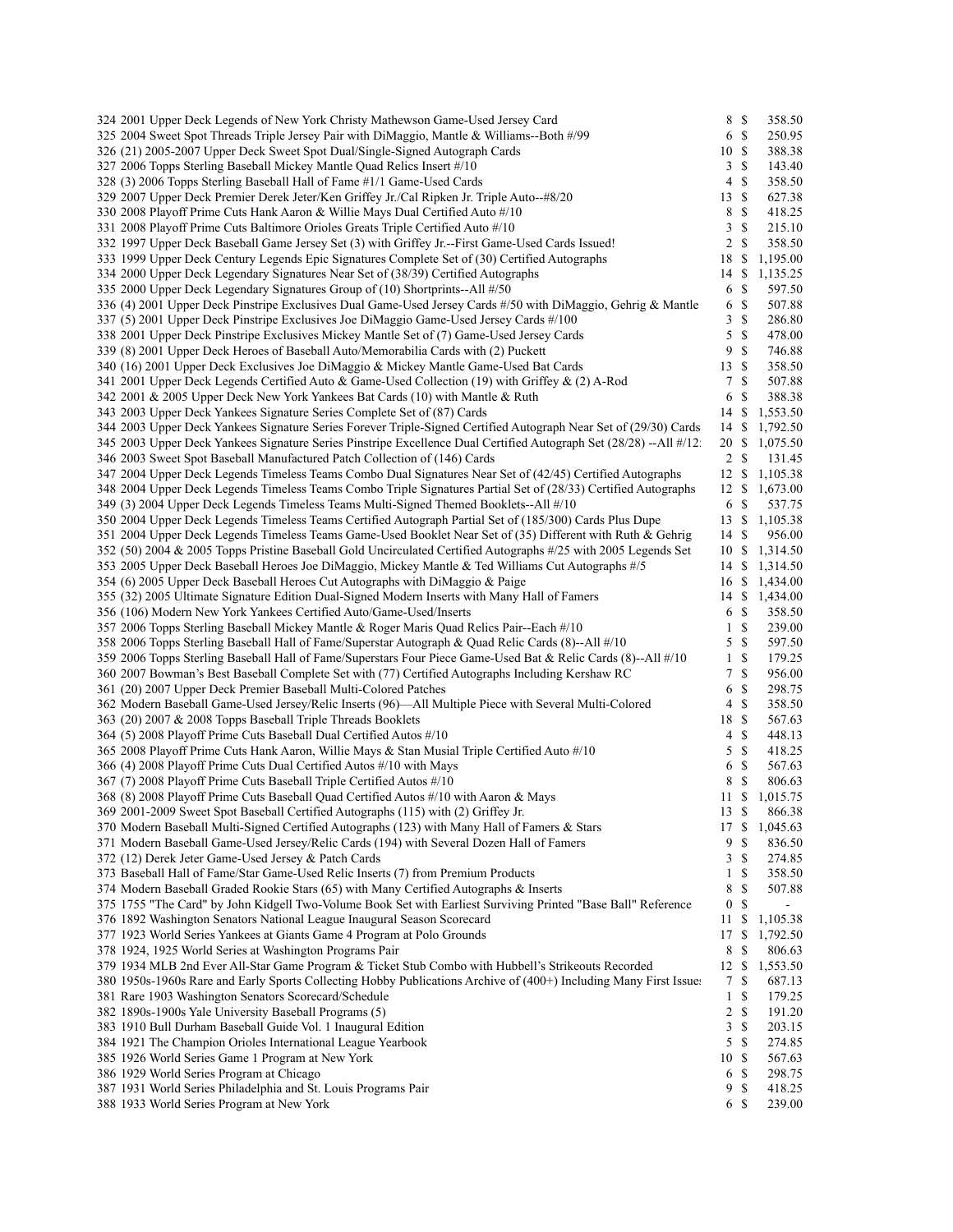| 389 1933 World Series "Washington Version" Program                                                           | $7\phantom{.0}$  | $\mathbb{S}$  | 250.95         |
|--------------------------------------------------------------------------------------------------------------|------------------|---------------|----------------|
| 390 1934 World Series Game 6 Program at Detroit                                                              | 5                | $\mathcal{S}$ | 227.05         |
| 391 1934, 1946 World Series Programs Pair at St. Louis                                                       | 9                | -S            | 328.63         |
| 392 1936, 1937 World Series Programs Pair                                                                    | 6                | -S            | 298.75         |
| 393 1938, 1945 World Series Programs Pair at Chicago                                                         | 8                | $\mathbb{S}$  | 262.90         |
| 394 1939 World Series Programs Pair at New York (Game 2) and Cincinnati (Game 3)                             | 3                | S             | 262.90         |
| 395 1942, 1943 World Series Programs Pair at New York and St. Louis                                          | 6                | \$            | 262.90         |
| 396 1944 World Series Programs Pair at St. Louis for Browns (Game 3) and Cardinals (Game 6)                  | 5                | $\mathbb{S}$  | 227.05         |
| 397 1950-1999 World Series Program Lot of (38)                                                               | 4                | S             | 567.63         |
| 398 1956-1978 Baseball Yearbook Lot of (29) with Yankees, Mets & Dodgers                                     | 8                | \$            | 274.85         |
| 399 1950-1996 New York Yankees Yearbook Collection of (45) with Complete 1950-1989 Consecutive (40) Year Run | 8                | \$            | 657.25         |
| 400 1949-1979 Philadelphia Phillies Yearbooks Complete Run (31)                                              | 14 \$            |               | 717.00         |
| 401 Collection of 1950s-2000s New York Baseball Publication Lot of (150+)                                    | 4                | $\mathbb{S}$  | 227.05         |
| 402 July 4, 1941 Lou Gehrig Memorial Full Ticket with "VOID" Stamp - PSA Authentic                           | 6                | S             | 507.88         |
|                                                                                                              | 7                | \$            | 1,195.00       |
| 403 1942 New York Giants Leather-Bound Full Season Tickets Book (77 Games) - Issued to J.J. Coogan's Wife    |                  |               |                |
| 404 Don Larsen 1956 World Series Game 5 "Perfect Game" Full Ticket Stub and Stadium Club Pass (2 Items)      | 10               | \$            | 597.50         |
| 405 1958 World Series Games 1, 6 and 7 County Stadium Full Tickets PSA-Graded Trio                           | 3                | \$            | 597.50         |
| 406 THIS LOT HAS BEEN WITHDRAWN                                                                              | $\boldsymbol{0}$ | \$            | $\blacksquare$ |
| 407 1969 Amazin' Mets World Series Games 3 & 4 Shea Stadium Full Ticket Lot of (2)-Both PSA Graded           | 13               | S             | 985.88         |
| 408 Scarce 1919 Boston Red Sox Fenway Park Grandstand Pass - SGC Authentic                                   | 7                | S             | 478.00         |
| 409 1924 World Series Games 3 and 6 Ticket Stubs Pair - PSA Graded/Authentic                                 | 15S              |               | 627.38         |
| 410 1929 World Series Game 2 Wrigley Field Full Ticket (Foxx/Simmons HRs) - PSA Authentic                    | 6                | $\mathbb{S}$  | 358.50         |
| 411 1929-1931 World Series Ticket Stubs Lot (6 Different) - PSA Graded/Authentic                             | 8                | \$            | 746.88         |
| 412 1932 World Series Game 4 Clincher Ticket Stub (Babe Ruth's Last World Series Game) - PSA Authentic       | 8                | \$            | 597.50         |
| 413 1933 World Series Ticket Stubs Complete Run (5) - PSA Authentic                                          | 14S              |               | 746.88         |
| 414 1934, 1935 World Series Ticket Stubs (5 Different) - PSA Graded/Authentic                                | 12S              |               | 537.75         |
| 415 1936-1939 World Series Ticket Stubs (4 Different) at Yankee Stadium - PSA Graded/Authentic               | $\tau$           | \$            | 448.13         |
| 416 1940 World Series Ticket Stubs (5 Different) - PSA Graded/Authentic                                      | 9                | \$            | 478.00         |
| 417 1941-1943 World Series Ticket Stubs (5 Different) at Yankee Stadium - PSA Authentic                      |                  | 7 S           | 418.25         |
| 418 1943-1945 World Series Ticket Stubs (5 Different) - PSA Graded/Authentic                                 | 13               | -S            | 448.13         |
| 419 1945 World Series Game 6 Wrigley Field Full Ticket - PSA EX+ 5.5                                         |                  | 6 \$          | 418.25         |
| 420 1946 World Series Game 4 Fenway Park Full Ticket - PSA Authentic                                         | 11S              |               | 537.75         |
| 421 1946 World Series Ticket Stubs (4 Different) - PSA Graded/Authentic                                      | 5                | \$            | 239.00         |
| 422 1947, 1948 World Series Ticket Stubs (6 Different) - PSA Graded/Authentic                                | 5                | \$            | 358.50         |
| 423 1948 World Series Game 2 Braves Field Full Ticket - PSA Authentic                                        | 7                | \$            | 478.00         |
| 424 1949-1951 World Series Ticket Stubs (7 Different) w/DiMaggio's Last Game - PSA Graded/Authentic          | 6                | \$            | 537.75         |
| 425 1952 World Series Game 2 Ebbets Field Full Ticket - PSA PR 1                                             | 8                | $\mathbb{S}$  | 418.25         |
| 426 1952 World Series Ticket Stubs (5 Different) - PSA Graded/Authentic                                      | 4                | \$            | 298.75         |
| 427 1953 World Series Game 2 Yankee Stadium Laminated Full Ticket (Mantle HR #3) - PSA Authentic             | 3                | $\mathbb{S}$  | 358.50         |
| 428 1953, 1954 World Series Ticket Stubs (4 Different) w/Mantle WS HR - PSA Authentic                        | 6                | -S            | 286.80         |
| 429 1955 World Series Game 3 Ticket Stub - PSA 4                                                             | $\boldsymbol{0}$ | \$            | $\blacksquare$ |
|                                                                                                              | 13S              |               |                |
| 430 1955 World Series Ticket Stubs (5 Different) - PSA Graded/Authentic                                      |                  |               | 746.88         |
| 431 1956 World Series Ticket Stubs (4 Different) w/Mantle WS HR - PSA Authentic                              |                  | 6 \$          | 239.00         |
| 432 1956 World Series Game 7 Ticket Stub (Jackie Robinson Final Career Game) - PSA Authentic                 |                  | 4S            | 478.00         |
| 433 1957 World Series Game 7 Clincher Yankee Stadium Full Ticket - PSA Authentic                             | 14S              |               | 776.75         |
| 434 1957 World Series Game 3 Ticket Stub -PSA 6 (Mantle HR)                                                  |                  | $1 \text{ }$  | 298.75         |
| 435 1957-1959 World Series Ticket Stub Lot of (5)--All PSA Graded                                            | 4                | \$            | 274.85         |
| 436 1958 World Series Game 2 County Stadium Full Ticket (Mantle WS HR's #10, 11) - PSA EX-MT 6               |                  | $2 \sqrt{s}$  | 250.95         |
| 437 1960 World Series Ticket Stub Lot of (3) with Game 7 Mazeroski's Walk-Off Home Run-All PSA Authentic     | 12               | <sup>\$</sup> | 388.38         |
| 438 1963 World Series Game 4 Ticket Stub - PSA 4                                                             | $\bf{0}$         | \$            |                |
| 439 1965 World Series Game 7 Ticket Stub at Metropolitan Stadium (Koufax Last W.S. Win) - PSA EX 5           | 3                | \$            | 227.05         |
| 440 1977 Yankee Stadium World Series Game 6 Ticket Stub from Jackson 3 HR Game--PSA Authentic                | $\mathbf{1}$     | \$            | 239.00         |
| 441 1961-1986 World Series Ticket Stub Lot of (14) with 1986 Game 6 Buckner Error--All PSA Graded            | 8                | \$            | 388.38         |
| 442 1915 Newark Peppers Federal League Complimentary Pass - PSA Authentic                                    | 3                | \$            | 83.65          |
| 443 1929 & 1931 Philadelphia Athletics World Series Ticket Stub Pairing                                      | 7                | \$            | 191.20         |
| 444 1932 Brooklyn Dodgers Ebbets Field Press Pass - PSA Authentic                                            | 4                | \$            | 167.30         |
| 445 1933 Washington Senators Scorecard Lot of (2) plus Newspaper Front Page                                  | 1                | \$            | 119.50         |
| 446 1930s-1940s Chicago Cubs Scorecards (4)                                                                  | $\mathbf{1}$     | \$            | 59.75          |
| 447 1939 World Series Game 5 Crosley Field "Phantom" Full Ticket - PSA Authentic                             | 12               | \$            | 388.38         |
| 448 1936-1946 World Series/All-Star Game Lot of (3) with 1946 WS Program                                     | 4                | \$            | 155.35         |
| 449 1947 All-Star Game Wrigley Field Full Ticket - PSA VG-EX 4                                               | 5                | \$            | 131.45         |
| 450 1949 "Joe DiMaggio Day" and 1965 "Mickey Mantle Day" Ticket Stubs Pair - PSA Authentic                   | 6                | \$            | 215.10         |
| 451 1954-1957 Mickey Mantle Regular Season Home Run Game Ticket Stub Lot of (10)--All PSA Graded             | 3                | \$            | 358.50         |
| 452 1958-1959 Mickey Mantle Home Run Game Ticket Stub Lot of (10)-All PSA Graded                             | 1                | \$            | 298.75         |
| 453 1959-1961 Mickey Mantle Home Run Game Ticket Stub Lot of (10)--All PSA Graded                            | $\mathbf{1}$     | \$            | 298.75         |
|                                                                                                              |                  |               |                |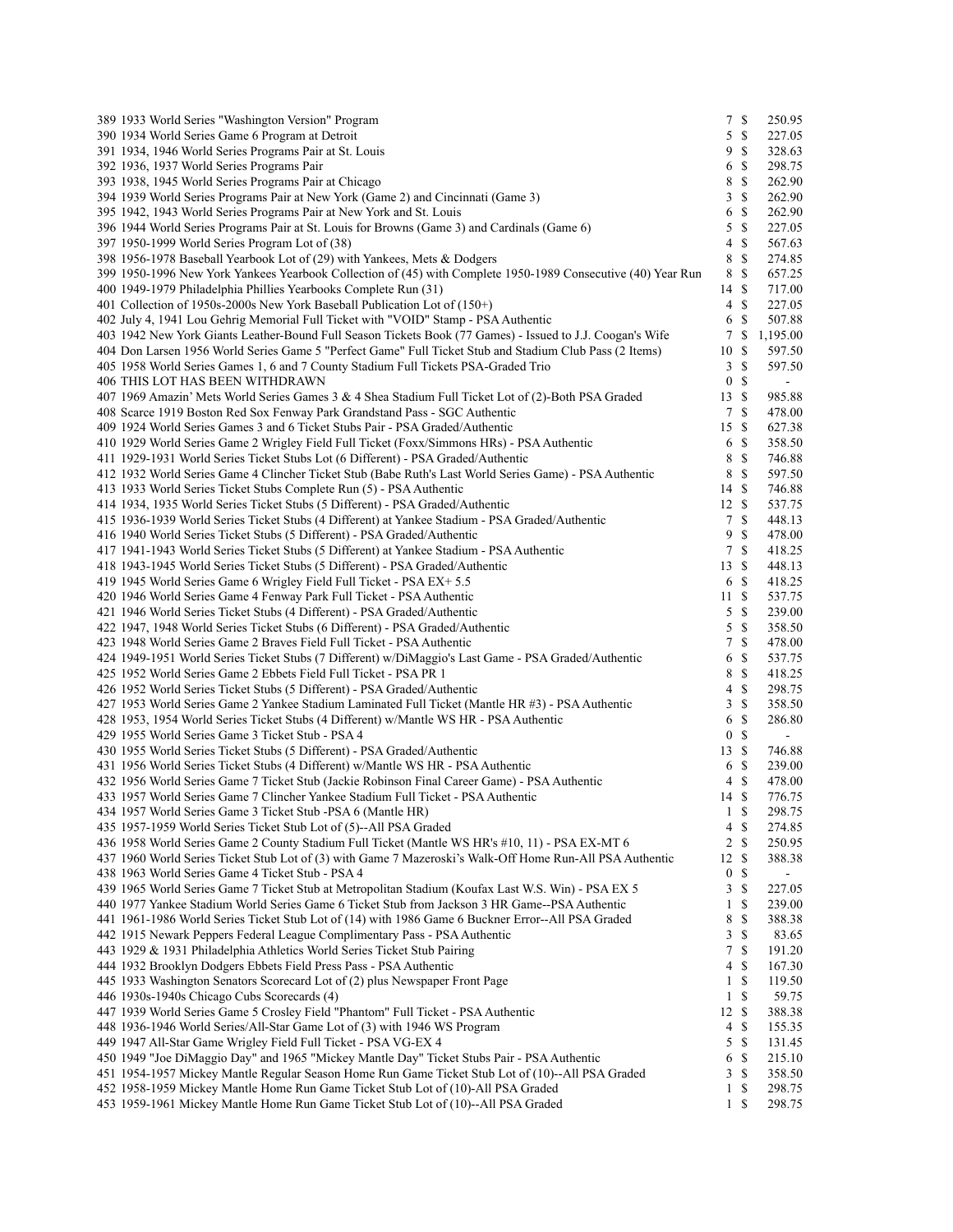| 454 1961-1963 Mickey Mantle Home Run Game Ticket Stub Lot of (10)-All PSA Graded                               | 3S               |                           | 358.50                       |  |
|----------------------------------------------------------------------------------------------------------------|------------------|---------------------------|------------------------------|--|
| 455 1963-1965 Mickey Mantle Home Run Game Ticket Stub Lot of (10)-All PSA Graded                               | $\mathbf{1}$     | $\mathbb{S}$              | 298.75                       |  |
| 456 1965-1967 Mickey Mantle Home Run Game Ticket Stub Lot of (10)--All PSA Graded                              | 3                | -\$                       | 358.50                       |  |
| 457 1950s Mickey Mantle Career HRs PSA-Graded Full Tickets Pair                                                | 3                | -S                        | 203.15                       |  |
| 458 July 1, 1951 Bob Feller Third Career No-Hitter PSA 5 Ticket Stub - Lone Graded                             | 4                | <sup>\$</sup>             | 274.85                       |  |
| 459 Jackie Robinson September 30, 1956 Final Regular Season Game Ticket Stub                                   | 5                | -\$                       | 328.63                       |  |
| 460 1956 Baseball All-Star Game Lot of (3) with Full Ticket, Press Pin & Tie Clip                              | 7                | -\$                       | 286.80                       |  |
| 461 1958-1966 Sandy Koufax Winning Game Ticket Stub Lot of (8)—All PSA Graded                                  | $\mathbf{1}$     | -\$                       | 239.00                       |  |
| 462 4/13/62 New York Mets Opening Day Polo Grounds Full Ticket - PSA Authentic                                 | 14 \$            |                           | 896.25                       |  |
| 463 Baltimore Orioles Memorial Stadium World Series Full Ticket Lot of (2) with 1970 Game 5 & 1971 Game 6--Bot | 8 \$             |                           | 262.90                       |  |
| 464 1970 Baseball Stadium Opening/Closing Game Full Ticket Lot of (2) with Connie Mack Final Game & Three Riv  | 2 \$             |                           | 191.20                       |  |
| 465 1943 MLB-All Star Game Ticket Stub - PSA 4                                                                 | 1 <sup>5</sup>   |                           | 239.00                       |  |
| 466 1951 MLB All-Star Game Ticket Stub- PSA 3                                                                  | $\mathbf{1}$     | -\$                       | 179.25                       |  |
|                                                                                                                | $\boldsymbol{0}$ | $\mathcal{S}$             | $\blacksquare$               |  |
| 467 1955 MLB All-Star Game Ticket Stub - PSA 3 (Musial Walk-Off)                                               |                  |                           |                              |  |
| 468 1956 MLB All-Star Game Ticket Stub - PSA 2                                                                 | $\boldsymbol{0}$ | -\$                       | $\overline{\phantom{a}}$     |  |
| 469 1958 All-Star Game Ticket Stub - PSA 3                                                                     | 0                | <sup>\$</sup>             | $\qquad \qquad \blacksquare$ |  |
| 470 1959 MLB All-Star Game Ticket Stub- PSA 8                                                                  | $1 \text{ }$     |                           | 298.75                       |  |
| 471 1960 MLB All-Star Game Yankee Stadium Ticket Stub - PSA Authentic                                          | 1 <sup>5</sup>   |                           | 239.00                       |  |
| 472 1961 MLB All-Star Game Ticket Stub - PSA 6                                                                 | $1 \text{ }$     |                           | 298.75                       |  |
| 473 1962 MLB All-Star Game Ticket Stub - PSA 1.5                                                               | $\mathbf{0}$     | -\$                       | $\blacksquare$               |  |
| 474 1943-1982 MLB All-Star Ticket Stub & Press Pass Lot of (16)--All PSA Graded                                | 10S              |                           | 567.63                       |  |
| 475 1950s-80s World Series & All-Star Ticket Stub Lot of (13)                                                  | 1 \$             |                           | 298.75                       |  |
| 476 1952-1972 World Series Press Pass Lot of (10)--All PSA Graded                                              | 8                | -S                        | 239.00                       |  |
| 477 1980s-2010s World Series PSA-Graded Full Tickets Lot (6)                                                   | $\mathbf{1}$     | -\$                       | 179.25                       |  |
| 478 1991 World Series Game 7 Full Ticket - PSA 2                                                               | $\boldsymbol{0}$ | -\$                       | $\overline{\phantom{a}}$     |  |
| 479 1995-2013 MLB World Series & All-Star Graded Ticket Lot of (10)                                            | 0                | -\$                       | $\blacksquare$               |  |
| 480 Baseball Signed Milestone Ticket Lot of (11) with Ryan, T. Williams                                        | 11S              |                           | 776.75                       |  |
| 481 9/2/86 Greg Maddux MLB Debut Game Full Ticket--PSA NM 7                                                    | 5S               |                           | 358.50                       |  |
| 482 1954-1989 Star Player/Manager Final MLB Game Ticket Stub Lot of (9)-All PSA Authenticated                  | 1 <sup>5</sup>   |                           | 179.25                       |  |
| 483 1960-1996 HOFer Milestone Hit Game Ticket Stub Lot of (10) with Rose & Yastrzemski 3,000th Hit-All PSA G   | 5S               |                           | 227.05                       |  |
| 484 1977-2003 Baseball HOFer/Star Milestone Home Run Game Ticket Stub Lot of (6)-All PSA Graded                | 1S               |                           | 179.25                       |  |
| 485 1980s-2010s Significant Home Run Game Full Ticket Lot of (10)—All PSA Graded                               | $1 \text{ }$     |                           | 239.00                       |  |
| 486 1980s-2010s Significant Player Games/Events Full Ticket Lot of (11)—All PSA Graded                         | $1 \text{ }$     |                           | 119.50                       |  |
| 487 May 31, 1986 Barry Bonds 1st Hit Ticket Stub - PSA 2                                                       | 0                | $\mathcal{S}$             | $\overline{\phantom{a}}$     |  |
|                                                                                                                | 3                | -\$                       |                              |  |
| 488 1990-2010 Perfect Game/No-Hitter Full Ticket Lot of (4)-All PSA Graded                                     |                  |                           | 143.40                       |  |
| 489 Baseball Important Event Full Ticket and Stub Collection of (21) with Ripken Records & Bonds 500th HR      | 2                | $\mathbb S$               | 191.20                       |  |
| 490 1996-2011 Career Milestone Home Run Game Full Ticket Lot of (6) with Bonds' 700th, Thome's 600th & (4) 500 | 1 \$             |                           | 239.00                       |  |
| 491 1954 World Series Game 1 Press Pass (Willie Mays' "The Catch") - PSA Authentic                             | 6 \$             |                           | 203.15                       |  |
| 492 1960 MLB All-Star Game Municipal Stadium Ticket Stub - PSA 1.5                                             | $1 \text{ }$     |                           | 119.50                       |  |
| 493 1964 World Series Game 1 Busch Stadium Full Ticket--PSA NM-MT 8                                            | 6 \$             |                           | 250.95                       |  |
| 494 1965 World Series Game 1 Metropolitan Stadium Full Ticket - PSA MINT 9 (Void Cancelled)                    | $1 \text{ }$     |                           | 119.50                       |  |
| 495 Mickey Mantle Memorable Events Ticket Stubs Pair                                                           | $\overline{0}$   | -\$                       | $\blacksquare$               |  |
| 496 Hank Aaron Milestone Ticket Stub Lot of (3) with HRs #713, #714 & Game #1000—All PSA Graded                | 7S               |                           | 203.15                       |  |
| 497 1977 Yankee Stadium World Series Game 6 Press Pass from Jackson 3 HR Game--PSA Authentic                   | $1 \text{ }$     |                           | 59.75                        |  |
| 498 1978-2001 Star Player MLB Debut Full Ticket Lot of (5)-All PSA Graded                                      | $\mathbf{1}$     | -S                        | 59.75                        |  |
| 499 300th Win Game Ticket Stub Lot of (2) with Carlton & Ryan--Both PSA Graded                                 | 2 \$             |                           | 131.45                       |  |
| 500 Mariano Rivera Career Saves #2 & #3 Full Ticket Lot of (2)--Both PSA Graded                                | $1 \text{ } s$   |                           | 59.75                        |  |
| 501 7/9/11 Derek Jeter 3,000th Hit Game Full Ticket--PSA NM-MT 8                                               | 7                | $\mathbb{S}$              | 262.90                       |  |
| 502 7/9/11 Mike Trout 1st MLB Hit Game Full Ticket--PSA Authentic                                              | 3                | \$                        | 167.30                       |  |
| 503 1906-1907 Washington Senators Rare Pennant in Framed Display                                               | 20               | -S                        | 3,943.50                     |  |
| 504 Extremely Rare 1947 Bob Feller "Fudgsicle" Window Advertising Sign                                         | 8                | -\$                       | 746.88                       |  |
| 505 Bill Mazeroski's 1960 World Series "Walk-Off Home Run" Large Original Oil Painting by Andy Jurinko         | 4                | \$                        | 687.13                       |  |
| 506 1964 Topps Baseball Tattoo Uncut Sheet with Mays & Koufax in Framed Display                                | $\boldsymbol{0}$ | \$                        | $\overline{\phantom{a}}$     |  |
| 507 1860s-1880s Harper's Weekly Baseball Illustration Lot of (9) with Many HOFers                              | 2                | $\boldsymbol{\mathsf{S}}$ | 250.95                       |  |
| 508 1871 School Merit Award Certificate with Baseball Graphics                                                 | $\boldsymbol{0}$ | \$                        | $\blacksquare$               |  |
| 509 1900s A.G. Spalding & Bros. Heavy Wool Baseball Jersey in Original Box                                     | 18 \$            |                           | 1,105.38                     |  |
|                                                                                                                |                  |                           |                              |  |
| 510 1915 Federal League Baltimore Terrapins Stock Certificate Twice Signed by Carroll Rasin                    | 10               | -S                        | 388.38                       |  |
| 511 Early 20th Century Baseball Scorecard Advertising Fan--Unused in Framed Display                            | $\boldsymbol{0}$ | -\$                       | $\overline{\phantom{0}}$     |  |
| 512 1925 Pirates World Series Souvenir Tin Car Hood Whirligig Spinner with Original Box                        | 3                | <sup>\$</sup>             | 567.63                       |  |
| 513 1931 Washington Senators Photo Pack of (14)                                                                | $\mathbf{1}$     | <sup>\$</sup>             | 119.50                       |  |
| 514 1933 Washington Senators Mini Bat & Pennant Pair                                                           | 3                | -S                        | 155.35                       |  |
| 515 1930s Sidney Z. Lucas Original "The American National Game of Baseball" Lithograph                         | $\mathbf{1}$     | -S                        | 239.00                       |  |
| 516 1930s-1940s Granger Pipe Tobacco Advertisement Display Lot of (2) with Medwick & Gordon                    | 3                | \$                        | 203.15                       |  |
| 517 Dixie Walker 1945 Granger Pipe Tobacco Advertising Sign                                                    | 3                | -S                        | 143.40                       |  |
| 518 Rare 1946 Boston Red Sox A.L. Champs Metallic License Plate Topper                                         | 4S               |                           | 388.38                       |  |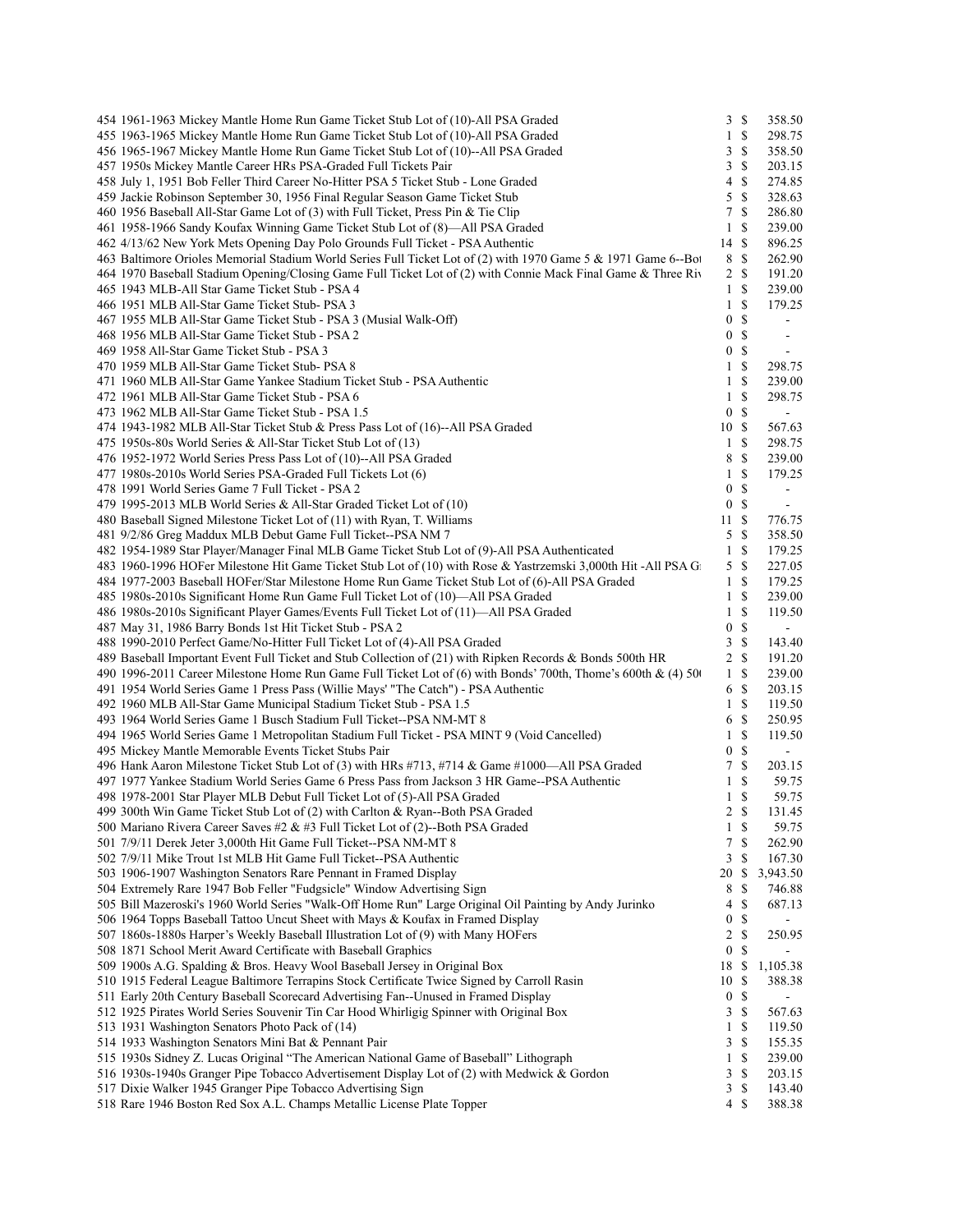| 519 1940s Boston Braves/Red Sox Locker & Luggage Tag Lot of (3) with Al Javery                                        | 3S               |               | 215.10                   |
|-----------------------------------------------------------------------------------------------------------------------|------------------|---------------|--------------------------|
| 520 1940s Chicago Cubs Wrigley Field Pennant                                                                          | 6S               |               | 203.15                   |
| 521 Vintage Baseball Umpire Scorer Lot of (6) with 1949 Pafko Mail Order Ring                                         | 4S               |               | 239.00                   |
| 522 Vintage Baseball Advertisement/Memorabilia Lot of (5)                                                             | 2S               |               | 131.45                   |
| 523 1949 "Showdown at Sundown" Baseball Playoff Comic Art Sketch                                                      | 5                | -\$           | 298.75                   |
| 524 1950s Washington Senators Original Publication Layout Lot of (2) with Bob Allison & Mickey Vernon in Framed       | 2S               |               | 191.20                   |
| 525 Circa 1963-1964 New York Mets Homemade Stadium Banner Lot of (2) with Original Period Supporting Photos           | 2 S              |               | 203.15                   |
| 526 1960s-70s Boston Red Sox Pennants (4) and Photo Buttons (2) Lot - Including Rare Conigliaro Pennant               | 3S               |               | 215.10                   |
| 527 Exceptional 1958 Milwaukee Braves N.L. Champions Team Pennant                                                     | 4S               |               | 155.35                   |
| 528 1950s-60s Baseball Pennant Lot of (9)                                                                             | 2 S              |               | 131.45                   |
| 529 1964 & 1970 Washington Senators Team Picture Pennants                                                             | 5S               |               | 215.10                   |
| 530 1940-1960s Baseball Record and Writing Implement Lot of (14) with Mantle                                          | 4S               |               | 191.20                   |
| 531 Washington Senators Memorabilia & Ephemera Collection                                                             | 10S              |               | 478.00                   |
| 532 1950s-1960s Baseball Memorabilia Lot of (10) with Ashtrays, Facsimile Balls & Slide Viewer                        | 7 \$             |               | 274.85                   |
| 533 Circa 1957-1958 Baseball Novelty Toy Watch Set of (6) with DiMaggio, Mantle & Williams                            | 5S               |               | 191.20                   |
| 534 New York Yankees Memorabilia Lot of (7) with Berra Hartland Statue                                                | $\mathbf{0}$     | $\mathcal{S}$ | $\overline{\phantom{a}}$ |
| 535 Mickey Mantle Lot of (7) Items with Signed Card                                                                   | $\overline{0}$   | $\mathcal{S}$ | $\blacksquare$           |
|                                                                                                                       | 2S               |               |                          |
| 536 1950s-1980s New York Yankees Lot of (12) with Mantle & Maris                                                      |                  |               | 71.70                    |
| 537 1960s Butter-Nut Coffee Large Tin with Mickey Mantle Glove Advertisement                                          | $1 \text{ }$     |               | 119.50                   |
| 538 Unopened William Harridge OAL Baseball in Original Wrapper with Seal                                              | 5S               |               | 250.95                   |
| 539 OAL Joe Cronin Baseball in Original Unopened Box Lot of (2)                                                       | 2S               |               | 143.40                   |
| 540 ONL Feeney Baseball Lot of (4) - All in Original Sealed Boxes                                                     | 2                | - \$          | 143.40                   |
| 541 Circa Late 1970s OAL MacPhail Unopened Dozen Baseball Box                                                         | $1 \text{ }$     |               | 358.50                   |
| 542 Briggs/Tiger Stadium Vintage Grandstand Stadium Seat                                                              | 4S               |               | 227.05                   |
| 543 Atlanta-Fulton County Stadium Seat                                                                                | $\mathbf{0}$     | - \$          | $\sim$                   |
| 544 Ebbets Field Sporting News Print Lot of (100)                                                                     | $1 \text{ }$     |               | 119.50                   |
| 545 Tony Gwynn Enormous San Diego Bus Advertising Sign Pair                                                           | $\overline{0}$   | $\mathcal{S}$ | $\blacksquare$           |
| 546 Charles Fazzino 2009 World Series 3-D Pop Art Baseball                                                            | $1 \text{ }$     |               | 298.75                   |
| 547 Scarce 1906 Lincoln Publishing Postcard Joseph Meyers - SGC 55 VG/EX+ 4.5                                         | 2 S              |               | 250.95                   |
| 548 1905-1910 Baseball Player Postcards Lot (4)                                                                       | 28 \$            |               | 1,434.00                 |
| 549 Extremely Scarce 1912 Washington Senators The Climbers Postcard with Walter Johnson & Eddie Ainsmith              |                  |               | 27 \$ 2,509.50           |
| 550 1900s-1950s Baseball Stadium Postcards Lot (93 Diff.) Featuring Many Scarce Early Examples                        | 14S              |               | 746.88                   |
| 551 Magnificent 1890s Baseball Team Oversized Photo                                                                   | 2 S              |               | 191.20                   |
| 552 1925 Griffith Stadium Flag Raising Ceremony Press Photo with HOFers/VIPs Including Ty Cobb                        | $\overline{0}$   | $\mathbb{S}$  | $\blacksquare$           |
| 553 1951 New York Yankee World Champions Large Team Photograph - Scarce!                                              | $\overline{0}$   | $\mathcal{S}$ | $\blacksquare$           |
| 554 Nat Fein "The Babe Bows Out" Triple-Signed LE Photo (#205/500)                                                    | $12 \text{ }$ \$ |               | 926.13                   |
| 555 1920s-1950s Bucky Harris Press Photo Lot of (5)                                                                   | 0 <sup>5</sup>   |               | $\blacksquare$           |
| 556 1952 Willie Mays Sequential Batting Scene Wire Photo Lot of (5)                                                   | $2 \sqrt{s}$     |               | 191.20                   |
| 557 1960s Washington Senators Opening Day Photo/Program/Stub Lot of (8)                                               | $1 \sqrt{s}$     |               | 179.25                   |
| 558 1930s-1980s Baseball News/Wire Photos Large Lot (548) Including 83 HOFers                                         | 8 \$             |               | 448.13                   |
|                                                                                                                       |                  |               |                          |
| 559 1913 Germany Schaefer Original Harris & Ewing Photograph with Merito Acosta                                       | 1 S              |               | 119.50                   |
| 560 Charles Conlon Photo Pair of Clyde Milan                                                                          | 0S               |               | $\blacksquare$           |
| 561 Washington Senators Framed Team Photo Lot of (2) with 1923 & 1942                                                 | 5S               |               | 191.20                   |
| 562 1950s Brooklyn Dodgers News Wire Service Photo Lot of (8)                                                         | 1 S              |               | 119.50                   |
| 563 Scarce Early 1900s "Half Dollar" Brand Baseball Bat                                                               | 0 <sup>5</sup>   |               | $\sim$                   |
| 564 1920s Babe Ruth H&B Model 40 BRJ Coca-Cola Advertising Bat - RARE!                                                | 18 \$            |               | 866.38                   |
| 565 1920s Spalding Washington Senators Team Professional Model Bat                                                    | 9S               |               | 298.75                   |
| 566 1914 & 1946 Boston Red Sox Souvenir Mini-Bats Pair                                                                | 9S               |               | 262.90                   |
| 567 Original Hartland Statue Lot of (11) with Mantle, Ruth                                                            | 15S              |               | 896.25                   |
| 568 1958-1962 Willie Mays Hartland Statue, Tag and Box (3 Items)                                                      | 8 \$             |               | 388.38                   |
| 569 (5) 1958-62 Hartland Baseball Statues with (3) Mantle                                                             | 8                | -\$           | 388.38                   |
| 570 1963 Sports Hall of Fame Busts Lot of (15) Different with Foxx & Greenberg                                        | 13S              |               | 507.88                   |
| 571 Circa 1961-63 Washington Senators White Base Bobbin' Head                                                         | 3S               |               | 155.35                   |
| 572 Sports Impressions Memorabilia Lot of (7) with Signed Mantle Figurine                                             | 8                | \$            | 358.50                   |
| 573 Extremely Rare and Ornate 1899 Cincinnati Reds Sterling Silver Season Pass [reserve met]                          |                  |               | 11 \$ 11,472.00          |
| 574 Extraordinarily Rare 1900 Cincinnati Reds Sterling Silver Season Pass [reserve met]                               | 6                |               | \$8,962.50               |
| 575 Scarce and Ornate 1902 Cincinnati Reds Sterling Silver Season Pass - First Year for Palace of the Fans Ballpark [ | 5                | \$            |                          |
|                                                                                                                       |                  |               |                          |
| 576 Incredibly Rare and Unique 1897 Cincinnati Reds Leather-Bound "Souvenir" Season Pass with Game Scorers/Pla        | 3S               |               | 3,346.00                 |
| 577 Extremely Rare 1909 New York Giants Leather-Bound Season Pass with Playing Card Deck Enclosed                     | $1 \text{ }$     |               | 896.25                   |
| 578 Extremely Rare 1912 New York Giants Leather-Bound Season Pass Manicure Kit Holder for Colonel J.J. Coogan         | 3S               |               | 2,270.50                 |
| 579 1920 New York Giants Sterling Silver Season Pass                                                                  | 10S              |               | 926.13                   |
| 580 1921 New York Giants Sterling Silver Season Pass                                                                  | 3S               |               | 717.00                   |
| 581 1922 New York Giants "Worlds Champions" Sterling Silver Season Pass                                               | 3S               |               | 717.00                   |
| 582 1923 New York Giants "Worlds Champions" Sterling Silver Season Pass                                               | 1 \$             |               | 597.50                   |
| 583 1924 New York Giants Sterling Silver Season Pass                                                                  | $1 \sqrt{S}$     |               | 478.00                   |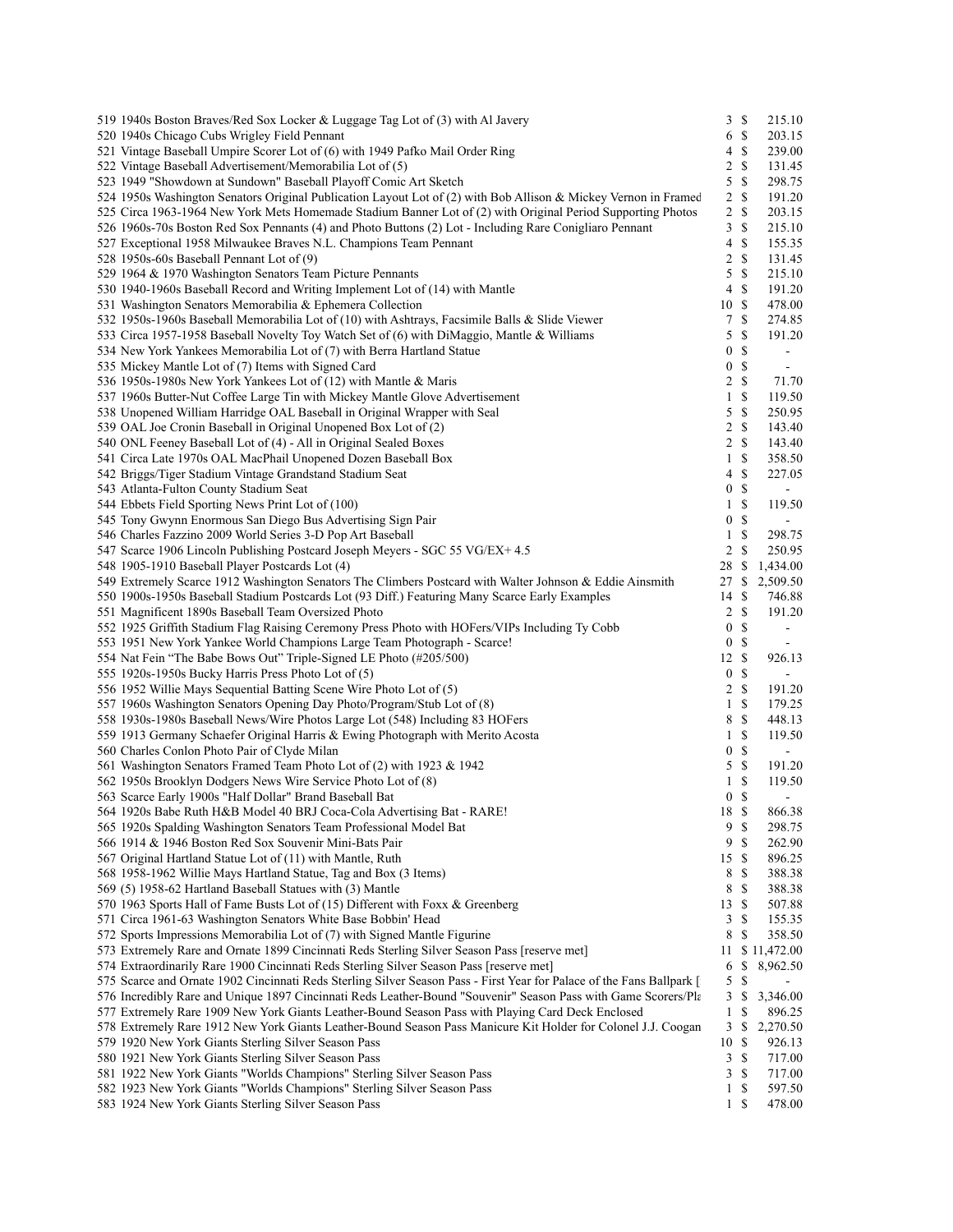| 584 1925 New York Giants Sterling Silver Season Pass                                                                                      | 0 S              |                    |                    |
|-------------------------------------------------------------------------------------------------------------------------------------------|------------------|--------------------|--------------------|
| 585 1926 New York Giants Sterling Silver Season Pass                                                                                      | $\boldsymbol{0}$ | $\mathbb{S}$       |                    |
| 586 1927 New York Giants Sterling Silver Season Pass                                                                                      | $\overline{c}$   | $\mathbb{S}$       | 657.25             |
| 587 1930 New York Giants Sterling Silver Season Pass Featuring Charles Dana Gibson's "Two Strikes"                                        | 1                | $\mathbb{S}$       | 597.50             |
| 588 1931 New York Giants Sterling Silver Season Pass                                                                                      | 1                | <sup>\$</sup>      | 597.50             |
| 589 1898 Cameo Pepsin Gum Dusty Miller Pinback - High Grade Example!                                                                      | 11               | $\mathcal{S}$      | 776.75             |
| 590 1915 PM 1 "Ornate Frame" Player Pinback Joe McGinnity - Uncatalogued                                                                  | 4                | $\mathbf S$        | 274.85             |
| 591 1929 Chicago Cubs World Series Press Pin                                                                                              | 9                | $\mathbb{S}$       | 657.25             |
| 592 1932 New York Yankees World Series Press Pin                                                                                          | 16 \$            |                    | 806.63             |
| 593 1930s New York Yankees World Series Press Pin Lot of (2) with 1936 & 1939                                                             | 12S              |                    | 567.63             |
| 594 1938 Chicago Cubs World Series Press Pin                                                                                              | 11               | $\mathbb{S}$       | 926.13             |
| 595 1950s PM10 Baseball Player Pinbacks (12) with Mantle, Robinson and Campanella                                                         | 5                | -S                 | 286.80             |
| 596 1942 Don Heffner St. Louis Browns Game-Used Jersey                                                                                    | 29               | <sup>\$</sup>      | 6,094.50           |
| 597 Tom Ferrick 1947 Washington Senators Game Used Road Flannel Uniform and Tobacco Pouch (4 Items) [reserve                              | 13S              |                    | 1,792.50           |
| 598 Ralph "Putsy" Caballero Game-Used Philadelphia Phillies Home Jersey - MEARS A6.5                                                      | 17 \$            |                    | 1,434.00           |
| 599 Hank Severeid 1958 St. Louis Browns Old-Timers Game Issued Uniform                                                                    | 4<br>7 S         | \$                 | 448.13<br>657.25   |
| 600 1965 Howie Reed Game-Used Los Angeles Dodgers Road Jersey - MEARS A7                                                                  |                  |                    |                    |
| 601 Dave McNally 1972 Baltimore Orioles Game Worn Home Jersey<br>602 1974 Mark Belanger Signed Game-Used Home Jersey - Phil Wood LOA      | 18<br>13         | -S<br>$\mathbb{S}$ | 1,195.00<br>687.13 |
| 603 1978 Earl Weaver Signed Game-Used Alternate Jersey with Cigarette Pocket                                                              |                  |                    | 25 \$ 2,509.50     |
| 604 Carlton Fisk Signed & Game-Used 1991 Chicago White Sox Away Jersey - Miedema LOA                                                      | 17S              |                    | 1,434.00           |
| 605 1998 Ken Griffey Jr. Game Used Seattle Mariners Home Jersey                                                                           | $\mathbf{1}$     | \$                 | 2,987.50           |
| 606 2007 Justin Verlander Game-Used Detroit Tigers Road Jersey [reserve not met]                                                          | 3                | $\mathbb{S}$       |                    |
| 607 2014 Todd Frazier Signed Game-Worn Road Jersey                                                                                        | $\mathbf{0}$     | $\mathbb{S}$       | $\blacksquare$     |
| 608 1963 Mike McCormick Baltimore Orioles Game-Worn Jersey- Miedema LOA                                                                   | 19               | $\mathbb{S}$       | 1,553.50           |
| 609 1966 Dave Boswell Game-Used Pair with 1966 Jersey & 1970 Pants                                                                        | 14S              |                    | 866.38             |
| 610 1968 Carl Taylor Game-Used Pittsburgh Pirates Flannel Vest                                                                            | 15S              |                    | 627.38             |
| 611 1969 Rick Joseph Philadelphia Phillies Game-Worn Jersey - Ed Dolan LOA                                                                | 23               | $\mathbb{S}$       | 956.00             |
| 612 Circa 1969-1970 Kansas City Royals #42 Game Worn Flannel Home Jersey                                                                  | 9                | $\mathbb{S}$       | 328.63             |
| 613 1960s Boston Red Sox #27 Game Worn Home Flannel Jersey                                                                                | 8                | $\mathbb{S}$       | 418.25             |
| 614 1970 Steve Hamilton Game-Used New York Yankees Road Flannel Jersey                                                                    | 12S              |                    | 537.75             |
| 615 1970 Bill Burbach Game-Used New York Yankee Pinstriped Flannel Jersey                                                                 | 15S              |                    | 926.13             |
| 616 1970 Charlie Manuel Minnesota Twins Game-Used Jersey - Miedema LOA                                                                    | 14               | -\$                | 507.88             |
| 617 1971 Mike McQueen Game-Used Atlanta Braves Flannel Jersey                                                                             | 13S              |                    | 388.38             |
| 618 Tommy Davis 1973 Baltimore Orioles Signed Game Worn Road Jersey                                                                       | 7 S              |                    | 478.00             |
| 619 Buddy Bell 1976 Cleveland Indians Signed Game Worn Road Jersey                                                                        | 12               | $\mathbb{S}$       | 1,434.00           |
| 620 1980 Gary Allenson Game-Used Boston Red Sox Home Jersey - MEARS A10                                                                   | 8                | -\$                | 262.90             |
| 621 Dennis Martinez 1981 Baltimore Orioles Signed Game Worn Road Jersey                                                                   | 14S              |                    | 537.75             |
| 622 1981 Ken Singleton Game-Used Orioles Home Jersey - Mears A7                                                                           | 14 \$            |                    | 388.38             |
| 623 1982 Steve Sax Los Angeles Dodgers Game-Worn Jersey with Miedema LOA                                                                  | 10S              |                    | 328.63             |
| 624 Ross Grimsley 1982 Baltimore Orioles Game Worn Road Jersey                                                                            | $5 \text{ }$ \$  |                    | 286.80             |
| 625 Fred Lynn 1986 Baltimore Orioles Game Worn Home Jersey                                                                                | 4                | $\mathbb{S}$       | 388.38             |
| 626 1960 Robin Roberts Game-Used Philadelphia Phillies Game Worn Pants - MEARS LOA                                                        | 15S              |                    | 657.25             |
| 627 Bob Cluck 1972 Houston Astros Game Worn Spring Training Home Jersey                                                                   | 10S<br>14S       |                    | 274.85             |
| 628 1980 Dave Revering & 1984 Lary Sorensen Game-Worn Jersey Pair<br>629 Dave Garcia 1984 Milwaukee Brewers Game Worn Home Coach's Jersey | 6S               |                    | 478.00<br>119.50   |
| 630 Alejandro Pena Signed & Game-Used Jersey Pair with 1990 Mets & 1994 Pirates                                                           |                  | $1 \text{ }$       | 179.25             |
| 631 Mike Mussina 1994 Baltimore Orioles Signed Game Issued Black Alternate Jersey                                                         | $4 \text{ }$     |                    | 274.85             |
| 632 1990s MLB Game-Used Jersey Lot of (7)                                                                                                 | 10S              |                    | 448.13             |
| 633 Jim Thome 2012 Team-Issued Philadelphia Phillies Jersey Pair - Both With MLB Authentic Holograms                                      | 19               | -\$                | 836.50             |
| 634 Circa 1957 Harmon Killebrew Signed Game-Used Bat                                                                                      |                  | 7 S                | 1,792.50           |
| 635 1969-72 Ron Santo Game-Used Professional Model Bat - PSA/DNA 10                                                                       | 39S              |                    | 7,170.00           |
| 636 1961 Washington Senators Jacket Attributed to Danny O'Connell & Steve Ridzik                                                          | 10               | \$                 | 836.50             |
| 637 Cal Ripken Jr. 1980s Baltimore Orioles Signed Game Worn Cap                                                                           | 10S              |                    | 776.75             |
| 638 1986 Nolan Ryan Game Worn Houston Astros Warm Up Jacket with UDA Letter                                                               | 18               | \$                 | 1,434.00           |
| 639 Carlos Santana Signed/Game Used Lot of (8) with Bats, Pads, Batting Gloves                                                            | 3                | S                  | 418.25             |
| 640 1923-25 Professional Model Bat Attributed to Jackie Hayes - PSA/DNA LOA                                                               | 1                | -S                 | 89.63              |
| 641 1955-58 Ed Yost Game-Used Bat - PSA/DNA LOA                                                                                           | 1                | \$                 | 239.00             |
| 642 1962-1963 Larry Burright Lot of (3) with Game-Used Bat & Signed Union 76 Volpe Print                                                  | $\boldsymbol{0}$ | $\mathbb{S}$       |                    |
| 643 1983-85 Eddie Murray Signed & Game-Used Bat                                                                                           | 2                | $\mathbb{S}$       | 328.63             |
| 644 1980s Eddie Murray Signed/Game-Used Bat with Player Use Attributed to Rick Dempsey                                                    | $\boldsymbol{0}$ | $\mathbb{S}$       | $\sim$             |
| 645 Graig Nettles 1983-1986 Louisville Slugger Game Used Bat                                                                              | 3                | \$                 | 262.90             |
| 646 1986 Wade Boggs Game Used Signed Bat with Dave Bushing LOA                                                                            | 8                | \$                 | 274.85             |
| 647 Game Used & Signed Bats Lot of (8) with Gwynn Signed Bat                                                                              | 26               | \$                 | 1,195.00           |
| 648 1960s-70s San Francisco Giants Game Used Trio with Jersey, Pants & Hat                                                                | 7 S              |                    | 507.88             |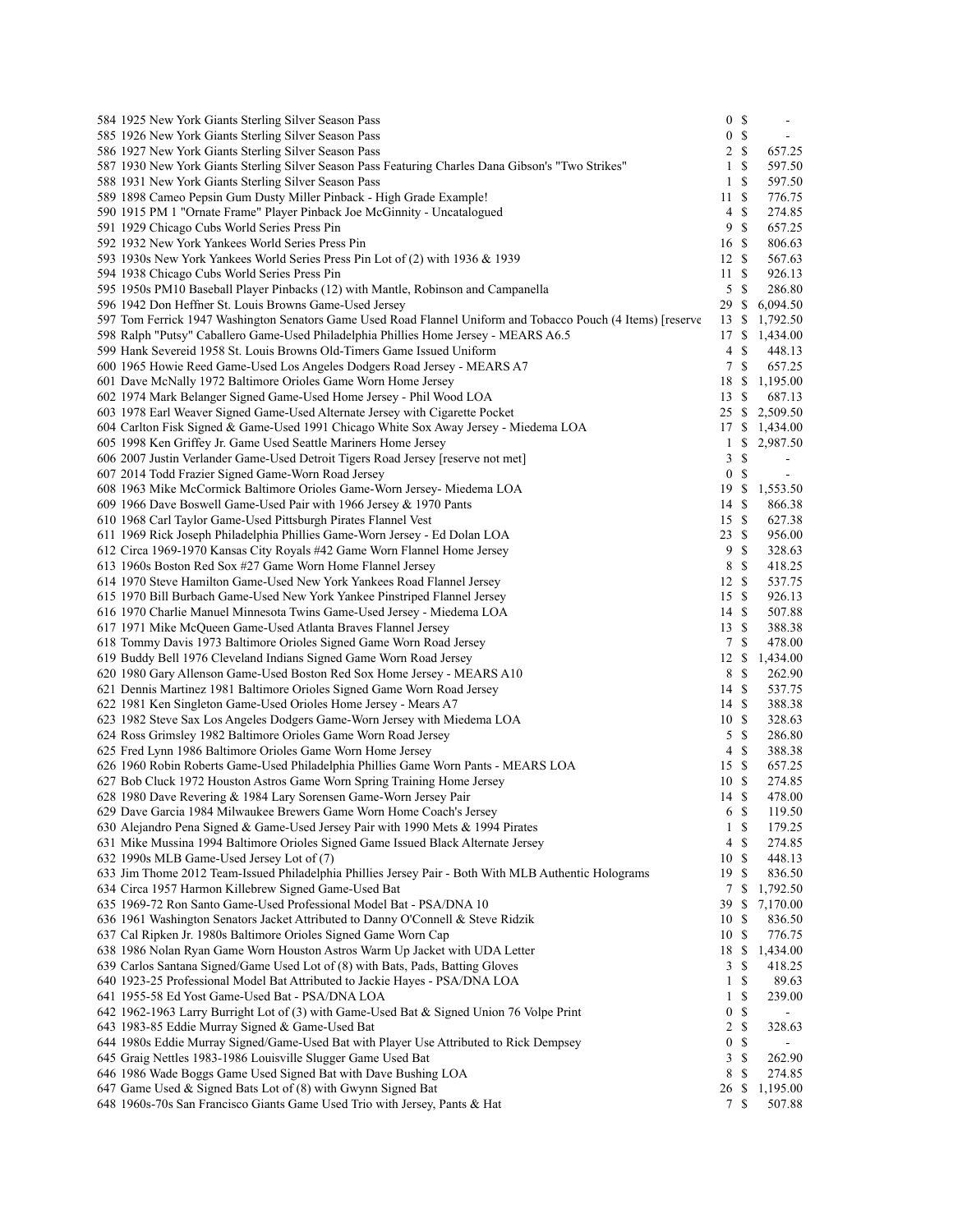| 649 1978-1982 San Francisco Giants Game-Used Lot of (6)                                                                                  | 10S             |               | 985.88           |  |
|------------------------------------------------------------------------------------------------------------------------------------------|-----------------|---------------|------------------|--|
| 650 Circa 1970s Walter Alston Signed Game Worn Cap                                                                                       | 1 \$            |               | 119.50           |  |
| 651 Ken Singleton 1970s-1980s Baltimore Orioles Game Worn Batting Helmet - Great Use!                                                    |                 |               | 17 \$ 1,792.50   |  |
| 652 Batting Gloves, Wrist Band & Signed Baseball Lot of (16)                                                                             | $\mathbf{0}$    | -S            | $\blacksquare$   |  |
| 653 Tony Gwynn Memorabilia Trio with Signed & Game Used Items                                                                            | 39 S            |               | 2,987.50         |  |
| 654 Justin Verlander Team-Issued Batting Helmet                                                                                          | 2S              |               | 131.45           |  |
| 655 2014 Steve Pearce Game-Worn MLB Civil Rights Game Uniform with Jersey, Pants & Cap--All MLB Stickers                                 | 3S              |               | 215.10           |  |
| 656 Tyler Austin Signed & Game-Used Trio with Glove, Cleats, Batting Gloves                                                              | 3               | -\$           | 358.50           |  |
| 657 1940 Play Ball #88 Mel Ott Signed Card - PSA/DNA MINT 9                                                                              | 18 \$           |               | 1,553.50         |  |
| 658 1948 Bowman #6 Yogi Berra Signed Rookie Card - PSA GEM MINT 10                                                                       | 16S             |               | 776.75           |  |
| 659 1951 Bowman #1 Whitey Ford Signed Rookie Card - PSA GEM MINT 10                                                                      | 3S              |               | 388.38           |  |
| 660 1952 Topps Signed Cards Lot (38 Different) with 5 HOFers - All PSA Authentic                                                         | 8               | $\mathcal{S}$ | 926.13           |  |
| 661 1953-1955 Topps Signed Cards Lot (56 Different) - All PSA Authentic                                                                  | 13S             |               | 836.50           |  |
| 662 1953-1955 Bowman Signed Cards Lot (51 Different) - All PSA Authentic                                                                 | 9               | -S            | 657.25           |  |
| 663 1934 Goudey #7 Leo Durocher Signed Card - PSA MINT 9                                                                                 | 6               | -S            | 215.10           |  |
| 664 1939 Play Ball Signed Cards Trio - All PSA Authentic                                                                                 | 3               | <sup>\$</sup> | 83.65            |  |
| 665 1949, 1950 Bowman Signed Cards Lot (17) - All PSA Authentic                                                                          | 8               | -\$           | 388.38           |  |
| 666 1951, 1952 Bowman Signed Cards (32) with 3 HOFers - All PSA Authentic                                                                | 9               | <sup>\$</sup> | 507.88           |  |
| 667 Scarce Bob Porterfield 1950s Bowman and Topps Signed PSA Trio                                                                        | 4               | -S            | 95.60            |  |
| 668 1957 Topps Signed Cards Lot (59 Different) - All PSA Authentic                                                                       | 13S             |               | 836.50           |  |
| 669 1959 Topps Signed Cards Lot (54 Different) with 6 HOFers - All PSA Authentic                                                         | 11S             |               | 687.13           |  |
| 670 1960 Topps Signed Cards Lot (67 Different) - All PSA Authentic                                                                       | 9S              |               | 687.13           |  |
| 671 1960 Topps #148 Carl Yastrzemski Signed Rookie Card - PSA GEM MINT 10                                                                | 11S             |               | 298.75           |  |
| 672 1956 Topps Signed Cards Lot (50 Different) - All PSA Authentic                                                                       | 9S              |               | 657.25           |  |
| 673 1958 Topps Signed Cards Lot (98) with 12 HOFers - All PSA Authentic                                                                  | 19S             |               | 1,314.50         |  |
| 674 1965 Topps Signed Cards Lot (74 Different) with 11 HOFers - All PSA Authentic                                                        | 14S             |               | 926.13           |  |
| 675 1966 Topps Signed Cards Lot (97 Different) with 7 HOFers - All PSA Authentic                                                         | 13S             |               | 1,045.63         |  |
| 676 1968 Topps Signed Cards Lot (104 Different) with 15 HOFers - All PSA Authentic                                                       | 12S             |               | 985.88           |  |
| 677 1969 Topps Large Signed Cards Lot (146 Different) with 21 HOFers - All PSA Authentic                                                 | 15S             |               | 1,912.00         |  |
| 678 1961 Topps #44 "HR Leaders" Roger Maris/Rocky Colavito Signed Card - PSA VG-EX 4                                                     | 4S              |               | 298.75           |  |
| 679 1961 Topps Signed Cards (35 Different) - All PSA Authentic                                                                           | 12S             |               | 507.88           |  |
| 680 1962 Topps Signed Cards Lot (30 Different) with 9 HOFers - All PSA Authentic                                                         | 9\$             |               | 448.13           |  |
| 681 1963 Topps Signed Cards Lot (42 Different) - All PSA Authentic                                                                       | 6               | \$            | 358.50           |  |
| 682 1964 Topps Signed Cards Lot (63 Different) - All PSA Authentic                                                                       | 9               | $\mathbb{S}$  | 687.13           |  |
| 683 Scarce 1965, 1969 Topps Dick Farrell Signed Cards Pair                                                                               | 2 <sub>s</sub>  |               | 191.20           |  |
| 684 1967 Topps Signed Cards Lot (40) with Maris and Carew Rookie - All PSA Authentic                                                     | 17S             |               | 806.63           |  |
| 685 1960s-1970s Topps Complete Multi-Signed Cards (12 Different) with Rose and Bench - All PSA Authentic                                 | 7S              |               | 328.63           |  |
| 686 1968 Topps #280 Mickey Mantle Signed Card - PSA Authentic                                                                            | 12S             |               | 687.13           |  |
| 687 1968 Topps #247 Johnny Bench Signed Rookie Card - PSA GEM MINT 10<br>688 1968 Topps #140 Tony Conigliaro Signed Card - PSA Authentic | 4S<br>6         | - \$          | 227.05<br>191.20 |  |
| 689 1970-1972 Topps Signed Cards (47 Different) with 6 HOFers - All PSA Authentic                                                        | 8               | $\mathcal{S}$ | 448.13           |  |
| 690 Scarce 1972 Topps Baseball #79 Fisk/Cooper/Garman Triple-Signed Rookie Card - SGC 80 EX/NM 6/Auto 8                                  | $\overline{0}$  | -\$           | $\blacksquare$   |  |
| 691 1961-1975 Fleer/Topps/Kellogg's/Post Autographed Baseball Card Lot of (19)-All PSA/DNA Authenticated                                 | $4 \text{ }$ \$ |               | 167.30           |  |
| 692 1961, 1975 Topps Koufax/Podres and Koufax/E. Howard Multi-Signed Cards Pair - Both PSA Authentic                                     | 12S             |               | 286.80           |  |
| 693 1970s-1980s Topps, Fleer and Donruss Signed Cards (39 Different) with 16 HOFers - All PSA Authentic                                  | 10S             |               | 507.88           |  |
| 694 Incredible Moe Berg Single Signed Ball - One of Only Two Known! [reserve met]                                                        |                 |               | 38 \$17,028.75   |  |
| 695 Striking Babe Ruth 1926 Single Signed Ball - Full JSA LOA                                                                            |                 |               | 32 \$ 11,472.00  |  |
| 696 Babe Ruth Single-Signed Baseball On 1940 World's Fair Stand - Full JSA                                                               |                 |               | 10 \$ 3,943.50   |  |
| 697 Walter Johnson Autographed Baseball - Full JSA                                                                                       |                 |               | 16 \$ 4,182.50   |  |
| 698 Multi-Signed HOFer Baseball with $(11)$ Signatures including Collins, Ruth & Speaker                                                 |                 |               | 9 \$ 1,553.50    |  |
| 699 Rare 1935 San Francisco Seals PCL Champions Partial Team Signed Ball (11 Signatures) with Joe DiMaggio and                           |                 |               | 14 \$ 1,015.75   |  |
| 700 1948 Boston Braves NL Champions Team-Signed Baseball with (27) Autographs--PSA/DNA 8                                                 | 7 \$            |               | 926.13           |  |
| 701 1953 Brooklyn Dodgers Team-Signed Baseball with (19) Signatures including Campanella, Robinson - Full JSA (                          | 9 \$            |               | 1,015.75         |  |
| 702 1955 World Champion Brooklyn Dodgers Team-Signed Baseball with (22) Pennings including Campanella & Ro                               | 18 \$           |               | 1,673.00         |  |
| 703 1934 New York Giants Team Signed Ball (24 Signatures) with Ott, Hubbell and Terry                                                    | 5 \$            |               | 227.05           |  |
| 704 1936 New York Yankees World Series Champions Team Signed Baseball with Gehrig & DiMaggio--Full JSA                                   | 20 \$           |               | 3,824.00         |  |
| 705 1937 American League All-Stars Team-Signed Baseball with (21) Autographs Including DiMaggio & Foxx--Full                             | 9               | -S            | 537.75           |  |
| 706 1938 New York Yankees World Champions Team Signed Ball (23 Signatures) with DiMaggio                                                 | 2               | -\$           | 191.20           |  |
| 707 1947 Fargo Moorhead Twins Team-Signed Ball with Lloyd Waner & Bruno Haas                                                             | 1               | <sup>\$</sup> | 179.25           |  |
| 708 1948 Chicago Cubs Team-Signed ONL Frick with (27) Signatures                                                                         | 1 <sup>5</sup>  |               | 298.75           |  |
| 709 1951 New York Giants Team-Signed Baseball with (26) Signatures including Mays Rookie Year Penning - Full JS                          | 17S             |               | 1,673.00         |  |
| 710 1950s Washington Senators Signed Ball with (28) Signatures including Berg, Coveleski, Cronin, Goslin, Manush                         | 9               | \$            | 567.63           |  |
| 711 1950s NY Yankees Old-Timers Signed Ball (21 Signatures) with Baker, DiMaggio and Wheat - Full JSA                                    | 7               | $\mathbb{S}$  | 507.88           |  |
| 712 1954 New York Yankees Team Signed Ball (23 Signatures) with Mantle, Berra, Ford and Rizzuto                                          | 9               | \$            | 687.13           |  |
| 713 1955 Brooklyn Dodgers Team-Signed Baseball with Jackie Robinson--Full JSA                                                            |                 |               | 19 \$ 1,135.25   |  |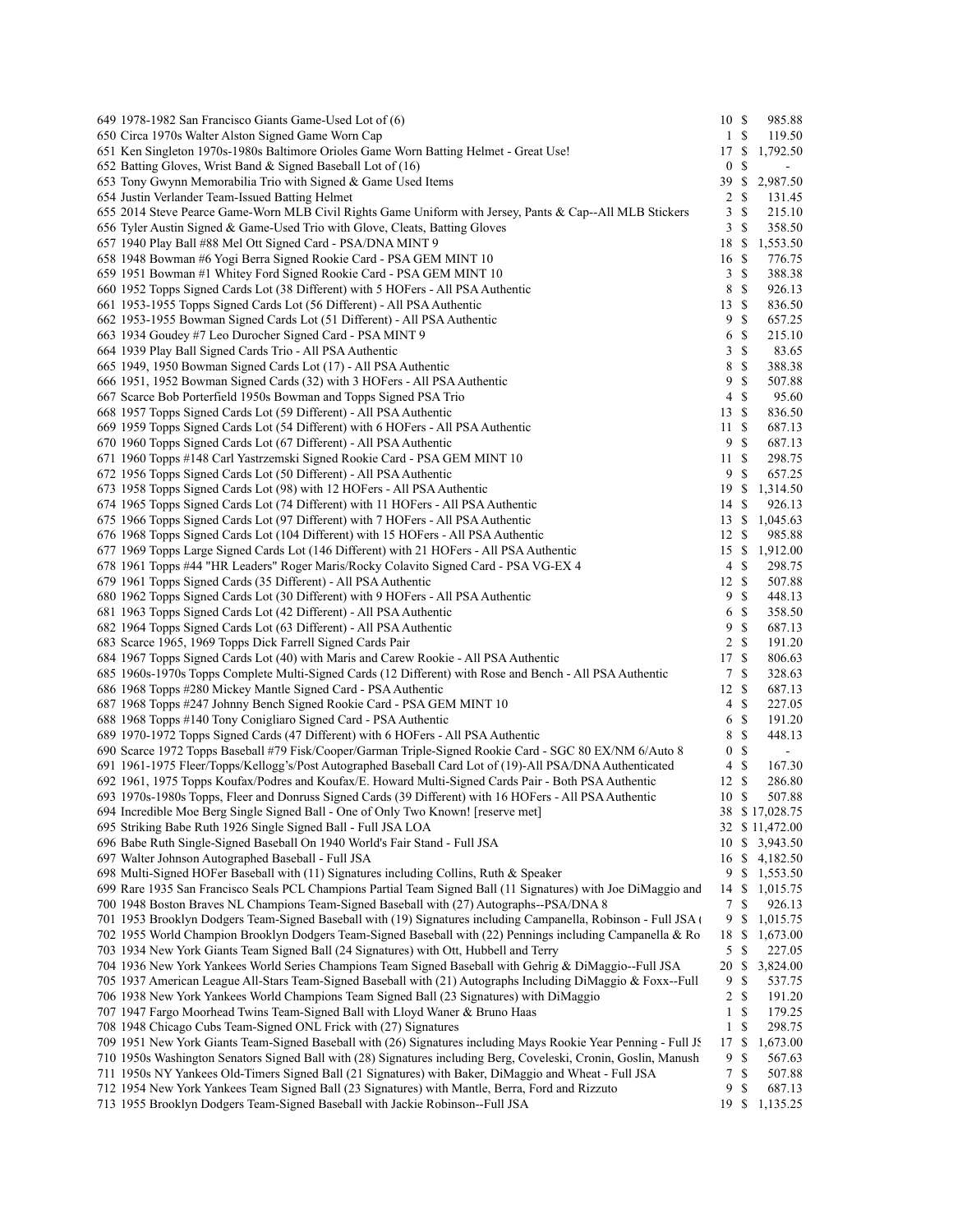| 714 1956 Brooklyn Dodgers Team Signed Baseball with (14) Signatures including Campanella & Robinson               | 11S              |               | 567.63                   |
|-------------------------------------------------------------------------------------------------------------------|------------------|---------------|--------------------------|
| 715 1953 Boston Red Sox Team Signed Ball (31 Signatures) Featuring Williams and McKechnie                         | 6S               |               | 388.38                   |
| 716 1955 New York Yankees A.L. Champions Team Signed Ball (27 Signatures) Featuring Mantle, Ford, Berra and R     | 11S              |               | 358.50                   |
| 717 1956 Kansas City Athletics Team Signed Ball (27 Signatures) Including Tom Lasorda                             | $\mathbf{1}$     | <sup>\$</sup> | 119.50                   |
| 718 1959 Pittsburgh Pirates Team-Signed Baseball with (25) Signatures including Clemente - Full JSA               | 6                | $\mathbb{S}$  | 448.13                   |
| 719 1959 Kansas City Athletics Team Signed Ball (30 Signatures) Featuring Sweet Spot Roger Maris                  | 8                | <sup>\$</sup> | 448.13                   |
| 720 1959 Milwaukee Braves Team Signed Ball (24 Signatures) with Aaron, Spahn and Mathews                          | 6                | $\mathbb{S}$  | 203.15                   |
| 721 1961 New York Yankees Team-Signed Baseball with (18) Signatures including Mantle                              | 6                | $\mathbf S$   | 597.50                   |
| 722 1961 Washington Senators Inaugural Season Team Signed Ball (26 Signatures)                                    | 18               | $\mathbf S$   | 448.13                   |
| 723 1964 Washington Senators Team Signed Ball (23 Signatures) Featuring Gil Hodges                                | $\overline{2}$   | $\mathcal{S}$ | 191.20                   |
| 724 1967 St. Louis Cardinals Team Signed Ball with (26) Signatures (Full JSA) including Maris & World Series Gam  | 6                | $\mathbb{S}$  | 627.38                   |
| 725 1970s Old Timers Signed Ball (24 Signatures) with 21 HOFers                                                   | 5S               |               | 418.25                   |
| 726 Mickey Mantle & Roger Maris Signed 1983 All-Star Game Ball - Full JSA                                         | 29               | -S            | 3,943.50                 |
| 727 Roger Maris Single-Signed OAL McPhail Baseball - Full JSA                                                     | 11S              |               | 3,585.00                 |
|                                                                                                                   |                  |               |                          |
| 728 Theodore Samuel Williams Single-Signed Baseball - Full JSA                                                    | 4                | - \$          | 1,434.00                 |
| 729 Mickey Mantle Single-Signed Baseball with "No. 7" Inscription - Full JSA                                      | 7S               |               | 657.25                   |
| 730 Vintage Multi-Signed Baseball with (7) Autographs Including Jackie Robinson & Roger Maris--Full JSA           | 16 \$            |               | 657.25                   |
| 731 Red Ruffing Single Signed Ball                                                                                | 7S               |               | 478.00                   |
| 732 Chub Feeney/Lee MacPhail Dual Signed Ball                                                                     | $\boldsymbol{0}$ | $\mathbf S$   | $\overline{\phantom{a}}$ |
| 733 Sandy Koufax and Don Drysdale Dual Signed Ball                                                                | 10               | - \$          | 388.38                   |
| 734 Multi-Signed HOFers & Stars ONL Giamatti Ball with (13) Signatures - Full JSA                                 | 6                | $\mathbb{S}$  | 298.75                   |
| 735 1979 Pittsburgh Pirates World Champions Team Signed Ball (23 Signatures) Featuring Stargell and Blyleven      | $\overline{4}$   | $\mathcal{S}$ | 250.95                   |
| 736 "500 HR Club" Multi-Signed Ball (11 Signatures) with Mantle and Williams                                      | 13               | <sup>\$</sup> | 836.50                   |
| 737 3000 Hit Club Signed Baseball with (13) Signatures including Aaron & Mays                                     | 5                | $\mathcal{S}$ | 657.25                   |
| 738 1989 N.L. All-Star Team Signed Ball (26 Signatures) Featuring 6 HOFers                                        | 2 S              |               | 131.45                   |
| 739 NL Cy Young & Perfect Game Multi-Signed Ball Pair with Drysdale, Koufax                                       | 4                | - S           | 298.75                   |
| 740 Old-Timers Day Multi-Signed Baseball Lot of (2) with Curt Flood                                               | 4                | $\mathbb{S}$  | 250.95                   |
| 741 New York Mets Team-Signed Baseball Lot of (2) with 1970 & 1973                                                | 2 S              |               | 262.90                   |
| 742 Signed 1995 AL & NL All-Star Team Ball Pair with (51) Signatures including Bonds, Puckett, Ripken Jr.         | 10               | $\mathbb{S}$  | 537.75                   |
|                                                                                                                   |                  | $\mathcal{S}$ |                          |
| 743 Miguel Cabrera Single-Signed Triple Crown Stat Ball Lot of (2)                                                | $\overline{c}$   |               | 328.63                   |
| 744 1954, 1956 & 1958 Baltimore Orioles Team Signed Balls (3) Including 1954 Inaugural Season                     | $\mathbf{1}$     | $\mathbb{S}$  | 298.75                   |
| 745 1963-1965 Team-Signed Baseball Lot of (3) with Braves & Mets                                                  | 3S               |               | 203.15                   |
| 746 Single-Signed N.Y. Yankee Hall of Fame Baseball Lot of (4) with Jeter, Mantle & Rivera                        | 14S              |               | 776.75                   |
| 747 Multi-Signed Baseball Lot of (5)                                                                              | $\overline{c}$   | $\mathbb{S}$  | 537.75                   |
| 748 1970s New York Mets Team-Signed Baseball Lot of (5) with Berra & Mays                                         | 8                | $\mathbb{S}$  | 448.13                   |
| 749 Single & Multi-Signed Baseball Lot of (8)                                                                     | 7                | <sup>\$</sup> | 298.75                   |
| 750 Single-Signed HOF Baseball Lot of (9) with Dickey, Hunter (Full JSA), Gomez                                   | 3                | -S            | 537.75                   |
| 751 Single-Signed HOF Baseball Lot of (12) with Ripken Jr.                                                        | $\mathbf{1}$     | $\mathbb{S}$  | 418.25                   |
| 752 New York Yankees Single and Dual Signed Balls (12) Featuring Jeter and A-Rod                                  | 18               | -\$           | 985.88                   |
| 753 Baltimore Orioles & Washington Nationals Signed Baseball Lot of (26)                                          | 11S              |               | 298.75                   |
| 754 Single-Signed Baseball Lot of (27) with Inscriptions                                                          | 8                | $\mathcal{S}$ | 567.63                   |
| 755 Single-Signed HOFers & Stars Baseball Lot of (30) with Aaron, Mantle, Mays, Ryan                              | 19S              |               | 2,031.50                 |
| 756 Tommy Lasorda Single-Signed and Inscribed Baseball Lot of (33)                                                | 15S              |               | 806.63                   |
| 757 Single-Signed HOF Baseball Lot of (39)                                                                        | 18S              |               | 1,314.50                 |
| 758 Signed Baseball Lot of (40) with Multiple Hall of Famers including Aaron, Mays & T. Williams                  |                  |               | 22 \$ 1,912.00           |
| 759 Single-Signed Baseball Stars Lot of (42)                                                                      |                  |               | 14 \$ 776.75             |
| 760 1950s-2000s New York and S.F. Giants Single Signed Balls Lot (42)                                             | 6 \$             |               | 478.00                   |
| 761 Single-Signed Baseball Lot of (44) with Bonds, Dickey, Griffey Jr., Mays, Ryan & Williams                     |                  |               | 23 \$ 1,792.50           |
| 762 Extensive Texas/Minor League Collection of (45) Items                                                         | 12S              |               | 507.88                   |
| 763 Single-Signed HOFer/Star Baseball Lot of (47) with Aaron, Koufax, Mantle & Mays                               | 19S              |               |                          |
|                                                                                                                   |                  |               | 2,151.00                 |
| 764 Autographed Baseball Collection of (71) with Koufax, T. Williams                                              | 22 \$            |               | 1,434.00                 |
| 765 1933 Washington Senators Framed Display with (37) Signatures including Berg, Cronin, Goslin, Griffith, Manush |                  |               | $1 \quad $1,195.00$      |
| 766 Johnny Evers 1939 Cooperstown Signed First Day Cover - PSA/DNA NM/MT 8                                        |                  |               | 18 \$ 1,105.38           |
| 767 Babe Ruth Signed Cut in Framed Display                                                                        |                  |               | 31 \$ 5,258.00           |
| 768 Larry Lajoie Signed Black and White Hall of Fame Plaque Postcard - PSA/DNA Authentic                          |                  |               | 25 \$ 1,912.00           |
| 769 Thurman Munson Signed Large Cut in Framed Display - Full PSA/DNA                                              |                  |               | 23 \$ 1,045.63           |
| 770 Tough Richie Ashburn Signed 1997 Perez-Steele Great Moments Card with Full JSA                                |                  |               | 14 \$ 1,792.50           |
| 771 1933 New York Giants Cut Signature Display with (26) Signatures including Hubbell, Jackson & Ott              | 8                | -S            | 567.63                   |
| 772 Mel Ott Cut Signature with 1939 Centennial Stamp - Full JSA                                                   | 7S               |               | 358.50                   |
| 773 Cy Young Signed Cut Display - Full JSA                                                                        | 15 \$            |               | 896.25                   |
| 774 Johnny Evers & Joe Tinker Signed Cut Displays - Both Full JSA                                                 | 18 \$            |               | 1,673.00                 |
| 775 Charles "Kid" Nichols 1949 Cut Signature - PSA/DNA 9 MINT                                                     | 9                | -S            | 537.75                   |
| 776 Ty Cobb Cut Signature Display - Full JSA                                                                      | 15S              |               | 985.88                   |
| 777 Cy Young 1951 Signed GPC                                                                                      | 19               | \$            | 1,105.38                 |
| 778 Lou Gehrig and Joe DiMaggio Signed Cut - Full JSA                                                             |                  |               | 27 \$ 2,748.50           |
|                                                                                                                   |                  |               |                          |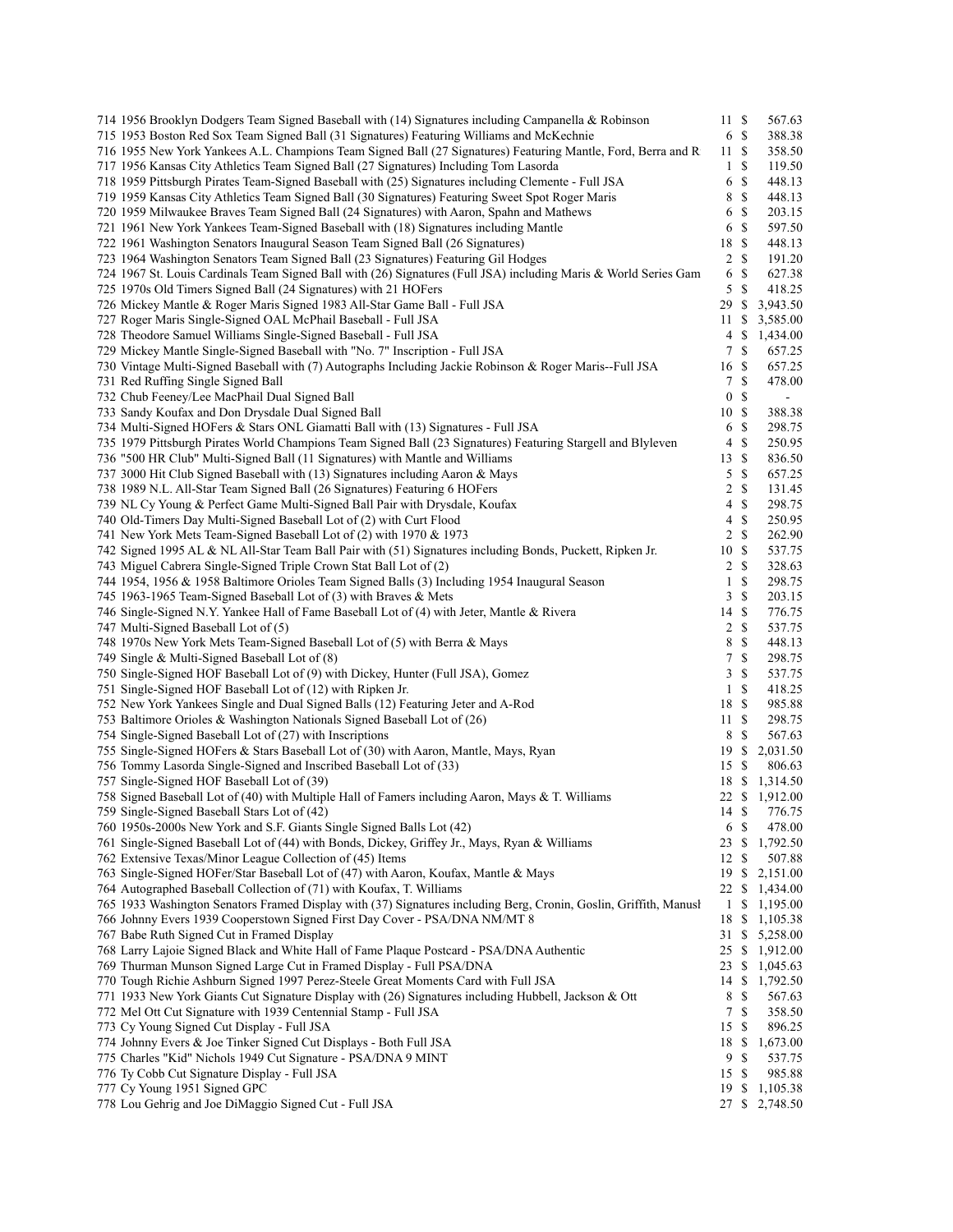| 779 Jimmie Foxx Signed Index Card - PSA/DNA Authentic                                                                                                                                                                       | 13S                   |               | 717.00           |
|-----------------------------------------------------------------------------------------------------------------------------------------------------------------------------------------------------------------------------|-----------------------|---------------|------------------|
| 780 Larry Lajoie Cut Signature Display - Full JSA                                                                                                                                                                           | 11S                   |               | 926.13           |
| 781 Hilton Smith Signed Cut Display - Full JSA                                                                                                                                                                              | 4S                    |               | 298.75           |
| 782 Jimmie Foxx Boldly Signed Photo Postcard - PSA/DNA Authentic                                                                                                                                                            | 6                     | \$            | 507.88           |
| 783 Vic Willis Signed Index Card - PSA 9 [reserve not met]                                                                                                                                                                  | 8                     | \$            |                  |
| 784 Gabby Hartnett Signed Black and White HOF Plaque Postcard - PSA/DNA Authentic                                                                                                                                           | 7                     | \$            | 448.13           |
| 785 Rogers Hornsby Signed Cut Display - Full JSA                                                                                                                                                                            | 10                    | S             | 836.50           |
| 786 Pittsburgh Pirates HOF Cut Signature Display Lot of (5) with Cuyler, McKechnie, Waner                                                                                                                                   | 10S                   |               | 717.00           |
| 787 Pie Traynor Signed Yellow HOF Plaque Postcard                                                                                                                                                                           | 18 \$                 |               | 687.13           |
| 788 Cy Young Cut Signature Display - Full JSA                                                                                                                                                                               | 23                    | <sup>\$</sup> | 836.50           |
| 789 1954 New York Giants Framed Display with (43) Signatures including Durocher, Mays - Full JSA                                                                                                                            | 9                     | \$            | 597.50           |
| 790 St. Louis Cardinals HOFer Signed Cuts Lot of (5) with Dean, Sisler                                                                                                                                                      | 4                     | <sup>\$</sup> | 388.38           |
| 791 Roberto Clemente Signature Cut with Full JSA                                                                                                                                                                            | 14 \$                 |               | 866.38           |
| 792 Hall of Fame Umpire Cut Display Lot of (4)                                                                                                                                                                              | 6                     | \$            | 627.38           |
| 793 Baseball Cut Signature Display Lot of (8) with Herman                                                                                                                                                                   | $\mathbf{1}$          | \$            | 119.50           |
| 794 1960s Signed/Unsigned Baseball Photos and Flats Collection of (54) with (38) Autographed Including Maris                                                                                                                | 13S                   |               | 836.50           |
| 795 Signed Baseball FDC Collection of (89) with (50) Signed including Jeter, Koufax, Ripken Jr. & Rivera                                                                                                                    | 12S                   |               | 776.75           |
| 796 Perez-Steele Baseball HOF Art Postcard Lot of (245) with (92) Signed                                                                                                                                                    | 18                    | \$            | 2,390.00         |
| 797 Perez-Steele HOF Postcard Lot of (266) with (72) Signed including DiMaggio, Koufax, Mantle, T. Williams                                                                                                                 | 13                    | \$            | 1,105.38         |
| 798 Perez Steele "Celebration" Set of (44) with (35) Signed including Aaron, Mantle & Williams                                                                                                                              | 13S                   |               | 687.13           |
| 799 1989 Perez-Steele Celebration Set of (44) with (34) Signed including Aaron, Mantle, T. Williams                                                                                                                         | 14S                   |               | 627.38           |
| 800 Signed Perez-Steele & Yellow HOF Plaque Postcard Lot of (31) - All PSA/DNA Authentic                                                                                                                                    | 2S                    |               | 507.88           |
| 801 Autographed Yellow Hall of Fame Plaque Postcard Lot of (25) with Satchel Paige                                                                                                                                          | 17S                   |               | 567.63           |
| 802 Sandy Koufax & Dizzy Dean Signed Yellow HOF Plaque Pair                                                                                                                                                                 | 6                     | $\mathbf S$   | 239.00           |
| 803 Mickey Mantle Signed Perez-Steele Postcard - PSA 9                                                                                                                                                                      | 2                     | \$            | 262.90           |
| 804 Richie Ashburn Signed Perez Steele Postcard - Full JSA                                                                                                                                                                  | 12                    | - \$          | 507.88           |
| 805 1968 Roberto Clemente Signed Check Display - Full JSA                                                                                                                                                                   | 30                    | <sup>\$</sup> | 2,748.50         |
| 806 Sam Breadon Signed 1924 Bank Note - SGC Authentic                                                                                                                                                                       | $\bf{0}$              | \$<br>\$      |                  |
| 807 Herb Pennock 1925 New York Yankees Signed Payroll Check in Framed Display - Including Barrow and Ruppert<br>808 1927 Ruppert/Barrow New York Yankees Signed Check to "American Baseball Club of Philadelphia" - PSA/DN/ | 8<br>1                | \$            | 627.38<br>239.00 |
| 809 Waite Hoyt Signed Check Display                                                                                                                                                                                         | 4                     | \$            | 191.20           |
| 810 Moe Berg Signed Check Display - Full JSA                                                                                                                                                                                | 5S                    |               | 298.75           |
| 811 Ty Cobb 1956 Signed Check                                                                                                                                                                                               | 16 \$                 |               | 1,105.38         |
| 812 Jackie Robinson Signed Check Display - Full JSA                                                                                                                                                                         | 16 \$                 |               | 1,105.38         |
| 813 John Brush Signed & Framed Promissory Note - Full JSA                                                                                                                                                                   | 6 <sup>°</sup>        |               | 418.25           |
| 814 Wilbert Robinson Signed 1927 Brooklyn Player Transfer (Oscar Roettger)                                                                                                                                                  | 18 \$                 |               | 896.25           |
| 815 Kenesaw Landis 1932 TLS to Oscar Roettger                                                                                                                                                                               | 7                     | \$            | 418.25           |
| 816 1933 "Hal Schumacher Day" NY Giants Signed Scorecard (20 Signatures) Featuring Mel Ott                                                                                                                                  | $\boldsymbol{0}$      | \$            | $\blacksquare$   |
| 817 1910s-1940s Signed Premiums (18) and Magazine Pages (5) Featuring Eddie Collins                                                                                                                                         | 24 S                  |               | 3,824.00         |
| 818 1930s-1940s Baseball Team Signed Sheets (5) with (64) Signatures including (10) HOFers                                                                                                                                  | 11S                   |               | 746.88           |
| 819 1941 World Series Program at New York Signed on Cover by DiMaggio and O'Doul                                                                                                                                            | 10S                   |               | 388.38           |
| 820 1947 BBWAA Signed Dinner Program (8 Signatures) with Eddie Collins and Ted Williams                                                                                                                                     | 6                     | <sup>\$</sup> | 388.38           |
| 821 1952 Brooklyn Dodgers Signed Yearbook (11 Signatures) with Exceptional Robinson and Campanella Examples                                                                                                                 | 14 S                  |               | 1,314.50         |
| 822 1952 All-Star Game Signed Program (22 Signatures) with Rizzuto, Berra, Fox and Jensen                                                                                                                                   | 12S                   |               | 597.50           |
| 823 1953 World Series Program at Brooklyn Signed by (9) Dodgers and Yankees Including Mantle and Hodges                                                                                                                     |                       |               | 14 \$ 1,314.50   |
| 824 Roy Campanella 1953 "Sport Magazine" Signed Cover                                                                                                                                                                       |                       |               | 17 \$ 1,912.00   |
| 825 1953 Diamond Dinner Program Signed By (8) including Mantle (Early Signature) - Full JSA                                                                                                                                 | 6                     | \$            | 328.63           |
| 826 1955 Philadelphia Phillies Signed Yearbook (12 Signatures) with Ashburn, Roberts and Willie Jones                                                                                                                       | 0                     | \$            |                  |
| 827 1950s-1970s "Sports Illustrated" Signed Baseball Covers (55) Including 22 HOFers                                                                                                                                        | 9                     | \$            | 657.25           |
| 828 1963 New York Yankees Signed Yearbook (20 Signatures) with Mantle, Berra, Ford and Dizzy Dean                                                                                                                           | 13                    | \$            | 806.63           |
| 829 1960s Signed Golf Tournament Programs Pair (16 Signatures) with Hartnett, DiMaggio and Clint Eastwood                                                                                                                   | 3                     | \$            | 227.05           |
| 830 1960s Signed Scorecards and Programs Lot of Four with Crawford, Hartnett, Wheat and Mantle                                                                                                                              | 9                     | \$            | 418.25           |
| 831 Mickey Mantle Signed & Framed 1967 "Daily News" Cover - 500 HR Photograph                                                                                                                                               | 10                    | \$            | 418.25           |
| 832 1983 Baseball HOFer Multi-Signed "Jimmy Fund" Program with (36) Signatures including Aaron, Mantle & Will                                                                                                               | $\mathbf{3}$          | \$            | 537.75           |
| 833 Autographed Baseball Flats Lot of (32) with Mantle & Williams                                                                                                                                                           | 16                    | <sup>\$</sup> | 657.25           |
| 834 Baseball Collection of (15) with 1st SI Magazine, Mantle & DiMaggio Signed Items                                                                                                                                        | 11                    | -S            | 687.13           |
| 835 Mostly Baseball Signed Treasure Chest of (40) with Aaron, Mays, Ryan                                                                                                                                                    | 10S                   |               | 717.00           |
| 836 Mantle, Williams & DiMaggio Signed Display Trio                                                                                                                                                                         | $\mathbf{1}$          | S             | 298.75           |
| 837 Hank Aaron Signed Braves Home Jersey with #755 Inscription - Full JSA                                                                                                                                                   | $\boldsymbol{0}$      | \$            |                  |
| 838 Sandy Koufax Signed Los Angeles Dodgers Jersey - JSA LOA                                                                                                                                                                | 10 \$                 |               | 507.88           |
| 839 Jim Palmer & Brooks Robinson Signed Mitchell & Ness Jerseys with Inscriptions                                                                                                                                           | 3                     | \$            | 274.85           |
| 840 Chicago Baseball Autograph Replica Jersey Duo                                                                                                                                                                           | 9<br>$\boldsymbol{0}$ | \$<br>\$      | 358.50           |
| 841 Derek Jeter & A-Rod Dual-Signed New York Yankees Replica Jersey - Full JSA<br>842 2002 Toronto Blue Jays Team-Signed Replica Jersey with (21) Signatures - Full JSA                                                     | 0                     | \$            |                  |
| 843 Willie Mays & Hank Aaron Signed Bat & Baseball Trio - All Full JSA                                                                                                                                                      | 8 \$                  |               | 507.88           |
|                                                                                                                                                                                                                             |                       |               |                  |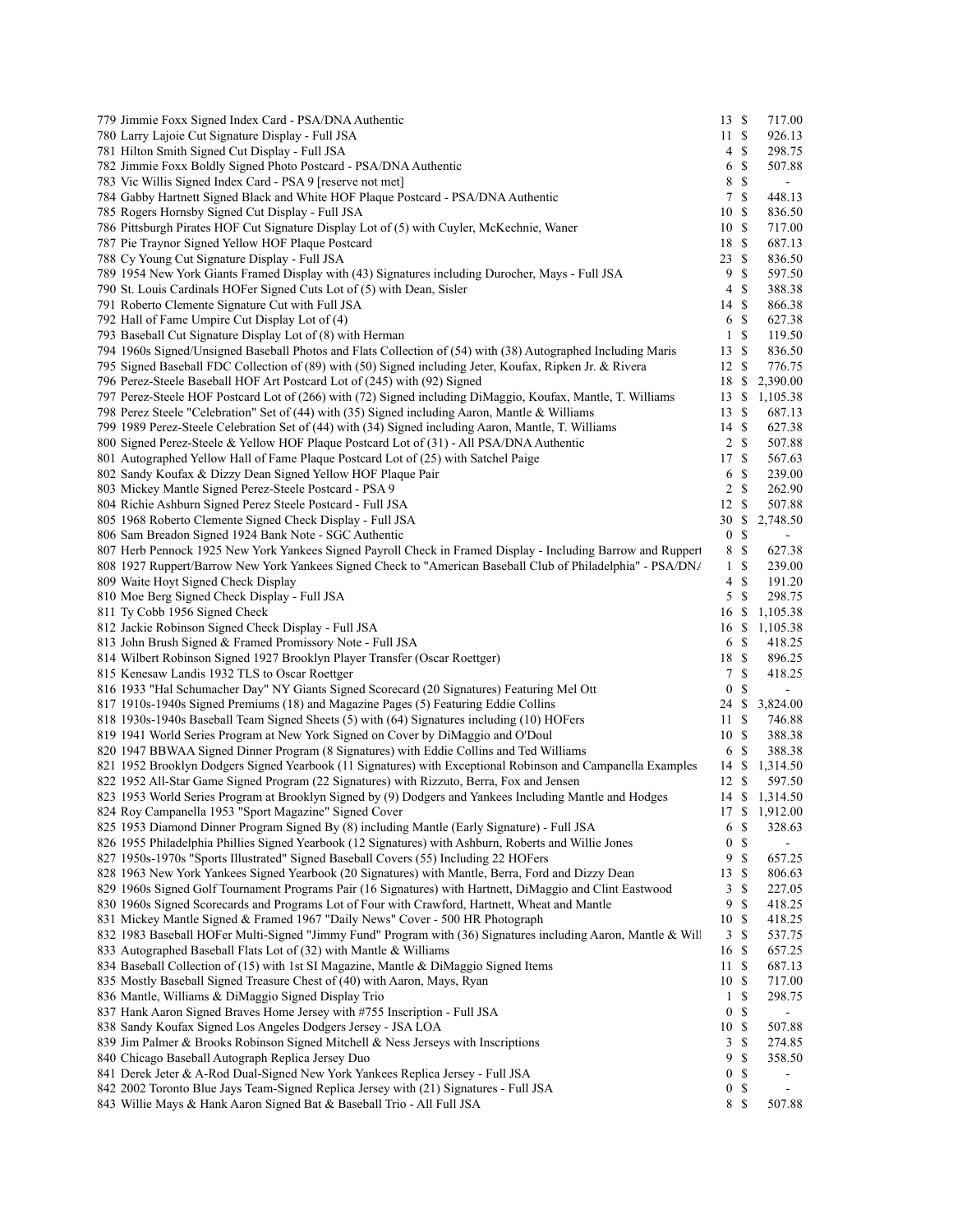| 844 Autographed Baseball Bats & Flats Lot of (11) with Aaron, T. Williams                                       | 8 \$             |               | 507.88         |
|-----------------------------------------------------------------------------------------------------------------|------------------|---------------|----------------|
| 845 Baseball Autographed Lot of (24) Balls, Bats & Photos with Aaron Bat & Brett/Ryan Display                   | 11S              |               | 717.00         |
| 846 St. Louis Cardinals Multi-Signed Lot of (4) with (177) Signatures                                           | 7                | $\mathbb{S}$  | 388.38         |
| 847 Ozzie Smith Single Signed Bat and Multi-Signed "Gold Glove" Ball (13 Signatures)                            | 2S               |               | 191.20         |
| 848 Miguel Cabrera Signed Lot of (4) with Bat, Baseballs, Display                                               | $\mathbf{1}$     | $\mathbf S$   | 537.75         |
| 849 Philadelphia Phillies Autographed Collection of (17) Items with (21) Signatures                             | 10S              |               | 448.13         |
| 850 Philadelphia Phillies Team-Signed Item Lot of (3)                                                           | $\mathbf{1}$     | $\mathbf S$   | 239.00         |
| 851 Texas Rangers Treasure Chest of (51) Items with (40) Signed                                                 | 11               | <sup>\$</sup> | 567.63         |
| 852 Mickey Mantle & Ted Williams Signed 1993 Sports Impressions Statues                                         | 8                | $\mathbf S$   | 358.50         |
| 853 Signed Salvino Statue Lot of (4) with Mantle, (2) Mays                                                      | 10S              |               | 597.50         |
| 854 Autographed Gartlan Statue Lot of (10) with Aaron, DiMaggio, T. Williams                                    | 13S              |               | 746.88         |
| 855 Multi-Signed Shibe Park/Connie Mack Stadium Seat Back with (12) Autographs                                  | 3S               |               | 298.75         |
| 856 Single-Signed Baseball Hat Lot of (6) with Ripken                                                           | 6                | $\mathbb{S}$  | 239.00         |
| 857 Baseball Autograph Collection of (30) with Koufax, Ripken, Ryan                                             | 21S              |               | 956.00         |
| 858 Baseball Memorabilia Collection of (91) with (61) Signed Items                                              | 14S              |               | 836.50         |
| 859 NY Yankee Autographed & Framed Display Lot of (11) with Rivera                                              | $4 \text{ }$ \$  |               | 448.13         |
| 860 Atlanta Braves Memorabilia Lot of (77) with Aaron, Maddux Signed                                            | 6                | $\mathcal{S}$ | 328.63         |
| 861 Nolan Ryan Memorabilia Lot of (17) with (9) Signed                                                          | 10S              |               | 418.25         |
| 862 1999 Justin Verlander Signed Showcase Waiver Form as 16-Year Old                                            | 9                | $\mathbf S$   | 215.10         |
| 863 Ryan Zimmerman Signed Game-Used Cleats                                                                      | 5S               |               | 191.20         |
|                                                                                                                 |                  |               |                |
| 864 500 Home Run Club Signed Bat with (11) Signatures including Mantle & Williams - Full JSA                    | 11               | <sup>\$</sup> | 1,673.00       |
| 865 Joe DiMaggio Single-Signed Bat with Yankee Clipper Inscription                                              | 19S              |               | 1,165.13       |
| 866 Derek Jeter 3000 Hit Ticket & Signed Bat                                                                    |                  | 5 \$          | 418.25         |
| 867 Dual-Signed Cooperstown Bat Lot of (4) with Koufax/Ryan & Williams/Yastrzemski                              | 14 \$            |               | 956.00         |
| 868 Signed Cooperstown Bat Famous Player Series of (10) Bats                                                    | 15S              |               | 1,673.00       |
| 869 Single-Signed Baseball HOFer & Star Bat Lot of (15) with Aaron & Mays                                       | 21               | $\mathbb{S}$  | 1,673.00       |
| 870 Connie Mack Stadium Multi-Signed Bat with (92) Pennings including (49) Deceased Autographs                  | 4S               |               | 215.10         |
| 871 Multi-Signed St. Louis Cardinal Bat Pair with (129) Autographs                                              | 3                | $\mathbb{S}$  | 203.15         |
| 872 Pittsburgh Pirates Multi-Signed Bat Duo with (25) Signatures- Both Full JSA                                 | $\boldsymbol{0}$ | $\mathbf S$   | $\blacksquare$ |
| 873 Murray, B. Robinson & Ripken Single-Signed Bat Trio                                                         | 5                | $\mathbb{S}$  | 328.63         |
| 874 Reggie Jackson Signed Cooperstown Bat Lot of (5) - All with Multiple Inscriptions                           | 7                | $\mathbf S$   | 687.13         |
| 875 Autographed Chicago Cubs Bat Lot of (9) with Sosa                                                           | 11S              |               | 388.38         |
| 876 1981 Los Angeles Dodgers 25th Reunion Limited Edition Team-Signed Bat with (29) Signatures Presented to Ale | $\mathbf{1}$     | $\mathbf S$   | 179.25         |
| 877 Ken Griffey Jr. Signed Signature Model Bat - UDA COA                                                        | 9                | $\mathbb{S}$  | 388.38         |
| 878 1954 Topps Baseball #94 Ernie Banks Signed Rookie Card-SGC Authentic                                        | $\mathbf{1}$     | $\mathbf S$   | 478.00         |
| 879 1957 Topps Baseball #302 Sandy Koufax Signed Card--PSA/DNA Authentic Auto Grade Gem Mint 10                 | 7                | <sup>\$</sup> | 328.63         |
| 880 Signed 1958 Topps Baseball #487 Mickey Mantle Card - Full JSA                                               | 11               | $\mathbf S$   | 537.75         |
| 881 1959 Fleer Ted Williams #39 Williams/Cronin Dual-Signed Card--SGC Authentic                                 | 1 <sup>5</sup>   |               | 239.00         |
| 882 Signed 1961 Fleer Baseball Card Lot of (7)                                                                  | $\mathbf{1}$     | $\mathbb{S}$  | 119.50         |
| 883 Roger Maris 1962 Topps Baseball #1 Boldly Signed Card-SGC Authentic                                         | 5                | $\mathbb{S}$  | 286.80         |
| 884 (12) Signed 1950-1968 Topps & Bowman Baseball Hall of Famers & Stars-All Certed                             | 15S              |               | 597.50         |
| 885 1973 Topps Baseball Signed Starter Set of (290/660) Different Including (12) Hall of Famers                 | 5S               |               | 448.13         |
| 886 Signed 1978 Grand Slam Baseball Near Set of (150+) with Dickey, Greenberg, T. Jackson, Terry                | 12S              |               | 836.50         |
| 887 HOFer Autographed Baseball Card Lot of (40) with (8) Each Drysdale, Gibson, Palmer, F. Robinson & Snider    | 11S              |               | 328.63         |
| 888 Joe DiMaggio & Mickey Mantle Signed Trio - All Full JSA                                                     | 8                | $\mathbb{S}$  | 388.38         |
| 889 Mantle, DiMaggio and Williams Signed Ephemera Lot (8)                                                       | 13 \$            |               | 896.25         |
| 890 Babe Ruth 1929 Inscribed Signed Photo                                                                       |                  |               | 16 \$ 1,912.00 |
| 891 Mantle, Stengel and Howard 1955 World Series Signed News Service Photo                                      |                  |               | 12 \$ 1,195.00 |
|                                                                                                                 | 6                | <sup>\$</sup> | 274.85         |
| 892 Huge 1960 Cleveland Indians Team Signed Photo (35 Signatures)                                               |                  |               | 358.50         |
| 893 Large 1962 Cleveland Indians Signed Team Photo (34 Signatures)                                              | 8                | $\mathcal{S}$ |                |
| 894 Old Timers Signed Photos Lot (18) Including 9 HOFers                                                        | 15 \$            |               | 956.00         |
| 895 Mickey Mantle Signed 8x10 Photos Lot (8)                                                                    | 17S              |               | 1,434.00       |
| 896 1929 Chicago Cubs Team Signed Panorama (29 Signatures) Featuring Hornsby, Hartnett, Wilson and Cuyler       | 12               | \$            | 746.88         |
| 897 1934 Clark Griffith Multi-Signed Christmas Photo - Full JSA                                                 | 2                | \$            | 358.50         |
| 898 Mantle, Bauer and Noren 1950s Yankees Multi-Signed Photo                                                    | 3                | $\mathbf S$   | 262.90         |
| 899 Baseball Autographed Black & White 8x10 Lot of (56) with Gomez                                              | 7                | -S            | 328.63         |
| 900 Incredible NY & SF Giants Autograph Lot of (115) with Jackson, Terry                                        | 4                | <sup>\$</sup> | 448.13         |
| 901 Single-Signed 8x10 Baseball Lot of (122)                                                                    | 5                | -S            | 507.88         |
| 902 Joe DiMaggio Single-Signed 8x10 Photograph Lot of (4)                                                       | 9                | \$            | 1,045.63       |
| 903 Mickey Mantle Signed Photograph Display - Full JSA                                                          | 9                | <sup>\$</sup> | 388.38         |
| 904 New York Yankees Signed 16x20 Lot of (5) with (211) Total Signatures                                        | 4                | <sup>\$</sup> | 507.88         |
| 905 New York Yankee Autographed & Framed Lot of (11) with Rivera, Rodriguez                                     | 5                | $\mathbb{S}$  | 597.50         |
| 906 New York Yankees Autographed 16x20 Photograph Lot of (11)                                                   | 9                | $\mathbf S$   | 298.75         |
| 907 Thurman Munson Signed Magazine Photo - PSA/DNA Authentic                                                    | 18               | $\mathcal{S}$ | 985.88         |
| 908 1920s-1950s Signed Graded Grab-Bag Lot (12 Items)                                                           | 16S              |               | 627.38         |
|                                                                                                                 |                  |               |                |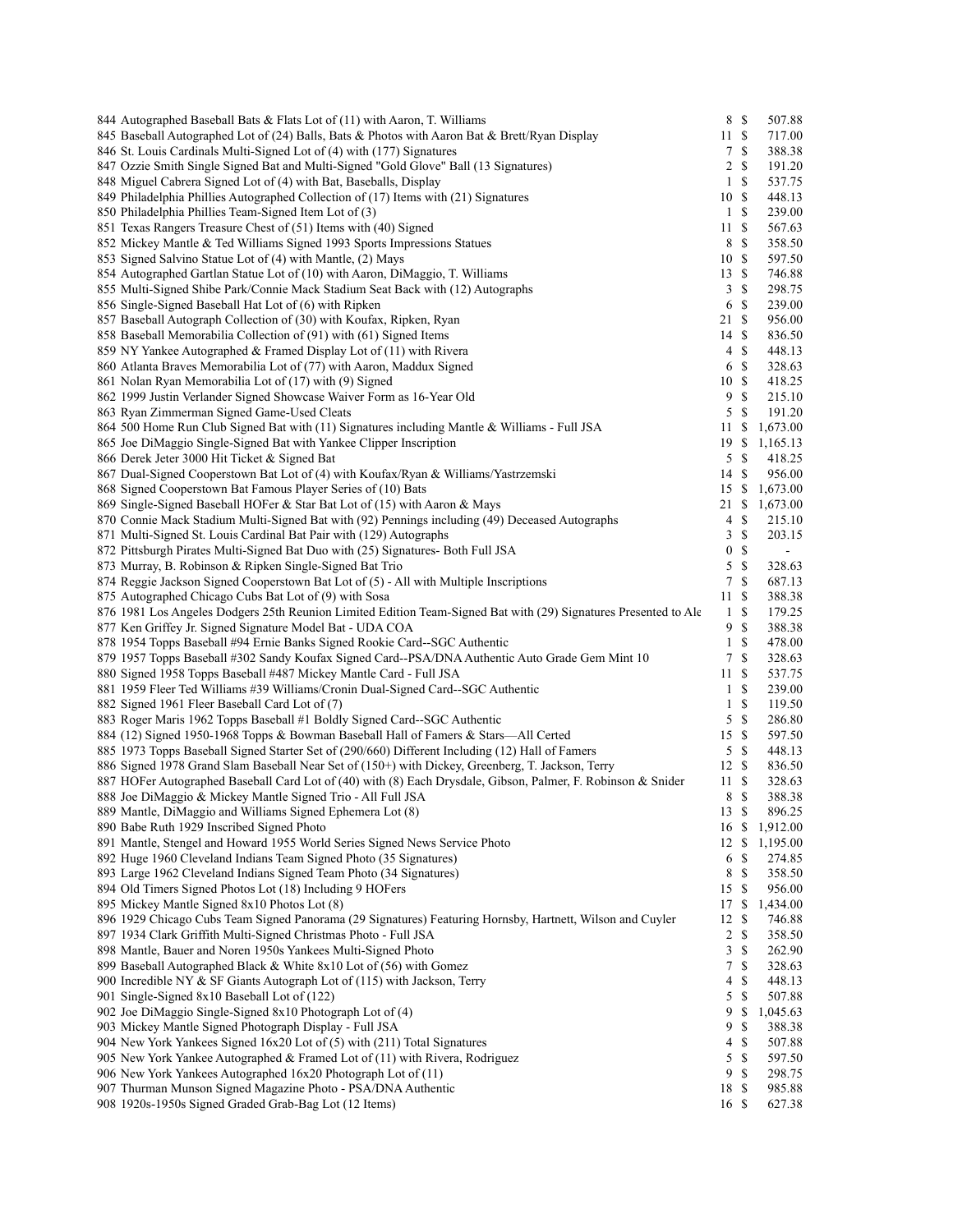| 909 Clark Griffith Signed Magazine Photo/Cut - PSA/DNA Authentic                                                 | 8 \$            |    | 328.63         |  |
|------------------------------------------------------------------------------------------------------------------|-----------------|----|----------------|--|
| 910 Satchel Paige Autographed 8x10 Photo - Full JSA                                                              | 13S             |    | 388.38         |  |
| 911 Roy Campanella & Duke Snider Signed Display - Full JSA                                                       | $5 \text{ }$ \$ |    | 358.50         |  |
| 912 Hank Greenberg Signed Photo with Babe Ruth in Framed Display                                                 | 2S              |    | 250.95         |  |
| 913 1968 Detroit Tigers World Champions Team Signed Photo - Full PSA/DNA                                         | 7S              |    | 215.10         |  |
| 914 1982 A.L. All-Star Team Signed Photo (37 Signatures) Including 12 Hall of Famers                             | 13S             |    | 926.13         |  |
| 915 500 Home Run Club Signed 16x20 with (11) Signatures including Mantle, T. Williams - Full JSA                 | 12S             |    | 567.63         |  |
| 916 Cy Young Award Winner Multi-Signed 16x20 Pair with (34) Total Signatures                                     | 0 <sup>5</sup>  |    | $\blacksquare$ |  |
| 917 Oversized New York Yankees Signed & Framed Lot of (5)                                                        | 0 S             |    | $\blacksquare$ |  |
| 918 Multi-Signed NY Baseball 16x20 Lot of (9) with Snider/Newcombe                                               | $1 \text{ }$    |    | 298.75         |  |
| 919 Philadelphia Phillies Multi-Signed 16x20 Lot of (7) with (232) Total Signatures                              | 0 S             |    | $\sim$         |  |
| 920 Baseball HOFer Signed Photograph Lot of (5) with DiMaggio, Williams                                          | 4S              |    | 388.38         |  |
|                                                                                                                  | 7S              |    |                |  |
| 921 Signed & Framed Baseball Display Lot of (9) with Dickey, Gehringer                                           |                 |    | 418.25         |  |
| 922 Single Signed Sepia-Toned Baseball 8x10 Photo Lot of (31)                                                    | 6 \$            |    | 328.63         |  |
| 923 Single-Signed Baseball HOF 8x10 Lot of (15) with Dickey, DiMaggio & T. Williams                              | 3S              |    | 537.75         |  |
| 924 Baseball Autographed $8x10 \&$ Flats Lot of (20) with DiMaggio, Mays & Ryan                                  | 8               | -S | 478.00         |  |
| 925 Autographed Baseball Flats/Memorabilia Lot of (23)                                                           | 0 S             |    | $\blacksquare$ |  |
| 926 Multi-Signed Baseball Flats Lot of (24)                                                                      | 5S              |    | 250.95         |  |
| 927 Single-Signed Baseball HOF 8x10 Lot of (31) with Piazza, Ryan                                                | 6               | -S | 448.13         |  |
| 928 Nolan Ryan & Tom Seaver Signed & Framed Lot of (11)                                                          | - \$<br>8       |    | 298.75         |  |
| 929 THIS LOT HAS BEEN WITHDRAWN                                                                                  | $\overline{0}$  | -S | $\blacksquare$ |  |
| 930 Derek Jeter Signed Stephen Holland Hand-Enhanced Lithograph Display                                          |                 |    | 15 \$ 1,165.13 |  |
| 931 Stephen Holland Limited Edition Cal Ripken Signed & Framed Serigraph                                         | $4 \text{ }$    |    | 567.63         |  |
| 932 500 Home Run Club Ron Lewis Display with (11) Signatures including Mantle, T. Williams                       | 17S             |    | 926.13         |  |
|                                                                                                                  | 7 \$            |    |                |  |
| 933 Ted Williams Signed "Marine Corps" Flat Pair                                                                 |                 |    | 448.13         |  |
| 934 Joe DiMaggio Signed "New York Yankee Legends" Poster Trio                                                    | 10 \$           |    | 358.50         |  |
| 935 1953 Bowman Football Complete PSA Graded Set of (96) PSA 6 to 7.5-#13 on Registry                            |                 |    | 38 \$ 3,465.50 |  |
| 936 1954 Bowman Football PSA 7 to 7.5 Graded Near Set (112/128) Plus #97 Finnin ERR                              |                 |    | 21 \$ 1,792.50 |  |
| 937 1955 Bowman Football Complete Set of (160/160) Cards with (3) PSA 8 Graded Cards--Sharp!                     |                 |    | 27 \$ 1,673.00 |  |
| 938 1957 Topps Football Complete Set of (154/154) with (3) PSA Graded Stars Including Unitas & Hornung Rookies   | 12S             |    | 806.63         |  |
| 939 1959 Topps Football Complete PSA 7 to 8.5 Graded Set of (176/176) Cards- $\#23$ on Registry                  |                 |    | 14 \$ 2,748.50 |  |
| 940 1961 Fleer Football PSA 7-9 Graded Near Set of (219/220) Cards--#15 on Registry                              |                 |    | 25 \$ 3,107.00 |  |
| 941 1957 Topps Football PSA 7 to 7.5 Graded Near Set (138/154) Plus Sherman Error                                |                 |    | 17 \$ 2,509.50 |  |
| 942 1957 Topps Football PSA NM-MT 8 Graded Cards (13) with (3) Hall of Famers                                    | 13S             |    | 567.63         |  |
| 943 1957 Topps Football #119 Bart Starr Rookie PSA NM 7                                                          |                 |    | 9 \$ 1,912.00  |  |
| 944 1957 Topps Football #138 Johnny Unitas Rookie PSA NM 7                                                       |                 |    | 10 \$ 1,314.50 |  |
| 945 1957 Topps Football #151 Paul Hornung Rookie PSA NM 7                                                        | 14S             |    | 746.88         |  |
| 946 1957 Topps Football Checklist (Bazooka) --PSA VG-EX 4 (mc)                                                   | 7 \$            |    | 388.38         |  |
| 947 1954-1979 Football Shoebox Collection of (2,081) Cards with Many Hall of Famers & Stars                      | 12S             |    | 478.00         |  |
| 948 1954 Bowman Football Complete Set (128/128) with (52) Graded Plus (7) Dupes                                  | 12S             |    |                |  |
|                                                                                                                  |                 |    | 717.00         |  |
| 949 1955 Topps All-American Football Complete Set of (100) Cards with PSA 4 Grange                               |                 |    | 20 \$ 1,135.25 |  |
| 950 1955 Bowman Football Complete Set (160/160) with (75) PSA Graded                                             | 7\$             |    | 597.50         |  |
| 951 1956 Topps Football Complete Set (120/120) & 1957 Topps Football Partial Set (118/154) with (8) PSA Graded S |                 |    | 18 \$ 1,135.25 |  |
| 952 1958 Topps Football Complete Set (132/132) with (6) PSA Graded Stars                                         | 18 \$           |    | 866.38         |  |
| 953 1959 Topps Football Complete Set (176/176)                                                                   | 19S             |    | 776.75         |  |
| 954 1960 & 1961 Topps Football Complete Set Pair                                                                 |                 |    | 30 \$ 1,135.25 |  |
| 955 1962 Topps Football Near Set of (175/176) Cards with PSA 7 Jim Taylor                                        |                 |    | 16 \$ 1,673.00 |  |
| 956 1962 & 1963 Topps Football Complete Set Pair with PSA 3 Ditka RC                                             | 15 \$           |    | 956.00         |  |
| 957 1963 Topps Football Complete Set of (170/170) Cards                                                          | 11S             |    | 657.25         |  |
| 958 1964-1967 Philadelphia Gum Football Complete Set Run                                                         |                 |    | 27 \$ 3,465.50 |  |
| 959 1964 Topps Football Complete Set (176/176) with (2) PSA Graded                                               |                 |    | 22 \$ 1,015.75 |  |
| 960 1964 & 1965 Topps CFL Complete/Near Set Pair with (10) PSA Graded                                            | 9S              |    | 567.63         |  |
| 961 1966 & 1967 Topps Football Complete Set Pair with (9) Graded                                                 |                 |    | 11 \$ 1,015.75 |  |
|                                                                                                                  |                 |    |                |  |
| 962 (3) 1964-1967 Football Complete & Partial Sets                                                               | 21S             |    | 896.25         |  |
| 963 1966 & 1967 Philadelphia Gum Football Near Set Pair                                                          | 15S             |    | 836.50         |  |
| 964 1968 Topps Football Complete Set of (219) Cards with Both Checklists                                         |                 |    | 31 \$ 1,105.38 |  |
| 965 1935 R311-2 National Chicle Football Premiums (11) with Red Grange                                           | 10S             |    | 687.13         |  |
| 966 1935 National Chicle Football SGC 50-80 Graded Pair                                                          | 4 \$            |    | 155.35         |  |
| 967 1952 Bowman Football Large #72 John Schweder Shortprint-SGC 84 NM 7                                          | 10 \$           |    | 567.63         |  |
| 968 1954 Bowman Football Near Set (124/128)                                                                      | 15S             |    | 627.38         |  |
| 969 (17) 1954 Bowman Football PSA NM-MT 8 Graded Cards with (4) Hall of Famers                                   | 11 \$           |    | 657.25         |  |
| 970 1957 Topps Football Hornung, Starr & Unitas Rookies--All SGC 60-80                                           |                 |    | 16 \$ 1,314.50 |  |
| 971 1959 Kahn's Wieners Football Gene Hickerson Rookie--PSA Poor 1                                               | $2 \sqrt{s}$    |    | 131.45         |  |
| 972 1956-1969 Football Card Collection (267) with 1958 Topps Set (132/132) with PSA 4 Jim Brown RC               | 11 \$           |    | 597.50         |  |
| 973 1955-1962 Football Shoebox Collection (500) with Stars                                                       | 12S             |    | 478.00         |  |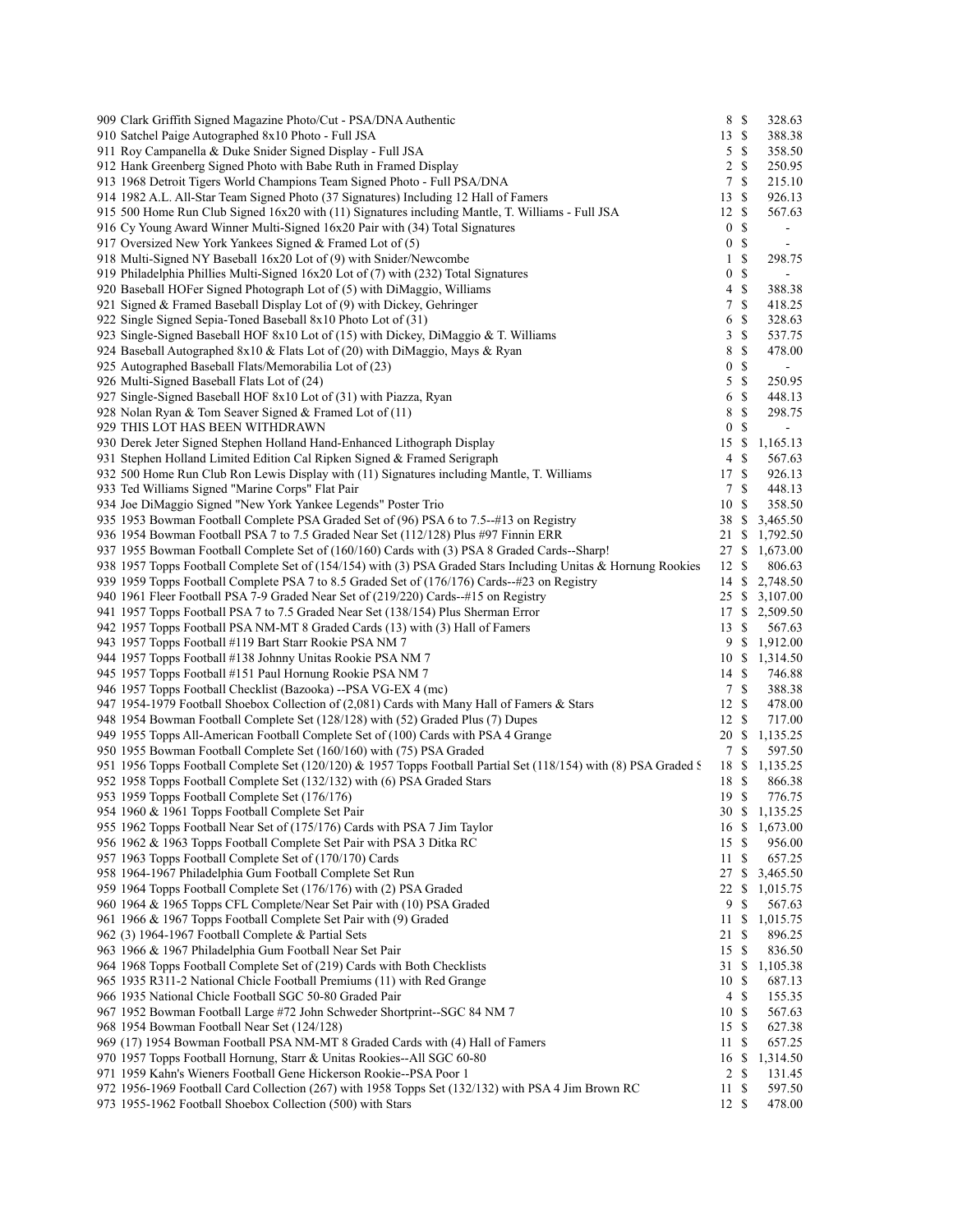| 974 1966 Philadelphia Gum Football #38 Gale Sayers Rookie SGC 92 NM-MT+ 8.5                                                                                                              |                                      |                           | 29 \$ 1,195.00               |  |
|------------------------------------------------------------------------------------------------------------------------------------------------------------------------------------------|--------------------------------------|---------------------------|------------------------------|--|
| 975 1968 & 1969 Topps Football High-Grade Collection (137) with (23) Hall of Famers & Stars                                                                                              | 16 \$                                |                           | 836.50                       |  |
| 976 1960-1972 Football Oddball Collection (900+) with Complete, Near & Partial Sets                                                                                                      |                                      |                           | 38 \$ 1,434.00               |  |
| 977 1969 Topps Football Four-in-One Complete Set (66/66) Plus (6) Dupes                                                                                                                  | 18 \$                                |                           | 507.88                       |  |
| 978 1970-1972 Topps Football Complete Set Trio                                                                                                                                           | 15S                                  |                           | 776.75                       |  |
| 979 1972 Topps Football #200 Roger Staubach Rookie SGC 88 NM-MT 8                                                                                                                        | 31S                                  |                           | 1,434.00                     |  |
| 980 1948-1971 Baltimore Colts Oddball & Regional Group of (77) Cards                                                                                                                     | 8 \$                                 |                           | 358.50                       |  |
| 981 1948-1992 Washington Redskins Card & Photo/Schedule Treasure Chest of (1,167) Cards with Many Complete/                                                                              | 16 \$                                |                           | 597.50                       |  |
| 982 1948-1986 Football Shoebox Collection (6,500+) with Many Stars                                                                                                                       | 22S                                  |                           | 896.25                       |  |
| 983 1951-1987 Football Collection of (668) Cards with Many Stars & (10) Graded                                                                                                           | 34 \$                                |                           | 1,434.00                     |  |
| 984 1973-1976 Topps Football Complete Set Run                                                                                                                                            | 14S                                  |                           | 687.13                       |  |
| 985 1973-1979 Topps Football Hoard of (24,000+) Cards                                                                                                                                    | 27S                                  |                           | 985.88                       |  |
| 986 1977-1989 Topps Football Complete Set Run                                                                                                                                            | 14S                                  |                           | 687.13                       |  |
| 987 (3) 1981-1984 Topps Football Complete Sets with (3) BGS Graded Keys                                                                                                                  | 7                                    | $\mathcal{S}$             | 274.85                       |  |
| 988 (6) 1981-1988 Topps Football Complete/Near Sets Plus (8,000+) Football Singles                                                                                                       | 8                                    | - \$                      | 627.38                       |  |
| 989 1954 Bowman Football Display Box                                                                                                                                                     | 3                                    | -\$                       | 203.15                       |  |
| 990 1974 Topps Football Vending Box                                                                                                                                                      | $\mathbf{1}$                         | $\mathbb{S}$              | 597.50                       |  |
| 991 1979-1985 Topps Football Set & Wax Collection with (66) 1979-1981 Wax/Rack Packs                                                                                                     | 15 \$                                |                           | 657.25                       |  |
| 992 1984 Topps Football Grocery Rack Packs (10)                                                                                                                                          | 19S                                  |                           | 836.50                       |  |
| 993 1986 Topps Football Rack Pack with #161 Jerry Rice Rookie on Front--GAI Mint 9                                                                                                       | 0 S                                  |                           | $\blacksquare$               |  |
| 994 2016 Historic Autographs Art of Football Series 1 Unopened Boxes (25)                                                                                                                | 12S                                  |                           | 896.25                       |  |
| 995 (8) 1991-2006 Upper Deck Football Heroes Player Sets with (56) Certified Autographs/Game-Used Jerseys Inclu                                                                          | 18 \$                                |                           | 2,031.50                     |  |
| 996 Modern Football Superstar Certified Autograph Card Trio with Manning, Marino & Payton                                                                                                | 7S                                   |                           | 687.13                       |  |
| 997 Modern Football Game-Used Jersey/Relic Cards (192) with Many Hall of Famers                                                                                                          | 6                                    | - \$                      | 627.38                       |  |
| 998 2007 SP Chirography Football Heroes Collection of (46) Certified Autographs                                                                                                          | 6                                    | -S                        | 776.75                       |  |
| 999 2007 National Treasures Football Super Bowl Certified Autograph Group of (8) Hall of Famers                                                                                          | 4                                    | $\mathcal{S}$             | 388.38                       |  |
| 1000 2015 Bowman Chrome Football Rookie Autograph Refractor Lot of (3) with Cooper, Gurley & Winston                                                                                     | 2                                    | $\mathbf S$               | 191.20                       |  |
| 1001 1906 Holy Cross Football Team Oversized Photo                                                                                                                                       | $\overline{0}$                       | $\mathcal{S}$             |                              |  |
| 1002 1910s Carlisle University Program and Pennant (2 Items)                                                                                                                             | 13S                                  |                           | 358.50                       |  |
| 1003 October 10, 1914 Chicago vs. Northwestern Trophy Ball with A.A. Stagg As Coach                                                                                                      | 12S                                  |                           | 388.38                       |  |
| 1004 January 16, 1926 Red Grange Press Ribbon                                                                                                                                            | 13S                                  |                           | 215.10                       |  |
| 1005 1890s-1950s Football Ephemera Grab-Bag Collection (17 Items) with Rockne and Others                                                                                                 | 9                                    | $\mathcal{S}$             | 388.38                       |  |
| 1006 1947-1949 Baltimore Colts AAFC Wire Photos Lot (15)                                                                                                                                 | $\boldsymbol{0}$<br>$\boldsymbol{0}$ | \$<br>$\mathcal{S}$       | $\qquad \qquad \blacksquare$ |  |
| 1007 1950 Lou Groza Type I Photo Used for 1951 Bowman Card--PSA/DNA Encapsulated<br>1008 Huge 1950-1972 Baltimore Colts Wire Photos Lot (200) w/1958 "Greatest Game" and Numerous Unitas | 12S                                  |                           | 806.63                       |  |
| 1009 Rare 1940s Philadelphia Eagles Pennant                                                                                                                                              | 6                                    | - \$                      | 507.88                       |  |
| 1010 1950s-1970s Baltimore Colts Pennants Lot (8) Including Johnny Unitas Signed Example                                                                                                 | $\mathbf{1}$                         | \$                        | 239.00                       |  |
| 1011 1968 Super Bowl II Rare AFL vs. NFL Pennant with Stunning Graphics                                                                                                                  | 0                                    | $\mathcal{S}$             | $\overline{\phantom{a}}$     |  |
| 1012 1959-1963 Washington Redskins Running Back Hartland Statue                                                                                                                          | 4                                    | $\mathcal{S}$             | 274.85                       |  |
| 1013 1960s Baltimore Colts Bobbin' Heads Trio                                                                                                                                            | 8 \$                                 |                           | 358.50                       |  |
| 1014 Fred Kail Baltimore Colts Statue Lot of (4) with Rare Running Back Ashtray                                                                                                          | 15S                                  |                           | 866.38                       |  |
| 1015 1948 Maryland Match Co. Baltimore Colts AAFC Matchbooks High Grade Set (10) with Tittle RC                                                                                          | 11S                                  |                           | 836.50                       |  |
| 1016 Baltimore Colts Memorabilia Treasure Chest with Ashtrays, Steins & Glasses                                                                                                          | 13S                                  |                           | 388.38                       |  |
| 1017 1958-1959 Baltimore Colts World Champions Balfour China Tea Service Lot of (6)                                                                                                      | 26 \$                                |                           | 1,553.50                     |  |
| 1018 1958-1959 Baltimore Colts World Champions Memorabilia Collection of (11) with Multi-Signed Record                                                                                   | 11S                                  |                           | 286.80                       |  |
| 1019 1950s-1960s Baltimore Colts Treasure Chest with TV Tray Set & Signs                                                                                                                 | 6 \$                                 |                           | 239.00                       |  |
| 1020 1960s Hedy Baltimore Colts Service Set with Decanter & Bowl                                                                                                                         | $5 \text{ }$ \$                      |                           | 286.80                       |  |
| 1021 1950s-1970s Baltimore Colts Lighters (5) and Jewelry Accessories (8)                                                                                                                | 16 \$                                |                           | 836.50                       |  |
| 1022 1958-1969 Baltimore Colts Press Pins (9) - Including Both World Champions from '58 and '59                                                                                          | 25S                                  |                           | 2,031.50                     |  |
| 1023 1950s-1970s Baltimore Colts Pins (14) and Felt Patches/Emblems (8)                                                                                                                  | 3S                                   |                           | 358.50                       |  |
| 1024 1940s-1960s Baltimore Colts Game Schedules Lot (37)                                                                                                                                 | 21S                                  |                           | 776.75                       |  |
| 1025 1971 Baltimore Colts "Super Bowl V" Vince Lombardi Replica Trophy                                                                                                                   | $2 \sqrt{s}$                         |                           | 507.88                       |  |
| 1026 Vince Lombardi 1957 New York Giants Double-Sided Handwritten Playbook Page                                                                                                          | 7S                                   |                           | 191.20                       |  |
| 1027 October 12, 1969 Sonny Jurgensen Washington Redskins vs. St. Louis Cardinals Trophy Ball                                                                                            | 6                                    | \$                        | 507.88                       |  |
| 1028 October 11, 1970 Sonny Jurgensen Redskins vs. Lions Trophy Ball                                                                                                                     | 5S                                   |                           | 448.13                       |  |
| 1029 November 5, 1972 Sonny Jurgensen Redskins vs. Jets Trophy Ball                                                                                                                      | 6                                    | \$                        | 328.63                       |  |
| 1030 Sonny Jurgensen Washington Redskins Memorabilia Treasure Chest with (13) Items                                                                                                      | 4                                    | \$                        | 274.85                       |  |
| 1031 "Redskins Ring of Fame" Letterman Jacket Presented to Brig Owens                                                                                                                    | 7                                    | $\boldsymbol{\mathsf{S}}$ | 478.00                       |  |
| 1032 Commemorative "Black Power Salute" Medallion Given to Brig Owens                                                                                                                    | 0                                    | \$                        | $\blacksquare$               |  |
| 1033 Brig Owens Personal Super Bowl Collection of (40)                                                                                                                                   | 5S                                   |                           | 239.00                       |  |
| 1034 Brig Owens Personal Collection of (100+) with Reggie White Signed                                                                                                                   | 1 <sup>5</sup>                       |                           | 179.25                       |  |
| 1035 Sept. 6, 1946 Miami Seahawks vs Cleveland Browns Program, Stub, Press Pass and Pinback (4 Items) - First AAl                                                                        | 14S                                  |                           | 1,553.50                     |  |
| 1036 1946 Miami Seahawks AAFC Programs (9), Tickets (2) and Photos (2)                                                                                                                   | $16 \text{ }$ \$                     |                           | 2,390.00                     |  |
| 1037 August 1947 Baltimore Colts Inaugural Year AAFC Pre-Season Programs (3) and Stubs (2) with 5 HOF Signature                                                                          | 6 \$                                 |                           | 448.13                       |  |
| 1038 1947 Baltimore Colts Inaugural AAFC Season Programs Near-Complete Run (13/14)                                                                                                       | 7S                                   |                           | 776.75                       |  |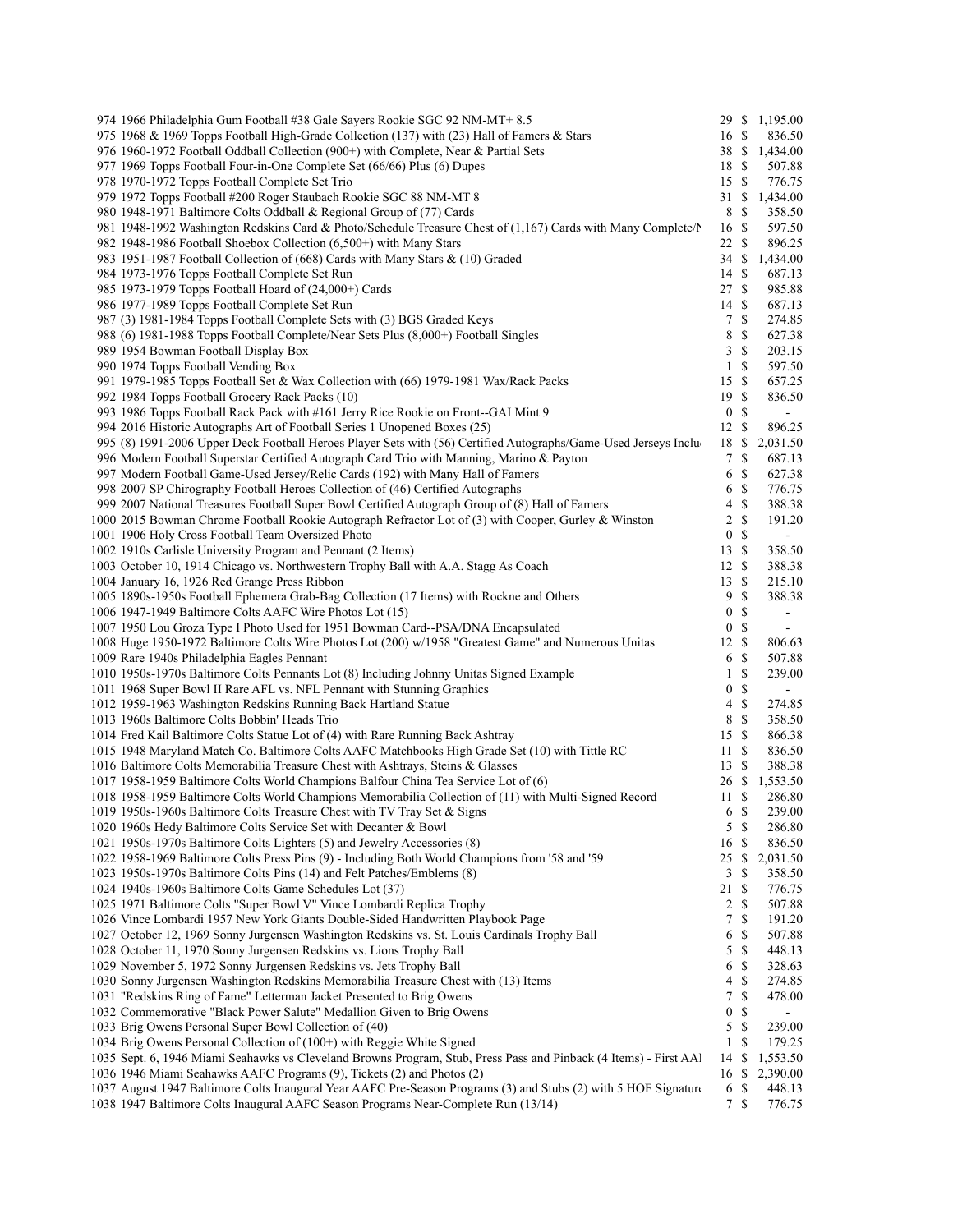| 1039 1947 Baltimore Colts Inaugural Season AAFC Tickets Lot (9)                                                    | $4 \text{ }$ \$ |                           | 388.38   |
|--------------------------------------------------------------------------------------------------------------------|-----------------|---------------------------|----------|
| 1040 1947-1950 AAFC/NFL Baltimore Colts Original Franchise Ticket Stub & Memorabilia Lot of (5)                    | $\,1$           | $\mathbb{S}$              | 119.50   |
| 1041 1948 Baltimore Colts AAFC Programs Complete Run (17) and Media Guide                                          | 4               | \$                        | 687.13   |
| 1042 1948 Baltimore Colts AAFC Tickets Near Complete Run (12/14) and Press Passes (2)                              | 5               | $\mathbf S$               | 250.95   |
| 1043 December 12, 1948 Baltimore Colts vs Buffalo Bills AAFC Eastern Division Play-Off Program and Ticket (2 Iter  | 6               | <sup>\$</sup>             | 239.00   |
| 1044 1949 Baltimore Colts AAFC Programs Complete Run (15) - Including Graham/Tittle Signed Example                 | 1               | <sup>\$</sup>             | 478.00   |
| 1045 1949 Baltimore Colts AAFC Tickets (9) and Press Passes (2)                                                    | 3               | \$                        | 143.40   |
| 1046 1950-1970 Baltimore Colts NFL Season and Post-Season Media Guides Run (24)                                    | 9               | $\mathbb{S}$              | 388.38   |
| 1047 1950 Baltimore Colts NFL Inaugural Season Programs Complete Run (17)                                          | $\overline{2}$  | \$                        | 507.88   |
| 1048 1950 Baltimore Colts Inaugural NFL Season Tickets (12) and Press Pass                                         | $\mathbf{1}$    | \$                        | 239.00   |
| 1049 1951 New York Yanks NFL Programs (16), Tickets (8), Media Guide and Related Ephemera (6)                      | 3               | \$                        | 537.75   |
| 1050 1952 Dallas Texans Programs (13), Tickets (7), Media Guide and Related Ephemera (2) - With Several Signatures | 8               | \$                        | 687.13   |
| 1051 1953-1959 Baltimore Colts Tickets (78) and Press Passes (5)                                                   | 12S             |                           | 537.75   |
| 1052 1958, 1959 Baltimore Colts NFL Championship Programs (2) and Tickets (3)                                      | 4               | $\mathcal{S}$             | 388.38   |
|                                                                                                                    |                 |                           | 388.38   |
| 1053 1958 NFL Championship Game Program "The Greatest Game Ever Played"                                            | 4               | \$                        |          |
| 1054 1953-1959 Baltimore Colts Game Programs Lot (117 Different)                                                   | 13              | <sup>\$</sup>             | 746.88   |
| 1055 1960-1977 Baltimore Colts Program & Ticket Stub/Pass Combination Lot of (162) with Unitas Signed              | 29              | \$                        | 1,314.50 |
| 1056 Johnny Unitas 1952-1955 University of Louisville Yearbooks Set (4) with 4 Signatures                          | 3               | $\mathbb{S}$              | 262.90   |
| 1057 Joe Namath 1959, 1960 Beaver Falls High School Yearbooks Pair                                                 | 9               | $\mathbb{S}$              | 274.85   |
| 1058 1967 Johnny Pro Complete Un-Punched Baltimore Colts Album                                                     | 4               | -S                        | 167.30   |
| 1059 1890s-1900s Dartmouth Programs Lot (4)                                                                        | $\mathbf{1}$    | \$                        | 298.75   |
| 1060 1891, 1893 Princeton at Penn Programs Pair - John Heisman on 1891 Penn Roster!                                | 9               | \$                        | 478.00   |
| 1061 1890s Harvard-Yale Scorecards Trio                                                                            | 3               | <sup>\$</sup>             | 358.50   |
| 1062 1901-1919 Harvard-Yale "The Game" Programs Lot (7)                                                            | 6               | <sup>\$</sup>             | 507.88   |
| 1063 1900-1915 Princeton and Yale Programs Lot (6)                                                                 | 4               | \$                        | 388.38   |
| 1064 1903 Army vs. Navy Program at Franklin Field                                                                  | 7               | \$                        | 262.90   |
| 1065 1901-1910 Harvard Programs (11) and Ticket Stub                                                               | 3               | \$                        | 418.25   |
| 1066 1903-1916 College Football Programs Lot (14)                                                                  | 17 \$           |                           | 2,151.00 |
| 1067 1907-1917 U. of Pennsylvania Programs Lot (9)                                                                 | 11              | $\mathbb{S}$              | 478.00   |
| 1068 1890s-1920s Football Hardbound Books Lot (9) with Stagg, Camp and Rockne                                      | $\mathbf{1}$    | <sup>\$</sup>             | 179.25   |
| 1069 Extremely Rare 1923 NFL Oorang Indians vs. Minneapolis Marines Game Scorecard - Player/Coach Jim Thorpe!      | 31S             |                           | 3,824.00 |
| 1070 October 18, 1924 Illinois vs. Michigan Homecoming Program - Red Grange 407 Yards & 5 TDs                      | 7               | \$                        | 418.25   |
| 1071 September 26, 1926 Pottsville Maroons vs. Media Athletic Club Program                                         | 28              | -S                        | 926.13   |
| 1072 October 9,1927 New York Yankees vs. Cleveland Bulldogs Program                                                | 18 \$           |                           | 627.38   |
| 1073 1929 Frankford Yellow Jackets at Green Bay Packers Program                                                    | 13S             |                           | 687.13   |
|                                                                                                                    |                 |                           |          |
| 1074 1934, 1935 Philadelphia Eagles Programs Trio                                                                  | 9               | -S                        | 537.75   |
| 1075 Scarce 1936 New York Yankees American Football League Programs (4)                                            | 11S             |                           | 657.25   |
| 1076 Scarce 1936 Cleveland Rams American Football League Programs Trio                                             | 21              | \$                        | 1,195.00 |
| 1077 1938 Green Bay at Detroit NFL Program                                                                         | 3               | \$                        | 143.40   |
| 1078 1930s-Modern Publication Lot of (150+) with Large Football Emphasis                                           | 16 \$           |                           | 687.13   |
| 1079 1937-1942 New York Giants NFL Programs Lot (12)                                                               | 5               | <sup>\$</sup>             | 627.38   |
| 1080 1938-1942 Brooklyn Dodgers NFL Programs Lot (13) - Including First Televised NFL Game                         | 5               | \$                        | 627.38   |
| 1081 1940-1945 Philadelphia Eagles NFL Programs Lot (15)                                                           | 9               | $\mathbf S$               | 448.13   |
| 1082 1932-1950 NFL Pro Bowl and All-Star Charity Game Programs (15) Including Inaugural 1939 AS Game/Pro Bov       | 5               | $\mathbb{S}$              | 597.50   |
| 1083 1940-1945 NFL Programs Lot (9)                                                                                | 4               | <sup>\$</sup>             | 215.10   |
| 1084 1936-1978 Orange/Sugar/Cotton College Football Bowl Game Program Lot of (14)                                  | 10S             |                           | 926.13   |
| 1085 1947 Cotton Bowl "Ice Bowl" LSU-Arkansas Game Program                                                         | 3               | $\boldsymbol{\mathsf{S}}$ | 167.30   |
| 1086 1947-1995 Washington Redskins Media Guide Lot of (40) Different                                               | 4               | \$                        | 388.38   |
| 1087 1923-1972 Army vs. Navy Game College Football Program Lot of (33) Different + (4) Bonus Publications          | 4               | \$                        | 215.10   |
| 1088 1967 Super Bowl I Program                                                                                     | 13              | \$                        | 478.00   |
| 1089 1967-1982 Super Bowl High Grade Program Lot of (9) with First (3)                                             | 22              | -S                        | 1,165.13 |
| 1090 1890s-2000s Collegiate Football Ticket Stubs and Passes (14) - All PSA Authentic                              | $\tau$          | \$                        | 227.05   |
| 1091 1940s-1970s NFL and AAFC Ticket Stubs Lot (25) - All PSA Authentic                                            | 3               | \$                        | 358.50   |
| 1092 1943-1969 AAFC/NFL Pro Football Championship Game Ticket Stub Lot of (13)                                     | 12S             |                           | 627.38   |
| 1093 1941-1980 NFL Championship/Super Bowl Ticket Stub Lot of (8) with 1967 Ice Bowl                               |                 | <sup>\$</sup>             |          |
|                                                                                                                    | 11              |                           | 657.25   |
| 1094 1968-2005 Super Bowl Ticket Stub & Press Pass Lot of (9)--All PSA Graded                                      | 5               | \$                        | 567.63   |
| 1095 (5) 1992-2003 Super Bowl Full Tickets--All PSA 6-8 Graded                                                     | 4               | \$                        | 388.38   |
| 1096 1947 AAFC Championship Game Yankees vs. Browns Press Pass - PSA Authentic                                     | 3               | \$                        | 95.60    |
| 1097 1962 NFL Championship Game Packers vs. Giants Ticket Stub - PSA Authentic                                     | 5               | \$                        | 167.30   |
| 1098 1962 NFL Championship Game Press Pass--PSA Authentic                                                          | 3               | \$                        | 83.65    |
| 1099 1964 NFL Championship Game Browns vs. Colts Full Ticket - PSA 4                                               | 7               | \$                        | 448.13   |
| 1100 1967 Super Bowl I at Los Angeles Full Participant Pass - PSA Authentic                                        | 5               | \$                        | 298.75   |
| 1101 1968 Super Bowl II at Miami Press Pass - PSA Authentic                                                        | $\mathbf{1}$    | \$                        | 119.50   |
| 1102 1974 & 1977 Super Bowl Full Ticket PSA Graded Pair                                                            | 4               | \$                        | 227.05   |
| 1103 1983 Super Bowl XVII Full Ticket--PSA NM 7                                                                    | $1 \text{ }$    |                           | 179.25   |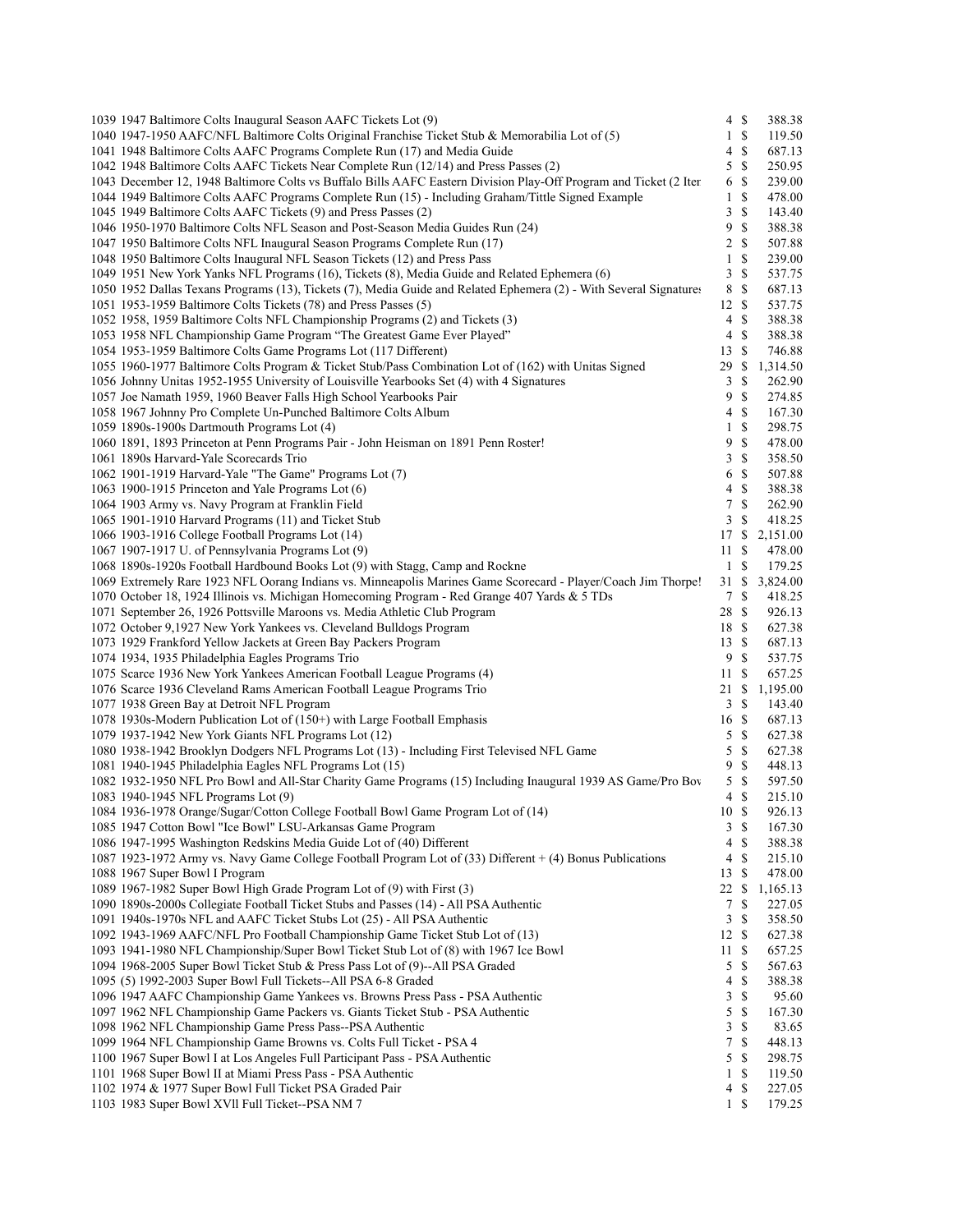| 1104 (3) 1975-2009 Pittsburgh Steelers Super Bowl Ticket (Full) PSA Graded Trio                                |                  | 5S            | 262.90         |
|----------------------------------------------------------------------------------------------------------------|------------------|---------------|----------------|
| 1105 1937-Modern Football Ticket Stub Hoard of (175+) with 1958 NFL Championship Stub                          | 25               | $\mathbb{S}$  | 1,045.63       |
| 1106 1930s-1980s Mostly Notre Dame Football Ticket Stub Collection of (146)                                    | 16 \$            |               | 717.00         |
| 1107 1940s-2000s Pro Football Press Pass/Other Hoard of (250) with Super Bowl I                                | 26S              |               | 1,015.75       |
| 1108 1892-2010 Football Ticket Stub and Pass Lot of (155) with Notre Dame vs. Army & Super Bowl/Playoffs       | 17 \$            |               | 537.75         |
| 1109 1940s-1990s NFL All-Stars, Pro Bowl and Championship Tickets Lot (8) - All PSA Slabbed                    | 7                | \$            | 215.10         |
| 1110 1967-1969 Super Bowl Ticket Stub Lot of $(3)$ with I, II & III                                            | 17               | <sup>\$</sup> | 836.50         |
| 1111 1972-2004 Notre Dame Ticket & Stub Lot of (29)                                                            | 3                | <sup>\$</sup> | 143.40         |
| 1112 2002-2015 New England Patriots Super Bowl Ticket PSA Graded Trio                                          | 5                | \$            | 227.05         |
| 1113 NFL Hall of Famers Signed Ephemera Lot (80 Items)                                                         | 15 \$            |               | 1,673.00       |
| 1114 Chicago/St. Louis Cardinals Signed Ephemera Lot (32 Items) Including Matson and Wehrli                    | 0                | \$            |                |
| 1115 Dallas Cowboys Signed Ephemera Lot (16 Items) Including Landry and Schramm                                | 1                | <sup>\$</sup> | 119.50         |
| 1116 Detroit Lions Signed Ephemera Lot (34) Including 7 HOFers                                                 | 3                | \$            | 155.35         |
| 1117 Philadelphia Eagles Signed Ephemera Lot (33 Items) Including 6 HOFers                                     | 3                | \$            | 274.85         |
| 1118 Pittsburgh Steelers Signed Ephemera Lot (17 Items) Including 6 HOFers                                     | 5                | \$            | 191.20         |
| 1119 San Francisco 49ers Signed Ephemera Lot (17 Items) Including Nomellini and Perry                          | $\boldsymbol{0}$ | \$            |                |
| 1120 Washington Redskins Signed Ephemera Lot (23 Items) Including 3 HOFers                                     | $\mathfrak{Z}$   | \$            | 227.05         |
| 1121 1958 Baltimore Colts NFL Champions Team Signed Picture Album (20 Signatures) with Unitas, Ameche and Lip  | 14               | $\mathbf S$   | 746.88         |
| 1122 1950s-1970s "Sports Illustrated" Signed Football Covers (77) Including 19 HOFers                          | 19S              |               | 627.38         |
| 1123 Scarce Johnny Blood McNally Signed Index Card - PSA Authentic                                             | 7                | \$            | 537.75         |
| 1124 1965 N.Y. Jets Team Signed Sheet (40+ Signatures) with Rookie "Joe Willie Namath"                         | $\mathbf{1}$     | \$            | 119.50         |
| 1125 Dallas Cowboys "Original Doomsday Defense" Signed Photograph Display                                      | 1                | <sup>\$</sup> | 298.75         |
| 1126 Bear Bryant Signed 8x10 Photograph - Full JSA                                                             | $\boldsymbol{0}$ | \$            |                |
| 1127 Red Grange and Ernie Nevers Signed Book Photos Pair - PSA/DNA Authentic                                   | $\mathbf{3}$     | $\mathbb{S}$  | 143.40         |
| 1128 Bear Bryant Signed 1951 GPC - SGC Authentic                                                               | 11S              |               | 215.10         |
| 1129 1958 Topps Football #62 Jim Brown Signed Rookie Card                                                      | 14S              |               | 717.00         |
| 1130 1958 Topps #66 Bart Starr "Go Pack Go" Signed Card - SGC 60 EX 5/Auto Grade Mint 9                        | 5                | <sup>\$</sup> | 107.55         |
| 1131 Signed 1977 Touchdown Football Set of (50) with Friedman, Grange, Halas & Nagurski                        | 18               | \$            | 1,075.50       |
| 1132 (18) 1950-1991 Football Hall of Fame, Star & Deceased Signed Cards with (2) Namath                        | 9                | S             | 448.13         |
| 1133 Signed Football Card Lot of (527) - Loaded with HOFers including Baugh, Graham, Payton                    | 17               | \$            | 1,434.00       |
| 1134 PSA Slabbed Signed Football Cards, Cuts & 3x5 Lot of (64) with Aikman, Blanda, Brown & Kemp               | 18               | \$            | 1,314.50       |
| 1135 Vince Lombardi Signed Check Display with Full JSA                                                         | 13S              |               | 806.63         |
| 1136 Al Davis Signed 1977 Oakland Raiders Check Lot of (5)                                                     | 20 \$            |               | 806.63         |
| 1137 Single-Signed Football Display Lot of (4) with Bradshaw, Montana                                          | $\mathbf{1}$     | \$            | 298.75         |
| 1138 Autographed & Framed Football Photograph Lot of (4) with Montana/Taylor                                   | 7                | \$            | 358.50         |
| 1139 Multi-Signed Leroy Neiman Washington Redskins Print Pair with (91) Signatures including Unitas            | 4                | \$            | 388.38         |
| 1140 Washington Redskins Autographed Flat & Display Lot of (11)                                                | 4                | <sup>\$</sup> | 167.30         |
| 1141 Walter Payton Signed 8x10 Lot of (7) with Sweetness & 16,726 Inscriptions                                 | 13S              |               | 956.00         |
| 1142 Walter Payton Signed Matted "Whatever it Takes" Lithographs Lot of (8)                                    | 12S              |               | 806.63         |
| 1143 Walter Payton Signed and Inscribed Index Card Lot of (10)--All PSA/DNA                                    | 15S              |               | 657.25         |
| 1144 Reggie White Signed 36x24 Poster - Full JSA                                                               | $\tau$           | <sup>\$</sup> | 328.63         |
| 1145 Single-Signed Mini-Helmet Lot of (16) HOFers - All with Inscriptions                                      | 8                | \$            | 507.88         |
| 1146 Baltimore Colts Greats Signed Football Helmet (17 Signatures)                                             | $\overline{2}$   | -S            | 131.45         |
| 1147 "Broadway Joe Namath" Autographed Replica Helmet                                                          | 3                | \$            | 203.15         |
| 1148 Tom Brady Autographed New England Patriots Full-Size Authentic Helmet                                     | 9                | <sup>\$</sup> | 627.38         |
| 1149 1962 Cleveland Browns Team-Signed Ball with (25) Signatures including Ernie Davis - Full JSA              |                  |               | 18 \$ 1,912.00 |
| 1150 1961 Baltimore Colts Team Signed Football (36 Signatures) with Unitas, Berry and Moore                    | $7\phantom{.0}$  | \$            | 262.90         |
| 1151 Single-Signed Super Bowl Champion Football Lot of (4) with Favre, Manning                                 | 9                | \$            | 597.50         |
| 1152 Tom Brady Single-Signed Football with "07 NFL MVP" Inscription                                            | 3                | \$            | 388.38         |
| 1153 1959 Philadelphia Eagles Team-Signed Football with (36) Signatures - Full JSA                             | 1                | \$            | 239.00         |
| 1154 1963 New York Giants NFL East Champions Team-Signed Football with (32) Autographs                         | $\mathbf{1}$     | \$            | 179.25         |
| 1155 1964 Pro Bowl Team-Signed Football with (30) Signatures - Full JSA                                        | 9                | \$            | 866.38         |
| 1156 Multi-Signed "QB Legends" Football with (32) Signatures including Unitas - Full JSA                       | 2                | \$            | 191.20         |
| 1157 Heisman Winners Signed Football (20 Signatures)                                                           | 4                | \$            | 155.35         |
| 1158 Tom Landry Single-Signed Football- Full JSA                                                               | 4                | \$            | 388.38         |
| 1159 Sonny Jurgensen Signed Washington Redskins Reebok Throwback Replica Jersey Lot of (8)                     | 7                | \$            | 448.13         |
| 1160 Sonny Jurgensen Signed Washington Redskins Reebok Throwback Replica Jersey Lot of (9)                     | 8                | \$            | 418.25         |
| 1161 Sonny Jurgensen Signed Washington Redskins Reebok Throwback Replica Jersey Lot of (8)-Two Different Style | $\overline{c}$   | <sup>\$</sup> | 250.95         |
| 1162 Joe Namath Autographed Mitchell & Ness Throwback Jersey - Full JSA                                        | 8                | \$            | 328.63         |
| 1163 Walter Payton Signed "Early 1980s" Style Replica Throwback Jersey - Full JSA                              | 12               | <sup>\$</sup> | 866.38         |
| 1164 Tom Brady Autographed New England Patriots Jersey with "3X SB Champions" Inscription - Tri-Star COA       | 8                | \$            | 746.88         |
| 1165 1997 Brett Favre Green Bay Packers Practice Used Jersey                                                   | 2                | \$            | 191.20         |
| 1166 2008 Matt Forte Rookie Year Game Used & Signed Practice Jersey                                            | 1                | S             | 119.50         |
| 1167 1950s-60s Baltimore Colts Reversible Sideline Cape - Very Rare Style!                                     | 10               | \$            | 1,912.00       |
| 1168 1960s-70s Baltimore Colts Sideline Apparel Piece Duo with Hoodie & Rain Slicker                           | $\mathbf{1}$     | \$            | 179.25         |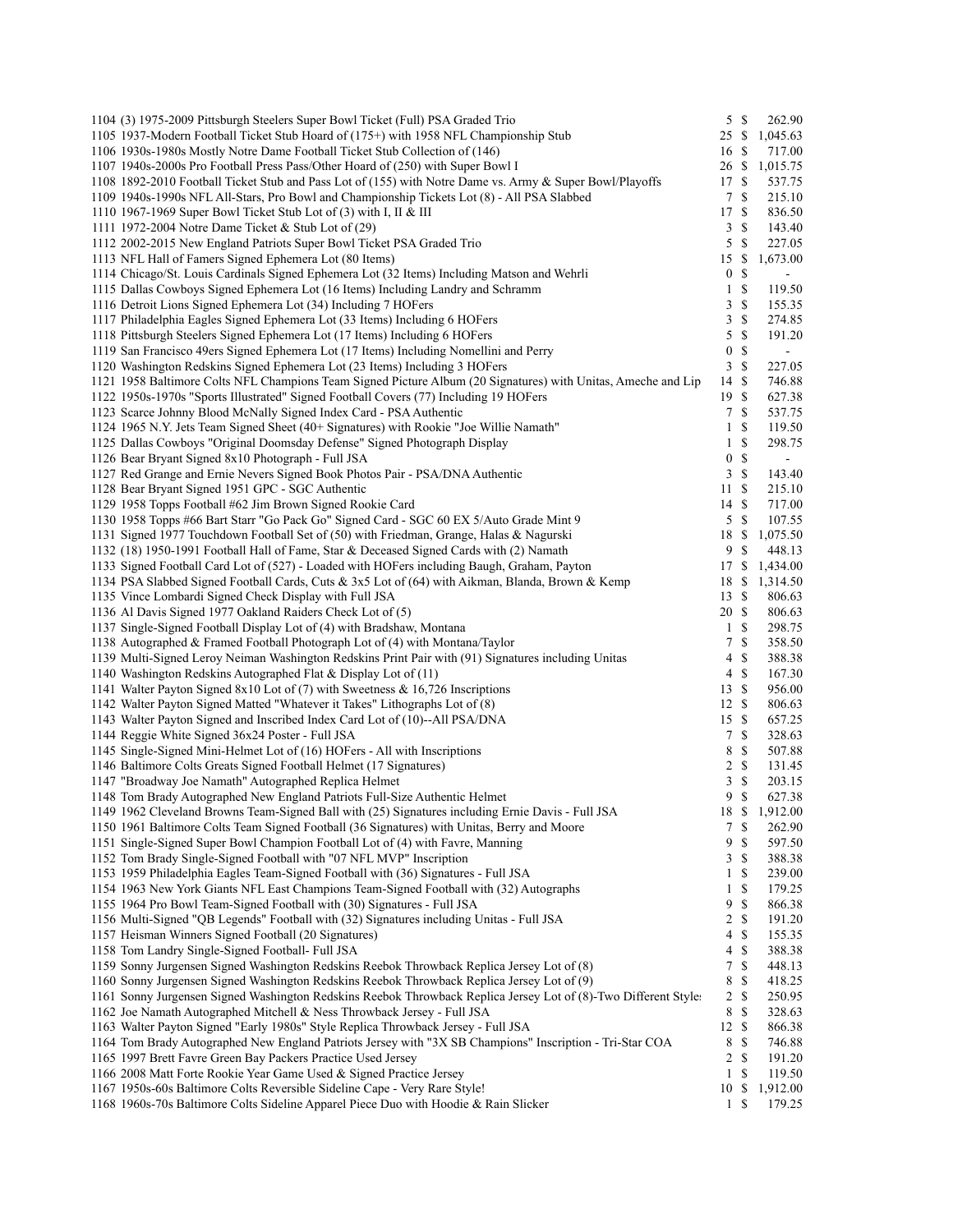| 1169 Circa 1970s Brig Owens Signed Game-Used Jersey Display                                                     | 21 \$            | 1,553.50                        |
|-----------------------------------------------------------------------------------------------------------------|------------------|---------------------------------|
| 1170 Brig Owens Game-Used Pair with Cleats & Signed Football                                                    | 6 \$             | 388.38                          |
| 1171 1976-78 Mike Thomas Game Worn Home Redskins Jersey                                                         | 9                | -S<br>537.75                    |
| 1172 1980s John Riggins Game-Issued Burgundy Jersey                                                             | $\mathbf{1}$     | <sup>\$</sup><br>298.75         |
| 1173 2001 Champ Bailey Game-Used Redskins Practice Jersey                                                       | $\mathbf{1}$     | \$<br>119.50                    |
| 1174 2009 Wes Welker Throwback-Style Team-Issued Game Jersey                                                    | $\boldsymbol{0}$ | <sup>\$</sup><br>$\blacksquare$ |
| 1175 Incredible 1986-87 Fleer Basketball Unopened Wax Box of (36) Packs—Baseball Card Exchange Wrapped          |                  | 22 \$46,605.00                  |
| 1176 1957-58 Topps Basketball Lot of (9) Rookies with (2) Graded                                                | 1                | \$<br>298.75                    |
| 1177 1961-62 Fleer Basketball Singles Lot of (22)                                                               | 2                | <sup>\$</sup><br>250.95         |
| 1178 1969-70 Topps Basketball Partial Set of (78/99) Cards with Alcindor RC                                     | 15S              | 806.63                          |
| 1179 1969-70 Topps Basketball Rulers Near Set (22/23) Plus (12) Dupes Including (3) PSA Graded                  | 17               | \$<br>627.38                    |
| 1180 1972-73 Topps Basketball Uncut Sheet with Dr. J. Rookie                                                    | 33               | \$<br>4,780.00                  |
| 1181 (5) 1976-1982 Topps Basketball Complete Sets                                                               | 16S              | 478.00                          |
| 1182 1984-85 Star Basketball Chicago Bulls Unopened Bagged Set with #101 Michael Jordan Rookie                  | 19               | <sup>\$</sup><br>4,302.00       |
| 1183 (14) 1984-1986 Star Basketball Team Sets with (4) Bagged                                                   | 12               | $\mathbb{S}$<br>448.13          |
| 1184 1986-87 Fleer Basketball Near Set (127/132) Plus (11) Stickers Including BGS 8.5 Jordan RC                 | 12S              | 2,151.00                        |
| 1185 1986-87 Fleer Basketball #57 Michael Jordan Rookie PSA NM-MT 8                                             | 16 \$            | 1,912.00                        |
|                                                                                                                 |                  | 1,912.00                        |
| 1186 1986-87 Fleer Basketball #57 Michael Jordan Rookie PSA Mint 9 (oc)                                         | 21               | \$                              |
| 1187 (100) 1970-2004 Basketball Complete, Partial & Starter Sets                                                | 23               | -S<br>866.38                    |
| 1188 (159) 1988-1999 Michael Jordan Card Collection with Many Inserts                                           | 19S              | 1,434.00                        |
| 1189 1989-2000 Michael Jordan Cards (431) with Many Inserts Plus (355) Game-Used/Autograph Basketball Cards     | 13               | <sup>\$</sup><br>627.38         |
| 1190 2006-07 Upper Deck Chronology Basketball Certified Autograph Near Set of (43/50) Cards—Each #/10           | 15               | $\mathbb{S}$<br>2,031.50        |
| 1191 2007-08 Upper Deck NBA Heroes Kevin Durant Rookie Certified Autograph #/5--BGS 9.5 Gem Mint/Auto 10        | 7                | \$<br>627.38                    |
| 1192 Modern Basketball HOF Certified Autograph Lot of (9) with Abdul-Jabbar & Russell - All #/25 Or Less!       | $\boldsymbol{0}$ | \$<br>$\blacksquare$            |
| 1193 Modern Certified Basketball Hall of Fame Autograph Lot of (23)                                             | $\mathbf{1}$     | \$<br>298.75                    |
| 1194 Bill Russell Signed 1957 Topps Basketball #77 Rookie - PSA 5 with Gem Mint 10 Auto                         | $\mathbf{1}$     | \$<br>3,585.00                  |
| 1195 1961 Fleer, 1971 Topps Signed Basketball Cards (18 Different) - All PSA Authentic                          | 3                | \$<br>203.15                    |
| 1196 1972 Topps Signed Basketball Cards (26 Different) - All PSA Authentic                                      | 3                | \$<br>203.15                    |
| 1197 1973-1975 Topps Signed Basketball Cards (23 Different) - All PSA Authentic                                 | $\mathbf{1}$     | \$<br>179.25                    |
| 1198 Bill Russell & Oscar Robertson Signed Card Lot of (6)                                                      | 3                | \$<br>388.38                    |
| 1199 Bill Russell & Oscar Robertson Signed Card Lot of (6)                                                      | $\overline{c}$   | \$<br>328.63                    |
| 1200 1958-59 World Champion Boston Celtics Signed Display with (12) Signatures including Auerbach, Cousy, Russe | $\boldsymbol{0}$ | \$<br>$\blacksquare$            |
| 1201 1962-63 & 1968-69 Boston Celtics Team-Signed Photographs with (17) Pennings including Russell              | $\boldsymbol{0}$ | \$                              |
| 1202 Russell, Havlicek & Jones Signed Boston Celtics 16x20 Photograph                                           | 3                | \$<br>388.38                    |
| 1203 Bill Russell Signed Lot of (7) with Jersey, Ball & 8x10s                                                   | 5                | \$<br>597.50                    |
| 1204 Bill Russell & Oscar Robertson Signed 8x10 Lot of (9)                                                      | 4                | <sup>\$</sup><br>567.63         |
| 1205 NBA and Collegiate Basketball Signed Ephemera (229) Including Numerous HOFers                              | 16               | \$<br>2,390.00                  |
| 1206 Oscar Robertson Signed Lot of (9) with (8) 8x10s and 1970 Topps                                            | 3                | \$<br>358.50                    |
| 1207 Oscar Robertson & Bill Russell Dual-Signed 8x10 Photograph Lot of (3)                                      | $\boldsymbol{0}$ | \$                              |
| 1208 Bill Russell Signed Check Trio - All PSA/DNA Encapsulated                                                  | 4                | \$<br>418.25                    |
| 1209 1950s-1970s "Sports Illustrated" Signed Basketball Covers (30) Including 15 HOFers                         | 7                | \$<br>262.90                    |
| 1210 NBA Hall of Famer Signed First Day Cover Lot of (181) with Cousy, DeBusschere, Mikan & Pettit              | 21               | 1,912.00<br>\$                  |
| 1211 "Pistol Pete" Signed Sports Illustrated Cover - PSA/DNA Cert                                               | 23               | \$<br>985.88                    |
| 1212 LA Lakers "Legends" Limited Edition Ann Neilsen Lithograph Signed by (5) with Chamberlain, Johnson         | 9                | \$<br>657.25                    |
| 1213 2013-2014 Los Angeles Lakers Team Signed Ball Featuring Kobe Bryant                                        | $\mathbf{0}$     | <sup>\$</sup>                   |
| 1214 Chamberlain, Heinsohn & Russell Signed 16x20 Display                                                       | 4S               | 388.38                          |
|                                                                                                                 |                  |                                 |
| 1215 USA Dream Team Signed Jersey Lot of (4) with Bird, Magic                                                   | 4                | \$<br>286.80                    |
| 1216 Michael Jordan Signed Limited Edition Peter Max "Last Shot" Lithograph - Full JSA                          | 10 \$            | 866.38                          |
| 1217 2008 NBA All-Star Game Ball with (27) Signatures including Duncan, Garnett, Iverson & Nowitzki - Full JSA  | 3                | \$<br>262.90                    |
| 1218 Lebron James UDA "Youngest Player to 1,000 Points" Cleveland Cavaliers Signed Road Jersey (LE #17/23)      | 21               | \$<br>956.00                    |
| 1219 Kobe Bryant Signed 2008 "The Finals" Limited Edition Official Ball (#37/62)                                | 9                | \$<br>286.80                    |
| 1220 Kobe Bryant Signed 2009 "The Finals" Limited Edition Official Ball (#22/24)                                | 11               | \$<br>358.50                    |
| 1221 Kobe Bryant Signed 2010 "The Finals" Official Ball                                                         | 10               | \$<br>358.50                    |
| 1222 Kobe Bryant Signed Zoom VI Del Sol "Lightbulb" Sneakers Pair - Panini LE #1/6                              | 5                | \$<br>1,075.50                  |
| 1223 Kobe Bryant Signed Air Jordan IV Retro "Dunk From Above" Sneakers Pair                                     | 2                | \$<br>627.38                    |
| 1224 Kobe Bryant Signed Nike Kobe XI Elite Low "Black/White" Sneakers Pair                                      | 2                | \$<br>627.38                    |
| 1225 Kobe Bryant Signed Nike Kobe XI Elite Low "Easter" Sneakers Pair                                           | 2                | \$<br>627.38                    |
| 1226 Kobe Bryant Signed Nike Kobe XI "Tinker" Sneakers Pair                                                     | $\mathbf{1}$     | \$<br>597.50                    |
| 1227 Kobe Bryant Signed Nike Kobe XI Elite Low All-Star "Northern Lights" Sneakers Pair                         | 1                | \$<br>597.50                    |
| 1228 Kobe Bryant Signed Nike Kobe X Elite Low "Christmas" Sneakers Pair                                         | 3                | \$<br>687.13                    |
| 1229 Kobe Bryant Signed 2010 Nike Kobe V "Team USA Basketball" Left Sneaker                                     | $\mathbf{1}$     | \$<br>597.50                    |
| 1230 Kobe Bryant Signed Nike Kobe IX Elite Team "Showtime" Signed Left Sneaker                                  | 4                | \$<br>687.13                    |
| 1231 Kobe Bryant 2010 NBA Finals Full Tickets Signed Complete Set (4 Items)                                     | 0                | \$                              |
|                                                                                                                 |                  |                                 |
| 1232 Kobe Bryant 4/13/16 Last Game Signed Full Ticket                                                           | 3                | \$<br>657.25                    |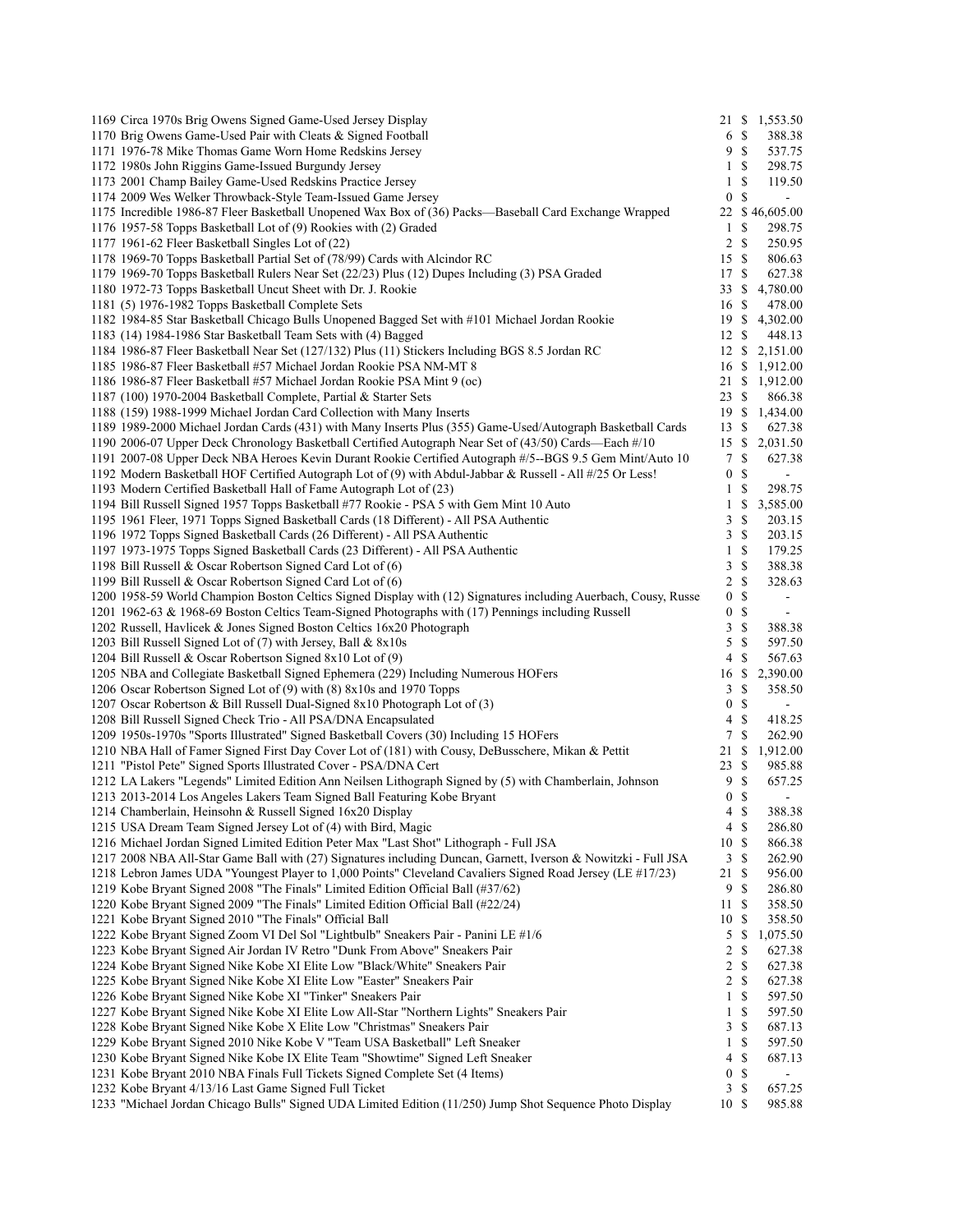| 1234 January 6, 1940 Duke vs. Princeton First Basketball Game at Duke (Later Cameron) Indoor Stadium Program                           |                  | 0 <sup>5</sup> |                  |
|----------------------------------------------------------------------------------------------------------------------------------------|------------------|----------------|------------------|
| 1235 1969 Converse Men's Basketball Shoes in Original Box with Players on Side Panels                                                  | 5                | $\mathbb{S}$   | 537.75           |
| 1236 1969 Converse Boys Basketball Shoes in Original Box with Players On Side Panels                                                   | 4                | <sup>\$</sup>  | 448.13           |
| 1237 Wilt Chamberlain 1960s News Service Photos Lot (6)                                                                                | $\mathbf{0}$     | <sup>\$</sup>  | $\blacksquare$   |
| 1238 Unique "Michael Jordan's" Restaurant Prototype Leather Basketball Briefcase - Possibly One of a Kind!                             | 5                | \$             | 119.50           |
| 1239 1960s-1980s NBA and NCAA Tickets and Passes Lot (12) - All PSA Authentic                                                          | 5                | \$             | 227.05           |
| 1240 Jellybean Bryant 1976-77 Game Worn Shooting Shirt                                                                                 | 9                | <sup>\$</sup>  | 537.75           |
| 1241 1990/91 Chicago Bulls "NBA Champs" and 1995/96 Michael Jordan "He's Back" Gigantic Street Banners Pair                            | $\mathbf{1}$     | <sup>\$</sup>  | 478.00           |
| 1242 Miami Heat 2011-12 NBA Championship Ring With Presentation Box                                                                    | 7                | \$             | 3,704.50         |
| 1243 1951-52 Parkhurst Hockey Near Set of (104/105) Cards with (10) PSA Graded                                                         | 30               | \$             | 3,824.00         |
| 1244 1960-61 Parkhurst Hockey Complete Set of (61) Cards with (4) PSA Graded Stars                                                     | 13               | -S             | 985.88           |
| 1245 1965-66 Topps Hockey Complete Set of (128) Cards with (8) PSA Graded Keys                                                         | 13               | $\mathbb{S}$   | 1,434.00         |
|                                                                                                                                        | 7                | \$             |                  |
| 1246 1967 Topps Hockey PSA Mint 9 Graded Lot of (5) with Bucyk, Horton<br>1247 1979-80 Topps Hockey #18 Wayne Gretzky PSA VG-EX 4 Pair |                  | <sup>\$</sup>  | 537.75<br>418.25 |
|                                                                                                                                        | 8                | 2 \$           | 328.63           |
| 1248 1969-1981 NHL Great Moments Highlight Game Ticket Stub Lot of (15)--All PSA Authenticated                                         |                  |                |                  |
| 1249 2015-16 Exquisite Collection Hockey Connor McDavid Gold Spectrum Certified Auto #/15--BGS Gem Mint 9.5/                           | 10S              |                | 985.88           |
| 1250 Modern Hockey Game-Used Jersey/Relic Cards (267) with Many Hall of Famers                                                         | 12S              |                | 985.88           |
| 1251 U.S. Olympic Hockey Team Miracle on Ice Collection with Autograph Set of (22)                                                     |                  | 6 \$           | 448.13           |
| 1252 Wayne Gretzky & Mario Lemieux Signed Jerseys - Full JSA                                                                           | 12S              |                | 448.13           |
| 1253 Single-Signed Boston Bruins Replica Jersey Lot of (7) HOFers with Orr                                                             | 8                | -S             | 806.63           |
| 1254 Sidney Crosby & Evgeni Malkin Signed Winter Classic Jersey Pair- Both Full JSA                                                    | $\mathbf{1}$     | <sup>\$</sup>  | 478.00           |
| 1255 1950-51 Montreal Canadiens Team Signed Photo (15 Signatures) with Richard, Geoffrion, Harvey and Lach                             | 5                | \$             | 358.50           |
| 1256 Eddie Shore Signed 1964-1965 AHL Springfield Indians Check Lot of (7)                                                             | 13               | -S             | 627.38           |
| 1257 Wayne Gretzky Autographed Pair with Framed Display & SI Magazine                                                                  |                  | 2 S            | 203.15           |
| 1258 1939-1940 "The Sportlight" Programs Featuring AHL Rhode Island Reds Hockey Team (39 Issues) in Bound Vol                          | 1                | \$             | 179.25           |
| 1259 1957 Harvard vs. Brown Bronze Plaque Commemorating First Ever Intercollegiate Hockey Game                                         | 3                | \$             | 155.35           |
| 1260 Game-Used Hockey Stick Collection of (15) with (13) Signed                                                                        | $\overline{7}$   | \$             | 250.95           |
| 1261 1890 N130 Mayo's Cut Plug John L. Sullivan (Hull Collection) SGC 50 VG-EX 4                                                       | 13               | <sup>\$</sup>  | 1,314.50         |
| 1262 1889 N386 Spaulding & Merrick "Prizefighters" #8 Jake Kilrain - SGC 20 FR 1.5                                                     | 15S              |                | 1,195.00         |
| 1263 1938 Churchman Boxing Personalities Lot of (7)--All PSA Graded                                                                    | $7\phantom{.0}$  | \$             | 155.35           |
| 1264 1951 Topps Ringside Boxing Near Set of (95/96) Cards with (3) PSA Graded                                                          | 5                | \$             | 597.50           |
| 1265 (5) 1951 Topps Ringside Boxing Panels--All PSA Authentic                                                                          | 7                | \$             | 298.75           |
| 1266 1891 Police Gazette Supplement of 1882 John L. Sullivan vs. Paddy Ryan Championship Fight in Framed Displa                        | $\mathbf{0}$     | $\mathbb{S}$   | $\blacksquare$   |
| 1267 1930s-1950s Boxing Champions News Service Photo Lot of (14) with Louis, Dempsey & Tunney                                          | $\boldsymbol{0}$ | \$             |                  |
| 1268 1964-1973 Muhammad Ali Original Closed Circuit Fight Poster Lot of (2) with Liston & Frazier II Fights                            | 3                | \$             | 262.90           |
| 1269 Boxing Fight Promotional Advertising Poster Lot of (22) with Ali/Frazier "Thrilla in Manilla"                                     | $\boldsymbol{0}$ | \$             |                  |
| 1270 1970 Muhammad Ali vs. Jerry Quarry Fight Poster by LeRoy Neiman                                                                   | 5                | \$             | 448.13           |
| 1271 1979 Muhammad Ali vs. Lyle Alzado Fight Broadside                                                                                 | $\mathbf{1}$     | \$             | 89.63            |
| 1272 1982 Ray "Boom Boom" Mancini vs. Deu Koo Kim On-Site Boxing Poster Display                                                        | $\boldsymbol{0}$ | \$             |                  |
| 1273 1919 & 1921 Dempsey/Willard and Dempsey/Carpentier PSA-Graded Full Tickets Pair                                                   | 7                | \$             | 478.00           |
| 1274 1930s-1950s Boxing Championship Ticket Stubs (4) with Schmeling, Robinson and Marciano - PSA Authentic                            | 3                | \$             | 203.15           |
| 1275 1963 Liston vs. Patterson Heavyweight Championship Fight Full Ticket--PSA Authentic                                               | $\overline{c}$   | \$             | 131.45           |
| 1276 1940s-1950s Boxing Publication Lot of (106) with The Ring Magazine Heavy Concentration                                            | $\boldsymbol{0}$ | \$             | $\blacksquare$   |
|                                                                                                                                        | 7                | \$             |                  |
| 1277 1937 Joe Louis World Champion Boxing Figural Clock in Working Order                                                               | $\overline{c}$   |                | 274.85           |
| 1278 1984 ESCO 18" Muhammad Ali Ceramic Statue                                                                                         |                  | \$             | 71.70            |
| 1279 "The Art of Sport" Paul Szeiler Boxing Figurine Lot of (4) with Ali & Tyson                                                       | 5                | \$             | 227.05           |
| 1280 Joe Frazier Worn Fight Robe with Letter from Manager Les Wolff                                                                    |                  | 4S             | 191.20           |
| 1281 Joe Louis 1947 Signed Purse Check from First Walcott Bout - PSA/DNA Authentic                                                     | 10S              |                | 537.75           |
| 1282 Muhammad Ali Cut Signature Dated 1966 - PSA/DNA Authentic                                                                         |                  | 1 \$           | 239.00           |
| 1283 1975 Muhammad Ali & Joe Frazier Dual Signed "Thrilla in Manilla" Fight Poster - Full JSA                                          | 16 \$            |                | 806.63           |
| 1284 1971 Ali/Frazier Dual-Signed Fight Poster with Full JSA                                                                           | 12S              |                | 896.25           |
| 1285 1975 Muhammad Ali Signed The Greatest 1st Edition Hardcover Book with Dust Jacket—Full JSA                                        | $\mathbf{1}$     | \$             | 239.00           |
| 1286 Muhammad Ali Signed "I Am King" Book Dated July 28, 1980                                                                          | $\mathbf{0}$     | \$             |                  |
| 1287 Muhammad Ali Autographed White Robe - Full PSA/DNA                                                                                | 13S              |                | 687.13           |
| 1288 Signed Boxing Trunk Lot of (4) with Ali & Hagler                                                                                  | 14 \$            |                | 567.63           |
| 1289 Muhammad Ali Signed Glove & Program Pair                                                                                          | 5                | \$             | 448.13           |
| 1290 Autographed Boxing Collection of (9) with Ali Glove                                                                               | 12S              |                | 418.25           |
| 1291 Gigantic Multi-Signed Boxing Gloves with (36) Signatures including Frazier, Leonard, Patterson - Full JSA                         | 5                | \$             | 286.80           |
| 1292 Muhammad Ali Signed Display with Ali/Liston Photograph - Full JSA                                                                 | 8                | \$             | 627.38           |
| 1293 Muhammad Ali Signed Record & Letter                                                                                               | 3                | \$             | 388.38           |
| 1294 Muhammad Ali Signed 8x10 Photograph Display - Full JSA                                                                            | $\mathbf{1}$     | \$             | 239.00           |
| 1295 Muhammad Ali Signed 8x10 Art Print Lot of (2)                                                                                     | 6                | \$             | 262.90           |
| 1296 Muhammad Ali Single-Signed Baseball with Full JSA                                                                                 | 7                | \$             | 274.85           |
| 1297 1990 Muhammad Ali Signed Salvino Statue with Box & COA                                                                            | 9                | \$             | 328.63           |
| 1298 Dual-Signed Boxing Fight Poster Display Lot of (11) with Hearns vs. Leonard & Hagler vs. Duran                                    |                  | 3 \$           | 358.50           |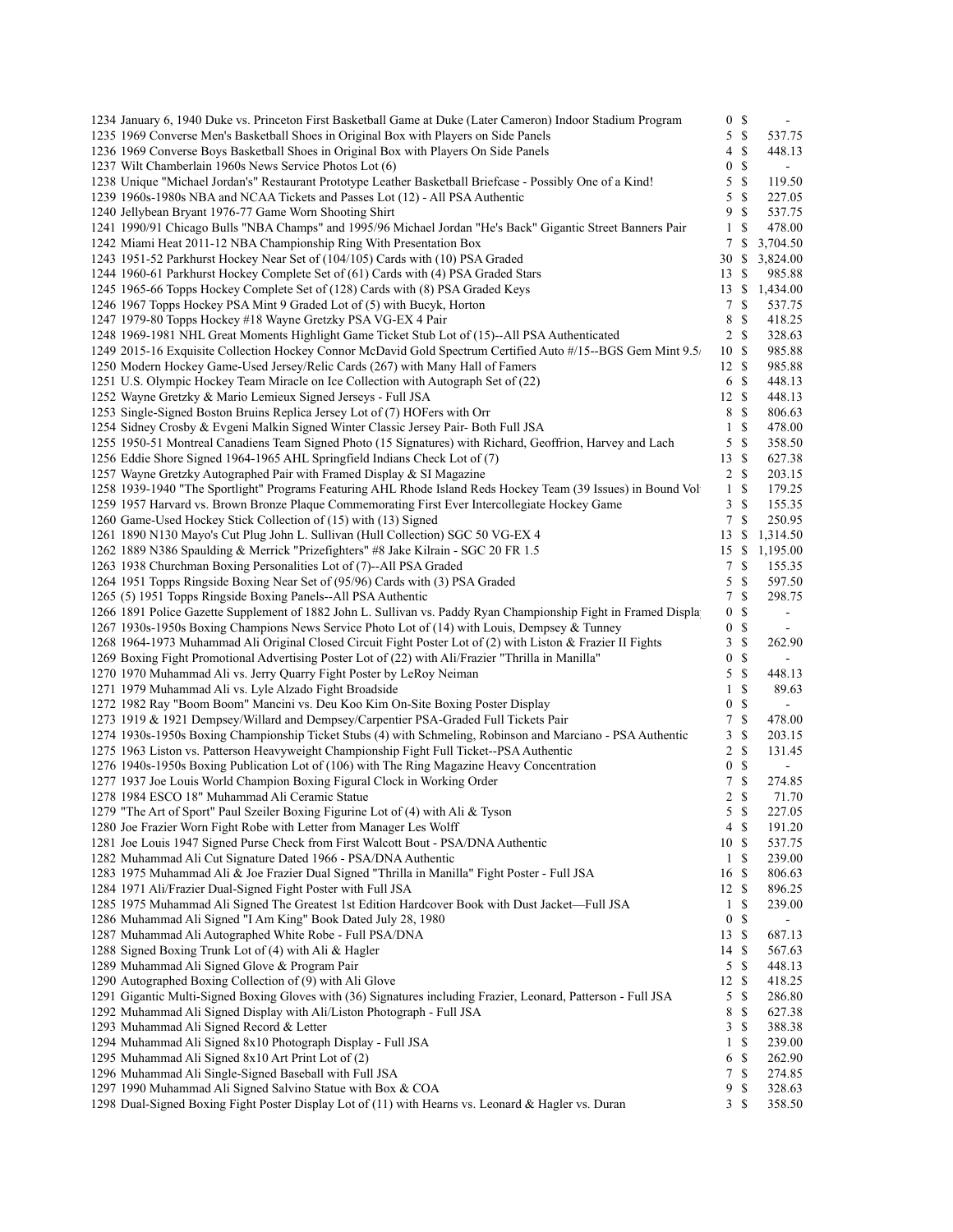| 1299 Jack Dempsey Boldly Signed Postcard - PSA/DNA Authentic                                                                                                                                                                             |                  | 8S            | 286.80                   |
|------------------------------------------------------------------------------------------------------------------------------------------------------------------------------------------------------------------------------------------|------------------|---------------|--------------------------|
| 1300 Sugar Ray Robinson Signed Display - Full JSA                                                                                                                                                                                        |                  | 2 S           | 250.95                   |
| 1301 Signed & Framed Boxing Movie Poster Pair with Rubin "Hurricane" Carter & Jake LaMotta                                                                                                                                               | $\boldsymbol{0}$ | $\mathbb{S}$  | $\blacksquare$           |
| 1302 Roberto Duran & Carlos Palomino Dual-Signed Oversized Display                                                                                                                                                                       | 1                | \$            | 119.50                   |
| 1303 Multi-Signed 1981 "Greatest Welterweights" Display Signed by (5) with Duran, Leonard                                                                                                                                                | 3                | \$            | 83.65                    |
| 1304 Dual-Signed Boxing Fight Poster/Photo Lot of (6) with Leonard, Tyson                                                                                                                                                                | 3                | $\mathcal{S}$ | 286.80                   |
| 1305 Single-Signed Boxing Poster & Photo Lot of (8) with LaMotta, Leonard & Tyson                                                                                                                                                        | 4                | \$            | 328.63                   |
| 1306 Signed Boxing Poster, Promotional & Photograph Lot of (31) with Tyson 16x20                                                                                                                                                         | 8                | \$            | 537.75                   |
| 1307 Boxing Personalities Signed Index Cards Lot (115) Including Numerous HOFers                                                                                                                                                         | 3                | $\mathbb{S}$  | 388.38                   |
| 1308 Nicklaus, Palmer & Woods Signed Oversized Framed Display - Full JSA                                                                                                                                                                 | 7                | \$            | 776.75                   |
| 1309 Nicklaus, Palmer & Woods Signed Photograph Framed Display                                                                                                                                                                           | 13               | $\mathbb{S}$  | 985.88                   |
| 1310 1960s-1980s "Sports Illustrated" Signed Golf Covers (22) Including Palmer, Nicklaus (2) and Trevino (2)                                                                                                                             | 9                | \$            | 388.38                   |
| 1311 Autographed Golf Memorabilia Lot of (22) with Nicklaus, Palmer Signed Visors                                                                                                                                                        | 4                | \$            | 298.75                   |
| 1312 Multi-Signed PGA Tour Flag Lot of (4) with (100+) Signatures with Nicklaus, Palmer                                                                                                                                                  | 9                | \$            | 388.38                   |
| 1313 Arnold Palmer Signed 2004 Masters Flag - Full JSA                                                                                                                                                                                   | 2                | \$            | 388.38                   |
| 1314 1917 "The First Tee" Sadler and Dobie Print Signed by Both                                                                                                                                                                          | $\boldsymbol{0}$ | $\mathcal{S}$ | $\blacksquare$           |
| 1315 Jack Nicklaus Autographed Lot of (7)                                                                                                                                                                                                | 12S              |               | 448.13                   |
|                                                                                                                                                                                                                                          |                  |               |                          |
| 1316 2000 LeRoy Nieman Signed Limited Edition (#124/150) Tiger Woods Lithograph                                                                                                                                                          |                  | $2 \sqrt{s}$  | 250.95                   |
| 1317 Pele Signed 18x24 Photograph - Full JSA                                                                                                                                                                                             | 5                | $\mathcal{S}$ | 227.05                   |
| 1318 1960s-80s Soccer Publication and Memorabilia Lot of (200+)                                                                                                                                                                          | 13S              |               | 418.25                   |
| 1319 1994 Action Packed Racing #42 Dale Earnhardt/Jeff Gordon Dual-Signed Card--SGC Authentic                                                                                                                                            | 4                | $\mathbb{S}$  | 167.30                   |
| 1320 1933 Goudey Sport Kings Group of (22) Different with (3) PSA Graded                                                                                                                                                                 | 1                | \$            | 896.25                   |
| 1321 1952 Wheaties Multi-Sport Complete Set of (60) Cards                                                                                                                                                                                | 14 \$            |               | 866.38                   |
| 1322 1957-1961 Multi-Sport Hall of Famers & Stars (35) with Brooks & Unitas Rookies                                                                                                                                                      | 10S              |               | 448.13                   |
| 1323 1954-1970 Multi-Sport Hall of Famers & Stars (24) with Alcindor, & (2) Koufax Rookies                                                                                                                                               | 22 \$            |               | 1,553.50                 |
| 1324 1966-1970 Multi/Non-Sport Shoebox Collection of (1,154) Cards with 1968 Topps Football Near Set (214/219)                                                                                                                           | 22 \$            |               | 836.50                   |
| 1325 1914-1981 Multi/Non-Sport Shoebox Collection (4,013) with Complete/Partial Sets                                                                                                                                                     | 15S              |               | 866.38                   |
| 1326 1962-1977 Multi/Non-Sport Shoebox Collection (1,913) with Several Hall of Famers & Stars                                                                                                                                            | 9                | $\mathcal{S}$ | 597.50                   |
| 1327 1952-1979 Multi-Sport Shoebox Collection of (4,700+) Cards with Stars                                                                                                                                                               | 14 \$            |               | 717.00                   |
| 1328 1948-1981 Multi-Sport Treasure Chest of (3,159) Cards with Many Hall of Famers & Stars Including Schmidt RC                                                                                                                         | 11S              |               | 657.25                   |
| 1329 1956-1981 Multi-Sport Shoebox Collection (2,538) Cards with Complete/Near Sets with (3) Payton & Bird/Magi                                                                                                                          | 38 S             |               | 2,748.50                 |
| 1330 Nolan Ryan & Wayne Gretzky SGC Graded Rookie Pair                                                                                                                                                                                   | 11S              |               | 627.38                   |
| 1331 1960-1988 Multi-Sport Shoebox Collection of (1,229) Cards with Stars                                                                                                                                                                | 11S              |               | 358.50                   |
| 1332 Multi-Sport Hoard of Old Dealer Stock (600,000+) - Storage Locker Find!                                                                                                                                                             |                  |               | 30 \$ 2,509.50           |
| 1333 1978-2003 Multi/Non-Sport Treasure Chest with $(46)$ Sets & $(3,000+)$ Singles                                                                                                                                                      | 14S              |               | 627.38                   |
| 1334 (13,000+) 1955 to Modern Multi-Sport Treasure Chest with Sets, Singles & Unopened                                                                                                                                                   | 16S              |               | 657.25                   |
| 1335 (6,000+) Modern Multi-Sport Hall of Fame & Star Cards with Many Inserts                                                                                                                                                             | 6 \$             |               | 328.63                   |
| 1336 Mostly 1980s-2000s Multi-Sport Hall of Famers & Stars (2,800+) with (800+) Modern Inserts/Parallels                                                                                                                                 | 11S              |               | 328.63                   |
| 1337 Mostly Modern Multi-Sport Singles Collection (3,000+) with (236) Certified Autos & Game-Used Cards                                                                                                                                  | $\overline{4}$   | <sup>\$</sup> | 328.63                   |
| 1338 1988-1992 Multi-Sport Cases (20) Plus (32) Boxes/Sets                                                                                                                                                                               | 1                | $\mathbb{S}$  | 179.25                   |
| 1339 1993-2001 Multi-Sport Unopened Hobby Boxes Lot of (17)                                                                                                                                                                              | 7                | $\mathbb{S}$  | 418.25                   |
| 1340 Modern Multi-Sport Collection (1,300+) with (142) Certified Auto/Game-Used Cards                                                                                                                                                    | 4                | S             | 328.63                   |
| 1341 West Coast Multi-Sport Team-Signed Ball Lot of (3) with 1988 Rams, 1981-82 SuperSonics & 1979 Sounders                                                                                                                              | $4 \text{ }$ \$  |               | 119.50                   |
| 1342 Ripken, Ovechkin, Unseld & Jurgensen Signed Replica Jersey Quartet                                                                                                                                                                  | 2S               |               | 328.63                   |
|                                                                                                                                                                                                                                          |                  |               |                          |
| 1343 1985-2000 Hilton Head Celebrity Golf Tournament Signed Displays (6 Items, 150+ Signatures) with Neil Armstron<br>1344 Sports and Entertainment Personalities Signed Dollar Bills (6) Featuring Palmer, Frazier, Blanda and Nicklaus |                  | 8 \$          | 20 \$ 1,912.00<br>274.85 |
|                                                                                                                                                                                                                                          | 7S               |               |                          |
| 1345 Autographed Multi-Sport Collection of (7) with Gretzky/Howe Display                                                                                                                                                                 | 8                |               | 478.00                   |
| 1346 Multi-Sport Autographed Flats Lot (9) with Bert Bell--All JSA/PSA                                                                                                                                                                   |                  | \$            | 227.05                   |
| 1347 Multi-Sport Single-Signed 16x20 Photograph Lot of (11) with Koufax, M. Johnson                                                                                                                                                      | 3                | \$            | 418.25                   |
| 1348 Multi-Sport Signed & Framed Lot of (11) with Unitas, T. Williams                                                                                                                                                                    | 7                | $\mathbb{S}$  | 418.25                   |
| 1349 Multi-Sport Autographed Display Lot of (15)                                                                                                                                                                                         | 2                | S             | 328.63                   |
| 1350 Multi-Sport Autographed Lot of (15) with Magic                                                                                                                                                                                      | 7                | \$            | 274.85                   |
| 1351 Signed First Day Cover Lot of (16) with Aaron, Griffey Jr., Ryan & T. Williams                                                                                                                                                      | 5                | $\mathbb{S}$  | 418.25                   |
| 1352 Autographed "Other Sport" Memorabilia Lot of (18) with Nicklaus, Palmer                                                                                                                                                             | $\tau$           | $\mathbf S$   | 388.38                   |
| 1353 Multi-Sport Autographed Collection of (20) with Griffey Ball, Ripken Glove                                                                                                                                                          | 16 \$            |               | 717.00                   |
| 1354 Multi-Sport Autographed Collection of (26) with Ali, 1980 USA Hockey                                                                                                                                                                | 13S              |               | 507.88                   |
| 1355 Boxing & Football Signed Photograph Lot of (33) with Ali, Frazier                                                                                                                                                                   | 12S              |               | 567.63                   |
| 1356 Multi-Sport Chicago Autographed Memorabilia Lot of (39) with Payton                                                                                                                                                                 | 16 \$            |               | 836.50                   |
| 1357 Multi-Sport Autographed Collection of (42) - LOADED!                                                                                                                                                                                | 17S              |               | 956.00                   |
| 1358 1950s-1980s "Sports Illustrated" Signed Multi-Sport Covers (43)                                                                                                                                                                     | 7                | \$            | 203.15                   |
| 1359 1940s-1970s Multi-Sport Signed Magazine Covers and Interior Pages (81) Featuring Numerous HOFers                                                                                                                                    | 9                | \$            | 567.63                   |
| 1360 Interesting 1970s Multi-Sport Signed Front Office Employment Letters (96)                                                                                                                                                           | 2                | \$            | 250.95                   |
| 1361 1940s-1970s Multi-Sport Publication Lot of (153) with 1946-1956 Sport Magazine Near Run of (108/113)                                                                                                                                | 6                | \$            | 448.13                   |
| 1362 1931-1967 Baseball & Football Publication Grab Bag Lot of (34)                                                                                                                                                                      | 3                | \$            | 143.40                   |
| 1363 1940-1970 New York Area Multi-Sport Memorabilia Lot of (15)                                                                                                                                                                         | 3S               |               | 83.65                    |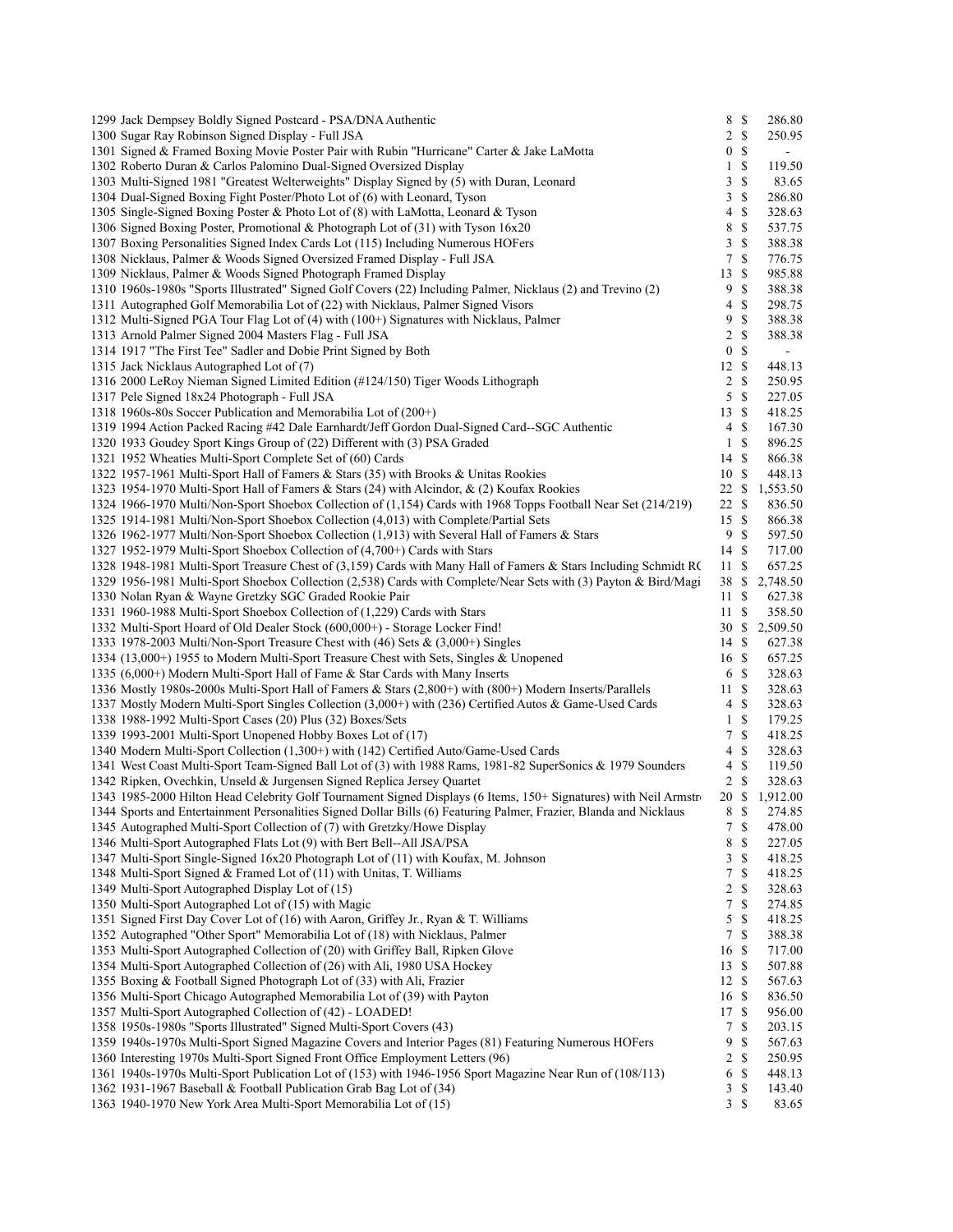| 1364 1945-1975 Multi-Sport Program Lot of (30) with Baltimore Concentration                                       |                | $4 \text{ }$       | 215.10         |  |
|-------------------------------------------------------------------------------------------------------------------|----------------|--------------------|----------------|--|
| 1365 1940s-1970s Boston Bruins and Celtics Publications Lot (36)                                                  |                | 8 \$               | 274.85         |  |
| 1366 1954-2009 Multi-Sport Publication Lot of (120) with 1st Sports Illustrated & NFL Championship/Super Bowl Pro |                | 6 \$               | 328.63         |  |
| 1367 1968-95 Baseball & Football Publication & Ticket Lot of (39)                                                 | 28 \$          |                    | 1,075.50       |  |
| 1368 1889 A17 Allen & Ginter World's Champions Second Series Album                                                |                | $2 \sqrt{s}$       | 507.88         |  |
| 1369 1950s-1960s Baseball and Basketball Pennant Lot of (5) with 1960 Pirates                                     | $\mathbf{0}$   | <sup>\$</sup>      | $\blacksquare$ |  |
| 1370 1966-1971 Baltimore Orioles/Colts Postseason Pennant & Ticket Stub Lot of (7) with Super Bowl III            | $\mathbf{1}$   | \$                 | 239.00         |  |
| 1371 1940s-1970s Multi-Sport Pennant & Patch Lot of (19)                                                          |                | 3S                 | 358.50         |  |
| 1372 1940s-1980s Multi-Sport Flats Balance of Collection Lot of (33) with 1959 World Series Ticket Stub           | $\mathbf{1}$   | <sup>\$</sup>      | 179.25         |  |
| 1373 1999-2014 Multi-Sport PSA Graded Ticket Lot of (13)                                                          |                | 3S                 | 358.50         |  |
| 1374 1910s T53 Hassan "Cowboy Series" Near Set (44/49)                                                            |                | 6 \$               | 262.90         |  |
| 1375 1932 U.S. Caramels American Heroes Presidents Near Set of (30/31) Cards with One SGC Graded                  | 27S            |                    | 1,912.00       |  |
| 1376 1934 National Chicle Sky Birds Complete Set (108/108) with (51) SGC Graded Cards                             |                |                    | 27 \$ 1,553.50 |  |
| 1377 1935 J. Wix & Sons Ltd. Henry 2nd Series Cards Lot of (240) with SGC Graded Set of (50)                      |                | 4S                 | 215.10         |  |
| 1378 1941 Gum Inc. Uncle Sam Complete Set of (96) with (42) PSA Graded                                            | 11S            |                    | 597.50         |  |
| 1379 1950 Bowman Wild Man Complete Better Grade Set of (72)                                                       | 12S            |                    | 985.88         |  |
| 1380 1951 Bowman Red Menace PSA Graded Starter Set of (23/48) with (3) Keys                                       | 9S             |                    | 388.38         |  |
| 1381 1952 Topps Look 'N See Complete Set of (135) Cards with GAI 6.5 Ruth & One-Cent Wrapper                      |                |                    | 14 \$ 1,045.63 |  |
| 1382 1953 Post Cereal Roy Rogers "Pop-Outs" PSA-Graded Complete Set (36) - #2 on the PSA Set Registry             | 9S             |                    | 657.25         |  |
| 1383 1954 Topps "Scoop" Complete Set of (156) Cards                                                               | 14S            |                    | 1,045.63       |  |
| 1384 1957 Topps Hit Stars Complete Graded Set of (88) & (1) Wrapper                                               |                |                    | 11 \$ 1,075.50 |  |
| 1385 1959 Fleer The Three Stooges Complete Set of (96) with (8) PSA Graded plus (3) Duplicates with Curly & Larry | 19S            |                    |                |  |
|                                                                                                                   |                | 3S                 | 896.25         |  |
| 1386 1950s F219-7 Royal Pudding "Howdy Doody" Box-Panels Near Set (13/16)                                         |                |                    | 203.15         |  |
| 1387 1959-1960 Topps Funny Valentines Collection with PSA Graded Partial Sets & Unopened Packs                    | 9              | $\mathcal{S}$      | 418.25         |  |
| 1388 1966 Philadelphia Gum James Bond-Thunderball Complete Set of (66)--#2 on PSA Set Registry                    | 13S            |                    | 1,015.75       |  |
| 1389 1960s Topps Monster Laffs Collection with (2) High Grade Complete Sets, (16) Unopened Packs & Display Box    | 11S            |                    | 597.50         |  |
| 1390 1965-1967 Philadelphia Gum Non-Sport Set Lot of (2) with Green Berets Complete Set (66) & War Bulletin Near  | 14S            |                    | 298.75         |  |
| 1391 Philadelphia Gum/Anglo Confectionery Tarzan Collection with Complete PSA Graded 1967 Set (66) & 1966 Nea     |                | 8 \$               | 627.38         |  |
| 1392 1888-1890 Aug. Beck & Co. "Yum Yum Tobacco" U.S. Presidents SGC-Graded Lot (4 Different)                     | $\mathbf{3}$   | $\mathbf{\hat{s}}$ | 203.15         |  |
| 1393 1880s N151 W. Duke & Sons Actresses & Celebrities Presidents Garfield & Grant SGC Graded Pair                | $\mathbf{1}$   | <sup>\$</sup>      | 239.00         |  |
| 1394 1880s-1890s Non-Sports Tobacco Albums Lot (7 Different)                                                      | 10S            |                    | 250.95         |  |
| 1395 1889 A47 Kimball "Savage and Semi-Barbarous Chiefs and Rulers" Tobacco Album                                 | 10S            |                    | 328.63         |  |
| 1396 Circa 1900s Tobacco Ads Featuring Non-Sport Cards Lot of (2) Framed Displays                                 |                | 4S                 | 215.10         |  |
| 1397 1880s-1910s Tobacco Trade Cards, Coupons and Ephemera Lot (84 Items)                                         | 7              | $\mathbf S$        | 537.75         |  |
| 1398 1910s Non-Sport Silks High Grade Collection of (111) with (3) Complete Sets                                  | 10S            |                    | 286.80         |  |
| 1399 1938 Gum Inc. Horrors of War Machine Overprint Back Advertisements Lot of (11) Different with Both Keys      |                | 7S                 | 448.13         |  |
| 1400 1933-1941 Non-Sport Sets & Singles Treasure Chest Collection of (86) with R30 Chicago World's Fair Set       | 7              | \$                 | 388.38         |  |
| 1401 1936-1941 Military/Law Non-Sport Collection with Starter Sets Including (32) PSA Graded Cards                | 10S            |                    | 448.13         |  |
| 1402 1941 Gum Inc. Uncle Sam Lot of (6)--All PSA 8s Highest Graded                                                |                | 5S                 | 507.88         |  |
| 1403 1940s Non-Sports Lot (127) Featuring "Horrors of War" and "G-Men"                                            | $\overline{2}$ | <sup>\$</sup>      | 328.63         |  |
| 1404 1940s Non-Sport Lot of (87) with Bond Bread Style Actors/Westerners & X-Ray Round-Up                         | $\mathbf{3}$   | $\mathbf S$        | 203.15         |  |
| 1405 1940s Kellogg's Pep Cereal Real Photos Advertising Poster                                                    |                | 5S                 | 167.30         |  |
| 1406 1944 Gum Inc. American Beauties Lot of (26) with (5) PSA Graded 9s & 8s                                      | 10S            |                    | 687.13         |  |
| 1407 1951 Bowman Red Menace Lot of (7)--All Graded PSA NM-MT 8                                                    | 9S             |                    | 507.88         |  |
| 1408 1953-1955 Topps World on Wheels Lot of (225) with Partial Set of (134/180)                                   |                | 9S                 | 286.80         |  |
| 1409 1959-1966 Beatles & Three Stooges Non-Sport Collection                                                       |                | 9S                 | 286.80         |  |
| 1410 1960s-1970s Non-Sport Wrappers Lot (21) Including "Room 222" Test Wrapper                                    |                | 4S                 | 215.10         |  |
| 1411 Incredible Pokemon Card Lot of (71) with 1st Editions, PSA Graded Japanese, Holos & Promos + Southern Island |                |                    | 18 \$ 1,434.00 |  |
| 1412 (3) 1999 Pokemon Game First Edition Holograms with Charizard-All PSA 9-10                                    |                |                    | 8 \$ 3,704.50  |  |
| 1413 Non-Sport Certified Autograph & Relic Modern Inserts (42) with Marilyn Monroe                                | 7              | -S                 | 191.20         |  |
| 1414 1960s-1970s Non-Sport Unopened Wax Box/Graded Pack Lot of (19)                                               | 9              | -S                 | 388.38         |  |
| 1415 Historic Autographs Unopened Non-Sport Boxes (25) with Civil War, Mob & Hollywood                            | 17S            |                    | 896.25         |  |
| 1416 1783 George Washington Revolutionary War-Era Signed Discharge Certificate                                    | 17S            |                    | 9,082.00       |  |
| 1417 1795 William Henry Harrison Northwest Indian War Signed Provision Order with "Indian Prisoners" Content      | $\mathbf{11}$  | \$                 | 1,314.50       |  |
| 1418 Circa 1799-1800 Alexander Hamilton Signed Free Frank with Full JSA                                           |                |                    | 15 \$ 1,045.63 |  |
| 1419 John Quincy Adams 1826 Signed Land Grant                                                                     |                | 6 \$               | 866.38         |  |
| 1420 Franklin Pierce 1854 Signed Deputy Postmaster Appointment                                                    | 13S            |                    | 597.50         |  |
| 1421 Circa 1864-1865 General William Tecumseh Sherman Signed Civil War Military CDV Photo--Full JSA               | $\mathbf{0}$   | \$                 |                |  |
| 1422 1868 Andrew Johnson Impeachment Ticket - PSA Authentic                                                       | 4              | S                  | 215.10         |  |
| 1423 Ulysses S. Grant 1871 Signed Naval Commission                                                                | $11^{\circ}$   | \$                 | 1,165.13       |  |
| 1424 Chester A. Arthur 1881 Signed Military Commission                                                            |                | 6 \$               | 776.75         |  |
| 1425 1881 James Garfield/Chester Arthur Inauguration Ball Program                                                 |                | 3S                 | 262.90         |  |
|                                                                                                                   | $\mathbf{1}$   | S                  | 179.25         |  |
| 1426 1885 Ulysses S. Grant Cabinet Photo--SGC Authentic                                                           |                |                    |                |  |
| 1427 Grover Cleveland 1896 Signed Military Commission                                                             | $\mathbf{1}$   | \$                 | 358.50         |  |
| 1428 1880s-1890s Republican National Convention Full Tickets Trio - All PSA Authentic                             |                | $1 \text{ }$       | 358.50         |  |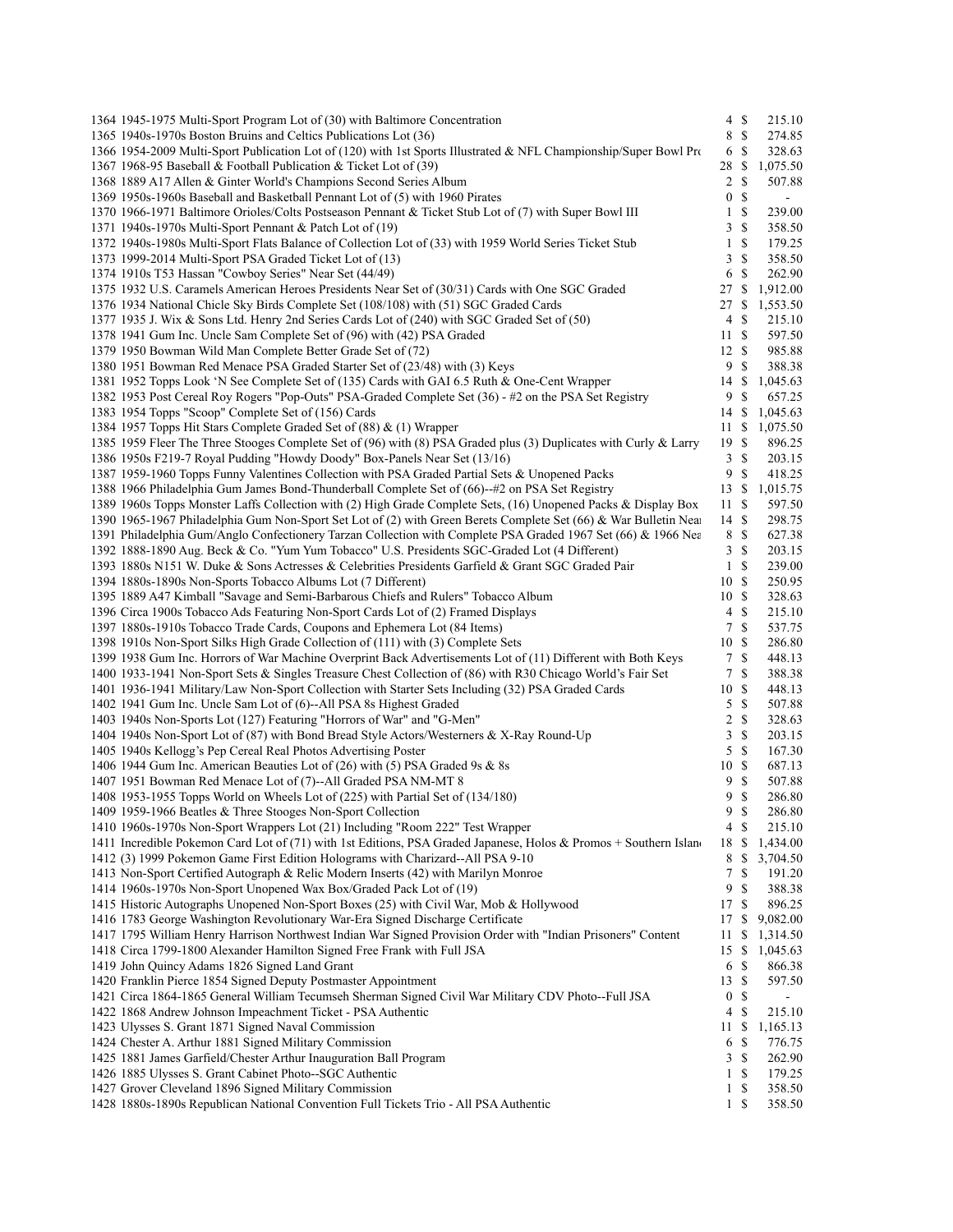| 1429 William McKinley 1901 Signed Naval Commission                                                                                                              |                  | 8 \$                      | 627.38           |
|-----------------------------------------------------------------------------------------------------------------------------------------------------------------|------------------|---------------------------|------------------|
| 1430 Theodore Roosevelt 1906 Signed Postmaster Appointment                                                                                                      |                  | $1 \sqrt{S}$              | 478.00           |
| 1431 1932 Herbert Hoover TLS on White House Letterhead in Framed Display                                                                                        |                  | 3S                        | 155.35           |
| 1432 1935 President Franklin Roosevelt TLS on White House Stationery                                                                                            | 12S              |                           | 388.38           |
| 1433 Winston Churchill Signed Cabinet Photo in Framed Display--Full JSA                                                                                         | $\mathbf{0}$     | \$                        |                  |
| 1434 Harry Truman and Dwight Eisenhower 1950s Signed Appointments Pair                                                                                          | $\mathbf{3}$     | \$                        | 418.25           |
| 1435 Eleanor Roosevelt Autograph Cut in Framed Display                                                                                                          | 1                | \$                        | 119.50           |
| 1436 1920s-1930s Republican and Democratic National Conventions Trio - All PSA Authentic                                                                        | 3                | \$                        | 262.90           |
| 1437 1940s-1950s Republican and Democratic National Conventions Full Tickets Lot (8) - All PSA Authentic                                                        | $\mathbf{1}$     | <sup>\$</sup>             | 358.50           |
| 1438 1949 POTUS Inauguration Ceremonies Program & Invitation with Original Envelope                                                                             | 1                | \$                        | 119.50           |
| 1439 1960s Political Convention/Ball/Rally Full Ticket Lot of (9)--All PSA Graded                                                                               | 1                | \$                        | 179.25           |
| 1440 1953-1981 Presidential Inauguration Event Full Ticket Lot of (9)--All PSA Graded                                                                           | 3                | \$                        | 262.90           |
| 1441 1930s-2000s Republican and Democratic National Convention Tickets and Passes (11)--PSA Authentic                                                           | 1                | $\boldsymbol{\mathsf{S}}$ | 119.50           |
| 1442 1929-1982 Political Autograph Lot of (8) with Coolidge & Clinton--All JSA                                                                                  | 17               | <sup>\$</sup>             | 687.13           |
| 1443 Reagan, Ford and Carter Signed Cuts Trio                                                                                                                   |                  | 6 \$                      | 358.50           |
| 1444 Political Autograph Lot of (3) with Bush, Ford & J. E. Hoover                                                                                              | 1                | \$                        | 239.00           |
| 1445 1991 Gerald Ford Signed First Official Presidential Conservation Print in Framed Display with COA and Paperwo                                              | $\bf{0}$         | \$                        | ÷.               |
| 1446 Political Signed/Unsigned Lot of (49) with Bill Clinton Autograph Display                                                                                  | 12S              |                           | 418.25           |
| 1447 6/10/27 U.S.S. Memphis Concert Program Card Signed by Charles Lindbergh--Full JSA                                                                          | $\mathbf{0}$     | \$                        |                  |
| 1448 Neil Armstrong Signed Vintage 8x10 NASA Photo with Full JSA                                                                                                | 8                | \$                        | 627.38           |
| 1449 Apollo I Astronaut Edward H. White II Signed 8x10 NASA Photo--Full JSA                                                                                     | $\overline{2}$   | <sup>\$</sup>             | 328.63           |
| 1450 1950s-1960s Astronaut and Space Program Photo Lot of (40) with (11) Signed Including Elliott See & (4) of the l                                            | 16               | \$                        | 627.38           |
| 1451 THIS LOT HAS BEEN WITHDRAWN                                                                                                                                | $\boldsymbol{0}$ | S                         |                  |
| 1452 1951 Albert Einstein Signed & Framed Letter - Full JSA                                                                                                     | 28               | \$                        | 2,629.00         |
| 1453 Opera Star "The Great" Enrico Caruso Signed Photo<br>1454 Glenn Miller and Al Jolson Signed Cuts in Framed Displays (2)                                    | 2<br>2           | \$<br>\$                  | 388.38<br>131.45 |
| 1455 Dean Martin Signed & Framed Piece with Full JSA                                                                                                            | $\overline{2}$   | <sup>\$</sup>             | 131.45           |
| 1456 Johnny Cash Autographed 45RPM Record Big River in Framed Display                                                                                           | 10               | <sup>\$</sup>             | 597.50           |
| 1457 Celebrity Autograph Treasure Chest with B.B. King, W.C. Handy & Jimmy Doolittle—All JSA/PSA Certified                                                      | 30 S             |                           | 1,195.00         |
| 1458 Pink Floyd The Wall Album Signed by Waters & Mason in Framed Display                                                                                       | 5                | <sup>\$</sup>             | 328.63           |
| 1459 1969 Woodstock Music and Art Fair Ticket                                                                                                                   | 1                | \$                        | 119.50           |
| 1460 David Bowie Autographed 8x10 Photo Lot of (2)--Both with Full JSA                                                                                          | 8                | \$                        | 567.63           |
| 1461 Ten Years After Band Signed Record Album with Full JSA                                                                                                     | 2                | $\mathbb{S}$              | 131.45           |
| 1462 Rita Hayworth and Joan Crawford Signed Large Cuts in Framed Displays (2)                                                                                   | 3                | \$                        | 274.85           |
| 1463 Natalie Wood Signed Index Card in Framed Display                                                                                                           | 5                | <sup>\$</sup>             | 203.15           |
| 1464 "The Walking Dead" Autographed Display Duo with Reedus & Gurira                                                                                            | 11S              |                           | 418.25           |
| 1465 Jayne Mansfield Signed Nightclub Photo                                                                                                                     |                  | 0 <sup>5</sup>            | $\blacksquare$   |
| 1466 Lucille Ball & Desi Arnaz Signed Check Pair                                                                                                                | $\tau$           | <sup>\$</sup>             | 274.85           |
| 1467 1963 The Three Stooges Feature Film Publicity Photo Lot of (16)                                                                                            | $\mathbf{1}$     | -S                        | 119.50           |
| 1468 1997 Father's Day Film Poster Dual-Signed by Robin Williams & Billy Crystal                                                                                | 11S              |                           | 239.00           |
| 1469 Animation Production Original Drawing Lot of (3) with Bugs Bunny Display by Virgil Ross                                                                    |                  | $1 \text{ }$              | 119.50           |
| 1470 1996-1998 Batman Genuine Production Art Animation Cel Lot of (3) with (1) Multi-Signed                                                                     | $\mathbf{1}$     | \$                        | 179.25           |
| 1471 Classic Comics Original First Edition Near Run of (32/34) Gold Age Comic Books                                                                             | 18 \$            |                           | 1,015.75         |
| 1472 Classics Illustrated Comic Book Incredible Near Run of (134) Original First Editions                                                                       | 10 \$            |                           | 567.63           |
| 1473 Classic Comics/Classic Illustrated Comic Book Collection of (261) Later Edition Printings                                                                  | 5                | \$                        | 227.05           |
| 1474 Classic Comics/Classics Illustrated Original First Edition Comic Book Lot of (33)                                                                          |                  | $2 \sqrt{S}$              | 203.15           |
| 1475 Classics Illustrated Foreign Edition Comic Book Lot of (94)                                                                                                | 3                | \$                        | 227.05           |
| 1476 Classics Illustrated Special Issue/Fast Fiction/Famous Authors/World Around Us Comic Book Complete/Near Ru                                                 | 6                | \$                        | 286.80           |
| 1477 1943 Classic Comics #13 Dr. Jekyll and Mr. Hyde Original First Edition Key Issue Comic Book--CGC 7.5                                                       | 15S              |                           | 448.13           |
| 1478 Classic Comics #1 The Three Musketeers First Edition Key Issue Comic Book--CGC 8.0 Restored                                                                | 17               | \$                        | 926.13           |
| 1479 1944-1961 Gold/Silver Age Archie Comics Collection of (35) with (4) CGC Graded                                                                             | 12               | \$                        | 567.63           |
| 1480 1940s-1960s DC Super-Hero Gold/Silver Age Comic Book Lot of (21) with Early Wonder Woman Issues                                                            | 25               | \$                        | 1,673.00         |
| 1481 1950s-1960s Hartland Western Figure Lot of (8)                                                                                                             | 10               | \$                        | 507.88           |
| 1482 1958-62 Hartland "Bullet" Statue, Box and Tag                                                                                                              | 2                | \$                        | 71.70            |
| 1483 1950s Eppy Cowboys and Indians Metal Picture Buttons Full Retail Display Panel of (100) Buttons                                                            | 5                | \$                        | 286.80           |
| 1484 Vintage Freemason Presentation Pocket Watch Lot of (2)--Both in Working Order<br>1485 1950s-1960s Lionel Train Collection with (2) Sets & Many Accessories | 3<br>10          | <sup>\$</sup><br>\$       | 143.40<br>298.75 |
| 1486 1930s-1990s "Pin-Up Girls" Grab-Bag Lot (79 Items) Including Mutoscopes, Blotters, Playing Cards and More                                                  |                  |                           | 203.15           |
| 1487 1930s-1980s Circus Poster and Program Lot of (15) with Ringling Bros. 8-Sheet                                                                              | 3<br>3           | \$<br>\$                  | 203.15           |
| 1488 1798-1856 U.S. Large Cent Coin Collection of (81) with Complete/Near/Partial Date Runs of Four Types                                                       | 18               | \$                        | 1,045.63         |
| 1489 1889-CC Morgan Silver Dollar - ANACS EF45                                                                                                                  | 6                | \$                        | 926.13           |
| 1490 1893-S Morgan Silver Dollar - ANACS VF20                                                                                                                   | 8                | \$                        | 2,629.00         |
| 1491 1894 Morgan Silver Dollar - ANACS AU55                                                                                                                     | 2                | \$                        | 926.13           |
| 1492 1895-S Morgan Silver Dollar Key Date Coin--ANACS AU 50 Details                                                                                             | $\overline{2}$   | \$                        | 358.50           |
| 1493 1909-S VDB Lincoln Cent - ANACS EF45                                                                                                                       | 12S              |                           | 836.50           |
|                                                                                                                                                                 |                  |                           |                  |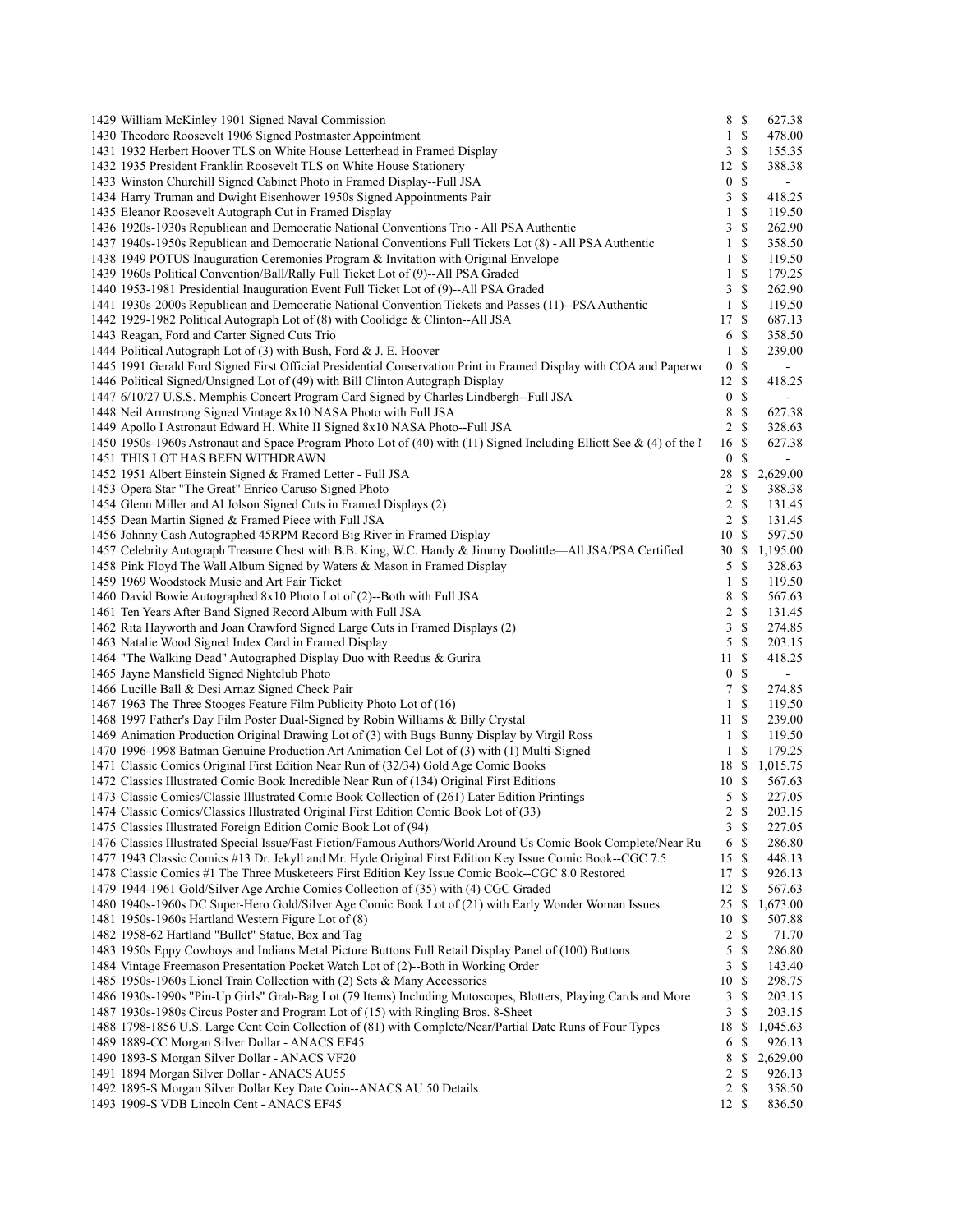| 1494 1921-35 Peace Dollar Complete Set (24) - All ANACS Graded                                                                          |                | 7\$             | 956.00                   |  |
|-----------------------------------------------------------------------------------------------------------------------------------------|----------------|-----------------|--------------------------|--|
| 1495 1916-1947 Walking Liberty Half Dollar Coin Series Complete Set of (64) with All Key Dates                                          |                |                 | 16 \$ 1,045.63           |  |
| 1496 1909-2003 Lincoln Cent Near Set of (273) w/ (5) ANACS Graded                                                                       | $1 \text{ }$   |                 | 597.50                   |  |
| 1497 1861-2007 U.S. Coin Balance of Collection Lot                                                                                      | 13S            |                 | 746.88                   |  |
| 1498 U.S. Silver Dollar & Half Dollar Collection                                                                                        |                | 6 \$            | 328.63                   |  |
| 1499 1956-2007 U.S. Mint & Proof Coin Packaged Set Tremendous Hoard of (170)                                                            |                |                 | 16 \$ 1,105.38           |  |
| 1500 U.S. Mint/Other Coin, Medal & Commemorative Treasure Chest                                                                         | 10S            |                 | 806.63                   |  |
| 1501 U.S. American Eagle Silver Bullion Coin Lot of (53)                                                                                |                |                 | 18 \$ 1,135.25           |  |
| 1502 Washington Mint Silver Proof Currency Bar Set Lot of (2) with 1998 & 2000                                                          | 13S            |                 | 956.00                   |  |
| 1503 Modern U.S. Coin Bank Roll Lot of (74) with President Dollars & State Quarters                                                     | 11S            |                 | 836.50                   |  |
| 1504 1986-2006 American Eagle Silver Bullion \$1 Coin Collection of (32) with Consecutive Run                                           | 11 \$          |                 | 687.13                   |  |
| 1505 Silver & Gold Commemorative Coin Boxed Set/Single Lot of (19) with (2) Gold Coins                                                  | 11S            |                 | 956.00                   |  |
| 1506 1934 U.S. Paper Currency \$500 Federal Reserve Note                                                                                | 9              | $\mathbb{S}$    | 836.50                   |  |
| 1507 1899-1923 U.S. Paper Currency Large Note Lot of (6)                                                                                |                | 6 \$            | 478.00                   |  |
| 1508 U.S. \$2 Bill Currency Collection of (184) with (3) Uncut Sheets                                                                   | 9              | $\mathbb{S}$    | 478.00                   |  |
| 1509 U.S. & Foreign Paper and Silver Currency Collection                                                                                | 8              | -S<br>-S        | 298.75                   |  |
| 1510 1946-2002 Roosevelt Dime Gem BU Complete Collection of (168) with Silver & Clad Proofs                                             | $\tau$         |                 | 274.85                   |  |
| 1511 Silver Bullion Ingot Lot of (16) with (2) 10 Oz. Bars                                                                              | 20 \$<br>16 \$ |                 | 746.88                   |  |
| 1512 U.S. One-Tenth Ounce Proof Gold Bullion Coin Lot of (2)<br>1513 Israeli Coin/Medal Treasure Chest with Silver & Sets               | 8              | - \$            | 328.63<br>298.75         |  |
| 1514 1887 N172 Old Judge Cigarettes Jimmy Ryan & Rip Van Haltren SGC Graded Pair                                                        | 7              | $\mathbb{S}$    | 567.63                   |  |
| 1515 1895 N300 Mayo's Cut Plug SGC Graded Pair with Joyce & Lowe                                                                        | 8              | -S              | 657.25                   |  |
| 1516 1909-11 T206 White Borders Cy Young (Bare Hand Shows) PSA VG 3                                                                     | 12S            |                 | 507.88                   |  |
| 1517 1909-11 T206 White Borders Christy Mathewson (Dark Cap) PSA Good 2                                                                 |                | $4 \text{ }$    | 274.85                   |  |
| 1518 1909-11 T206 White Border Hall of Fame PSA Graded Trio with Johnson                                                                |                | 7S              | 358.50                   |  |
| 1519 1909-11 T205 Gold Border & T206 White Border SGC Authentic Singles (6) with Mathewson                                              | 11S            |                 | 418.25                   |  |
| 1520 1933 DeLong Baseball SGC 40 VG 3 Graded Hall of Fame Pair: Maranville & Traynor                                                    | 7S             |                 | 250.95                   |  |
| 1521 1933 Goudey Baseball #160 Lou Gehrig PSA Poor 1                                                                                    | 11 \$          |                 | 567.63                   |  |
| 1522 1933 Goudey Baseball Hall of Fame SGC 50-55 Graded Pair                                                                            | 9              | $\mathbb{S}$    | 286.80                   |  |
| 1523 (3) 1934 Goudey Baseball SGC Graded Hall of Famers with Dean                                                                       | 7              | <sup>\$</sup>   | 274.85                   |  |
| 1524 1934-36 Diamond Stars Baseball Group of (4) SGC Graded Hall of Famers                                                              |                | 3S              | 203.15                   |  |
| 1525 1949 Bowman Baseball #100 Gil Hodges Rookie SGC 84 NM 7                                                                            | 5              | - \$            | 179.25                   |  |
| 1526 1952 Bowman Baseball #101 Mickey Mantle SGC 30 Good 2                                                                              | 11 \$          |                 | 657.25                   |  |
| 1527 (7) 1952 Num Num Potato Chips Cleveland Indians (with Tabs) Including (4) Hall of Famers                                           | 9              | -S              | 418.25                   |  |
| 1528 1954 Bowman Baseball #66 Ted Williams SGC 80 EX/NM 6                                                                               | 8              | -S              | 985.88                   |  |
| 1529 1954 Dan-Dee Paul Smith SP Baseball Card—PSA EX-MT 6                                                                               |                | 2 \$            | 131.45                   |  |
| 1530 (6) 1949-1954 Bowman Baseball Hall of Famers with Mays--All SGC 50-70                                                              | 11 \$          |                 | 687.13                   |  |
| 1531 1955 Topps Baseball #123 Sandy Koufax Rookie SGC 60 EX 5                                                                           | 8 \$           |                 | 657.25                   |  |
| 1532 (559) 1953-1956 Topps Baseball Cards                                                                                               | 11 \$          |                 | 806.63                   |  |
| 1533 1955 & 1956 Topps Baseball Group of (569) Cards                                                                                    | 11 \$          |                 | 597.50                   |  |
| 1534 1955 & 1956 Topps Baseball Jackie Robinson SGC Graded Pair                                                                         | 14S            |                 | 717.00                   |  |
| 1535 1956 Topps Baseball Hall of Fame SGC Graded Trio with Koufax, Mantle & Robinson                                                    | 13S            |                 | 866.38                   |  |
| 1536 1957 Topps Baseball #95 Mickey Mantle SGC 70 EX+ 5.5                                                                               | 9S<br>10S      |                 | 418.25                   |  |
| 1537 1958 Topps Baseball #150 Mickey Mantle SGC 80 EX/NM 6<br>1538 1959 Yoo-Hoo Baseball (No Tabs) Complete PSA Graded Set of (5) Cards | 7S             |                 | 448.13<br>388.38         |  |
| 1539 1959 Fleer Ted Williams Near Set of (79/80) Cards                                                                                  | 10S            |                 | 418.25                   |  |
| 1540 1956 Topps Baseball New York Yankees Graded Pair with #135 Mantle & #251 Yankees Team                                              |                | $5 \text{ }$ \$ | 358.50                   |  |
| 1541 1948-1960 Topps & Bowman Baseball Group of (1,042) Cards                                                                           | 8 \$           |                 | 567.63                   |  |
| 1542 1961 Topps Baseball #578 Mickey Mantle All-Star SGC 84 NM 7                                                                        | 7              | \$              | 250.95                   |  |
| 1543 (1,138) 1968 Topps Baseball & Game Cards with (3) SGC Graded Stars Including Ryan RC & (2) Display Boxes                           | 25 \$          |                 | 1,045.63                 |  |
| 1544 1968 Topps Baseball #177 Nolan Ryan Rookie PSA NM-MT 8                                                                             |                | $5 \text{ }$ \$ | 3,465.50                 |  |
| 1545 (6) 1948-1969 Topps & Bowman Baseball Hall of Fame SGC Graded Rookies                                                              | 21 \$          |                 | 926.13                   |  |
| 1546 (7) 1953-1969 Topps Baseball Mickey Mantle Cards                                                                                   | 12S            |                 | 985.88                   |  |
| 1547 1954-1969 Topps Baseball Singles Collection (266)—Loaded with Hall of Famers & Stars Including Aaron RC, N                         | 17 S           |                 | 2,031.50                 |  |
| 1548 (1,180) 1969 Topps Baseball & Deckle Edge Singles with (4) SGC Graded Keys & (2) Display Boxes                                     |                |                 | 30 \$ 1,912.00           |  |
| 1549 (650) 1968-1970 Topps Baseball Checklist Hoard from Vending                                                                        | 16 \$          |                 | 956.00                   |  |
| 1550 1951-1971 Baseball Odd Issue Lot of (13)                                                                                           | 11 \$          |                 | 507.88                   |  |
| 1551 1967-1971 Topps Baseball Hall of Fame & Star SGC 84-86 Graded Trio                                                                 | 5S             |                 | 274.85                   |  |
| 1552 1975 Topps Baseball & Mini Card Collection (2,996) Cards with Many Hall of Famers & Stars                                          | 43 \$          |                 | 2,748.50                 |  |
| 1553 1947-1981 Baseball Shoebox Collection of (4,997) Cards with Many Hall of Famers & Stars Including Banks RC                         | 17S            |                 | 1,314.50                 |  |
| 1554 1922-1980 Baseball & Football Exhibits and Team Issues (345) with Many Hall of Famers, Stars & Shortprints                         |                | 3S              | 537.75                   |  |
| 1555 (18) 1973-2015 Baseball & Football Graded Hall of Famers and Stars with Many Rookies Including Yount & Kri                         | 8 \$           |                 | 567.63                   |  |
| 1556 1910s Christy Mathewson Endorsed Rare Store Model Baseball Glove                                                                   | 10 \$          |                 | 1,105.38                 |  |
| 1557 1913 Chicago White Sox vs. University of St. Ignatius Exhibition Game Program with Buck Weaver in Lineup                           | 5S             |                 | 167.30                   |  |
| 1558 Circa Late 1920s Babe Ruth Home Run Special Box                                                                                    | 0 <sup>5</sup> |                 | $\overline{\phantom{a}}$ |  |
|                                                                                                                                         |                |                 |                          |  |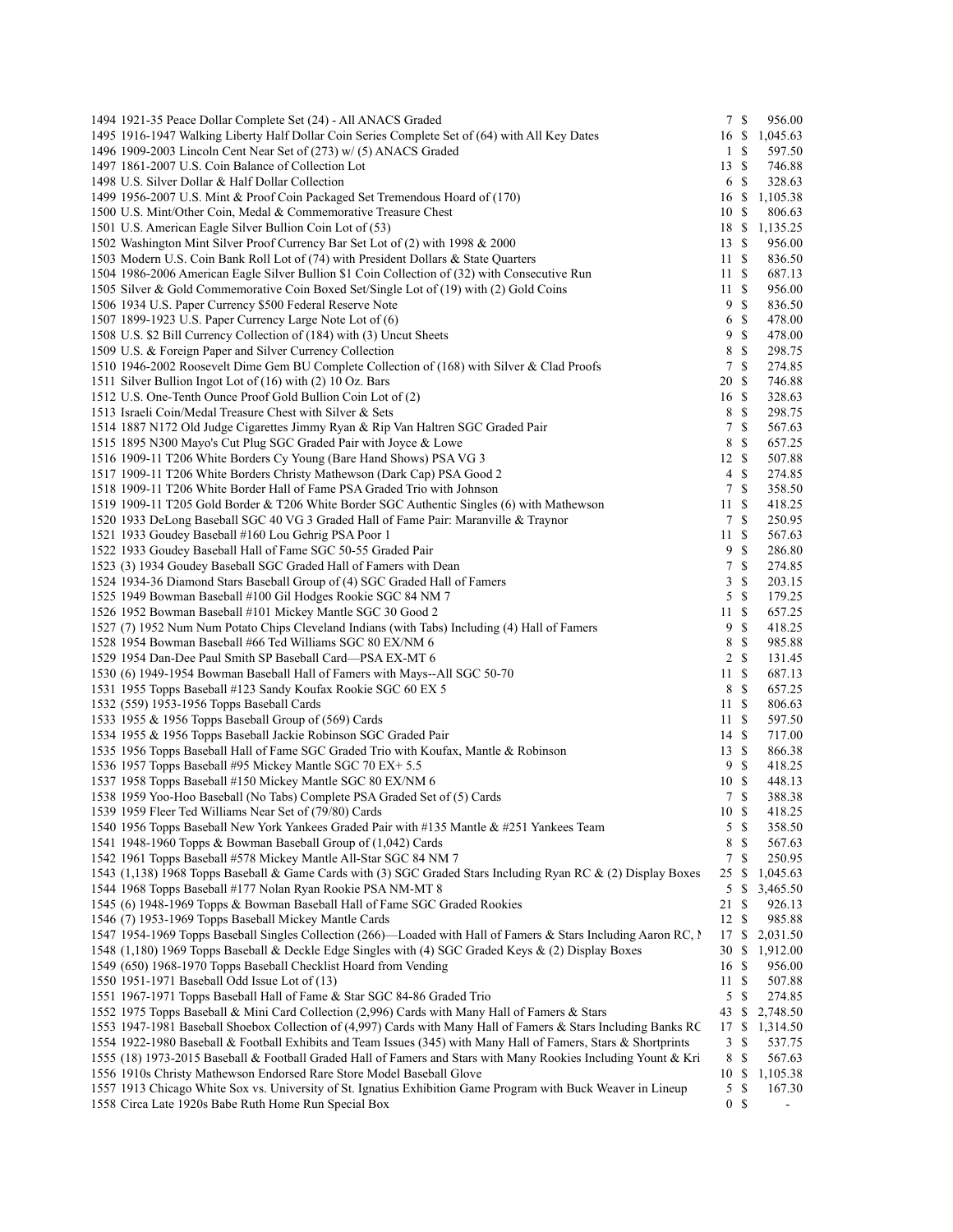| 1559 1940s Negro League Baseball Pennant Lot of (4)                                                                | 16 \$          |                | 746.88         |  |
|--------------------------------------------------------------------------------------------------------------------|----------------|----------------|----------------|--|
| 1560 1950s-1970s Baltimore Orioles Pennant Lot of (10)                                                             |                | 3S             | 358.50         |  |
| 1561 1960s MLB Full Size Pennant Lot of (14) with 1962 Yankees Photo Pennant                                       |                | 8 \$           | 418.25         |  |
| 1562 1909-1970 Forbes Field Stadium Seat                                                                           |                | 8 \$           | 227.05         |  |
| 1563 Forbes Field Display Lot of (9) with Signs & Blue Prints                                                      |                |                | 18 \$ 2,270.50 |  |
| 1564 1909-1970 Forbes Field 61x16 Metal Team Sign Lot of (3)                                                       |                |                | 29 \$ 4,302.00 |  |
| 1565 1959 Comiskey Park "Cleve" Two-Piece Metal Scoreboard Sign                                                    |                | 8 \$           | 537.75         |  |
| 1566 1932-1995 Cleveland Municipal Free-Standing Stadium Seat                                                      |                | 1 <sup>5</sup> | 119.50         |  |
| 1567 1930s-1950s Wrigley Field Stadium Seat                                                                        |                | 3S             | 143.40         |  |
| 1568 1912-1999 Tiger Stadium Free-Standing "No. 346" Seat                                                          |                | 2 S            | 131.45         |  |
| 1569 1994 Mickey Mantle 1956 Triple Crown Commemorative Plaque Presented To Him at 1994 Atlantic City Show         |                | 5S             | 507.88         |  |
| 1570 1943-1961 Baltimore Orioles Minor & Major Program Near Run of (16/19) for the Period                          |                | 0 S            | $\blacksquare$ |  |
| 1571 "500 HR Club" Ticket Stubs Lot (39) Including Foxx, Mantle and Williams                                       | 14 \$          |                | 806.63         |  |
| 1572 Hank Aaron HRs #714 and #715 Ticket Stubs Pair                                                                | 9              | $\mathcal{S}$  |                |  |
|                                                                                                                    |                |                | 215.10         |  |
| 1573 Burris Jenkins Original Art Pair with "Cock-Eyed" and "There's No Ignorin' Noren"                             |                | 0 S            | $\blacksquare$ |  |
| 1574 Reggie Jackson Original William Feldman Painting                                                              |                | 1 <sup>5</sup> | 239.00         |  |
| 1575 Mike Schmidt Original RG Mathews Painting                                                                     |                | 1 S            | 179.25         |  |
| 1576 Circa 1940 Exhibit Supply Co. 1-Cent Vending Machine                                                          |                | 8 \$           | 358.50         |  |
| 1577 Ekholm Manufacturing Co. "Play Ball" One-Cent Gumball Machine                                                 | 10S            |                | 388.38         |  |
| 1578 Generic One-Cent Gumball Machine with Custom Baseball Game Base                                               |                | 3S             | 143.40         |  |
| 1579 1933 Chicago Cubs Multi-Signed Baseball with (8) Autographs including Cuyler                                  |                | 8 \$           | 478.00         |  |
| 1580 1955 & 1957 World Series Umpires Multi-Signed Baseball with (4) Signatures                                    | 9              | $\mathcal{S}$  | 274.85         |  |
| 1581 1968 Detroit Tigers Reunion Team-Signed Baseball with (22) Signatures - Full JSA                              |                | 1 <sup>5</sup> | 179.25         |  |
| 1582 1971 Baseball Hall of Fame Induction Multi-Signed Baseball with (22) Signatures including Paige - Full JSA    | 10S            |                | 1,314.50       |  |
| 1583 Multi-Signed Old Timer Baseball with (15) Signatures including DiMaggio & Mantle - Full JSA                   |                | 7 S            | 388.38         |  |
| 1584 1979 Pittsburgh Pirates Ball with (27) Signatures including Stargell - Full JSA                               |                | 3S             | 388.38         |  |
| 1585 Roger Maris Single-Signed Baseball - Full JSA                                                                 |                |                | 12 \$ 2,270.50 |  |
| 1586 1986 New York Mets Signed World Series Baseball with (30) Autographs--Steiner                                 |                | 7S             | 262.90         |  |
| 1587 Willie, Mickey & The Duke Multi-Signed OAL Brown Baseball with Full JSA                                       |                | 9S             | 537.75         |  |
| 1588 500 HR Club Multi-Signed ONL Baseball with (11) Signatures including Mantle                                   | 11S            |                | 448.13         |  |
| 1589 Autographed Baseball Lot of (6) with Griffey Jr. & Puckett                                                    | 12 \$          |                | 478.00         |  |
| 1590 Cal Ripken Jr. Autographed "2131 Streak" Baseball Lot of (6)--All with MLB & Ripken Stickers                  |                | 4S             | 388.38         |  |
| 1591 Modern Stars Single-Signed Baseball Lot of (6) with Harper & Trout                                            | 15S            |                | 836.50         |  |
| 1592 Brooklyn/LA Dodgers Single-Signed Baseball Lot of (7) with Drysdale, Koufax                                   | 12S            |                | 537.75         |  |
|                                                                                                                    | 14S            |                | 657.25         |  |
| 1593 New York Yankee Autographed Lot of (9) with Hunter, Mantle                                                    |                |                |                |  |
| 1594 Single-Signed NY Yankee HOFer Baseball Lot of (13) with Dickey, DiMaggio, Mantle                              |                |                | 23 \$ 1,314.50 |  |
| 1595 Single-Signed HOFer & Stars Baseball Lot of (21) with Aaron, Koufax & Ryan                                    | 13S            |                | 746.88         |  |
| 1596 Single-Signed Baseball Lot of (22) with Jeter, Rivera                                                         |                |                | 17 \$ 1,015.75 |  |
| 1597 Single/Dual-Signed Baseball Lot of (31) with Aaron, DiMaggio & T. Williams                                    |                |                | 18 \$ 1,314.50 |  |
| 1598 Single-Signed Hall of Fame Baseball Lot of (42) with Aaron, Ripken Jr. & Terry                                |                |                | 26 \$ 1,673.00 |  |
| 1599 Single-Signed Hall of Fame Inscribed Baseball Lot of (43) with Piazza                                         |                |                | 22 \$ 1,165.13 |  |
| 1600 Autographed Baseball & Photo Lot of (24) with Aaron, Griffey Jr. & Mays                                       |                | 3S             | 537.75         |  |
| 1601 Multi-Signed Bat & Ball Lot of (9) with Aaron, Mays                                                           | 18 \$          |                | 537.75         |  |
| 1602 Single-Signed Bat & Ball Lot of (40) with Mays Bat                                                            |                |                | 21 \$ 1,135.25 |  |
| 1603 Autographed Baseball Collection of (11) with Baseballs, 8x10 including Mantle, T. Williams                    | 15S            |                | 507.88         |  |
| 1604 St. Louis Cardinals Memorabilia Lot of (4) with 1955 Team Ball                                                |                |                | 1 \$ 179.25    |  |
| 1605 Brooklyn Dodgers Memorabilia Lot of (8 Items)                                                                 |                | 9S             | 448.13         |  |
| 1606 1971 Baltimore Orioles Signed "20 Game Winner" Display                                                        |                | 4S             | 239.00         |  |
| 1607 Signed Baltimore Orioles Legends Memorabilia Lot of (10) with Ripken                                          | 16 \$          |                | 507.88         |  |
| 1608 Baltimore Orioles Signed Publication & Book Lot of (17)                                                       |                | 7 S            | 274.85         |  |
| 1609 Single/Multi-Signed Orioles Photograph & Lithograph Lot of (8) with Ripken                                    |                | 6 \$           | 250.95         |  |
| 1610 Baltimore Orioles Signed Baseball & 8x10 Photograph Lot of (63)                                               | 19S            |                | 597.50         |  |
| 1611 Baltimore Orioles Treasure Chest with Ripken Memorabilia                                                      | $\overline{4}$ | -S             | 215.10         |  |
| 1612 1941 AL Multi-Signed Album with (100+) Signatures including Collins, Dickey, DiMaggio, (2) Foxx, Griffith, G  | 14 \$          |                | 1,314.50       |  |
| 1613 1941 AL Multi-Signed Album with (100+) Signatures including Berg, (2) DiMaggio, Greenberg, Griffith, T. Willi | 7S             |                | 687.13         |  |
| 1614 1966-1968 Dexter Press Baseball Archive with (700+) Autographs Including Clemente & Several Hundred Origin    | 10S            |                | 5,497.00       |  |
|                                                                                                                    |                | 8 \$           |                |  |
| 1615 1930s Baseball Signed Scrapbook with (25+) Signatures including Foxx, Cronin                                  |                |                | 717.00         |  |
| 1616 1933 Washington Senators Photo Pack of (28) with (18) Signed including Manush                                 |                | 8 \$           | 567.63         |  |
| 1617 1961 Chuck Connors Multi-Signed Testimonial with (13) Signatures including Connors, Gifford & Graham          |                | 5S             | 250.95         |  |
| 1618 Signed Baseball Flats Lot of (68) with Bush, Drysdale, Hunter & Mays                                          | 17S            |                | 627.38         |  |
| 1619 Multi-Sport Memorabilia Collection of (125+) with (109) Autographs including Koufax, McCarthy & Ryan          | 13S            |                | 567.63         |  |
| 1620 Baseball Hall of Famer Signed First Day Cover Lot of (19) with Mize, Stargell & T. Williams                   |                | $2 \sqrt{s}$   | 388.38         |  |
| 1621 Signed Index Card & Cuts Lot of $(140+)$                                                                      |                | 3S             | 203.15         |  |
| 1622 Ron Lewis "500 HR Club" Multi Signed Poster (11 Signatures) Including Mantle and Williams                     | 10S            |                | 776.75         |  |
| 1623 1968 Topps All-Star Signed Near Set (18/20) with Aaron                                                        | 13S            |                | 478.00         |  |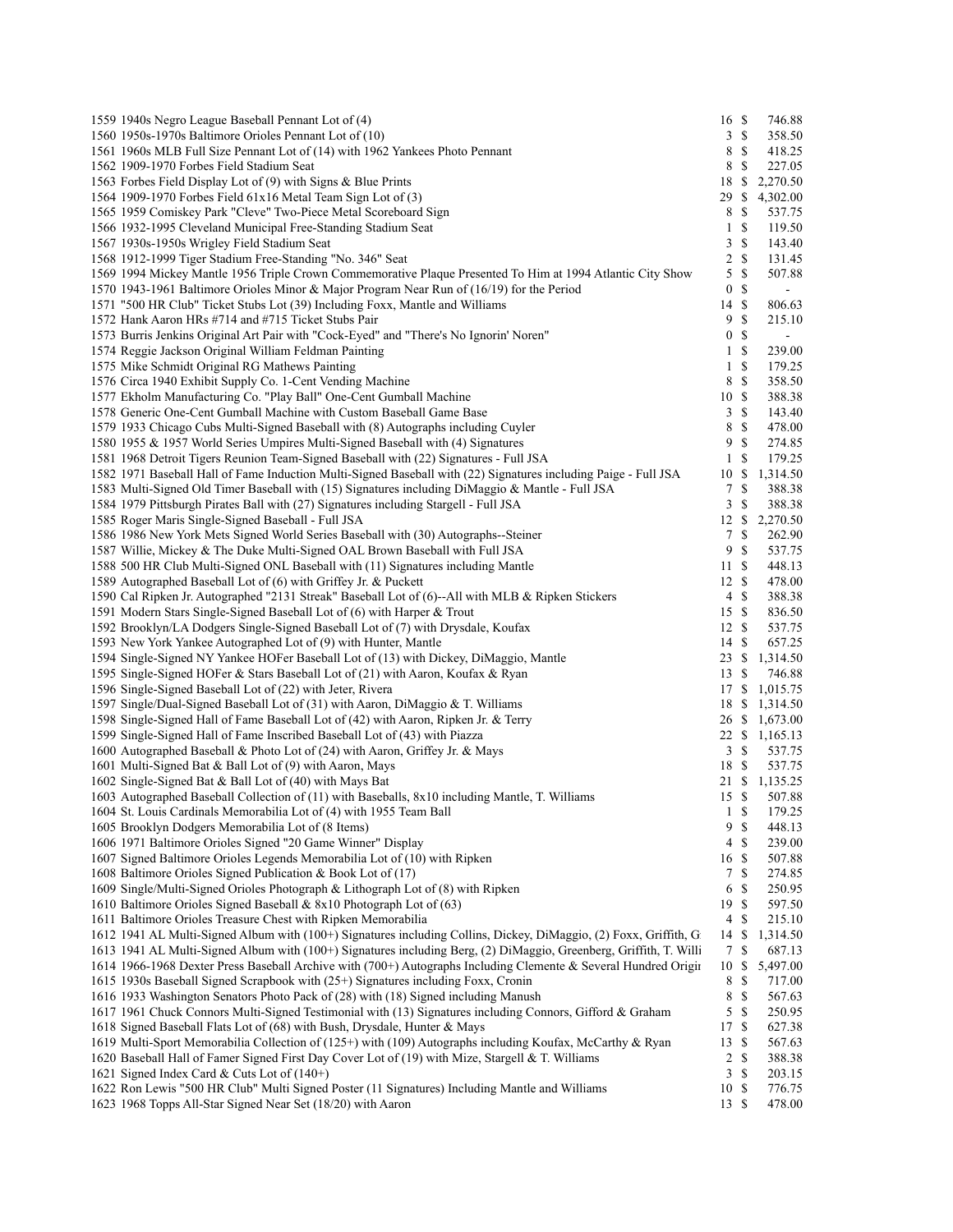| 1624 1979 TCMA The 1950's Baseball #161 Roger Maris Signed Card--BGS/JSA Authentic "10"                          | $4 \text{ }$       | 507.88                   |  |
|------------------------------------------------------------------------------------------------------------------|--------------------|--------------------------|--|
| 1625 Signed 1980s Reprint Baseball Card Lot of (112) with Berra, Mantle, Mathews & Reese                         | 17S                | 507.88                   |  |
| 1626 1950s-2000s Signed Baseball Gum Card Lot of (175)                                                           | 14S                | 627.38                   |  |
| 1627 (7) Modern Baseball Certified Autographs with (2) Trout & Bryant—All Graded                                 | 8 \$               | 507.88                   |  |
| 1628 Perez-Steele Celebration Set of (44) with (36) Signed                                                       | 7 \$               | 597.50                   |  |
| 1629 Perez-Steele Complete Set Pair with (4) Signed including DiMaggio                                           | 9S                 | 448.13                   |  |
| 1630 1969 World Series Champion NY Mets Multi-Signed Bat with (17) Autographs - Full JSA                         | 13S                | 687.13                   |  |
| 1631 1990-93 Bo Jackson Signed & Game-Used Bat                                                                   | 26 \$              | 806.63                   |  |
| 1632 1958 Baltimore Colts NFL Championship 10K Gold Commemorative Pendant with White & Blue Sapphires            |                    | 18 \$ 1,165.13           |  |
| 1633 Don Shula Lot of (4) with Signed GPC & Ticket Stub from 1st NFL Game as Head Coach                          | 0 <sup>5</sup>     | $\overline{\phantom{a}}$ |  |
| 1634 1968 Baltimore Colts NFL Champions Commemorative Watch                                                      |                    | 15 \$ 1,434.00           |  |
| 1635 1968 NFL Champion Baltimore Colts Team-Signed Football with (32) Signatures including Unitas - Full JSA     | $4 \text{ }$       | 274.85                   |  |
| 1636 1960s Baltimore Colts Marching Band Snare Drum                                                              | 0 <sup>5</sup>     | $\blacksquare$           |  |
| 1637 Johnny Unitas Autograph Lot of (8) with Vintage Jersey & Mini-Helmet                                        | 16 \$              | 866.38                   |  |
| 1638 Beautiful 1967 Green Bay Packers Team Signed Championship Ball with (50) Signatures including Lombardi & \; |                    | 13 \$ 3,585.00           |  |
| 1639 1966 KC Chiefs Full Ticket & AFL Commissioner Joe Foss Signed Letter Pair                                   | 1 \$               | 179.25                   |  |
| 1640 1951 NFL Champion Los Angeles Rams Team-Signed Program & Sheet Pair with (42) Signatures including Van      | $3 \sqrt{3}$       | 262.90                   |  |
| 1641 Football Autographed Index Card/Cut Lot of (274) with (194) HOFers including (83) Different                 |                    | 16 \$ 1,135.25           |  |
| 1642 Football HOFer and Star Autographed Art/Photo/Trading Card Lot of (36) with P. Brown, Starr & Unitas        | 13S                | 418.25                   |  |
| 1643 Autographed Football Jersey & Mini-Helmet Lot of (7) with Aikman, Rice                                      | 7 \$               | 448.13                   |  |
| 1644 1958 Topps Football #62 Jim Brown Rookie SGC 55 VG-EX+ 4.5                                                  | 8 \$               | 358.50                   |  |
| 1645 1961 Fleer Football Wallet Pictures High-Grade SGC Graded Near Set of (142/145) Plus Publication            | 12S                | 1,075.50                 |  |
| 1646 (7) 1960-1971 Football PSA Graded Hall of Famers & Stars                                                    | 8 \$               | 567.63                   |  |
|                                                                                                                  | 3S                 |                          |  |
| 1647 (10) Modern Football Autographed Cards with (8) Certified Including Elway, Namath & Newton                  |                    | 262.90                   |  |
| 1648 1960s-Modern Multi-Sport Treasure Chest (3,000+) with (52) Graded                                           | 20 \$              | 866.38                   |  |
| 1649 Multi-Sport Hall of Fame Autograph Trio with Howe & Namath                                                  | 1 \$               | 149.38                   |  |
| 1650 Multi-Sport Atlanta Autographed Lot of (7)                                                                  | 1 <sup>5</sup>     | 119.50                   |  |
| 1651 Multi-Sport Autographed Memorabilia Lot of (11) with Bird, Ripken                                           | 13S                | 537.75                   |  |
| 1652 1986-87 Fleer Basketball #8 Michael Jordan Rookie Sticker PSA Mint 9 (oc)                                   | 3S                 | 274.85                   |  |
| 1653 1987-88 Fleer Basketball Michael Jordan BGS Graded Pair                                                     | 8 \$               | 507.88                   |  |
| 1654 1995-96 Flair Basketball Hot Numbers #4 Michael Jordan BGS 9.5 Gem Mint                                     | $4 \text{ }$       | 227.05                   |  |
| 1655 1995-96 E-XL Basketball Natural Born Thrillers #1 Michael Jordan BGS 9.5 Gem Mint                           | 7S                 | 191.20                   |  |
| 1656 1995-96 Topps Stadium Club Basketball Beam Team #BT14 Michael Jordan BGS 9 Mint with One "10" Sub-Gra       | 0 <sup>5</sup>     | $\blacksquare$           |  |
| 1657 1994-1998 Michael Jordan PSA Gem Mint 10 Graded Insert Pair                                                 | 6 \$               | 274.85                   |  |
| 1658 1996-1998 Michael Jordan BGS 9.5 Gem Mint Graded Insert Pair                                                | $2 \sqrt{s}$       | 131.45                   |  |
| 1659 1997-98 Metal Universe Basketball Platinum Portraits #1 Michael Jordan BGS 9 Mint                           | 6 \$               | 507.88                   |  |
| 1660 1997-98 Metal Universe Basketball Titanium #1 Michael Jordan BGS 9.5 Gem Mint                               | $5 \text{ }$ \$    | 286.80                   |  |
| 1661 1997-98 Skybox Premium Basketball Competitive Advantage #CA3 Michael Jordan BGS 9.5 Gem Mint with Tw        | $2 \sqrt{s}$       | 131.45                   |  |
| 1662 1968-69 New York Knicks Team-Signed Program with (10) Signatures including Bradley, DeBusschere & Jackso    | 7S                 | 227.05                   |  |
| 1663 Chicago Bulls Multi-Signed Basketball with Jordan, Rodman - Full JSA                                        | 8 \$               | 567.63                   |  |
| 1664 1961-62 Salada Hockey Complete Set of (120) Coins in Shields                                                | 6 \$               | 478.00                   |  |
| 1665 1961-62 & 1963-64 York Hockey Complete/Near Sets with Album & (43) SGC Graded                               | 7S                 | 537.75                   |  |
| 1666 1964-65 & 1965-66 Coca-Cola Hockey Complete Sets in Original Album & Rink                                   | $5 \text{ }$ \$    | 358.50                   |  |
| 1667 (14) Mario Lemieux Certified Autograph & Game-Used Insert Cards                                             | $2 \sqrt{s}$       | 358.50                   |  |
| 1668 1960s Baltimore Bobble Head Lot of (3) with (2) Orioles Mascot & (1) Colts                                  | 7S                 | 328.63                   |  |
| 1669 1920s-1960s Personal Collection of Boxer Anthony Ponoski aka Andy Mellon with Louis & (2) Marciano Autogr   | 5S                 | 478.00                   |  |
| 1670 Muhammad Ali Vintage Cut Signature - SGC Authentic                                                          | 2 \$               | 191.20                   |  |
| 1671 Ferdi Pacheco Original Boxing Art Pair with Muhammad Ali                                                    | 0 <sup>5</sup>     |                          |  |
| 1672 Jack Nicklaus Signed Golf Bag                                                                               | 11S                | 358.50                   |  |
| 1673 Phil Mickelson Signed 2008 Ryder Cup Flag Display - Full JSA                                                | 3S                 | 215.10                   |  |
| 1674 2008 Masters Champions Multi-Signed Flag Display with (17) Signatures including Nicklaus                    | 9<br>-S            | 388.38                   |  |
| 1675 1960s-1980s Baltimore Colts/Orioles Pennant Lot of (7) with Super Bowl V & 1966 World Series                | 8 \$               | 227.05                   |  |
| 1676 Baltimore Pro Football/Baseball Big Game Event Program/Ticket Stub/Ephemera Collection                      | 19S                | 388.38                   |  |
| 1677 1992-2001 Baltimore Orioles & Ravens Major Event Full Ticket/Ticket Stub/Pass Lot of (26)                   | 0 <sup>5</sup>     | $\blacksquare$           |  |
| 1678 1930s-1970s Collection of Big Band Era Performers Signed/Unsigned Photos, Letters & Ephemera with Crosby, I | 9S                 | 866.38                   |  |
| 1679 1950s-1990s Lionel Train Collection Lot of (19) with Most in Original Boxes Plus Transformer & Track        | 4S                 | 388.38                   |  |
| 1680 Political Inauguration and Autograph Collection with JFK & Hillary Clinton                                  | $\mathbf{1}$<br>\$ | 179.25                   |  |
| 1681 1940s-1960s Non-Sport Complete/Partial Set Lot of (9) with Davy Crockett & Look 'n See                      | 14S                | 1,075.50                 |  |
| 1682 1930s-1960s Action and Adventure Non-Sport Complete/Near/Partial Set Lot of (5) with (156) PSA Graded Card  | 14 \$              | 806.63                   |  |
| 1683 1947-1960 Non-Sport Shoebox Collection of (329) Cards                                                       | 10S                | 286.80                   |  |
| 1684 1967-1975 Topps Wacky Packages Collection with (11) Complete/Near Sets                                      | 13 \$              | 687.13                   |  |
| 1685 1950s-1970s Space Non-Sport Complete/Near/Starter Set Lot of (11) with (99) PSA Graded Cards                | 11 \$              | 507.88                   |  |
| 1686 1972 Topps U.S. Presidents Rare Full Uncut Sheet of (132) Cards with (3) Complete Sets                      | 6 \$               | 448.13                   |  |
| 1687 1977 Topps Star Wars PSA Graded Near Set of (279/330) with All 8s & 9s                                      | 12S                | 926.13                   |  |
|                                                                                                                  |                    |                          |  |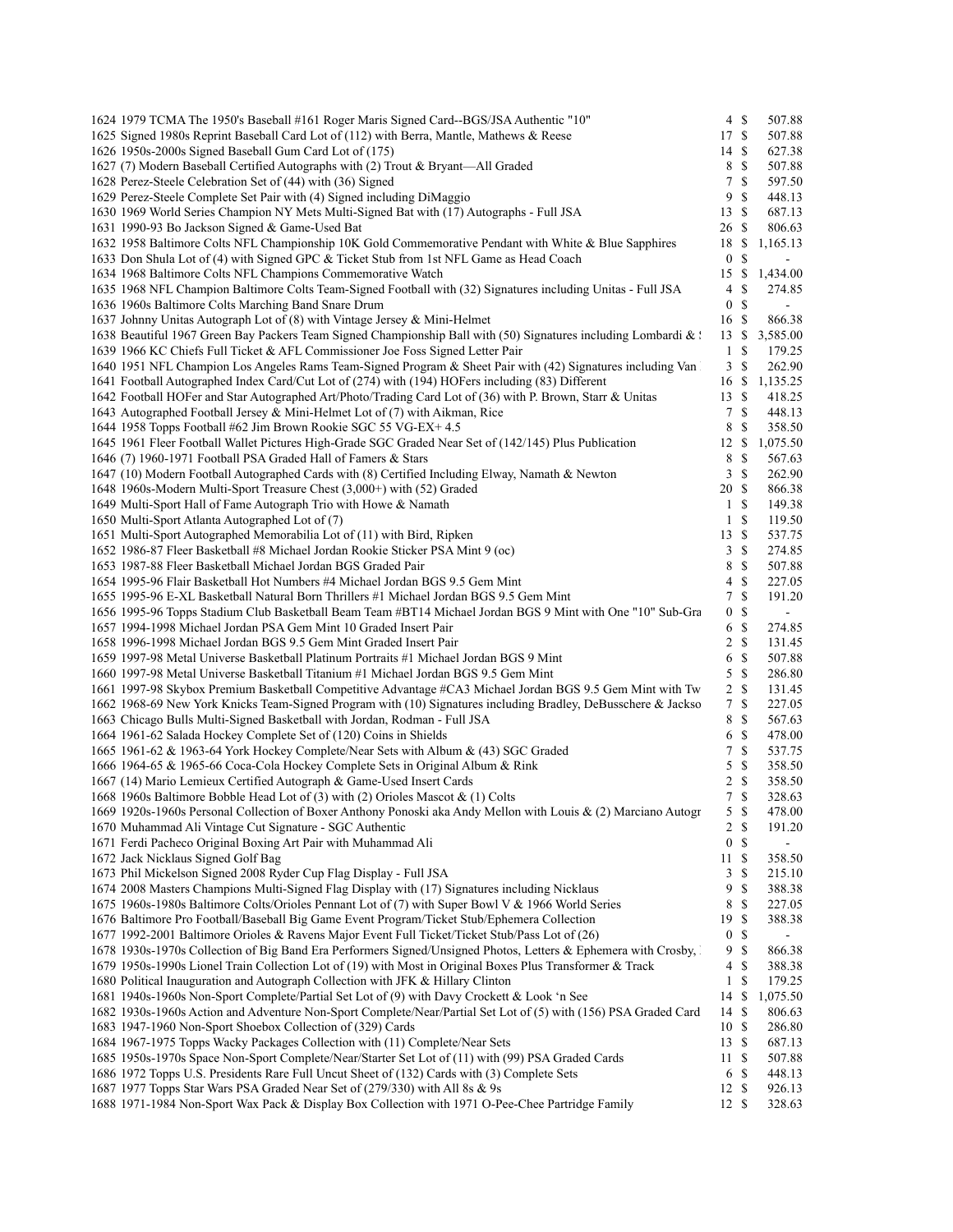| 1689 1970s-1990s TV & Movie Non-Sport Card Hoard of Sets/Singles with (170) PSA Graded                    | 12 \$            |                | 388.38                   |
|-----------------------------------------------------------------------------------------------------------|------------------|----------------|--------------------------|
| 1690 1893-CC Morgan Silver Dollar - ANACS EF45                                                            |                  | 5S             | 507.88                   |
| 1691 1895-O Morgan Silver Dollar - ANACS AU50                                                             | 3                | -S             | 286.80                   |
| 1692 1903-O Morgan Silver Dollar - ANACS MS64                                                             |                  | 2 S            | 328.63                   |
| 1693 1922 "No D" Lincoln Cent - ANACS VF 20                                                               | 6                | \$             | 448.13                   |
| 1694 1931-S Lincoln Cent - ANACS MS63 RB                                                                  | 3                | -S             | 143.40                   |
| 1695 1984-85 Star Basketball #195 Michael Jordan Autographed Rookie Card--PSA/DNA NM-MT 8                 | 1                | <sup>\$</sup>  | 2,987.50                 |
| 1696 2002 Upper Deck Heroes of Basketball Michael Jordan #1/1 Certified Autograph                         | 6                | S              | 2,509.50                 |
| 1697 2007 Upper Deck NBA Heroes #MJ4 Michael Jordan Certified Autograph PSA Mint 9/Auto 10--#/5           | 6                | -S             | 1,195.00                 |
| 1698 2007 Upper Deck NBA Heroes #LJ3 LeBron James Certified Autograph #/5--BGS 9.5 Gem Mint/Auto 10       | 6                | -\$            | 478.00                   |
| 1699 1978 Topps Football Unopened Cello Box of (24) Packs                                                 | 8                | -S             | 1,015.75                 |
| 1700 1979 Topps Football Unopened Wax Box of (36) Packs                                                   | 11S              |                | 896.25                   |
| 1701 1981 Topps Football Unopened Wax Box of (36) Packs--Fresh from Case                                  | 16 \$            |                | 1,105.38                 |
|                                                                                                           |                  |                |                          |
| 1702 1986 Topps Football Unopened Wax Box of (36) Packs                                                   |                  |                | 14 \$ 1,553.50           |
| 1703 1979 Topps Baseball Sealed Vending Case with (24) Boxes                                              |                  |                | 47 \$10,635.50           |
| 1704 1907-09 Dietsche Postcards William Donovan - SGC 60 EX 5                                             | 3                | $\mathbb{S}$   | 83.65                    |
| 1705 1954-55 Baltimore Orioles Zipcards Complete Set (25/25) Cards                                        | 9                | $\mathcal{S}$  | 478.00                   |
| 1706 1953 Bowman Color Baseball #32 Stan Musial SGC 80 EX/NM 6                                            | 8                | - \$           | 250.95                   |
| 1707 1957 Topps Baseball #18 Don Drysdale Rookie SGC 84 NM 7                                              | 10S              |                | 227.05                   |
| 1708 1963 Bazooka Baseball Complete Box with Mays                                                         |                  | $2 \sqrt{s}$   | 71.70                    |
| 1709 2000 Hall of Fame Induction Brown Bat                                                                | $\mathbf{1}$     | $\mathbf S$    | 59.75                    |
| 1710 Circa 1970s Oakland A's #31 Game Used Cap                                                            | $\mathbf{1}$     | $\mathbb{S}$   | 59.75                    |
| 1711 Babe Ruth Helmar Brewing Stand-Up Advertising Sign                                                   | 4                | -\$            | 107.55                   |
| 1712 1959 Gunther Beer Baltimore Orioles Team Photo Framed Display                                        | 2                | $\mathcal{S}$  | 143.40                   |
| 1713 (30) 1911-1992 Baseball SGC Graded Hall of Famers with T201 Mecca Double Folders Lajoie              | 7                | <sup>\$</sup>  | 328.63                   |
| 1714 (16,000+) 1970s-Modern Mostly Baseball Treasure Chest with (44) Complete/Near Sets & Certified Autos | 20S              |                | 657.25                   |
| 1715 (17) 1996-2003 Topps Baseball Commemorative Reprint Base, Chrome/Finest & Refractor Sets             | 17 \$            |                | 657.25                   |
| 1716 Washington Senators Wilson Childs Jacket                                                             | 3                | <sup>\$</sup>  | 155.35                   |
| 1717 Circa 1947 Mickey Vernon Louisville Slugger Advertising Display with Louisville Slugger LOA          | 5                | $\mathbb{S}$   | 167.30                   |
| 1718 Circa 1940s Baseball Star & HOFer Facsimile Ball with Gehrig & Ruth                                  | $\boldsymbol{0}$ | \$             |                          |
|                                                                                                           |                  |                | $\blacksquare$           |
| 1719 1988 Topps Baseball Gallery of Champions Silver Complete Set                                         | 6                | - \$           | 179.25                   |
| 1720 1980-2001 Perez-Steele Baseball Hall of Fame Postcards Series 1-15 Set Run                           | 10S              |                | 358.50                   |
| 1721 1917 Washington Senators Originial War Shield Jersey Patch                                           | 9                | $\mathbf S$    | 239.00                   |
| 1722 Bob Allison Rookie Year Professional Model Bat                                                       | $\boldsymbol{0}$ | $\mathcal{S}$  |                          |
| 1723 1960s Eddie Brinkman Professional Model Bat                                                          | $\mathfrak{Z}$   | $\mathcal{S}$  | 143.40                   |
| 1724 1953 Jim Busby "All-Star 53" Professional Model Bat                                                  | 15S              |                | 388.38                   |
| 1725 Memorial Stadium Final Year Banner                                                                   | 10S              |                | 274.85                   |
| 1726 (26) 1921-1928 Baseball Exhibits with (9) Hall of Famers                                             | 6                | -S             | 203.15                   |
| 1727 1964 Topps Baseball #100 Elston Howard Signed Card--SGC/JSA Authentic                                | 4                | <sup>\$</sup>  | 95.60                    |
| 1728 (3) Dual/Single-Signed Baseball Hall of Fame & Star Cards--All JSA/BGS Authentic                     | $\mathbf{1}$     | -S             | 119.50                   |
| 1729 Don Drysdale A/E Signed Print by Paluso                                                              | 1                | $\mathcal{S}$  | 59.75                    |
| 1730 New York Yankees Signed & Framed Oversized Photograph Lot of (4) with Cano, A. Rod                   | 6                | \$             | 215.10                   |
| 1731 THIS LOT HAS BEEN WITHDRAWN                                                                          | $\boldsymbol{0}$ | $\mathbb{S}$   | $\blacksquare$           |
| 1732 1996 Perez-Steele Hall of Fame #220 Richie Ashburn Autographed Postcard with Full JSA                | 9                | $\mathbb{S}$   | 418.25                   |
| 1733 1999 Autographed Hall of Fame Inductees OAL Budig Baseball with (4) Signatures including Ryan        |                  | $2 \sqrt{s}$   | 191.20                   |
| 1734 1933 Goudey Baseball #64 Burleigh Grimes Signed--PSA/DNA Authentic                                   | 11S              |                | 274.85                   |
| 1735 1933 Goudey Baseball #20 Bill Terry Signed--PSA/DNA Authentic                                        |                  | 6 <sup>8</sup> | 191.20                   |
| 1736 1933 Goudey Baseball #73 Jesse Haines Signed--PSA/DNA Authentic                                      | 12S              |                | 388.38                   |
| 1737 1933 Goudey Baseball #134 Sam Rice Signed--PSA/DNA Authentic                                         | 11               | -S             | 388.38                   |
| 1738 1939 Play Ball Baseball #50 Charlie Gehringer Signed--PSA/DNA Authentic                              | $\bf{0}$         | \$             |                          |
| 1739 1935 Diamond Stars Baseball #43 Ted Lyons--PSA/DNA Authentic                                         |                  | -\$            |                          |
|                                                                                                           | 2                |                | 131.45                   |
| 1740 1962 New York Mets Signed (20 Signatures) 16x20 Photograph Lot of (20)                               | 15S              |                | 328.63                   |
| 1741 Dr. Mike Marshall Single Signed Baseball Lot of (12)                                                 | $\bf{0}$         | \$             |                          |
| 1742 Ralph Kiner Single Signed Baseball Lot of (12)                                                       | 6                | \$             | 298.75                   |
| 1743 Ray Dandridge Single Signed Baseball Lot of (11)                                                     | $\boldsymbol{0}$ | \$             |                          |
| 1744 Dick Williams Single Signed Baseball Lot of (11)                                                     | 0                | \$             |                          |
| 1745 Bob Feller Single Signed Baseball Lot of (19)                                                        | 0                | \$             |                          |
| 1746 Hideki Irabu Single Signed Baseball Lot of (11)                                                      | $\boldsymbol{0}$ | \$             |                          |
| 1747 Frank Robinson Single Signed Baseball Lot of (22)                                                    | $\boldsymbol{0}$ | \$             |                          |
| 1748 Ralph Houk Single Signed Baseball Lot of (11)                                                        | 1                | \$             | 239.00                   |
| 1749 David Robertson Single Signed Baseball Lot of (9)                                                    | $\boldsymbol{0}$ | \$             |                          |
| 1750 Gaylord Perry Single Signed Baseball Lot of (20)                                                     | $\boldsymbol{0}$ | $\mathbb{S}$   |                          |
| 1751 Bruce Sutter Single Signed Baseball Lot of (12)                                                      | $\boldsymbol{0}$ | \$             |                          |
| 1752 Rusty Staub Single Signed Baseball lot of (12)                                                       | 0                | \$             |                          |
| 1753 David Wells Single Signed Baseball Lot of (12)                                                       |                  | 0 <sup>5</sup> | $\overline{\phantom{a}}$ |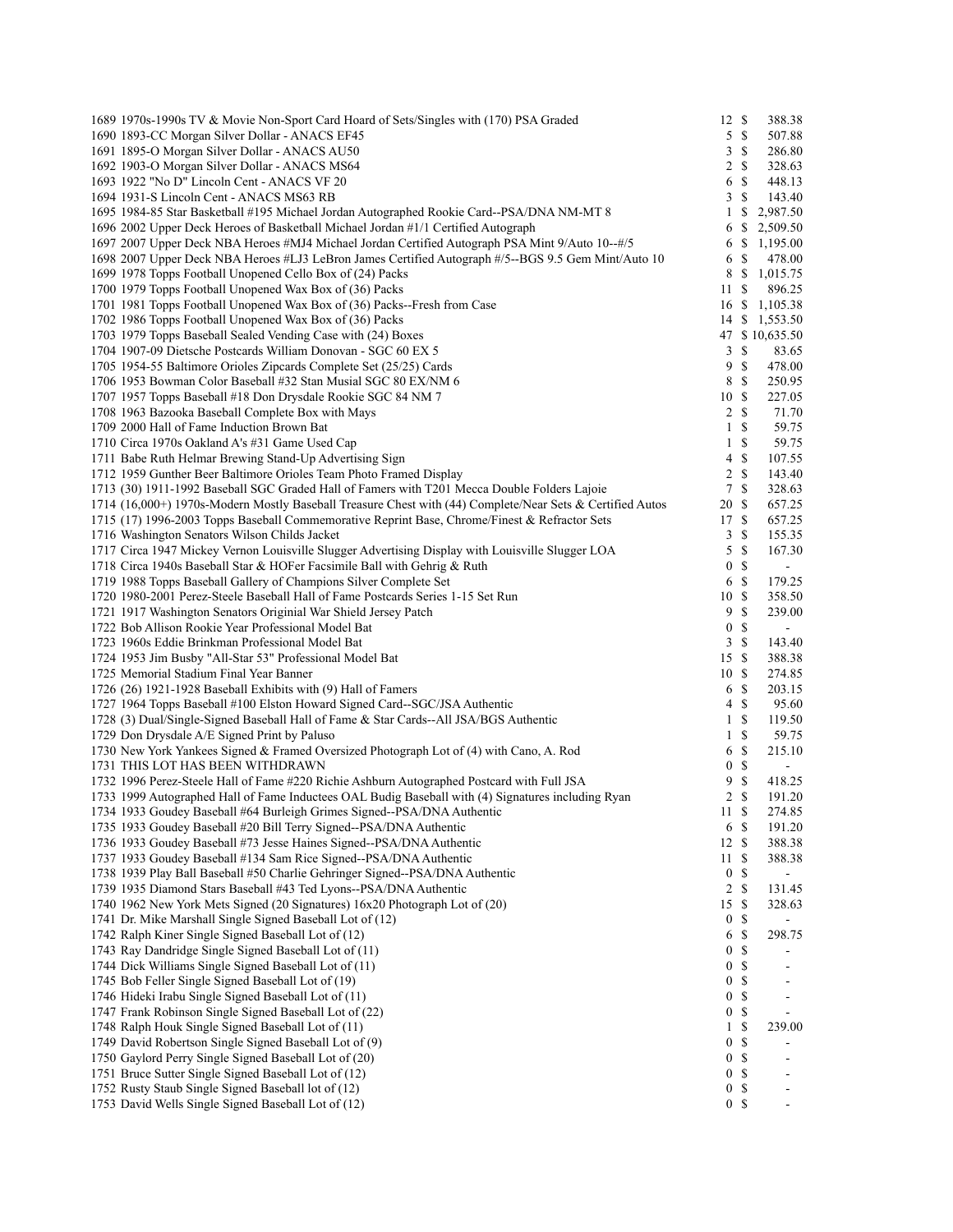| 1754 Willie Mays Single Signed Baseball Lot of (6)                                                                  | 0S               |                                   | $\overline{\phantom{a}}$     |
|---------------------------------------------------------------------------------------------------------------------|------------------|-----------------------------------|------------------------------|
| 1755 Tommy Lasorda Single Signed Baseball Lot of (12)                                                               | 0                | $\mathcal{S}$                     |                              |
| 1756 Don Grate Single Signed Baseball Lot of (12)                                                                   | 1                | \$                                | 286.80                       |
| 1757 Sid Fernandez Single Signed Baseball Lot of (11)                                                               | $\boldsymbol{0}$ | $\mathcal{S}$                     |                              |
| 1758 Art Ditmar Single Signed Baseball Lot of (12)                                                                  | $\boldsymbol{0}$ | \$                                | ۰                            |
| 1759 Sal Yvars Single Signed Baseball Lot of (12)                                                                   | $\boldsymbol{0}$ | \$                                |                              |
| 1760 Charlie Thompson Single Signed Baseball Lot of (12)                                                            | $\boldsymbol{0}$ | \$                                | $\overline{a}$               |
|                                                                                                                     | $\overline{c}$   | $\mathcal{S}$                     |                              |
| 1761 Jim Palmer Single Signed Baseball Lot of (10)                                                                  |                  |                                   | 191.20                       |
| 1762 Jack Banta Single Signed Baseball Lot of (12)                                                                  | $\boldsymbol{0}$ | $\mathbb{S}% _{t}\left( t\right)$ |                              |
| 1763 Jim Coates Single Signed Baseball Lot of (12)                                                                  | 0                | \$                                |                              |
| 1764 Tracey Stallard Single Signed Baseball Lot of (11)                                                             | 0                | \$                                | $\overline{a}$               |
| 1765 Billy Gardner Single Signed Baseball Lot of (12)                                                               | $\boldsymbol{0}$ | \$                                | $\overline{a}$               |
| 1766 Lee Smith Single Signed Baseball Lot of (11)                                                                   | $\boldsymbol{0}$ | \$                                | $\overline{\phantom{a}}$     |
| 1767 Johnny Kucks Single Signed Baseball Lot of (10)                                                                | 0                | \$                                |                              |
| 1768 Harry Taylor Single Signed Baseball Lot of (8)                                                                 | $\boldsymbol{0}$ | $\mathcal{S}$                     |                              |
| 1769 Joe Tepsic Single Signed Baseball Lot of (7)                                                                   | $\boldsymbol{0}$ | \$                                |                              |
| 1770 Joe DeMaestri Single Signed Baseball Lot of (9)                                                                | 0                | \$                                |                              |
| 1771 Ray Moore Single Signed Baseball Lot of (10)                                                                   | $\boldsymbol{0}$ | \$                                |                              |
| 1772 Lee Thomas Single Signed Baseball Lot of (11)                                                                  | 0                | \$                                |                              |
| 1773 Lonny Frey Single Signed Baseball Lot of (12)                                                                  | $\boldsymbol{0}$ | \$                                | $\overline{a}$               |
| 1774 Chris Van Cuyk Single Signed Baseball Lot of (9)                                                               | 0                | \$                                |                              |
| 1775 Fred Kipp Single Signed Baseball Lot of (10)                                                                   | $\boldsymbol{0}$ | \$                                |                              |
| 1776 Clem Labine Single Signed Baseball Lot of (10)                                                                 | $\boldsymbol{0}$ | \$                                |                              |
| 1777 Rollie Sheldon Single Signed Baseball Lot of (11)                                                              | 0                | \$                                |                              |
| 1778 Ben Wade Single Signed Baseball Lot of (11)                                                                    | $\boldsymbol{0}$ | \$                                |                              |
| 1779 Single Signed Baseball Hall of Famer and Star Lot of (13)                                                      | $\boldsymbol{0}$ | \$                                | $\overline{\phantom{a}}$     |
| 1780 Brooklyn Dodgers Single Signed Baseball Lot of (11)                                                            | 4                | \$                                | 1,165.13                     |
| 1781 Star Pitcher Single Signed Baseball lot of (16)                                                                | $\mathbf{1}$     | $\mathbb{S}$                      | 956.00                       |
| 1782 Single Signed Star and Hall of Fame Outfielder lot of (17)                                                     | $\boldsymbol{0}$ | $\mathcal{S}$                     |                              |
| 1783 Modern Star Single Signed Baseball lot of (10)                                                                 | 3                | $\mathcal{S}$                     | 358.50                       |
| 1784 Hall of Fame Pitcher Single Signed Baseball Lot of (14)                                                        | 1                | \$                                | 286.80                       |
| 1785 Spider Jorgensen and Don Zimmer Single Signed Baseball lot of (18)                                             | $\boldsymbol{0}$ | $\mathcal{S}$                     | $\blacksquare$               |
| 1786 MLB Umpires and Executives Single Signed Baseball lot of (11)                                                  | $\boldsymbol{0}$ | \$                                | $\overline{\phantom{a}}$     |
| 1787 Hall of Famer Single Signed Baseball Lot of (13) with Boudreau and Appling                                     | $\boldsymbol{0}$ | \$                                | $\qquad \qquad \blacksquare$ |
| 1788 Harmon Killebrew and Lou Brock Single Signed Baseball Lot of (12)                                              | $\boldsymbol{0}$ | $\mathbb{S}$                      |                              |
| 1789 Hall of Famer Single Signed Baseball Lot of (20) with Smoltz and S. Anderson                                   | 5                | $\mathbb{S}$                      | 478.00                       |
| 1790 Johnny Unitas & Joe Namath Signed Framed Display Duo                                                           | 14               | $\mathbb{S}$                      | 328.63                       |
| 1791 1971-2012 Football Art Card/Postcard/Poster Collection with Complete/Near Sets                                 | $\boldsymbol{0}$ | $\mathcal{S}$                     | $\blacksquare$               |
| 1792 Elmer Layden Signed 1938 Notre Dame Team Photo Display - Full JSA                                              |                  | 2S                                | 191.20                       |
|                                                                                                                     | 1                | \$                                | 179.25                       |
| 1793 Jim Crowley Signed January 10, 1956 Letter Display - Full JSA                                                  |                  | $\mathbf S$                       | 131.45                       |
| 1794 Minnesota Vikings "Purple People Eaters" Multi-Signed Photograph Display                                       | 5                |                                   |                              |
| 1795 1981-89 Mark May Game-Used Washington Redskins Home Jersey                                                     | 13S              |                                   | 418.25                       |
| 1796 1969-76 Larry Brown Washington Redskins Practice Jersey                                                        | 1                | S                                 | 119.50                       |
| 1797 1940s-1950s Redskins Memorabilia Lot of (5)                                                                    |                  | $1 \sqrt{S}$                      | 59.75                        |
| 1798 1956 Michigan State Rose Bowl Multi-Signed Football with (38) Autographs—Full JSA                              |                  | $1 \text{ }s$                     | 119.50                       |
| 1799 1953 Notre Dame Backfield Lithograph Lot of (20) - Each Signed by All (4)                                      | 2 S              |                                   | 262.90                       |
| 1800 1980s-1990s Franz Bakery Portland Trail Blazers Regional Issue Complete Sets (5 Different) Featuring Drexler a | 0 S              |                                   |                              |
| 1801 1981-82 Topps Basketball Unopened Wax Box of (36) Packs                                                        | 10S              |                                   | 478.00                       |
| 1802 1902-1960s NCAA Football Ticket Stub/Pass Lot of (10)                                                          | 24S              |                                   | 418.25                       |
| 1803 1953 World Series Game 5 Ticket Stub at Brooklyn - Mantle Grand Slam HR                                        |                  | 8 \$                              | 191.20                       |
| 1804 1998-2007 R.J. Reynolds Tobacco Cards Complete Sets (8), Partial Sets (2), Premium Albums (2) and Ad Pieces    | 6                | -S                                | 143.40                       |
| 1805 2008-09 Alex Ovechkin Game-Used Stick with Washington Capitals COA                                             |                  | 6S                                | 418.25                       |
| 1806 Sam Snead Signed Check Lot of (25)                                                                             | 6 \$             |                                   | 358.50                       |
| 1807 1977-1983 Topps Star Wars, Empire Strikes Back & Return of the Jedi Complete Set Run                           | 12S              |                                   | 358.50                       |
| 1808 1996-2014 Multi-Sport Graded Stars (31) with Certified Autographs                                              | 7                | <sup>\$</sup>                     | 250.95                       |
| 1809 1983-1990 Multi-Sport Card Collection with (6) PSA Graded Stars                                                | $\mathbf{1}$     | -S                                | 59.75                        |
| 1810 1962 Topps Civil War News Complete Set of (88) with (4) CSA Notes                                              | 3                | $\mathbb{S}$                      | 143.40                       |
| 1811 1950s Mexican Movie Lobby Cards Lot (8) with Edward G. Robinson and Dan Dailey                                 | $\mathbf{1}$     | $\mathbb{S}$                      | 59.75                        |
| 1812 1914-D Lincoln Cent Key Date Coin                                                                              | 6                | $\mathcal{S}$                     | 119.50                       |
| 1813 1947 Classics Illustrated #44 Mysteries of Paris Original First Edition Key Issue Comic Book--CGC 6.5          | $\overline{2}$   | $\mathcal{S}$                     | 71.70                        |
| 1814 Multi-Sport Autographed Trio with Ted Williams 8x10                                                            | 17S              |                                   | 358.50                       |
| 1815 Sylvester Stallone Signed Cut with Full JSA                                                                    | 5                | $\mathcal{S}$                     | 215.10                       |
| 1816 Jack Dempsey Signed & Framed Photograph Dated 1941                                                             |                  | $1\sqrt{S}$                       | 59.75                        |
| 1817 Bill Clinton Signed 1996 DNC Convention Pass Display                                                           | 14 \$            |                                   | 239.00                       |
| 1818 1979-80 Topps Hockey Complete Set (264/264) Including SGC Authentic #18 Gretzky Rookie                         | 6 \$             |                                   | 179.25                       |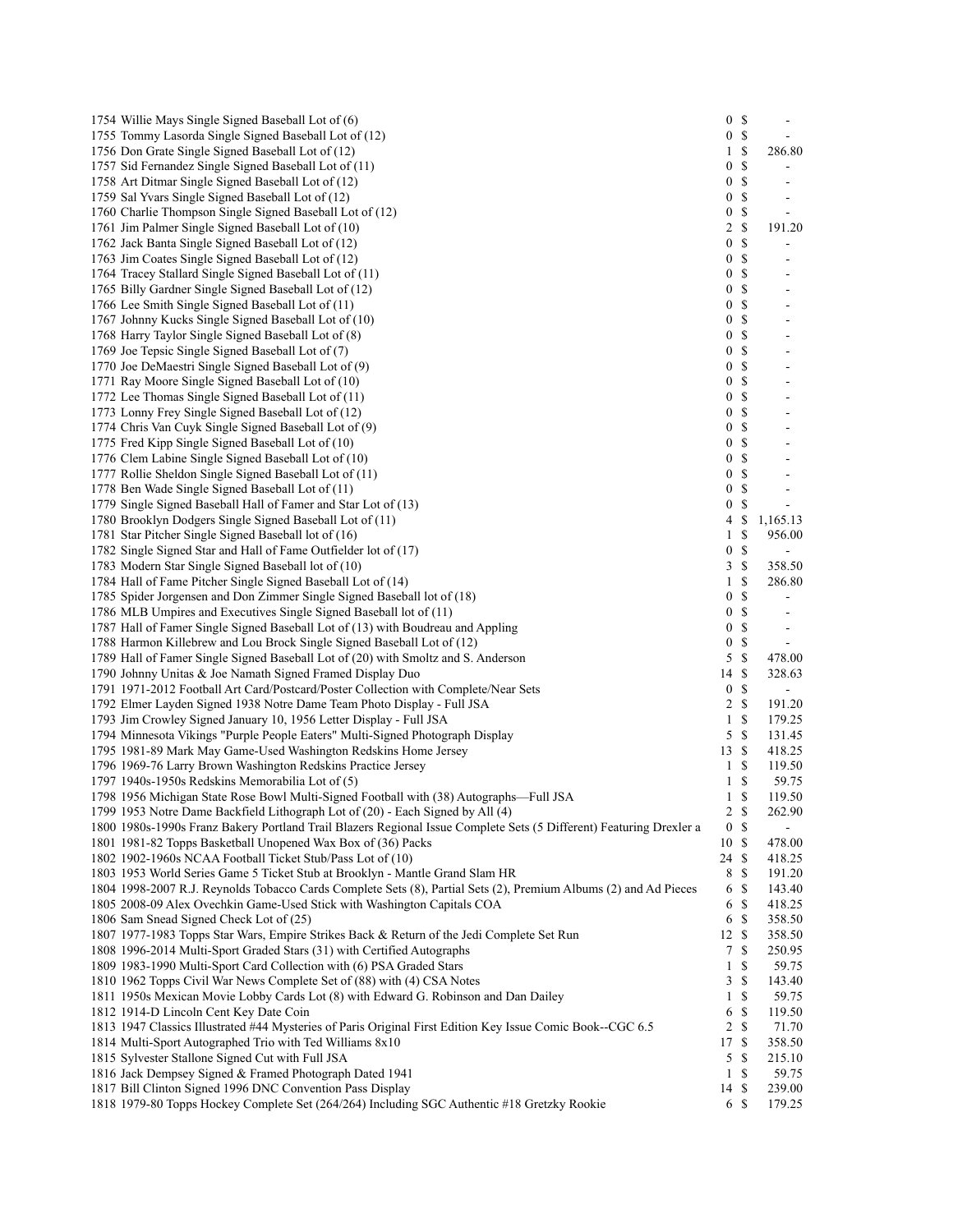| 1819 1879-CC Morgan Silver Dollar - ANACS EF40                                                                 | 10               | $\mathcal{S}$             | 507.88                   |
|----------------------------------------------------------------------------------------------------------------|------------------|---------------------------|--------------------------|
| 1820 1880-CC Morgan Silver Dollar - ANACS AU55                                                                 | 2                | $\mathbb{S}$              | 250.95                   |
|                                                                                                                |                  |                           |                          |
| 1821 1881-CC Morgan Silver Dollar - ANACS MS63                                                                 | 3                | \$                        | 418.25                   |
| 1822 1882-CC Morgan Silver Dollar - ANACS MS63                                                                 | 2                | $\mathbb{S}$              | 191.20                   |
| 1823 1883-CC Morgan Silver Dollar - ANACS MS64                                                                 | 4                | \$                        | 203.15                   |
| 1824 1884-CC Morgan Silver Spring - ANACS MS62                                                                 | 3                | $\mathbb{S}$              | 155.35                   |
| 1825 1885-CC Morgan Silver Dollar - ANACS EF40 (Cleaned)                                                       | 8                | $\mathbb{S}$              | 418.25                   |
|                                                                                                                |                  |                           |                          |
| 1826 1890-CC Morgan Silver Dollar - ANACS EF45 (Cleaned)                                                       | 2                | $\mathbb{S}$              | 71.70                    |
| 1827 1891-CC Morgan Silver Dollar - ANACS AU53 (Cleaned)                                                       | 2                | $\mathbb{S}$              | 131.45                   |
| 1828 1892-CC Morgan Silver Dollar - ANACS EF40 (Cleaned)                                                       | 3                | <sup>\$</sup>             | 274.85                   |
| 1829 1879-O Morgan Silver Dollar - ANACS MS62                                                                  | 1                | $\mathbb{S}$              | 59.75                    |
| 1830 1889-S Morgan Silver Dollar - ANACS MS61                                                                  | 2                | <sup>\$</sup>             | 191.20                   |
| 1831 1883-S Morgan Silver Dollar - ANACS AU58 (Cleaned)                                                        | 1                | <sup>\$</sup>             | 59.75                    |
|                                                                                                                |                  |                           |                          |
| 1832 1886-S Morgan Silver Dollar - ANACS AU55                                                                  | 1                | $\mathbb{S}$              | 119.50                   |
| 1833 1888-S Morgan Silver Dollar - ANACS VF25 (Polished)                                                       | $\boldsymbol{0}$ | $\mathbb{S}$              | $\sim$                   |
| 1834 1896-S Morgan Silver Dollar - ANACS EF40 (Cleaned)                                                        | 1                | $\mathbb{S}$              | 59.75                    |
| 1835 1896-O Morgan Silver Dollar - ANACS AU50 (Cleaned)                                                        | 1                | \$                        | 59.75                    |
| 1836 1897-O Morgan Silver Dollar - ANACS AU58 (Cleaned)                                                        | $\mathbf{1}$     | \$                        | 59.75                    |
|                                                                                                                |                  |                           |                          |
| 1837 1891-O Morgan Silver Dollar - ANACS MS61                                                                  | 3                | $\boldsymbol{\mathsf{S}}$ | 143.40                   |
| 1838 1892-S Morgan Silver Dollar - ANACS EF40 (Cleaned)                                                        | 1                | \$                        | 59.75                    |
| 1839 1903-S Morgan Silver Dollar - ANACS VF35 (Cleaned)                                                        | 1                | $\mathbb{S}$              | 119.50                   |
| 1840 1904-S Morgan Silver Dollar - ANACS EF40 (Cleaned)                                                        | 1                | \$                        | 59.75                    |
| 1841 1878-CC Morgan Silver Dollar - ANACS MS63                                                                 | 8                | \$                        | 358.50                   |
|                                                                                                                |                  |                           |                          |
| 1842 1890-O Morgan Silver Dollar - ANACS MS63                                                                  | 2                | $\mathbb{S}$              | 71.70                    |
| 1843 1893 Morgan Silver Dollar - ANACS EF45 (Cleaned)                                                          | 1                | $\mathbb{S}$              | 59.75                    |
| 1844 1893-O Morgan Silver Dollar - ANACS VF35 (Cleaned)                                                        | 1                | $\mathbb{S}$              | 179.25                   |
| 1845 1894-O Morgan Silver Dollar - ANACS AU53                                                                  | 1                | \$                        | 179.25                   |
| 1846 1894-S Morgan Silver Dollar - ANACS EF45 (Cleaned)                                                        | 3                | $\mathbb{S}$              | 107.55                   |
| 1847 1899 Morgan Silver Dollar - ANACS AU55                                                                    | 2                | $\mathbb{S}$              | 143.40                   |
|                                                                                                                |                  |                           |                          |
| 1848 1901 Morgan Silver Dollar - ANACS AU50                                                                    | $\mathbf{1}$     | \$                        | 59.75                    |
| 1849 1901-S Morgan Silver Dollar - ANACS EF40 (Cleaned)                                                        | $\boldsymbol{0}$ | \$                        | $\overline{\phantom{a}}$ |
| 1850 1902-S Morgan Silver Dollar - ANACS AU55                                                                  | 3                | $\mathbb S$               | 155.35                   |
| 1851 1897 Morgan Silver Dollar Pair with P & S - Both ANACS Graded                                             | 2                | $\mathbb{S}$              | 71.70                    |
| 1852 1898 Morgan Silver Dollar Trio with P, S & O - All ANACS Graded                                           | $\mathbf{1}$     | \$                        | 119.50                   |
|                                                                                                                |                  | $\mathbb{S}$              |                          |
| 1853 1899 Morgan Silver Dollar Pair with O & S - Both ANACS Graded                                             | 3                |                           | 107.55                   |
| 1854 1901-O Morgan Silver Dollar - ANACS MS63                                                                  | 1                | $\mathbb{S}$              | 59.75                    |
| 1855 1902 Morgan Silver Dollar Pair with O & P - Both ANACS Graded                                             | 2                | \$                        | 71.70                    |
| 1856 1904 Morgan Silver Dollar Pair with O & P - Both ANACS Graded                                             | $\overline{c}$   | $\mathbb{S}$              | 71.70                    |
| 1857 1921 Morgan Silver Dollar Trio with D, S & P - All ANACS Graded                                           | 1                | $\mathbb{S}$              | 119.50                   |
|                                                                                                                | $\mathbf{1}$     | $\mathbb{S}$              | 59.75                    |
| 1858 1896 and 1903 Morgan Silver Dollars - Both ANACS Graded                                                   |                  |                           |                          |
| 1859 1886 Morgan Silver Dollar Pair with P & O - Both ANACS Graded                                             | $\mathbf{1}$     | $\mathbb S$               | 59.75                    |
| 1860 1887 Morgan Silver Dollar Trio with P, O & S - All ANACS Graded                                           | 2                | $\mathbb{S}$              | 143.40                   |
| 1861 1888 Morgan Silver Dollar Pair with P & O - Both ANACS Graded                                             | 1                | $\mathbb{S}$              | 59.75                    |
| 1862 1889 Morgan Silver Dollar Pair with P & O - Both ANACS Graded                                             | $\mathbf{1}$     | $\mathbb{S}$              | 59.75                    |
| 1863 1890 Morgan Silver Dollar Pair with P & S - Both ANACS Graded                                             | $\mathbf{1}$     | <sup>\$</sup>             | 59.75                    |
|                                                                                                                |                  |                           |                          |
| 1864 1891 Morgan Silver Dollar Pair with P & S - Both ANACS Graded                                             | $1 \text{ }s$    |                           | 59.75                    |
| 1865 1892 Morgan Silver Dollar Pair with P & O - Both ANACS Graded                                             | $\mathbf{1}$     | $\mathbb{S}$              | 59.75                    |
| 1866 1900 Morgan Silver Dollar Trio with P, O & S - All ANACS Graded                                           | 2                | $\mathbb{S}$              | 71.70                    |
| 1867 1878 Morgan Silver Dollar Pair with P & S - Both ANACS Graded                                             | $\overline{2}$   | $\mathcal{S}$             | 71.70                    |
| 1868 1879 Morgan Silver Dollar Pair with P & S - Both ANACS Graded                                             | $\mathbf{1}$     | $\mathbb{S}$              | 59.75                    |
| 1869 1880 Morgan Silver Dollar Trio with P, O & S - All ANACS Graded                                           | 2                | \$                        | 71.70                    |
|                                                                                                                |                  |                           |                          |
| 1870 1881 Morgan Silver Dollar Trio with P, O & S - All ANACS Graded                                           | 2                | $\mathbb{S}$              | 71.70                    |
| 1871 1882 Morgan Silver Dollar Trio with P, O & S - All ANACS Graded                                           | 3                | $\mathbb{S}$              | 83.65                    |
| 1872 1883 Morgan Silver Dollar Pair with P & O - Both ANACS Graded                                             | 2                | \$                        | 71.70                    |
| 1873 1884 Morgan Silver Dollar Trio with P, O & S - All ANACS Graded                                           | $\mathbf{1}$     | $\mathbb{S}$              | 119.50                   |
| 1874 1885 Morgan Silver Dollar Trio with P, O & S - All ANACS Graded                                           | 1                | $\mathbb{S}$              | 119.50                   |
|                                                                                                                |                  |                           |                          |
| 1875 Early 1900s Golf Framed Photograph Display                                                                | $\boldsymbol{0}$ | $\mathbb{S}$              | $\blacksquare$           |
| 1876 Multi/Non-Sport Treasure Chest of (313) Items with 1958 Topps Baseball Five-Cent Display Box & Autographs | 18               | $\mathcal{S}$             | 418.25                   |
| 1877 1955 All-American Sports Club Complete Set of (16/16) Sheets                                              | 19S              |                           | 926.13                   |
| 1878 1961 Jell-O Car Coins Complete Set (200/200) with Display Wheel                                           | 6                | <sup>\$</sup>             | 191.20                   |
| 1879 1994 US World Cup Banner from The Meadowlands                                                             | $\boldsymbol{0}$ | $\mathbb{S}$              |                          |
| 1880 Multi-Sport Autographed Treasure Chest of (20) with (43) Signatures including Mantle, T. Williams         | 15S              |                           | 627.38                   |
|                                                                                                                |                  |                           |                          |
| 1881 1962 Topps Civil War News Complete Set (88/88) Plus Banknote Near Set (16/17) Bills                       | 13               | -\$                       | 507.88                   |
| 1882 Single Signed Baseball Lot of (11) with Ripken & Ryan/Henderson                                           | $\mathbf{1}$     | -S                        | 537.75                   |
| 1883 Bob Lemon, Jim Bunning and Goose Gossage Single Signed Baseball Lot of (12)                               | $1 \text{ }$     |                           | 239.00                   |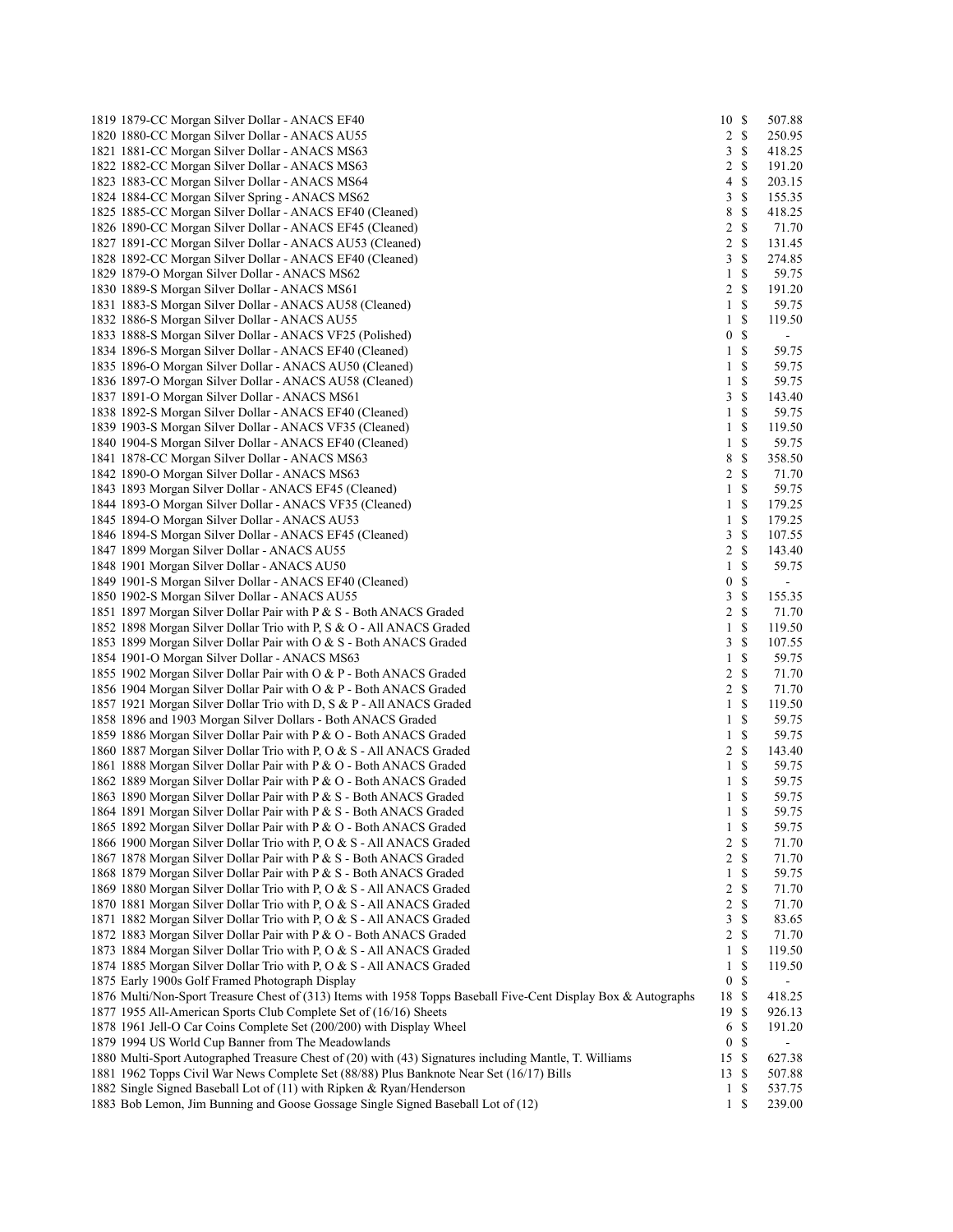| 1884 1950s Gil Hodges Brooklyn Dodgers Equipment Bag                                                                               |                       | 8 \$           | 956.00                   |
|------------------------------------------------------------------------------------------------------------------------------------|-----------------------|----------------|--------------------------|
| 1885 1979 Topps Baseball 36ct Unopened Wax Box - BBCE Wrapped                                                                      | 23                    | \$             | 1,135.25                 |
| 1886 1929-1948 Vintage Baseball Oddball Grab Bag (34) with Hall of Famers                                                          | 9                     | \$             | 358.50                   |
| 1887 Hall of Fame and Star Player Single Signed Baseball Lot of (18)                                                               | 0                     | \$             | $\overline{a}$           |
| 1888 Dodgers and Giants Single Signed Baseball Lot of (8) with Roush and Snider                                                    | 4                     | \$             | 274.85                   |
| 1889 Lou Gehrig Cut Signature Display - Full JSA [reserve not met]                                                                 | 5                     | \$             |                          |
| 1890 1980-81 Topps Basketball 36ct Unopened Wax Box - BBCE Wrapped                                                                 | 30                    | \$             | 5,497.00                 |
| 1891 Jackie Gleason & Arnold Palmer Signed Framed Cut Signature Display                                                            | 1                     | \$             | 358.50                   |
| 1892 1949 MLB All-Star Game Press Pin                                                                                              | 0                     | \$             |                          |
| 1893 March 31, 2004 Opening Day in Japan Stainless Steel Watch                                                                     | $\boldsymbol{0}$      | \$             | $\sim$                   |
| 1894 1933 Goudey Baseball #92 Lou Gehrig - SGC Authentic                                                                           | 2                     | \$             | 388.38                   |
| 1895 (600) 1950-1955 Bowman Baseball Singles                                                                                       | 11                    | <sup>\$</sup>  | 657.25                   |
| 1896 (335) 1949-1972 Topps & Bowman Baseball High/Tough Numbers                                                                    | 14 \$                 |                | 687.13                   |
| 1897 1946-1949 Johnny Mize NY Giants Warm-Up Jacket                                                                                | 7                     | \$             | 507.88                   |
| 1898 (9) Baseball Hall of Fame Signed 8x10 Photographs with (2) Williams & Mantle                                                  | 6                     | \$             | 478.00                   |
| 1899 Hilton Smith Signed 3x5 Index Card with Multiple Inscriptions - PSA/DNA Authentic                                             | 0                     | \$             |                          |
| 1900 Multi-Signed Baseball Hall of Fame Ball with (14) Autographs Including Ted Williams                                           | 1                     | \$             | 298.75                   |
| 1901 (19) 1960-2006 Baseball Hall of Fame Signed Cards                                                                             | 1                     | \$             | 179.25                   |
| 1902 1966 New York Yankees Team-Signed Ball with (27) Signatures including Mantle, Maris - Full JSA                                | 0                     | \$             | $\blacksquare$           |
| 1903 Dizzy Dean Single-Signed Baseball - Full PSA                                                                                  | $\boldsymbol{0}$      | \$             |                          |
| 1904 Jackie Robinson & Bob Feller Signed 1962 HOF Induction Newspaper Photograph Display - Full PSA/DNA                            | 2                     | \$             | 956.00                   |
| 1905 (4) 1947-1950 Multi-Signed Mostly Football Team Sheets with (51) Autographs Including Landry                                  | 0                     | \$             |                          |
| 1906 1986-87 Fleer Basketball Unopened Wax Pack - PSA 8                                                                            | 18                    | -S             | 1,075.50                 |
| 1907 Sept 21, 2001 Albert Pujols First Career Grand Slam Full Ticket - PSA Authentic                                               | 0                     | \$<br>\$       |                          |
| 1908 1993 MLB All-Star Game Full Ticket - PSA 3<br>1909 1996 World Series Game 5 Full Ticket - PSA 8                               | 0<br>$\boldsymbol{0}$ | \$             | $\blacksquare$           |
| 1910 1981 World Series Game 6 Clincher Full Ticket - PSA 1 (mk)                                                                    | $\mathbf{1}$          | \$             | 179.25                   |
| 1911 1987 World Series Game 7 "Clincher" Full Ticket--PSA 3                                                                        | 0                     | \$             |                          |
| 1912 1991 World Series Game 4 Full Ticket - PSA 5                                                                                  | 0                     | -S             | $\blacksquare$           |
| 1913 1992 World Series Game 5 Full Ticket - PSA 8                                                                                  | $\boldsymbol{0}$      | \$             | $\sim$                   |
| 1914 1992 World Series Game 4 Full Ticket - PSA 9                                                                                  | $\mathbf{1}$          | \$             | 119.50                   |
| 1915 1998 World Series Game 4 Full Ticket - PSA 6                                                                                  | 0                     | \$             | $\blacksquare$           |
| 1916 1979 MLB All Star Game Full Ticket - PSA 2                                                                                    | $\boldsymbol{0}$      | \$             |                          |
| 1917 1926 Yankees vs. Cardinals World Series Program                                                                               | $\mathbf{1}$          | \$             | 597.50                   |
| 1918 1939 All-Star Game Program - First at Yankee Stadium                                                                          | 0                     | \$             |                          |
| 1919 1949 MLB All-Star Game Ebbets Field Program                                                                                   | $\boldsymbol{0}$      | \$             | $\blacksquare$           |
| 1920 Ted Williams 500th Home Run Season American League Pass - PSA 8                                                               | $\boldsymbol{0}$      | \$             | $\sim$                   |
| 1921 Willie Mays 500 Home Run Season Pass - PSA 5                                                                                  | $\boldsymbol{0}$      | \$             | $\sim$                   |
| 1922 Mickey Mantle Debut Season Pass - PSA 5                                                                                       | 0                     | \$             | $\blacksquare$           |
| 1923 1958 World Series Game 1 Full Ticket - PSA 8                                                                                  | 1                     | \$             | 239.00                   |
| 1924 1966 World Series Game 3 Full Ticket- PSA 7 (mk)                                                                              | 1                     | \$             | 179.25                   |
| 1925 (9) 1960s-1980s Large Rock Band Original Photographs with Queen & Bowie                                                       | $\mathbf{1}$          | \$             | 119.50                   |
| 1926 2008-09 Kobe Bryant Game-Worn Warm Up Uniform                                                                                 | 2                     | <sup>\$</sup>  | 328.63                   |
| 1927 Rocky Marciano, Jake LaMotta & Joey Maxim Multi-Signed Card/Sheet                                                             | 3                     | $\mathbb{S}$   | 358.50                   |
| 1928 1909-1980s Baseball & Garbage Pail Kids Collection (547) with T206 Hall of Famers, Sets & Singles                             | 10                    | <sup>\$</sup>  | 262.90                   |
| 1929 Milwaukee Brewers Leather Jacket Made for Bud Selig's Daughter                                                                |                       | 0 <sup>5</sup> |                          |
| 1930 1978-81 Ferguson Jenkins Game-Worn & Signed Texas Rangers Hat                                                                 | 3                     | \$             | 274.85                   |
| 1931 Majestic "Sticky" Jackets Lot of (4)                                                                                          |                       | 0 <sup>5</sup> |                          |
| 1932 Oakland A's Warm Up Jacket Lot of (5)                                                                                         |                       | 1 S            | 239.00                   |
| 1933 Florida Marlins Warm-Up Jacket Lot of (5)                                                                                     | 0                     | \$             |                          |
| 1934 San Diego Padres Warm-Up and Batting Practice Jacket Lot of (5)                                                               | $\mathbf{1}$          | \$             | 239.00                   |
| 1935 San Francisco Giants Locker Room Nameplate Lot of (41)                                                                        | 3                     | \$             | 262.90                   |
| 1936 Early 1950s Tim McAuliffe Inc. New York Giants Warm-Up Jackets                                                                | 1                     | \$             | 239.00                   |
| 1937 Dick Williams 1968 American League All-Star Game Award                                                                        | 3                     | \$             | 143.40                   |
| 1938 1969-70 Los Angeles Stars ABA Basketball with (12) Signatures including Sharman                                               | 2                     | <sup>\$</sup>  | 131.45                   |
| 1939 1950-51 Syracuse Nationals Glass Set of (10) with Schayes                                                                     | 2                     | S              | 131.45                   |
| 1940 Basketball Glass, Mug & Pitcher Lot of (10)                                                                                   | 4                     | <sup>\$</sup>  | 203.15                   |
| 1941 Photo Postcard Lot of (475+) with Large Balance of Stadiums                                                                   | 1                     | S              | 119.50                   |
| 1942 1960 JBR4 Doyusha Four-in-One Color Uncut Sheets Pair with (4) Sadaharu Oh                                                    | 5                     | \$             | 107.55                   |
| 1943 1972 Topps Baseball Cloth Stickers (Hand Cut) Roberto Clemente PSA NM-MT 8                                                    | 19S                   |                | 776.75                   |
| 1944 (26) 1972 Topps Baseball Cloth Stickers                                                                                       | 18 \$                 |                | 448.13                   |
| 1945 1949 Bob Elliott Jimmy Fund Die Cut<br>1946 1950s-60s Robin Roberts & Richie Ashburn Baseball Card Lot of (9) with (4) Graded | 1<br>0                | \$<br>\$       | 119.50                   |
| 1947 1954-56 Topps & Bowman Brooklyn Dodger Singles Lot of (19)                                                                    | $\boldsymbol{0}$      | \$             | $\overline{\phantom{a}}$ |
| 1948 Thurman Munson Rawlings Statement Display - Check Addressed to "Thurmond"                                                     |                       | 0 <sup>5</sup> |                          |
|                                                                                                                                    |                       |                |                          |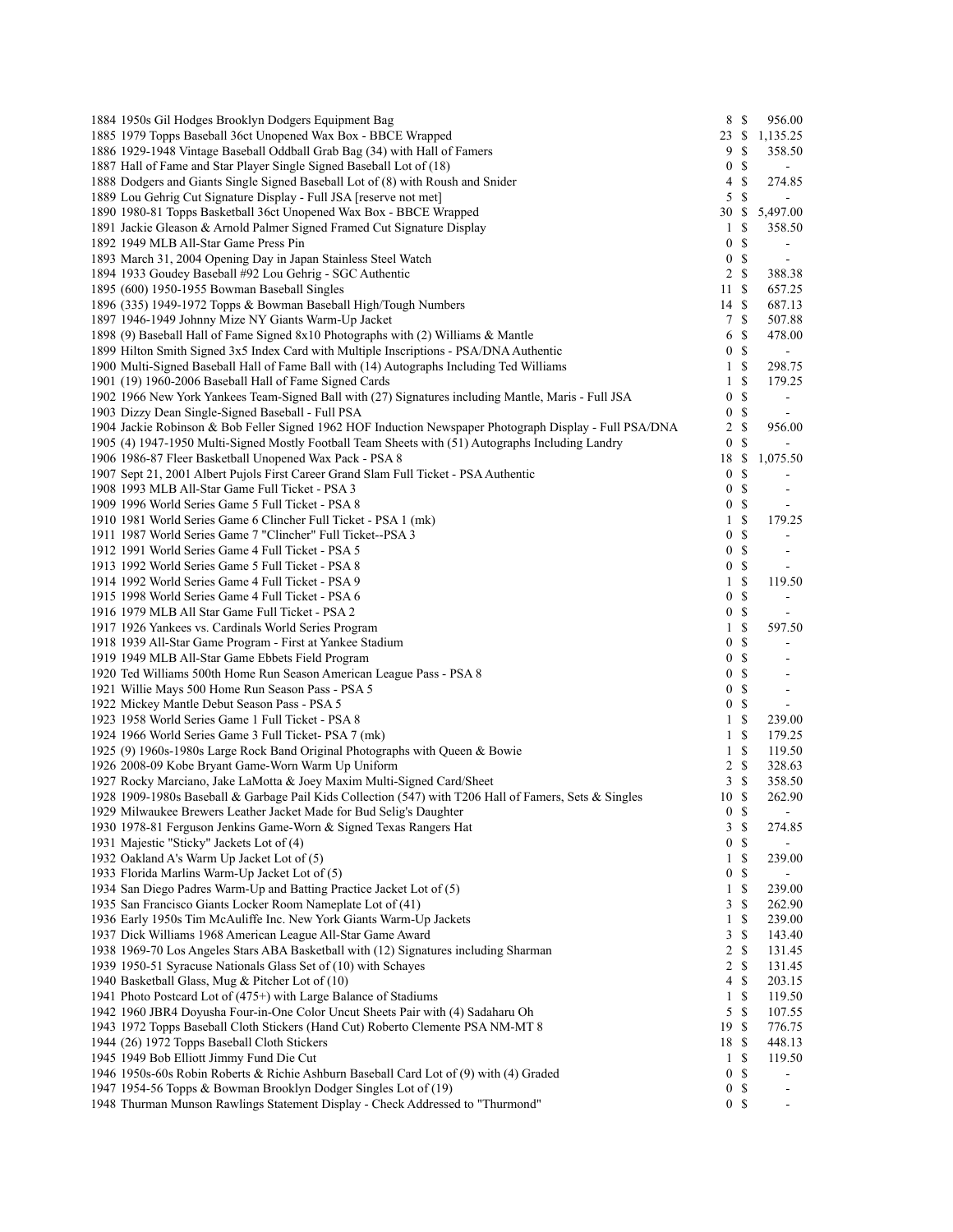| 1949 New York Mets Citi Field Building Plate Lot of (7)                                                                                                       |                                    | 0 <sup>5</sup>               | $\blacksquare$           |
|---------------------------------------------------------------------------------------------------------------------------------------------------------------|------------------------------------|------------------------------|--------------------------|
| 1950 Billy Martin Signed Photograph Display                                                                                                                   |                                    | $2 \sqrt{s}$                 | 143.40                   |
| 1951 1993 SP Baseball #279 Derek Jeter Rookie PSA NM-MT 8                                                                                                     |                                    | $5 \text{ }$ \$              | 262.90                   |
| 1952 1969 New York Mets Reunion Team Bat with (24) Signatures including Ryan                                                                                  |                                    | $2 \sqrt{s}$                 | 250.95                   |
| 1953 1960s Houston Astros Bat Lot of (2) with 1966 Team-Signed                                                                                                | 3                                  | $\mathbb{S}$                 | 262.90                   |
| 1954 Multi-Signed Bat Pair (12 Signatures) with 500 HR Trio & Batting Champions                                                                               | 4                                  | $\mathbb{S}$                 | 155.35                   |
| 1955 Baseball Hall of Fame Induction Yearbook Lot of (7) with (12) Signatures                                                                                 | 4                                  | $\mathbf S$                  | 191.20                   |
| 1956 Mantle & DiMaggio Signed Publication Pair                                                                                                                | 7                                  | $\mathbb{S}$                 | 328.63                   |
| 1957 (15) 1957-2006 Baseball Hall of Fame & Star Signed Cards—All PSA/DNA or JSA                                                                              | $\mathbf{1}$                       | -S                           | 119.50                   |
| 1958 (12) Baseball Hall of Fame & Star Signed Postcard Sized Trading Cards, Photos & Cuts—All PSA/DNA or SGC                                                  | 7                                  | $\mathbb{S}$                 | 239.00                   |
| 1959 Joe DiMaggio Cut Signature - PSA/DNA Authentic                                                                                                           | 3                                  | \$                           | 167.30                   |
| 1960 (676) 1950-2000s Baseball Signed Cards with (8) Hall of Famers                                                                                           | 15S                                |                              | 567.63                   |
| 1961 Joe DiMaggio Single-Signed OAL Brown Baseball - Full JSA                                                                                                 | 2                                  | -S                           | 250.95                   |
| 1962 Leo Durocher Single-Signed ONL White Baseball                                                                                                            | 5                                  | -S                           | 239.00                   |
| 1963 Ed Barrow Cut Signature Display- Full PSA/DNA                                                                                                            | $\boldsymbol{0}$                   | <sup>\$</sup>                | $\blacksquare$           |
| 1964 Phil Rizzuto Signed 11x14 Depicted with Frank Sinatra                                                                                                    | $\mathbf{1}$                       | <sup>\$</sup>                | 119.50                   |
| 1965 A. Bartlett Giamatti Signed Check Display                                                                                                                | $\mathbf{1}$                       | $\mathbb{S}$                 | 239.00                   |
| 1966 Ted Williams Signed Perez-Steele Postcard                                                                                                                | $\mathfrak{Z}$                     | \$                           | 167.30                   |
| 1967 Multi-Signed 1952 All-American Girls Professional Baseball League All-Star Scorecard with (4) Autographs & 1                                             | 4                                  | \$                           | 155.35                   |
| 1968 Philadelphia Athletics Album Page with (5) Signatures including Simmons                                                                                  | 5                                  | $\mathcal{S}$                | 179.25                   |
| 1969 Reggie Jackson Signed Golf Tournament Contract                                                                                                           | $\boldsymbol{0}$                   | $\mathbb{S}$                 | $\blacksquare$           |
| 1970 Sandy Koufax Signed Cooperstown Bat Company Bat                                                                                                          | $\mathbf{1}$                       | $\mathbb{S}$                 | 298.75                   |
| 1971 Eddie Bennett Cut Signature - Full JSA [reserve not met]                                                                                                 | $\mathbf{1}$                       | $\boldsymbol{\mathsf{S}}$    |                          |
| 1972 Mike Trout Single-Signed Professional Model Bat                                                                                                          | 4                                  | $\mathbb{S}$                 | 358.50                   |
| 1973 1965 Baltimore Colts World Championship Uncut Phantom Sheet with (24)Tickets                                                                             | $\boldsymbol{0}$                   | $\mathbb{S}$                 | $\overline{\phantom{0}}$ |
| 1974 1941-2007 Street & Smith's Baseball Official Yearbook Near Run of (65/67) Issues                                                                         | 3                                  | \$                           | 274.85                   |
| 1975 (107) 1963-1979 Baseball Digest Magazines                                                                                                                | $\overline{2}$<br>$\boldsymbol{0}$ | $\mathbb{S}$<br>$\mathbb{S}$ | 83.65                    |
| 1976 Golf Display Lot of (2) with 2000 Tiger Woods Golfer of the Year Award Base<br>1977 (500+) Multi-Sport Uncut Box Bottoms, Misc Panel & Uncut Sheet Hoard |                                    | 3S                           | 83.65                    |
| 1978 1933 Sport Kings SGC Graded Trio                                                                                                                         | $\mathbf{1}$                       | <sup>\$</sup>                | 119.50                   |
| 1979 George & Barbara Bush Dual-Signed 8x10 Photograph                                                                                                        | $\mathbf{1}$                       | -\$                          | 239.00                   |
| 1980 (24) 1972 Antik Prints Olympic Placemats                                                                                                                 | $\boldsymbol{0}$                   | <sup>\$</sup>                | $\overline{\phantom{0}}$ |
| 1981 (90) World War I Wire Photos                                                                                                                             | $\mathbf{1}$                       | <sup>\$</sup>                | 239.00                   |
| 1982 George W. Bush Signed "Decision Points" Book                                                                                                             |                                    | 0 S                          |                          |
| 1983 Unique 1937-1943 Wheaties Production & Advertisement Collection                                                                                          | 6                                  | - \$                         | 328.63                   |
| 1984 Donald Trump Signed "Crippled America" & Hillary Clinton Signed "Hard Choices" Book                                                                      | 10S                                |                              | 358.50                   |
| 1985 Bill & Hillary Clinton Signed Book Pair                                                                                                                  |                                    | 1 <sup>5</sup>               | 298.75                   |
| 1986 1991-94 Vince Horsman Game Used & Personal Item Lot of (43)                                                                                              | 5                                  | $\mathbb{S}$                 | 167.30                   |
| 1987 1980s American League Umpire Green Base Bobble Head Figure                                                                                               | $\mathbf{1}$                       | $\mathbb{S}$                 | 59.75                    |
| 1988 1980-1983 Charlotte O's Minor League Baseball Program & Team Photo Lot of (5) with Cal Ripken                                                            | $\mathbf{1}$                       | <sup>\$</sup>                | 59.75                    |
| 1989 1930 Blue Ribbon Malt Chicago Cubs Framed Advertisement with Many Hall of Famers                                                                         | $\mathbf{1}$                       | $\mathbb{S}$                 | 298.75                   |
| 1990 Dizzy & Paul Dean Cut Signature Pair- Both SGC Authentic                                                                                                 | $\mathbf{1}$                       | <sup>\$</sup>                | 119.50                   |
| 1991 1997 Florida Marlins Autographed Baseball, Photograph & Bat Lot of (10)                                                                                  |                                    | $1 \text{ }$                 | 59.75                    |
| 1992 Baltimore Orioles Hall of Famer Display with (6) Signatures including Ripken                                                                             | 6                                  | $\mathcal{S}$                | 448.13                   |
| 1993 Baltimore Orioles Signed 8x10 Matted Display Lot of (14) with Ripken                                                                                     | 1                                  | \$                           | 119.50                   |
| 1994 Signed Yellow HOF Plaque Postcard Lot of (13)                                                                                                            |                                    | 5S                           | 215.10                   |
| 1995 1939 Philadelphia Athletics Team Autograph Sheet with (7) Sigantures Includng Harry O'Neil--Full JSA                                                     | 7                                  | \$                           | 567.63                   |
| 1996 1963 NFL Championship Game Program & Press Pass                                                                                                          | 3                                  | \$                           | 83.65                    |
| 1997 1953 Los Angeles Rams Photo Pack Set of (36) with Original Mailer                                                                                        | 4                                  | \$                           | 155.35                   |
| 1998 Super Bowl XII Print Media Collection with Program & Ticket Stub                                                                                         | 3                                  | $\mathbb{S}$                 | 83.65                    |
| 1999 1993 Buffalo Bills Multi-Signed Wheaties Box with (4) Autographs Including (3) Hall of Famers                                                            | 3                                  | \$                           | 83.65                    |
| 2000 1960s Harlem Globetrotters Broadside                                                                                                                     | $\bf{0}$                           | \$                           |                          |
| 2001 Super Bowl III Program in Excellent Condition                                                                                                            | 10S                                |                              | 274.85                   |
| 2002 1982 Wayne Gretzky Record Breaking 77th Goal Program & Ticket Stub                                                                                       | $\boldsymbol{0}$                   | <sup>\$</sup>                |                          |
| 2003 Palmer, Nicklaus & Player Single-Signed Masters Scorecard Trio                                                                                           |                                    | 2 <sub>s</sub>               | 328.63                   |
| 2004 Rory McIlroy Signed Masters Scorecard & Oakley Hat                                                                                                       | $\mathbf{1}$                       | $\mathbb{S}$                 | 119.50                   |
| 2005 Taylor Swift, Carrie Underwood, Kelly Pickler & Sarah Evans Single-Signed Lot of (4)                                                                     | 2                                  | <sup>\$</sup>                | 191.20                   |
| 2006 Arnold Palmer Memorabilia Lot of (2) with Signed Callaway Hat                                                                                            | $\bf{0}$                           | <sup>\$</sup>                | ٠                        |
| 2007 Multi-Sport Seat Cushion Lot of (3) with (2) Super Bowl and 2013 Final Four                                                                              | 0                                  | <sup>\$</sup>                | ÷.                       |
| 2008 Autographed Baseball & Puck Lot of (13) From Hootie & The Blowfish Pro-Am Golf Tournament                                                                | $\mathbf{1}$                       | -\$                          | 119.50                   |
| 2009 Stan Lee Autographed Spider-Man Comic Book Lot of (2)--Both CGC Signature Series Graded                                                                  | 11S                                |                              | 239.00                   |
| 2010 Stan Lee signed Marvel Super-Hero Comic Book Lot of (2)--Both CGC Signature Series Graded                                                                | 11S                                |                              | 239.00                   |
| 2011 Muhammad Ali Handwritten Speech Card & Liston II Fight Photo                                                                                             | $\mathbf{1}$                       | \$                           | 179.25                   |
| 2012 Bruce Springsteen Signed 2016 Born To Run Book                                                                                                           | 2                                  | \$<br>$2 \sqrt{s}$           | 328.63                   |
| 2013 Stephen King Signed 2016 Book End of Watch                                                                                                               |                                    |                              | 131.45                   |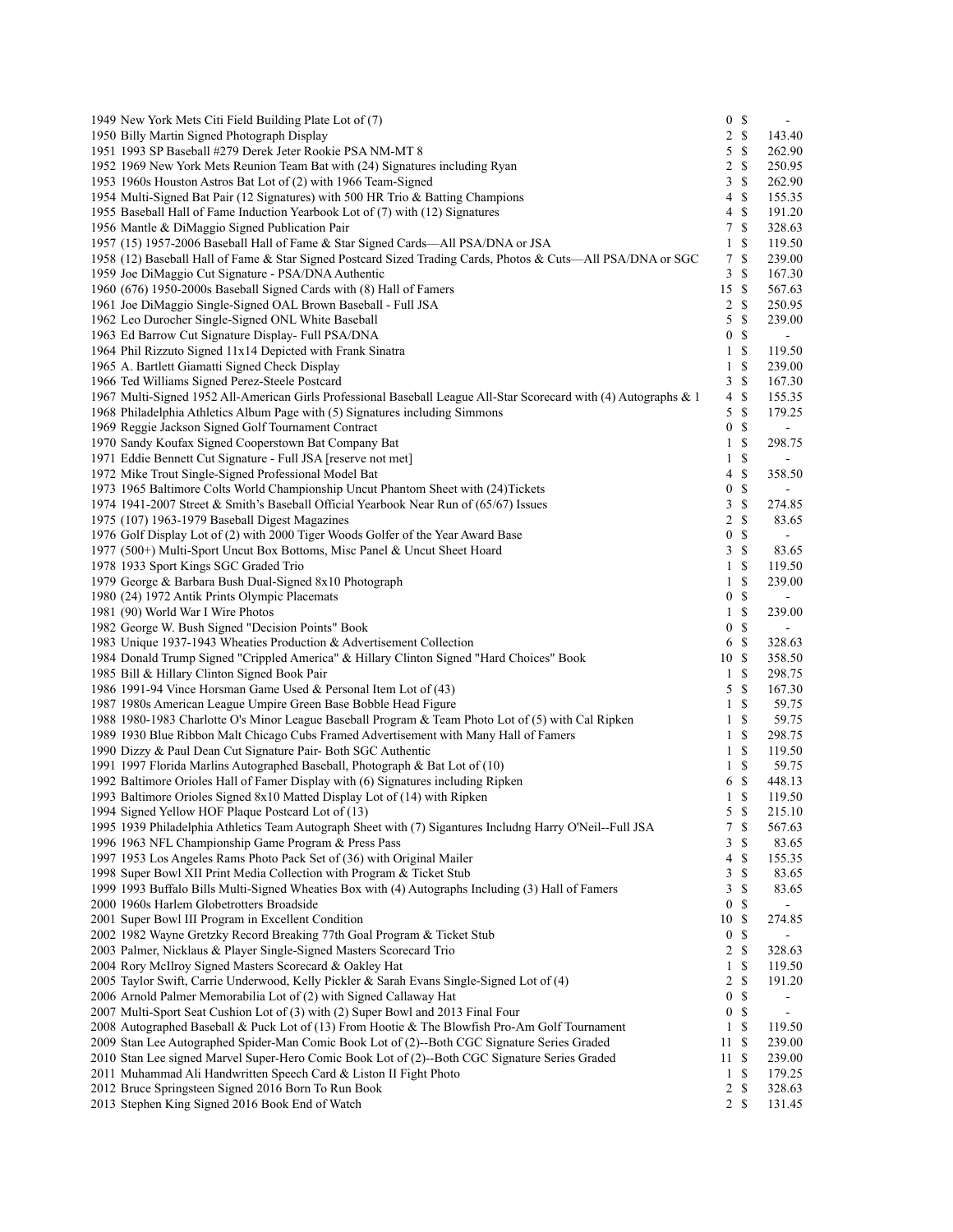| 2014 1940s-1950s Comic Book Character Pin Lot of (6)                                                                                                                               | 11S                   |               | 250.95                   |
|------------------------------------------------------------------------------------------------------------------------------------------------------------------------------------|-----------------------|---------------|--------------------------|
| 2015 Marilyn Monroe Collection with Puzzle, Playing Cards & Publications                                                                                                           | 0 <sup>5</sup>        |               |                          |
| 2016 1977-1980 Star Wars/Empire Strikes Back Lobby Card Lot of (25) & 1980 ESB Pressbook                                                                                           | $2 \sqrt{s}$          |               | 143.40                   |
| 2017 NHL Signed Photograph & Puck Lot of (285) with Brodeur, Jagr, LaFleur & Messier                                                                                               | 22 \$                 |               | 717.00                   |
| 2018 1908-09 Fred Stem Boston Doves Glass Negative                                                                                                                                 | 0 <sup>5</sup>        |               |                          |
| 2019 (46) 1988-1991 Topps & Fleer Baseball Unopened Cello Boxes                                                                                                                    | $2 \sqrt{s}$          |               | 191.20                   |
| 2020 1947 Enos Slaughter Lathe Bat                                                                                                                                                 | $\mathbf{1}$          | \$            | 179.25                   |
| 2021 Wes Westrum 1986 Mets Old Timers Game Memorabilia Lot of (2) with Uniform & Helmet Phone                                                                                      | $\mathbf{0}$          | -\$           |                          |
| 2022 Late 2000s Carlos Beltran Game-Used Mets Home Jersey                                                                                                                          | 5S                    |               | 286.80                   |
| 2023 Baseball Autograph Balance of Collection (36) Items with Joe DiMaggio<br>2024 1964 Philadelphia Phillies Team-Signed Baseball with (22) Autographs Plus (22) Additional Items | 14 \$<br>0 S          |               | 597.50<br>$\blacksquare$ |
| 2025 1943 Notre Dame Football Multi-Signed Program with (32) Autographs from National Title Season with Full JSA                                                                   | 4S                    |               | 215.10                   |
| 2026 1970-71 Milwaukee Bucks Reunion Team-Signed Basketball with (13) Autographs Including Abdul-Jabbar & Ro                                                                       | 11S                   |               | 328.63                   |
| 2027 2001 Danbury Mint Michael Jordan "A Lifetime of Achievement" Four-Figurine Set with Base Plus (3) 1988-199                                                                    | 7                     | \$            | 203.15                   |
| 2028 (5) 1963-1967 Pro Football Championship Game Programs                                                                                                                         | $\mathbf{1}$          | \$            | 179.25                   |
| 2029 1970 Connie Mack Stadium Last Game Full Ticket with LOA                                                                                                                       | $\overline{0}$        | <sup>\$</sup> | $\blacksquare$           |
| 2030 1998 Florida Panthers Hockey Stock Certificate                                                                                                                                | 0 S                   |               | $\blacksquare$           |
| 2031 Jesse Owens Signed & Framed Photo                                                                                                                                             | 8                     | $\mathbb{S}$  | 227.05                   |
| 2032 Jim Brown & George Mikan Signed Balls with JSA Cert Cards                                                                                                                     | $2 \sqrt{s}$          |               | 131.45                   |
| 2033 (9) Multi-Sport Signed 3x5 Index Cards & Cuts with Walter Hagen, Grantland Rice & Harold Vanderbilt                                                                           | 12S                   |               | 250.95                   |
| 2034 (7) Circa 1960s Chicago Blackhawks Hockey Memorabilia Items                                                                                                                   | 5S                    |               | 119.50                   |
| 2035 1940s-1980s Movie Poster & Lobby Card Lot of (23)                                                                                                                             | 0 <sup>5</sup>        |               | $\overline{\phantom{a}}$ |
| 2036 1992-93 Reggie Lewis Game-Used & Autographed Boston Celtics Jersey                                                                                                            | 11S                   |               | 537.75                   |
| 2038 1952-1956 New York Giants Baseball Memorabilia Collection of (7)                                                                                                              | 4S                    |               | 155.35                   |
| 2039 Yogi Berra & Others Dual & Multi-Signed Memorabilia Lot of (4)                                                                                                                | 9S                    |               | 388.38                   |
| 2040 Baseball Memorabilia Treasure Chest of (29) with Koufax                                                                                                                       | 17S                   |               | 388.38                   |
| 2041 1969 Washington Senators Team Baseball with (32) Signatures including Fox & T. Williams                                                                                       | 9S                    |               | 215.10                   |
| 2042 Autographed Baseball Flats Lot of (23) with Griffith, Maris                                                                                                                   | 17S                   |               | 866.38                   |
| 2043 Circa 2004 Jim Finn New York Giants Signed & Game-Used Road Jersey                                                                                                            | $\mathbf{0}$          | <sup>\$</sup> | $\overline{\phantom{a}}$ |
| 2044 1953 Multi-Signed Illinois State Coaches Banquet Program with (32) Autographs including Ray Nitschke with Fu                                                                  | 0 <sup>5</sup>        |               | $\overline{\phantom{a}}$ |
| 2045 (3) 1966-1969 Multi-Signed Pro Football Hall of Fame Envelopes with (34) Autographs—Individual Full JSA                                                                       | 20S                   |               | 896.25                   |
| 2046 (8) 1935-1951 Football Game Programs with (2) Multi-Signed Including (33) Autographs with Hewitt                                                                              | 16S                   |               | 746.88                   |
| 2047 (315) Football Autographed Flats with (170) Hall of Famers—Loaded!                                                                                                            | 19S                   |               | 1,195.00                 |
| 2048 1995-96 Charlotte Hornets & 2004-05 New Jersey Nets Team-Signed Basketball Pair                                                                                               | $\overline{0}$        | -S            | $\blacksquare$           |
| 2049 1986-1994 New Jersey Nets Game Used Lot of (10)                                                                                                                               | 4                     | \$            | 418.25                   |
| 2050 1964-1968 Creepy Horror Comic Early Issue Lot of (22) with #1                                                                                                                 | 2 <sub>3</sub>        |               | 71.70                    |
| 2051 (3) Wizard of Oz Signed & Framed Display Pieces                                                                                                                               | $1 \text{ }$          |               | 179.25                   |
| 2052 1970s-1990s Marvel Super-Hero Comic Book Lot of (238) with New Mutants #98                                                                                                    | 8                     | $\mathcal{S}$ | 227.05                   |
| 2053 1976-1977 Marvel/DC Signed Super-Hero Comic Book Lot of (3)—All CBCS Graded                                                                                                   | 5                     | $\mathcal{S}$ | 107.55                   |
| 2054 1950s Western Comic Book Collection of (70) with Roy Rogers                                                                                                                   | 7S                    |               | 203.15                   |
| 2055 (150) 1950s-1990s Baseball Signed & Unsigned Treasure Chest with Signed Cal Hubbard 8x10 & Joe DiMaggio                                                                       | 14S                   |               | 717.00                   |
| 2056 (112) 1954-1955 Topps and Bowman Baseball Cards with 1954 Topps #1 Ted Williams GAI VG-EX 4 & Many S                                                                          | 5S                    |               | 478.00                   |
| 2057 1963-1972 Topps Baseball Lot of (578) Cards with Hall of Famers and Stars                                                                                                     | $5 \text{ }$ \$       |               | 448.13                   |
| 2058 (14) Baseball Hall of Fame Signed Vintage Cards & Yellow Plaque Postcards<br>2059 Philadelphia Phillies Memorabilia Lot of (8) with (7) Signed Items                          | 14 \$<br>$2 \sqrt{s}$ |               | 627.38<br>191.20         |
| 2060 Autographed College Football HOFer Flats Lot of (63) with Graham, Montana                                                                                                     | 5S                    |               | 388.38                   |
| 2061 Freddy Boyd 1975 Philadelphia 76ers Warm-Up Pants                                                                                                                             | $1 \text{ }$          |               | 119.50                   |
| 2062 1960s-1970s Marvel Super-Hero Comic Book Lot of (34) with Daredevil                                                                                                           | 3                     | \$            | 83.65                    |
| 2063 1990 Ronald Reagan Signed 1st Edition Copy of "An American Life" in Original Oak Presentation Box                                                                             | 9                     | \$            | 2,748.50                 |
| 2064 2010 George W. Bush Signed "Decision Points" Book in Original Box Sleeve                                                                                                      | $\boldsymbol{0}$      | \$            |                          |
| 2065 1960s-1980s Batman Comic Collection of (53) with Detective Comics Emphasis                                                                                                    | 4S                    |               | 95.60                    |
| 2066 Sports Commentators Signed Flats Lot of (25) with Allen, Thompson                                                                                                             | 5                     | $\mathbb{S}$  | 298.75                   |
| 2067 1960s-1970s DC Silver/Bronze Age Super-Hero Comic Collection of (125)                                                                                                         | $7\phantom{.0}$       | \$            | 215.10                   |
| 2068 1961-1980 Superman Related Comic Collection of (113)                                                                                                                          | 3                     | \$            | 155.35                   |
| 2069 Presidential/Political Single-Signed Baseball Trio with Carter, Ford                                                                                                          | 9                     | $\mathcal{S}$ | 298.75                   |
| 2070 Avengers Annual #10 Key Issue Comic Book Lot of (30) with First Appearance of Rogue                                                                                           | 17 \$                 |               | 687.13                   |
| 2071 Spider-Man & Spider-Woman Key Issue Comic Book Lot of (16) with (3) Amazing Spider-Man #300                                                                                   | 14S                   |               | 567.63                   |
| 2072 1948-1973 Comic Balance of Collection Lot of (88)                                                                                                                             | 3S                    |               | 107.55                   |
| 2073 1934-Modern Babe Ruth Memorabilia Collection of (30) Items Including 1958-62 Hartland Statue                                                                                  | 8                     | \$            | 262.90                   |
| 2074 1909-1940 Pre-War Baseball Grab Bag of (25) with (18) Hall of Famers Including (8) Graded                                                                                     | 8 \$                  |               | 567.63                   |
| 2075 1961 Topps Baseball #417 Juan Marichal Rookie BVG 8.5 NM-MT+--Highest Graded                                                                                                  | 10S                   |               | 227.05                   |
| 2076 1952 Topps Baseball #318 Hal Gregg High Number--PSA NM 7                                                                                                                      | 5 \$                  |               | 298.75                   |
| 2077 1952 Topps Baseball #341 Hal Jeffcoat High Number--PSA NM 7                                                                                                                   | 6 \$                  |               | 358.50                   |
| 2078 1955 Topps Baseball #164 Roberto Clemente Rookie--BVG 3 VG                                                                                                                    | 14S                   |               | 746.88                   |
| 2079 1968 Topps Baseball #117 Nolan Ryan Rookie PSA EX-MT 6                                                                                                                        | 7S                    |               | 448.13                   |
|                                                                                                                                                                                    |                       |               |                          |